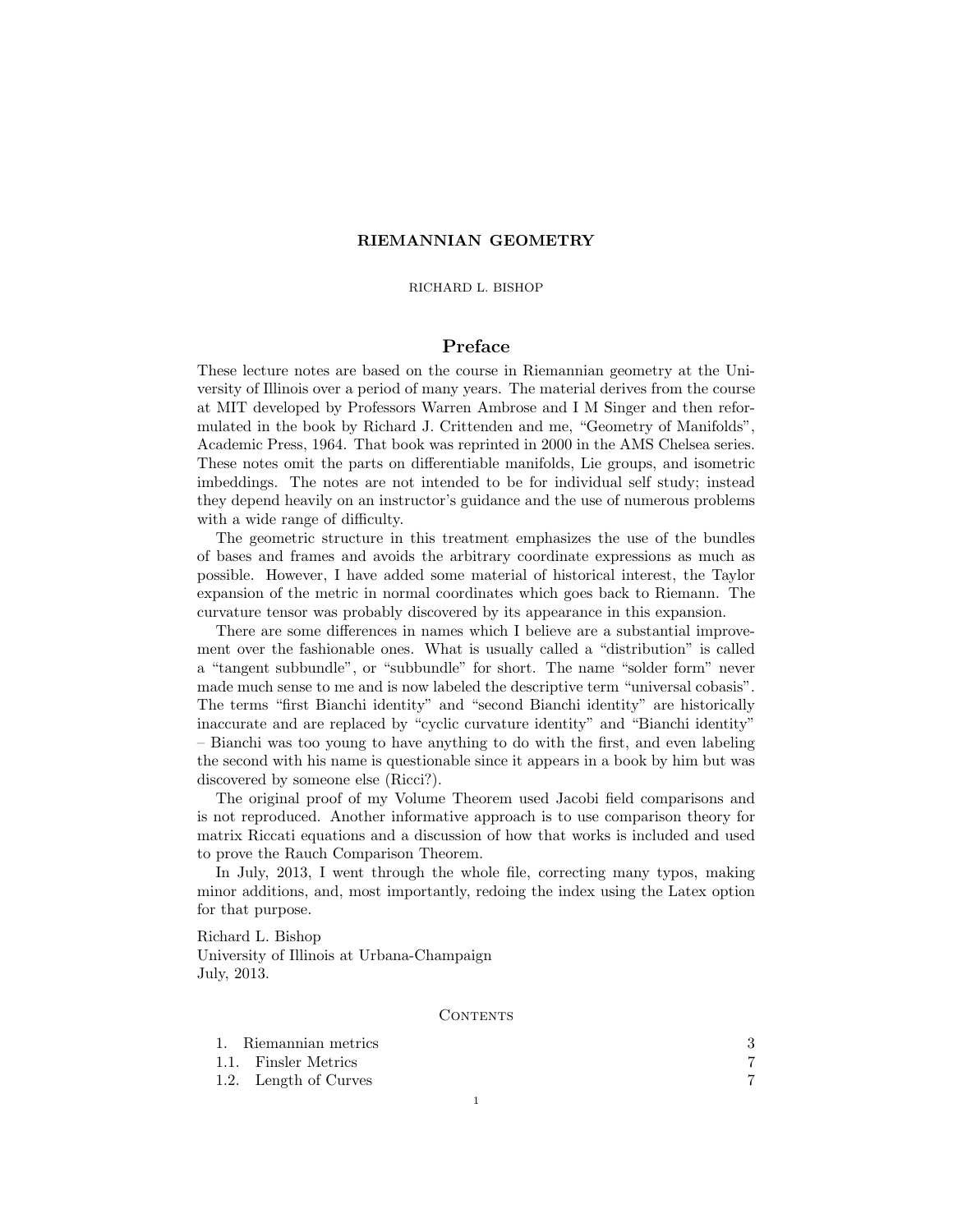2 RICHARD L. BISHOP

| 1.3.<br>Distance<br>7<br>8<br>1.4.<br>Length of a curve in a metric space<br>2.<br>Minimizers<br>$\boldsymbol{9}$<br>Existence of Minimizers<br>$\boldsymbol{9}$<br>2.1.<br>2.2.<br>Products<br>10<br>3.<br>Connections<br>10<br>3.1. Covariant Derivatives<br>10<br>3.2.<br>Pointwise in $X$ Property<br>11<br>3.3.<br>Localization<br>11<br><b>Basis Calculations</b><br>3.4.<br>11<br>3.5.<br>Parallel Translation<br>11<br>Existence of Connections<br>3.6.<br>11<br>3.7.<br>An Affine Space<br>12<br>3.8.<br>The Induced Connection on a Curve<br>12<br>3.9.<br>Parallelizations<br>12<br>3.10. Torsion<br>12<br>3.11.<br>Curvature<br>13<br>3.12.<br>The Bundle of Bases<br>14<br>3.13.<br>The Right Action of the General Linear Group<br>14<br>3.14.<br>The Universal Dual 1-Forms<br>14<br>The Vertical Subbundle<br>3.15.<br>15<br>3.16.<br>Connections<br>15<br>3.17.<br>Horizontal Lifts<br>15<br>3.18.<br>The Fundamental Vector Fields<br>15<br>3.19.<br>The Connection Forms<br>16<br>3.20.<br>The Basic Vector Fields<br>16<br>3.21.<br>The Parallelizability of BM<br>16<br>3.22.<br>Relation Between the Two Definitions of Connection<br>17<br>3.23.<br>The Dual Formulation<br>18<br>3.24.<br>Geodesics<br>18<br>3.25.<br>The Interpretation of Torsion and Curvature in Terms of Geodesics<br>19<br>3.26.<br>Development of Curves into the Tangent Space<br>21<br>3.27.<br>Reverse Developments and Completeness<br>21<br>3.28.<br>The Exponential Map of a Connection<br>22<br>3.29.<br>Normal Coordinates<br>22<br>3.30.<br>Parallel Translation and Covariant Derivatives of Other Tensors<br>22<br>The Riemannian Connection<br>23<br>4.<br>Metric Connections<br>4.1.<br>23<br>4.2.<br>Orthogonal Groups<br>23<br>Existence of Metric Connections<br>4.3.<br>23<br>The Levi-Civita Connection<br>4.4.<br>24<br>Isometries<br>4.5.<br>25<br>Induced semi-Riemannian metrics<br>26<br>4.6.<br>4.7.<br>Infinitesimal isometries-Killing fields<br>28<br>Calculus of variations<br>$30\,$<br>5. |                                                |    |
|------------------------------------------------------------------------------------------------------------------------------------------------------------------------------------------------------------------------------------------------------------------------------------------------------------------------------------------------------------------------------------------------------------------------------------------------------------------------------------------------------------------------------------------------------------------------------------------------------------------------------------------------------------------------------------------------------------------------------------------------------------------------------------------------------------------------------------------------------------------------------------------------------------------------------------------------------------------------------------------------------------------------------------------------------------------------------------------------------------------------------------------------------------------------------------------------------------------------------------------------------------------------------------------------------------------------------------------------------------------------------------------------------------------------------------------------------------------------------------------------------------------------------------------------------------------------------------------------------------------------------------------------------------------------------------------------------------------------------------------------------------------------------------------------------------------------------------------------------------------------------------------------------------------------------------------------------------------------------------------------------------------------|------------------------------------------------|----|
|                                                                                                                                                                                                                                                                                                                                                                                                                                                                                                                                                                                                                                                                                                                                                                                                                                                                                                                                                                                                                                                                                                                                                                                                                                                                                                                                                                                                                                                                                                                                                                                                                                                                                                                                                                                                                                                                                                                                                                                                                        |                                                |    |
|                                                                                                                                                                                                                                                                                                                                                                                                                                                                                                                                                                                                                                                                                                                                                                                                                                                                                                                                                                                                                                                                                                                                                                                                                                                                                                                                                                                                                                                                                                                                                                                                                                                                                                                                                                                                                                                                                                                                                                                                                        |                                                |    |
|                                                                                                                                                                                                                                                                                                                                                                                                                                                                                                                                                                                                                                                                                                                                                                                                                                                                                                                                                                                                                                                                                                                                                                                                                                                                                                                                                                                                                                                                                                                                                                                                                                                                                                                                                                                                                                                                                                                                                                                                                        |                                                |    |
|                                                                                                                                                                                                                                                                                                                                                                                                                                                                                                                                                                                                                                                                                                                                                                                                                                                                                                                                                                                                                                                                                                                                                                                                                                                                                                                                                                                                                                                                                                                                                                                                                                                                                                                                                                                                                                                                                                                                                                                                                        |                                                |    |
|                                                                                                                                                                                                                                                                                                                                                                                                                                                                                                                                                                                                                                                                                                                                                                                                                                                                                                                                                                                                                                                                                                                                                                                                                                                                                                                                                                                                                                                                                                                                                                                                                                                                                                                                                                                                                                                                                                                                                                                                                        |                                                |    |
|                                                                                                                                                                                                                                                                                                                                                                                                                                                                                                                                                                                                                                                                                                                                                                                                                                                                                                                                                                                                                                                                                                                                                                                                                                                                                                                                                                                                                                                                                                                                                                                                                                                                                                                                                                                                                                                                                                                                                                                                                        |                                                |    |
|                                                                                                                                                                                                                                                                                                                                                                                                                                                                                                                                                                                                                                                                                                                                                                                                                                                                                                                                                                                                                                                                                                                                                                                                                                                                                                                                                                                                                                                                                                                                                                                                                                                                                                                                                                                                                                                                                                                                                                                                                        |                                                |    |
|                                                                                                                                                                                                                                                                                                                                                                                                                                                                                                                                                                                                                                                                                                                                                                                                                                                                                                                                                                                                                                                                                                                                                                                                                                                                                                                                                                                                                                                                                                                                                                                                                                                                                                                                                                                                                                                                                                                                                                                                                        |                                                |    |
|                                                                                                                                                                                                                                                                                                                                                                                                                                                                                                                                                                                                                                                                                                                                                                                                                                                                                                                                                                                                                                                                                                                                                                                                                                                                                                                                                                                                                                                                                                                                                                                                                                                                                                                                                                                                                                                                                                                                                                                                                        |                                                |    |
|                                                                                                                                                                                                                                                                                                                                                                                                                                                                                                                                                                                                                                                                                                                                                                                                                                                                                                                                                                                                                                                                                                                                                                                                                                                                                                                                                                                                                                                                                                                                                                                                                                                                                                                                                                                                                                                                                                                                                                                                                        |                                                |    |
|                                                                                                                                                                                                                                                                                                                                                                                                                                                                                                                                                                                                                                                                                                                                                                                                                                                                                                                                                                                                                                                                                                                                                                                                                                                                                                                                                                                                                                                                                                                                                                                                                                                                                                                                                                                                                                                                                                                                                                                                                        |                                                |    |
|                                                                                                                                                                                                                                                                                                                                                                                                                                                                                                                                                                                                                                                                                                                                                                                                                                                                                                                                                                                                                                                                                                                                                                                                                                                                                                                                                                                                                                                                                                                                                                                                                                                                                                                                                                                                                                                                                                                                                                                                                        |                                                |    |
|                                                                                                                                                                                                                                                                                                                                                                                                                                                                                                                                                                                                                                                                                                                                                                                                                                                                                                                                                                                                                                                                                                                                                                                                                                                                                                                                                                                                                                                                                                                                                                                                                                                                                                                                                                                                                                                                                                                                                                                                                        |                                                |    |
|                                                                                                                                                                                                                                                                                                                                                                                                                                                                                                                                                                                                                                                                                                                                                                                                                                                                                                                                                                                                                                                                                                                                                                                                                                                                                                                                                                                                                                                                                                                                                                                                                                                                                                                                                                                                                                                                                                                                                                                                                        |                                                |    |
|                                                                                                                                                                                                                                                                                                                                                                                                                                                                                                                                                                                                                                                                                                                                                                                                                                                                                                                                                                                                                                                                                                                                                                                                                                                                                                                                                                                                                                                                                                                                                                                                                                                                                                                                                                                                                                                                                                                                                                                                                        |                                                |    |
|                                                                                                                                                                                                                                                                                                                                                                                                                                                                                                                                                                                                                                                                                                                                                                                                                                                                                                                                                                                                                                                                                                                                                                                                                                                                                                                                                                                                                                                                                                                                                                                                                                                                                                                                                                                                                                                                                                                                                                                                                        |                                                |    |
|                                                                                                                                                                                                                                                                                                                                                                                                                                                                                                                                                                                                                                                                                                                                                                                                                                                                                                                                                                                                                                                                                                                                                                                                                                                                                                                                                                                                                                                                                                                                                                                                                                                                                                                                                                                                                                                                                                                                                                                                                        |                                                |    |
|                                                                                                                                                                                                                                                                                                                                                                                                                                                                                                                                                                                                                                                                                                                                                                                                                                                                                                                                                                                                                                                                                                                                                                                                                                                                                                                                                                                                                                                                                                                                                                                                                                                                                                                                                                                                                                                                                                                                                                                                                        |                                                |    |
|                                                                                                                                                                                                                                                                                                                                                                                                                                                                                                                                                                                                                                                                                                                                                                                                                                                                                                                                                                                                                                                                                                                                                                                                                                                                                                                                                                                                                                                                                                                                                                                                                                                                                                                                                                                                                                                                                                                                                                                                                        |                                                |    |
|                                                                                                                                                                                                                                                                                                                                                                                                                                                                                                                                                                                                                                                                                                                                                                                                                                                                                                                                                                                                                                                                                                                                                                                                                                                                                                                                                                                                                                                                                                                                                                                                                                                                                                                                                                                                                                                                                                                                                                                                                        |                                                |    |
|                                                                                                                                                                                                                                                                                                                                                                                                                                                                                                                                                                                                                                                                                                                                                                                                                                                                                                                                                                                                                                                                                                                                                                                                                                                                                                                                                                                                                                                                                                                                                                                                                                                                                                                                                                                                                                                                                                                                                                                                                        |                                                |    |
|                                                                                                                                                                                                                                                                                                                                                                                                                                                                                                                                                                                                                                                                                                                                                                                                                                                                                                                                                                                                                                                                                                                                                                                                                                                                                                                                                                                                                                                                                                                                                                                                                                                                                                                                                                                                                                                                                                                                                                                                                        |                                                |    |
|                                                                                                                                                                                                                                                                                                                                                                                                                                                                                                                                                                                                                                                                                                                                                                                                                                                                                                                                                                                                                                                                                                                                                                                                                                                                                                                                                                                                                                                                                                                                                                                                                                                                                                                                                                                                                                                                                                                                                                                                                        |                                                |    |
|                                                                                                                                                                                                                                                                                                                                                                                                                                                                                                                                                                                                                                                                                                                                                                                                                                                                                                                                                                                                                                                                                                                                                                                                                                                                                                                                                                                                                                                                                                                                                                                                                                                                                                                                                                                                                                                                                                                                                                                                                        |                                                |    |
|                                                                                                                                                                                                                                                                                                                                                                                                                                                                                                                                                                                                                                                                                                                                                                                                                                                                                                                                                                                                                                                                                                                                                                                                                                                                                                                                                                                                                                                                                                                                                                                                                                                                                                                                                                                                                                                                                                                                                                                                                        |                                                |    |
|                                                                                                                                                                                                                                                                                                                                                                                                                                                                                                                                                                                                                                                                                                                                                                                                                                                                                                                                                                                                                                                                                                                                                                                                                                                                                                                                                                                                                                                                                                                                                                                                                                                                                                                                                                                                                                                                                                                                                                                                                        |                                                |    |
|                                                                                                                                                                                                                                                                                                                                                                                                                                                                                                                                                                                                                                                                                                                                                                                                                                                                                                                                                                                                                                                                                                                                                                                                                                                                                                                                                                                                                                                                                                                                                                                                                                                                                                                                                                                                                                                                                                                                                                                                                        |                                                |    |
|                                                                                                                                                                                                                                                                                                                                                                                                                                                                                                                                                                                                                                                                                                                                                                                                                                                                                                                                                                                                                                                                                                                                                                                                                                                                                                                                                                                                                                                                                                                                                                                                                                                                                                                                                                                                                                                                                                                                                                                                                        |                                                |    |
|                                                                                                                                                                                                                                                                                                                                                                                                                                                                                                                                                                                                                                                                                                                                                                                                                                                                                                                                                                                                                                                                                                                                                                                                                                                                                                                                                                                                                                                                                                                                                                                                                                                                                                                                                                                                                                                                                                                                                                                                                        |                                                |    |
|                                                                                                                                                                                                                                                                                                                                                                                                                                                                                                                                                                                                                                                                                                                                                                                                                                                                                                                                                                                                                                                                                                                                                                                                                                                                                                                                                                                                                                                                                                                                                                                                                                                                                                                                                                                                                                                                                                                                                                                                                        |                                                |    |
|                                                                                                                                                                                                                                                                                                                                                                                                                                                                                                                                                                                                                                                                                                                                                                                                                                                                                                                                                                                                                                                                                                                                                                                                                                                                                                                                                                                                                                                                                                                                                                                                                                                                                                                                                                                                                                                                                                                                                                                                                        |                                                |    |
|                                                                                                                                                                                                                                                                                                                                                                                                                                                                                                                                                                                                                                                                                                                                                                                                                                                                                                                                                                                                                                                                                                                                                                                                                                                                                                                                                                                                                                                                                                                                                                                                                                                                                                                                                                                                                                                                                                                                                                                                                        |                                                |    |
|                                                                                                                                                                                                                                                                                                                                                                                                                                                                                                                                                                                                                                                                                                                                                                                                                                                                                                                                                                                                                                                                                                                                                                                                                                                                                                                                                                                                                                                                                                                                                                                                                                                                                                                                                                                                                                                                                                                                                                                                                        |                                                |    |
|                                                                                                                                                                                                                                                                                                                                                                                                                                                                                                                                                                                                                                                                                                                                                                                                                                                                                                                                                                                                                                                                                                                                                                                                                                                                                                                                                                                                                                                                                                                                                                                                                                                                                                                                                                                                                                                                                                                                                                                                                        |                                                |    |
|                                                                                                                                                                                                                                                                                                                                                                                                                                                                                                                                                                                                                                                                                                                                                                                                                                                                                                                                                                                                                                                                                                                                                                                                                                                                                                                                                                                                                                                                                                                                                                                                                                                                                                                                                                                                                                                                                                                                                                                                                        |                                                |    |
|                                                                                                                                                                                                                                                                                                                                                                                                                                                                                                                                                                                                                                                                                                                                                                                                                                                                                                                                                                                                                                                                                                                                                                                                                                                                                                                                                                                                                                                                                                                                                                                                                                                                                                                                                                                                                                                                                                                                                                                                                        |                                                |    |
|                                                                                                                                                                                                                                                                                                                                                                                                                                                                                                                                                                                                                                                                                                                                                                                                                                                                                                                                                                                                                                                                                                                                                                                                                                                                                                                                                                                                                                                                                                                                                                                                                                                                                                                                                                                                                                                                                                                                                                                                                        |                                                |    |
|                                                                                                                                                                                                                                                                                                                                                                                                                                                                                                                                                                                                                                                                                                                                                                                                                                                                                                                                                                                                                                                                                                                                                                                                                                                                                                                                                                                                                                                                                                                                                                                                                                                                                                                                                                                                                                                                                                                                                                                                                        |                                                |    |
|                                                                                                                                                                                                                                                                                                                                                                                                                                                                                                                                                                                                                                                                                                                                                                                                                                                                                                                                                                                                                                                                                                                                                                                                                                                                                                                                                                                                                                                                                                                                                                                                                                                                                                                                                                                                                                                                                                                                                                                                                        |                                                |    |
|                                                                                                                                                                                                                                                                                                                                                                                                                                                                                                                                                                                                                                                                                                                                                                                                                                                                                                                                                                                                                                                                                                                                                                                                                                                                                                                                                                                                                                                                                                                                                                                                                                                                                                                                                                                                                                                                                                                                                                                                                        |                                                |    |
|                                                                                                                                                                                                                                                                                                                                                                                                                                                                                                                                                                                                                                                                                                                                                                                                                                                                                                                                                                                                                                                                                                                                                                                                                                                                                                                                                                                                                                                                                                                                                                                                                                                                                                                                                                                                                                                                                                                                                                                                                        |                                                |    |
|                                                                                                                                                                                                                                                                                                                                                                                                                                                                                                                                                                                                                                                                                                                                                                                                                                                                                                                                                                                                                                                                                                                                                                                                                                                                                                                                                                                                                                                                                                                                                                                                                                                                                                                                                                                                                                                                                                                                                                                                                        |                                                |    |
|                                                                                                                                                                                                                                                                                                                                                                                                                                                                                                                                                                                                                                                                                                                                                                                                                                                                                                                                                                                                                                                                                                                                                                                                                                                                                                                                                                                                                                                                                                                                                                                                                                                                                                                                                                                                                                                                                                                                                                                                                        |                                                |    |
|                                                                                                                                                                                                                                                                                                                                                                                                                                                                                                                                                                                                                                                                                                                                                                                                                                                                                                                                                                                                                                                                                                                                                                                                                                                                                                                                                                                                                                                                                                                                                                                                                                                                                                                                                                                                                                                                                                                                                                                                                        |                                                |    |
|                                                                                                                                                                                                                                                                                                                                                                                                                                                                                                                                                                                                                                                                                                                                                                                                                                                                                                                                                                                                                                                                                                                                                                                                                                                                                                                                                                                                                                                                                                                                                                                                                                                                                                                                                                                                                                                                                                                                                                                                                        |                                                |    |
|                                                                                                                                                                                                                                                                                                                                                                                                                                                                                                                                                                                                                                                                                                                                                                                                                                                                                                                                                                                                                                                                                                                                                                                                                                                                                                                                                                                                                                                                                                                                                                                                                                                                                                                                                                                                                                                                                                                                                                                                                        |                                                |    |
|                                                                                                                                                                                                                                                                                                                                                                                                                                                                                                                                                                                                                                                                                                                                                                                                                                                                                                                                                                                                                                                                                                                                                                                                                                                                                                                                                                                                                                                                                                                                                                                                                                                                                                                                                                                                                                                                                                                                                                                                                        | 5.1.<br>Variations of Curves-Smooth Rectangles | 30 |
| 5.2.<br>Existence of Smooth Rectangles, given the Variation Field<br>31                                                                                                                                                                                                                                                                                                                                                                                                                                                                                                                                                                                                                                                                                                                                                                                                                                                                                                                                                                                                                                                                                                                                                                                                                                                                                                                                                                                                                                                                                                                                                                                                                                                                                                                                                                                                                                                                                                                                                |                                                |    |
| 5.3.<br>31<br>Length and Energy                                                                                                                                                                                                                                                                                                                                                                                                                                                                                                                                                                                                                                                                                                                                                                                                                                                                                                                                                                                                                                                                                                                                                                                                                                                                                                                                                                                                                                                                                                                                                                                                                                                                                                                                                                                                                                                                                                                                                                                        |                                                |    |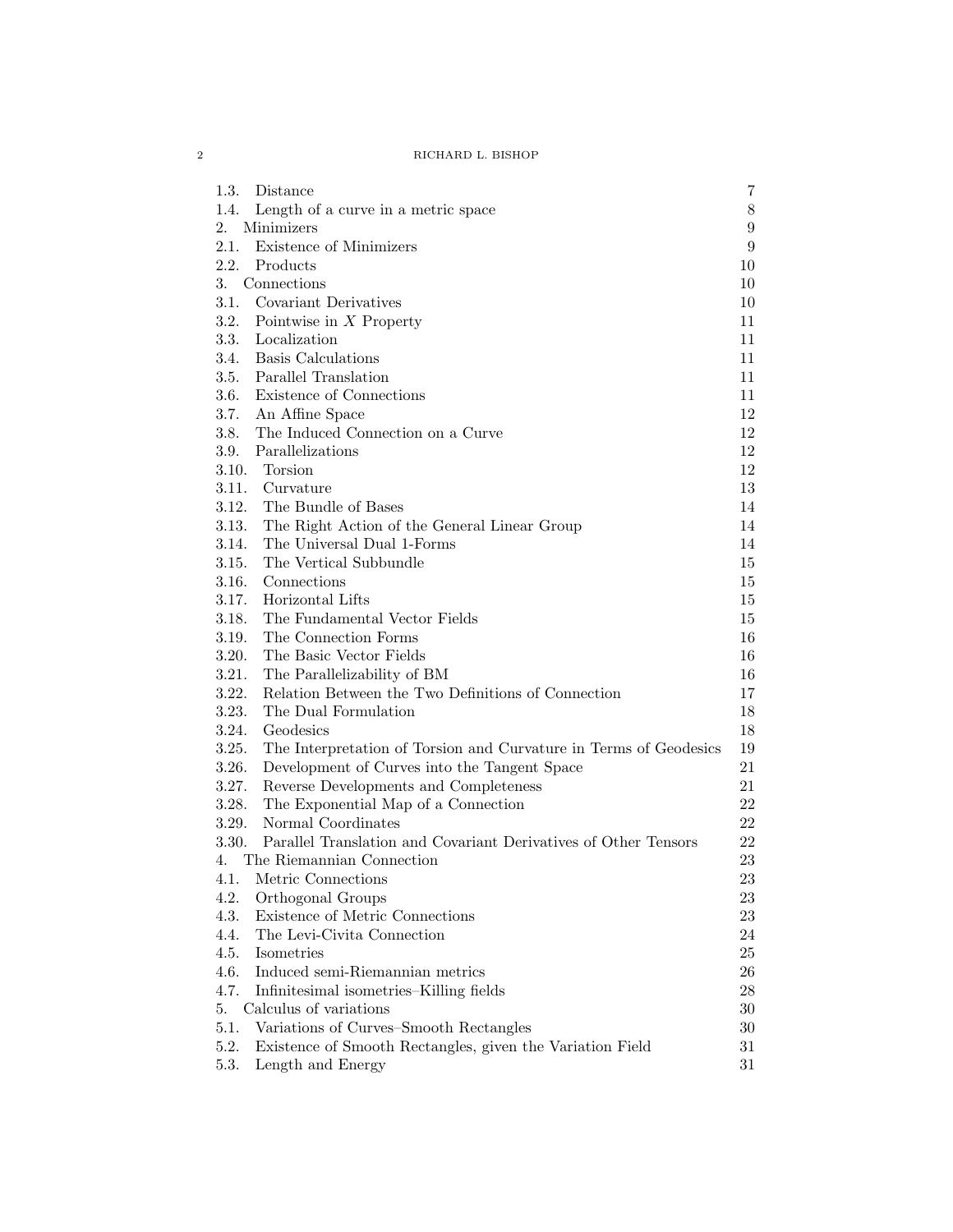| RIEMANNIAN GEOMETRY |  |
|---------------------|--|
|---------------------|--|

| Riemannian curvature<br>6.                       | 35 |
|--------------------------------------------------|----|
| Curvature Symmetries<br>6.1.                     | 35 |
| Covariant Differentials<br>6.2.                  | 36 |
| Exterior Covariant Derivatives<br>6.3.           | 36 |
| Sectional Curvature<br>6.4.                      | 37 |
| 6.5. The Space of Pointwise Curvature Tensors    | 38 |
| 6.6.<br>The Ricci Tensor                         | 38 |
| Ricci Curvature<br>6.7.                          | 39 |
| 6.8. Scalar Curvature                            | 39 |
| 6.9.<br>Decomposition of $R$                     | 40 |
| 6.10. Normal Coordinate Taylor Series            | 41 |
| 6.11. The Christoffel Symbols                    | 41 |
| Conjugate Points<br>7.                           | 44 |
| Second Variation<br>7.1.                         | 45 |
| Loops and Closed Geodesics<br>7.2.               | 49 |
| Completeness<br>8.                               | 51 |
| Cut points<br>8.1.                               | 54 |
| Curvature and topology<br>9.                     | 54 |
| Hadamard manifolds<br>9.1.                       | 54 |
| Comparison Theorems<br>9.2.                      | 56 |
| Reduction to a Scalar Equation<br>9.3.           | 58 |
| Comparisons for Scalar Riccati Equations<br>9.4. | 58 |
| Volume Comparisons<br>9.5.                       | 61 |
| Index                                            | 62 |

#### 1. Riemannian metrics

Riemannian geometry considers manifolds with the additional structure of a Riemannian metric, a type  $(0, 2)$  positive definite symmetric tensor field. To a first order approximation this means that a Riemannian manifold is a Euclidean space: we can measure lengths of vectors and angles between them. Immediately we can define the length of curves by the usual integral, and then the distance between points comes from the glb of lengths of curves. Thus, Riemannian manifolds become metric spaces in the topological sense.

Riemannian geometry is a subject of current mathematical research in itself. We will try to give some of the flavor of the questions being considered now and then in these notes. A Riemannian structure is also frequently used as a tool for the study of other properties of manifolds. For example, if we are given a second order linear elliptic partial differential operator, then the second-order coefficients of that operator form a Riemannian metric and it is natural to ask what the general properties of that metric tell us about the partial differential equations involving that operator. Conversely, on a Riemannian manifold there is singled out naturally such an operator (the Laplace-Beltrami operator), so that it makes sense, for example, to talk about solving the heat equation on a Riemannian manifold. The Riemannian metrics have nice properties not shared by just any topological metrics, so that in topological studies they are also used as a tool for the study of manifolds.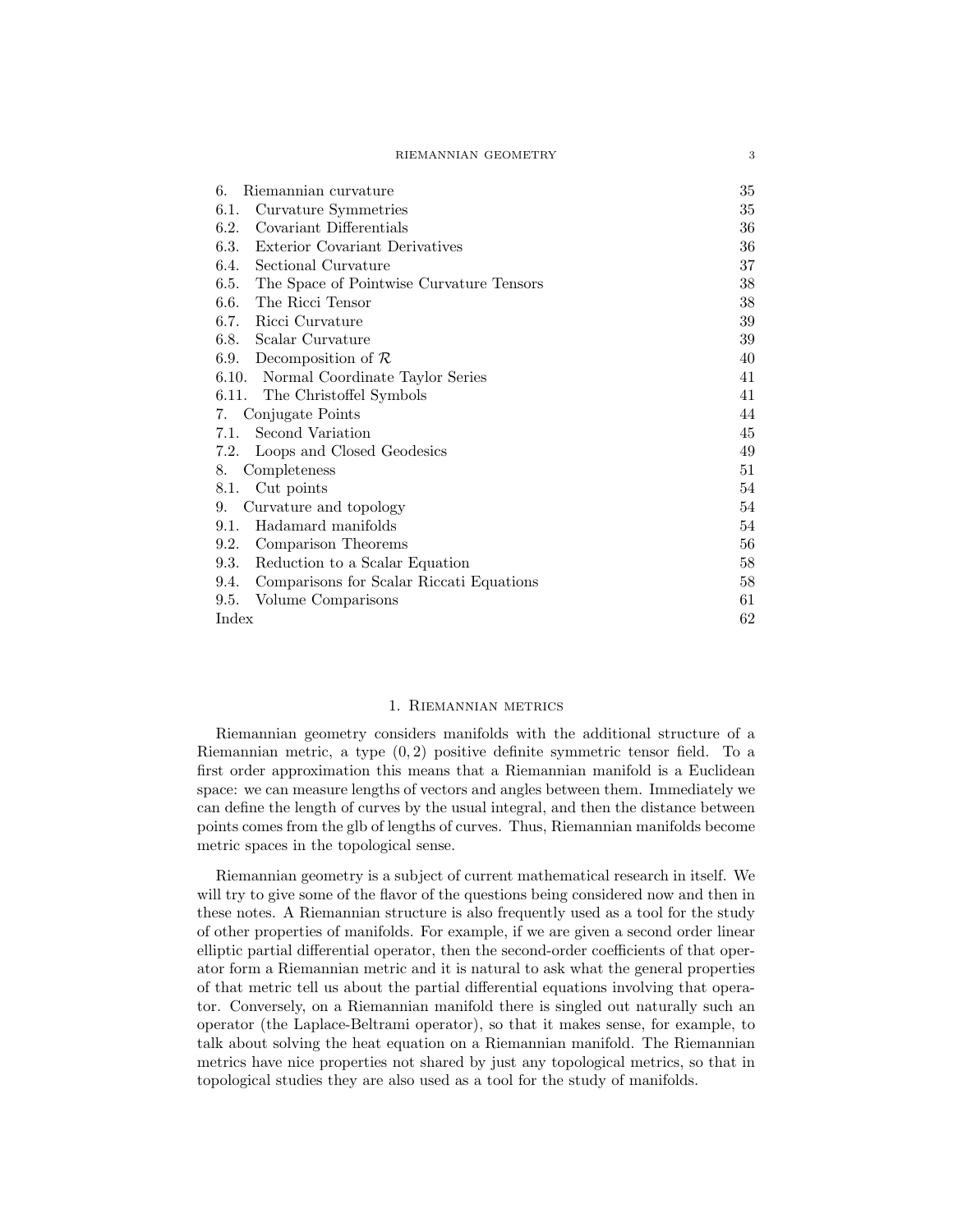#### 4 RICHARD L. BISHOP

The generalization of Riemannian geometry to the case where the metric is not assumed to be positive definite, but merely nondegenerate, forms the basis for general relativity theory. We will not go very far in that direction, but some of the major theorems and concepts are identical in the generalization. We will be careful to point out which theorems we can prove in this more general setting. For a deeper study there is a fine book: O'Neill, Semi-Riemannian geometry, Academic Press, 1983. I recommend this book also for its concise summary of the theory of manifolds, tensors, and Riemannian geometry itself.

The first substantial question we take up is the existence of Riemannian metrics. It is interesting that we can immediately use Riemannian metrics as a tool to shed some light on the existence of semi-Riemannian metrics of nontrivial index.

# **Theorem 1.1** (Existence of Riemannian metrics). On any smooth manifold there exists a Riemannian metric.

The key idea of the proof is that locally we always have Riemannian metrics carried over from the standard one on Cartesian space by coordinate mappings, and we can glue them together smoothly with a partition of unity. In the gluing process the property of being positive definite is preserved due to the convexity of the set of positive definite symmetric matrices. What happens for indefinite metrics? The set of nonsingular symmetric matrices of a given index is not convex, so that the existence proof breaks down. In fact, there is a condition on the manifold, which can be reduced to topological invariants, in order that a semi-Riemannian metric of index  $\nu$  exist: there must be a subbundle of the tangent bundle of rank  $\nu$ . When  $\nu = 1$  the structure is called a *Lorentz* structure; that is the case of interest in general relativity theory; the topological condition for a compact manifold to have a Lorentz structure is easily understood: the Euler characteristic must be 0.

The proof in the Lorentz case can be done by using the fact that for any simple curve there is a diffeomorphism which is the identity outside any given neighborhood of the curve and which moves one end of the curve to the other. In the compact case start with a vector field having discrete singularities. Then by choosing disjoint simple curves from these singularities to inside a fixed ball, we can obtain a diffeomorphism which moves all of them inside that ball. If the Euler characteristic is 0, then by the Hopf index theorem, the index of the vector field on the boundary of the ball is 0, so the vector field can be extended to a nonsingular vector field inside the ball.

Conversely, by the following Theorem 1.2, a Lorentz metric would give a nonsingular rank 1 subbundle. If that field is nonorientable, pass to the double covering for which the lift of it is orientable. Then there is a nonsingular vector field which is a global basis of the line field, so the Euler characteristic is 0.

In the noncompact case, take a countable exhaustion of the manifold by an increasing family of compact sets. Then the singularities of a vector field can be pushed outside each of the compact sets sequentially, leaving a nonsingular vector field on the whole in the limit. Thus, every noncompact (separable) manifold has a Lorentz structure.

**Theorem 1.2** (Existence of semi-Riemannian metrics). A smooth manifold has a semi-Riemannian metric of index  $\nu$  if and only if there is a subbundle of the tangent bundle of rank ν.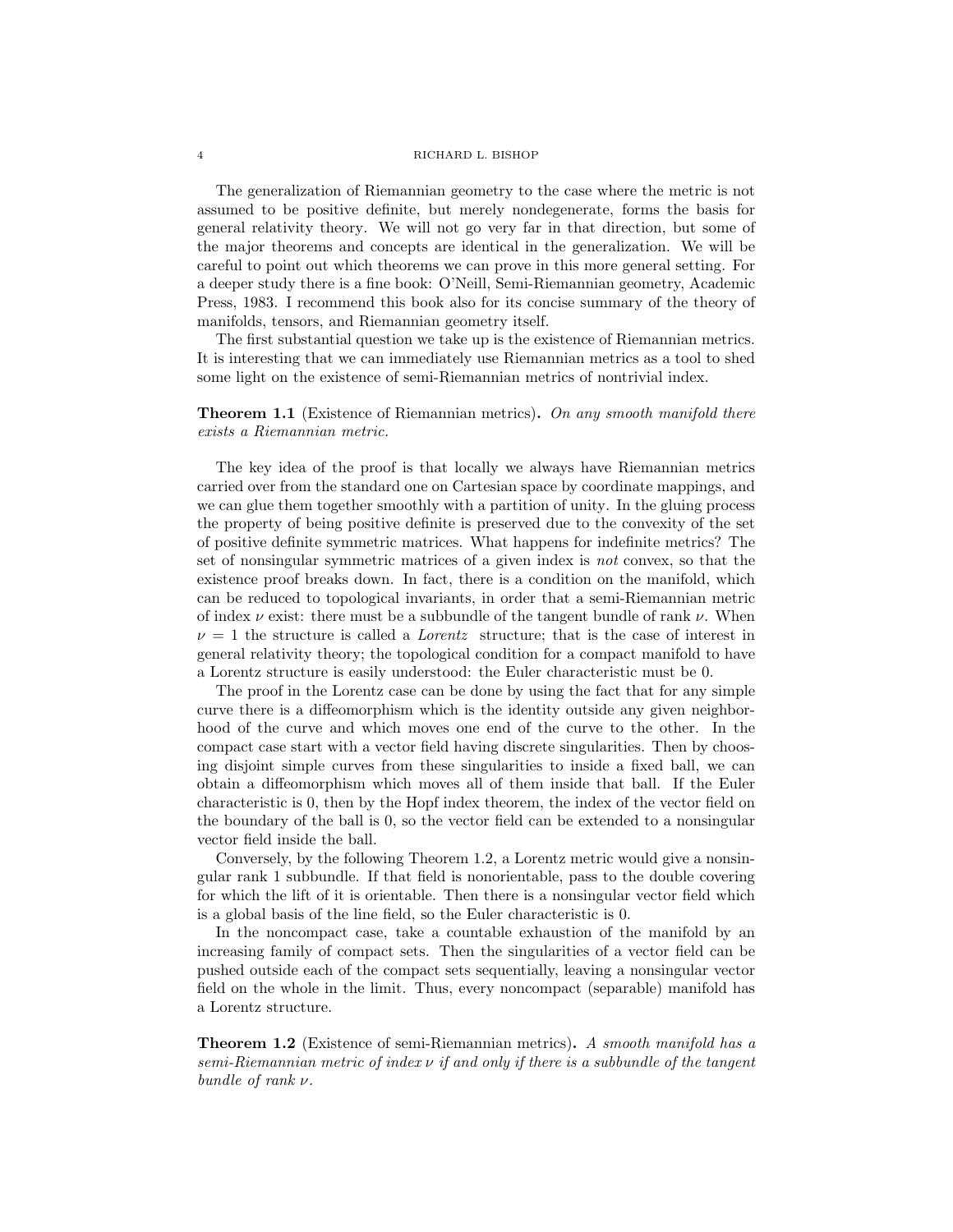The idea of the proof is: the subbundle will be the directions in which the semi-Riemannian metrics will be negative definite. If we change the sign on the subbundle and leave it unchanged on the orthogonal complement, we will get a Riemannian metric. The construction goes both ways.

Although the idea for the proof of Theorem 1.2 is correct, there are some nontrivial technical difficulties to entertain us. One direction is relatively easy.

*Proof of "if" part* If M has a smooth tangent subbundle V of rank  $\nu$ , then M has a semi-Riemannian metric of index  $\nu$ .

**Definition 1.3.** A *frame* at a point p of a semi-Riemannian manifold is a basis of the tangent space  $M_p$  with respect to which the component matrix of the metric tensor is diagonal with −1's followed by 1's on the diagonal. A local frame field is a local basis of vector fields which is a frame at each point of its domain.

**Lemma 1.4** (Technical Lemma 1). Local frames exist in a neighborhood of every point.

TL 1 is important for other purposes than the proof of the theorem at hand. For the proof of TL 1 one modifies the Gramm-Schmidt procedure, starting with a smooth local basis and shrinking the domain at each step if necessary to divide by the length for normalization.

**Remark 1.5.** If we write  $g = g_{ij} \omega^i \omega^j$ , then a local frame is exactly one for which the coframe of 1-forms  $(\epsilon^i)$  satisfies

$$
g = -(\epsilon^1)^2 - \dots - (\epsilon^{\nu})^2 + \dots + (\epsilon^n)^2.
$$

The Gramm-Schmidt procedure amounts to iterated completion of squares, viewing g as a homogeneous quadratic polynomial in the  $\omega^i$ . The modifications needed to handle the negative signs are probably easier in this form.

**Lemma 1.6** (Technical Lemma 2). If V is a smooth tangent subbundle of rank  $\nu$  and q is a Riemannian metric, then the  $(1, 1)$  tensor field A and the semi-Riemannian metric h given as follows are smooth:

(1) 
$$
A = \begin{cases} -1 & \text{on } V \\ 1 & \text{on } V^{\perp}. \end{cases}
$$

$$
h(v, w) = g(Av, w).
$$

(Their expressions in terms of smooth local frames *adapted to V* for  $g$  are *con*stant, hence smooth.)

Now the converse.

*Proof of "only if" part* If there is a semi-Riemannian metric h of index  $\nu$ , then there is a tangent subbundle V of rank  $\nu$ .

The outline of the proof goes as follows. Take a Riemannian metric g. Then  $h$ and g are related by a  $(1, 1)$  tensor field A as above. We know that A is symmetric with respect to  $g$ -frames, and has  $\nu$  negative eigenvalues (counting multiplicities) at each point. Thus, the subspace spanned by the eigenvectors of these negative eigenvalues at each point is  $\nu$ -dimensional. The claim is that those subspaces form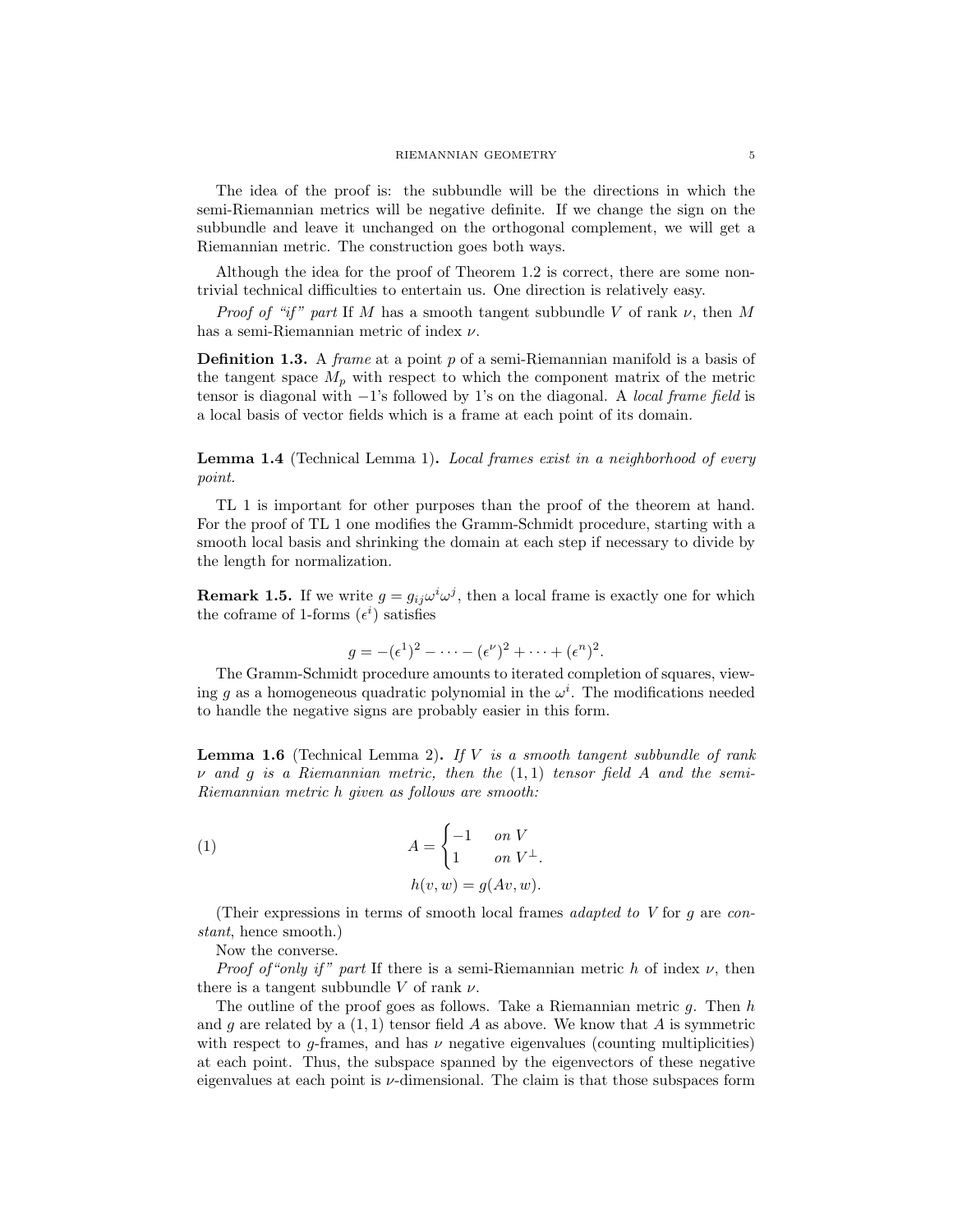a smooth subbundle, even though it may be impossible to choose the individual eigenvectors to form smooth vector fields.

**Lemma 1.7** (Technical Lemma 3). If  $A: V \rightarrow V$  is a symmetric linear operator, smoothly dependent on coordinates  $x^1, \ldots, x^n$ , and  $\lambda_0$  is a simple eigenvalue at the origin, then  $\lambda_0$  extends to a smooth simple eigenvalue function in a neighborhood of the origin having a smooth eigenvector field.

Let  $P(X) = \det(XI - A)$ . Use the implicit function theorem to solve  $P(X) = 0$ , getting  $X = \lambda(x^1, \ldots, x^n)$ . Then we can write  $P(X) = (X - \lambda)Q(X)$ , and any nonzero column of  $Q(A)$  is an eigenvector, by the Cayley-Hamilton theorem.

**Lemma 1.8** (Technical Lemma 4). Suppose that  $W : \mathbb{R}^n \to \bigwedge^{\nu} V$  is a smooth function with decomposable, nonzero values. Then locally there are smooth vector fields having wedge product equal to W.

For  $\omega \in \bigwedge^{\nu-1} V^*$ , the interior product  $i(\omega)W$  is always in the subspace carried by W. Choose  $\nu$  of these  $\omega$ 's which give linearly independent interior products with W at one point; then they do so locally.

**Lemma 1.9** (Technical Lemma 5). If  $A: V \rightarrow V$  is a symmetric linear operator of index  $\nu$ , smoothly dependent on coordinates  $x^i$ , then the extension of A to a derivation of the Grassmann algebra  $\bigwedge^* V \to \bigwedge^* V$  has a unique minimum simple eigenvalue  $\lambda_1 + \cdots + \lambda_{\nu}$  on  $\bigwedge^{\nu} V$ . The (smooth!) eigenvectors  $W : \mathbf{R}^n \to \bigwedge^{\nu} V$ are decomposable.

**Problem 1.10.** Generalize the result of TL's 3, 4, 5: If there is a group of  $\nu$ eigenvalues  $\lambda_1, \ldots, \lambda_{\nu}$  of  $A: V \to V$  which always satisfy  $a < \lambda_i < b$ , then the subspace spanned by their eigenvectors is smooth.

(Consider  $B = (aI - A)(bI - A)$ . Can a, b be continuous functions of  $x^1, \ldots, x^n$ too?)

**Problem 1.11.** Now order all of the eigenvalues of symmetric smooth  $A: V \rightarrow$ V,  $\lambda_1 \leq \lambda_2 \leq \cdots \leq \lambda_n$ , defining uniquely *n* functions  $\lambda_i$  of  $x^1, \ldots, x^n$ . Prove that the  $\lambda_i$  are continuous; on the subset where  $\lambda_{i-1} < \lambda_i < \lambda_{i+1}$ ,  $\lambda_i$  is smooth and has locally smooth eigenvector fields.

Problem 1.12. Construct an example

$$
A = \begin{pmatrix} f(x, y) & g(x, y) \\ g(x, y) & h(x, y) \end{pmatrix}
$$

for which  $\lambda_1(0,0) = \lambda_2(0,0) = 1$  and neither  $\lambda_1, \lambda_2$  nor their eigenvector fields are smooth in a neighborhood of  $(0, 0)$ .

Remark 1.13. I have had to referee and reject two papers because the proofs were based on the assumption that eigenvector fields could be chosen smoothly. Take care!

Hard Problem. In Problem 1.12, can it be arranged so that there is no smooth eigenvector field on the set where  $\lambda_1 < \lambda_2$ ? If that set is simply connected, then there is a smooth vector field; and in any case there is always a smooth subbundle of rank 1. However, in the non-simply-connected case, the subbundle may be disoriented in passing around some loop.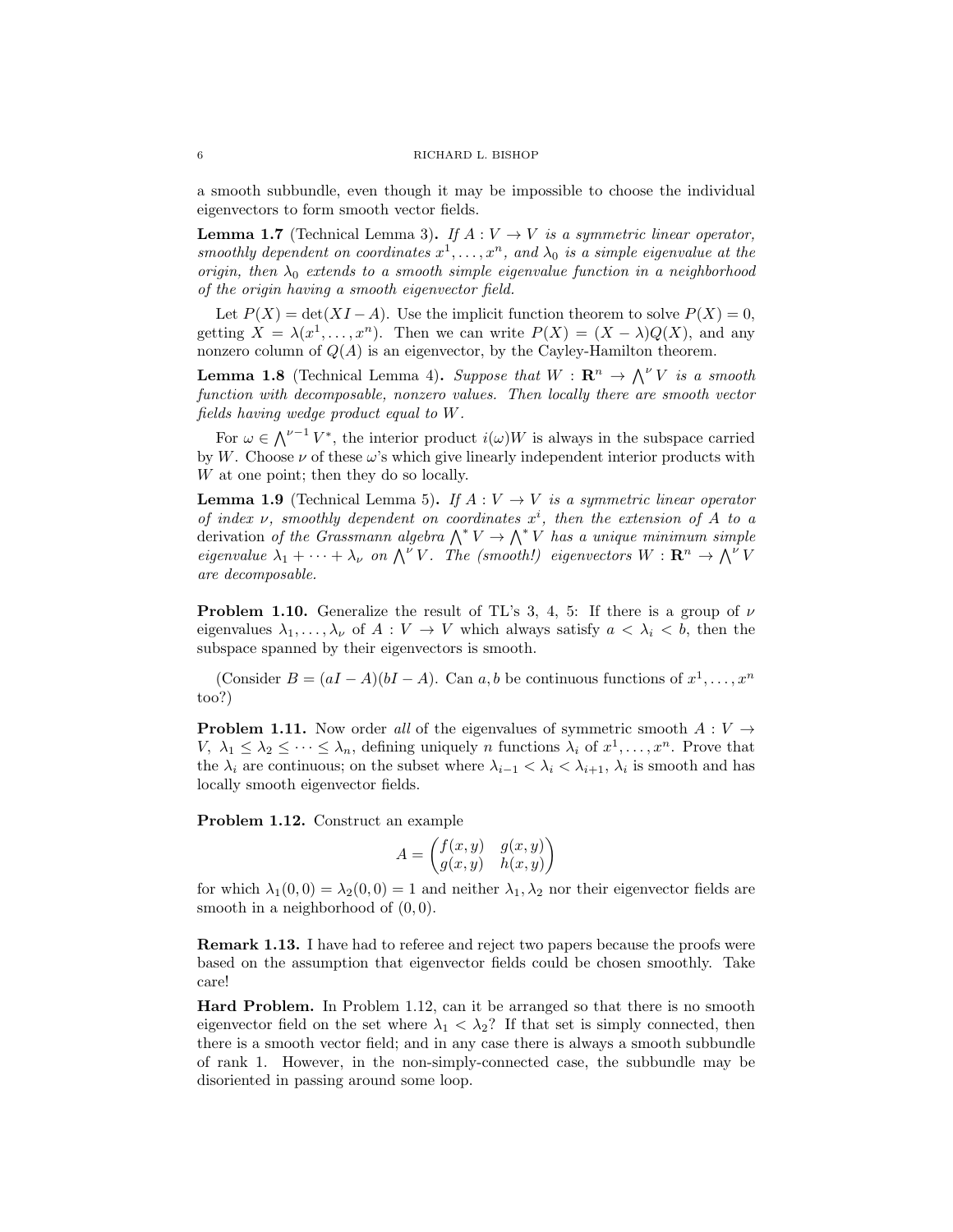1.1. Finsler Metrics. Let  $L : TM \to \mathbf{R}$  be as continuous function which is positive on nonzero vectors and is positive homogeneous of degree 1:

for 
$$
\alpha \in \mathbf{R}
$$
,  $v \in TM$ , we have  $L(\alpha v) = |\alpha| L(v)$ .

Eventually we should also assume that the unit balls, that is , the subsets of the tangent spaces on which  $L \leq 1$ , are convex, but that property is not required to give the initial facts we want to look at here. In fact, it is usually assumed that  $L^2$ is smooth and that its restriction to each tangent space has positive definite second derivative matrix (the *Hessian* of  $L^2$ ) with respect to linear coordinates on that tangent space. This implies that the unit balls are strictly convex and smooth.

A function  $L$  satisfying these conditions is called a *Finsler metric* on M. If  $g$  is a Riemannian metric on M, then there is a corresponding Finsler metric, given by the norm with respect to g:  $L(v) = \sqrt{g(v, v)}$ . We use the letter L because it is treated like a Lagrangian in mechanics.

Finsler metrics were systematically studied by P. Finsler starting about 1918.

1.2. Length of Curves. For a piecewise  $C^1$  curve  $\gamma : [a, b] \to M$  we define the *length* of  $\gamma$  to be

$$
|\gamma| = \int_a^b L(\gamma'(t)) dt.
$$

The reason for assuming that  $L$  is positive homogeneous is that it makes the length of a curve independent of its parametrization. This follows easily from the change of variable formula for integrals.

Length is clearly additive with respect to chaining of curves end-to-end. Not every Finsler metric comes from a Riemannian metric. The condition for that to be true is the parallelogram law, well-known to functional analysts:

Theorem 1.14 (Characterization of Riemannian Finsler Metrics). A Finsler metric L is the Finsler metric of a Riemannian metric g if and only if it satisfies the parallelogram law:

$$
L^{2}(v+w) + L^{2}(v-w) = 2L^{2}(v) + 2L^{2}(w),
$$

for all tangent vectors  $v, w$  at all points of  $M$ . When this law is satisfied, the Riemannian metric can be recovered from L by the polarization identity:

$$
2g(v, w) = L2(v + w) - L2(v) - L2(w).
$$

1.3. Distance. When we have a notion of lengths of curves satisfying the additivity with respect to chaining curves end-to-end, as we do when we have a Finsler metric, then we can define the intrinsic metric (the word metric is used here as it is in topology, a distance function) by specifying the distance from p to q to be

$$
d(p,q) = \inf\{|\gamma| : \gamma \text{ is a curve from } p \text{ to } q\}.
$$

Generally this function is only a semi-metric, in that we could have  $d(p, q) = 0$  but not  $p = q$ . The symmetry and the triangle inequality are rather easy consequences of the definition, but the nondegeneracy in the case of Finsler lengths of curves is nontrivial.

**Theorem 1.15** (Topological Equivalence Theorem). If  $d$  is the intrinsic metric coming from a Finsler metric, then d is a topological metric on M and the topology given by d is the same as the manifold topology.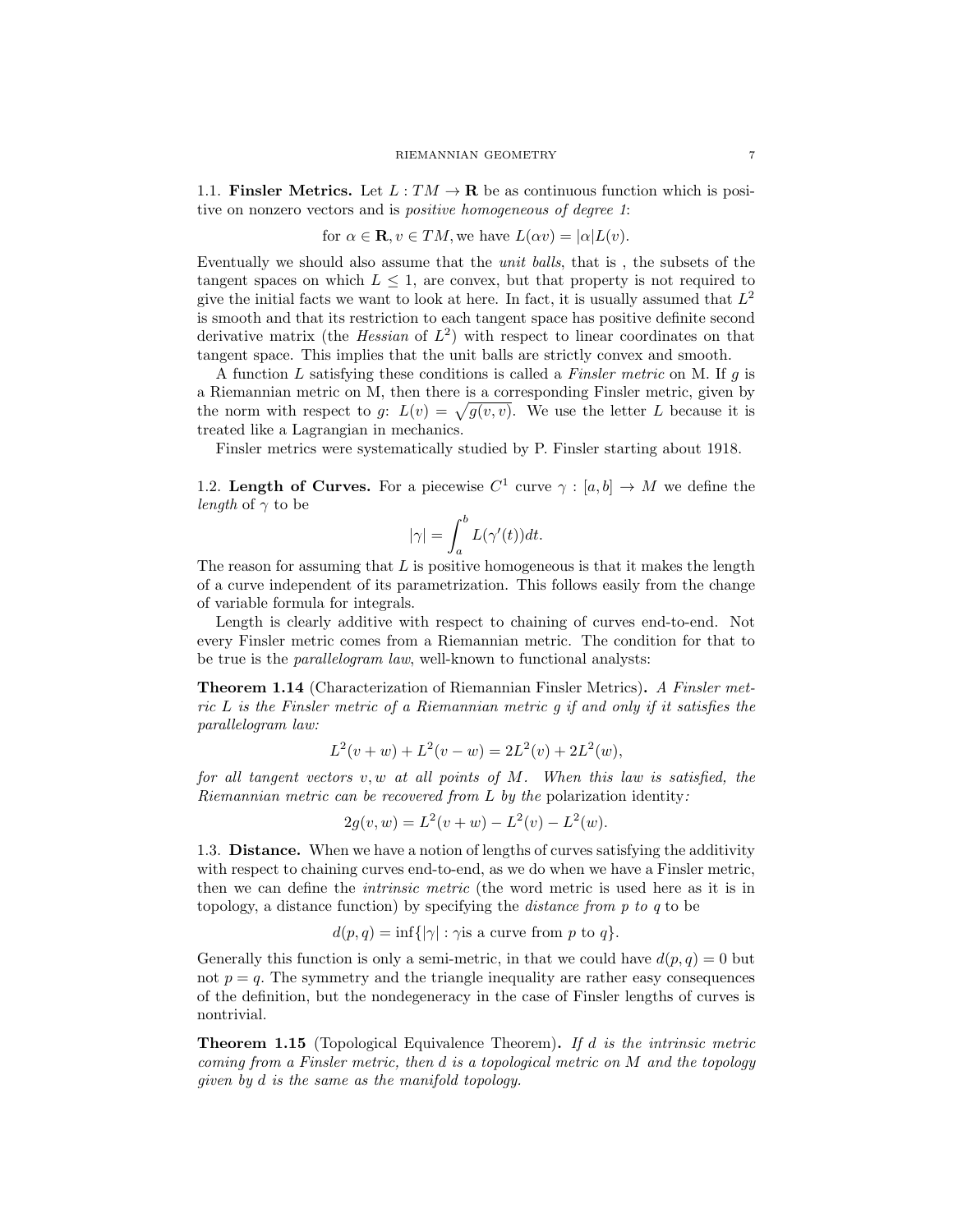If M is not connected, then the definition gives  $d(p, q) = \infty$  when p and q are not in the same connected components. We simply allow such a value for  $d$ ; it is a reasonable extension of the notion of a topological metric.

**Lemma 1.16** (Nondegeneracy Lemma). If  $\varphi: U \to \mathbb{R}^n$  is a coordinate map, where U is a compact subset of  $M$ , then there are positive constant  $A$ ,  $B$  such that for every curve  $\gamma$  in U,

 $|\gamma| \ge A |\varphi \circ \gamma|, \qquad |\varphi \circ \gamma| \ge B |\gamma|.$ 

Here  $|\varphi \circ \gamma|$  is the standard Euclidean length of  $\varphi \circ \gamma$ .

The key step in the proof is to observe that the union  $EU$  of the unit (with respect to the Euclidean coordinate metric) spheres at points of U forms a *compact* subset of the tangent bundle  $TM$ . Since L is positive on nonzero vectors and continuous on  $TM$ , on  $EU$  we have a positive minimum A and a finite maximum  $1/B$  for L on EU.

The result breaks down on infinite-dimensional manifolds modeled on a Banach space, because there the set of unit vectors  $EU$  will not be compact. So in that case the inequalities  $L(v) \geq A||v||$ , and  $||v|| \geq BL(v)$  must be taken as a local hypothesis on L.

The nondegeneracy of  $d$  uses the lemma in an obvious way, although there is a subtlety that could be overlooked: the nondegeneracy of the intrinsic metric on  $\mathbb{R}^n$ defined by the standard Euclidean metric must be proved independently.

Aside from the Hausdorff separation axiom, the topology of a manifold is determined as a local property by the coordinate maps on compact subsets  $U$ . Since the nondegeneracy lemma tells us that there is nesting of d-balls and coordinate-balls, the topologies must coincide.

**Problem 1.17.** Prove that the intrinsic metric on  $\mathbb{R}^n$  defined by the standard Euclidean metric is nondegenerate, and, in fact, coincides with the usual distance formula.

Hint: For a curve  $\gamma$  from p to q, split the tangent vector  $\gamma'$  into components parallel to  $\vec{pq}$  and perpendicular to  $\vec{pq}$ . The integral of the parallel component is always at least the usual distance.

1.4. Length of a curve in a metric space. If we have a topological metric space M with distance function d and a curve  $\gamma : [a, b] \to M$ , then the length of  $\gamma$  is

$$
|\gamma| = \sup \sum d(\gamma(t_i), \gamma(t_{i+1})),
$$

where the supremum is taken over all partitions of the interval  $[a, b]$ . Due to the triangle inequality, the insertion of another point into the partition does not decrease the sum, so that in particular the length of a curve from p to q is at least  $d(p, q)$ . If the length is finite, we call the curve rectifiable. It is obvious from the definition that the length of a curve is independent of its parametrization and satisfies the additivity property with respect to chaining curves. Following the definition of the length of a curve, we can then define the *intrinsic metric generated by d*, as we defined the intrinsic metric for a Finsler space. Clearly the intrinsic metric is at least as great as the metric d we started with.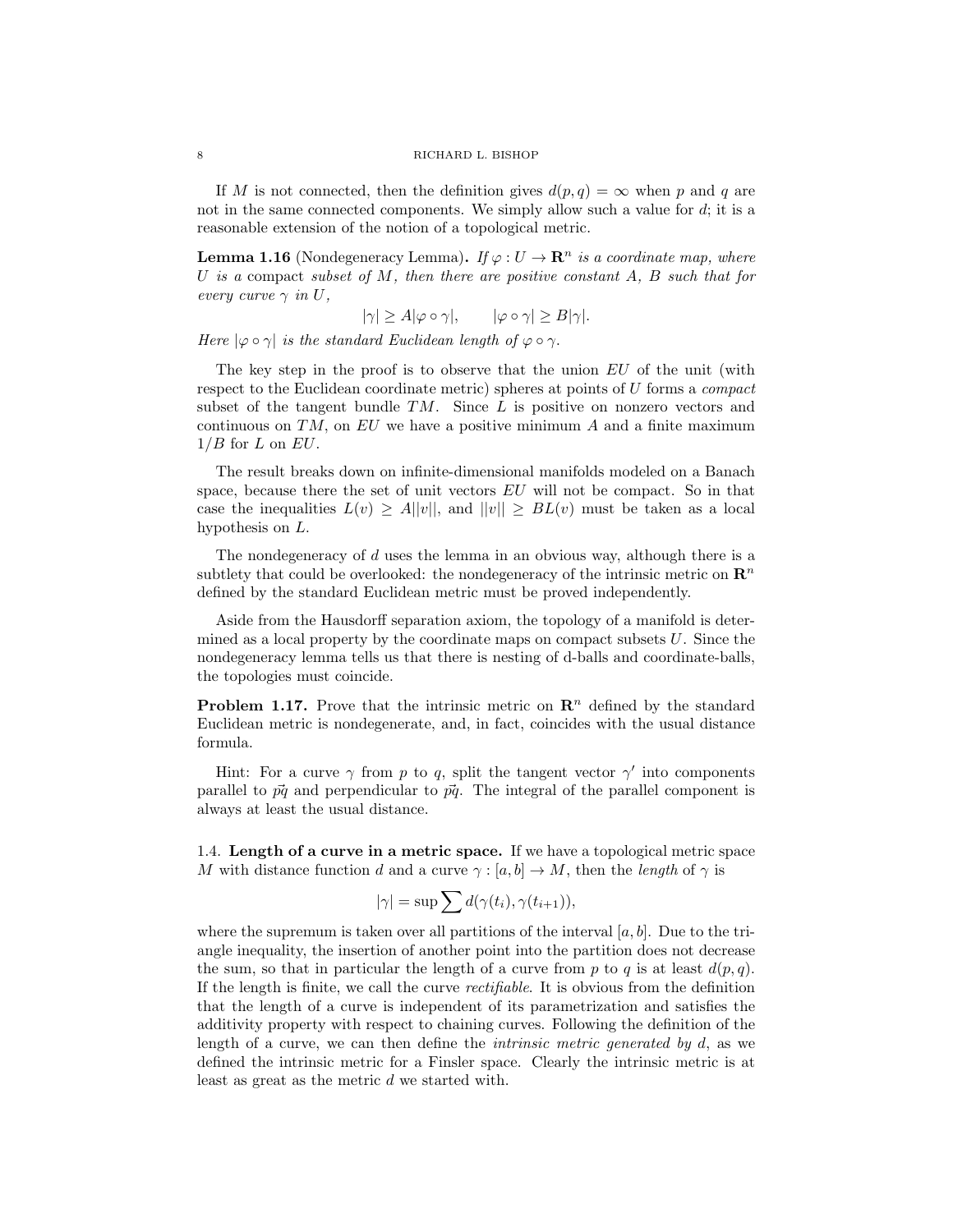#### RIEMANNIAN GEOMETRY 9

#### 2. Minimizers

A curve whose length equals the intrinsic distance between its endpoints is called a minimizer or a shortest path. In Riemannian manifolds they are often called geodesics, but we will avoid that term for a while because there is another definition for geodesics. One of our major tasks will be to establish the relation between minimizers and geodesics. They will turn out to be not quite the same: geodesics turn out to be only locally minimizing, and furthermore, there are technical reasons why we should require that geodesics have a special parametrization, a constantspeed parametrization.

2.1. Existence of Minimizers. We can establish the existence of minimizers for a Finsler metric within a connected compact set by using convergence techniques developed by nineteenth century mathematicians to show the existence of solutions of ordinary differential equations by the Euler method. The main tool is the Arzelà-Ascoli Theorem. Cesare Arzelà (1847-1912) was a professor at Bologna, who established the case where the domain is a closed interval, and Giulio Ascoli (1843-1896) was a professor at Milan, who formulated the definition of uniform equicontinuity.

**Definition 2.1.** A collection of maps  $\mathcal{F} = \{f : M \to N\}$  from a metric space M to a metric space N is uniformly equicontinuous if for every  $\epsilon > 0$ , there is  $\delta > 0$  such that for every  $f \in \mathcal{F}$  and every  $x, y \in M$  such that  $d(x, y) < \delta$  we have  $d(f(x), f(y)) < \epsilon.$ 

The word "uniform" refers to the quantification over all  $x, y$ , just as in "uniform" continuity", while "equicontinuous" refers to the quantification over all members of the family. The definition is only significant for infinite families of functions, since a finite family of uniformly continuous functions is always also equicontinuous. Moreover, the application is usually to the case where  $M$  is compact, so that uniform continuity, but not uniform equicontinuity, is automatic. If  $M$  and  $N$  are subsets of Euclidean spaces and the members of the family have a uniform bound on their gradient vector lengths, then the family is uniformly equicontinuous. Even if those gradients exist only piecewise, this still works, which explains why the theorem below can be used to get existence of solutions by the Euler method.

**Theorem 2.2** (Arzelà-Ascoli Theorem). Let  $K, K'$  be compact metric space and assume that K has a countable dense subset. Let  $\mathcal F$  be a collection of continuous functions  $K \to K'$ . Then the following properties are equivalent:

- (a)  $\mathcal F$  is uniformly equicontinuous.
- (b) Every sequence in  $\mathcal F$  has a subsequence which is uniformly convergent on  $K$ .

There is a proof for the case where K and  $K'$  are subsets of Euclidean spaces given in R. G. Bartle, "The Elements of Real Analysis", 2nd Edition, Wiley, page 189. No essential changes are needed for this abstraction to metric spaces.

**Theorem 2.3** (Local Existence of minimizers in Finsler Spaces). If M is a Finsler manifold, each  $p \in M$  has nested neighborhoods  $U \subset V$  such that every pair of points in  $U$  can be joined by a minimizer which is contained in  $V$ .

To start the proof one takes  $V$  to be a compact coordinate ball about  $p$ , and U a smaller coordinate ball so that, using the curve-length estimates from the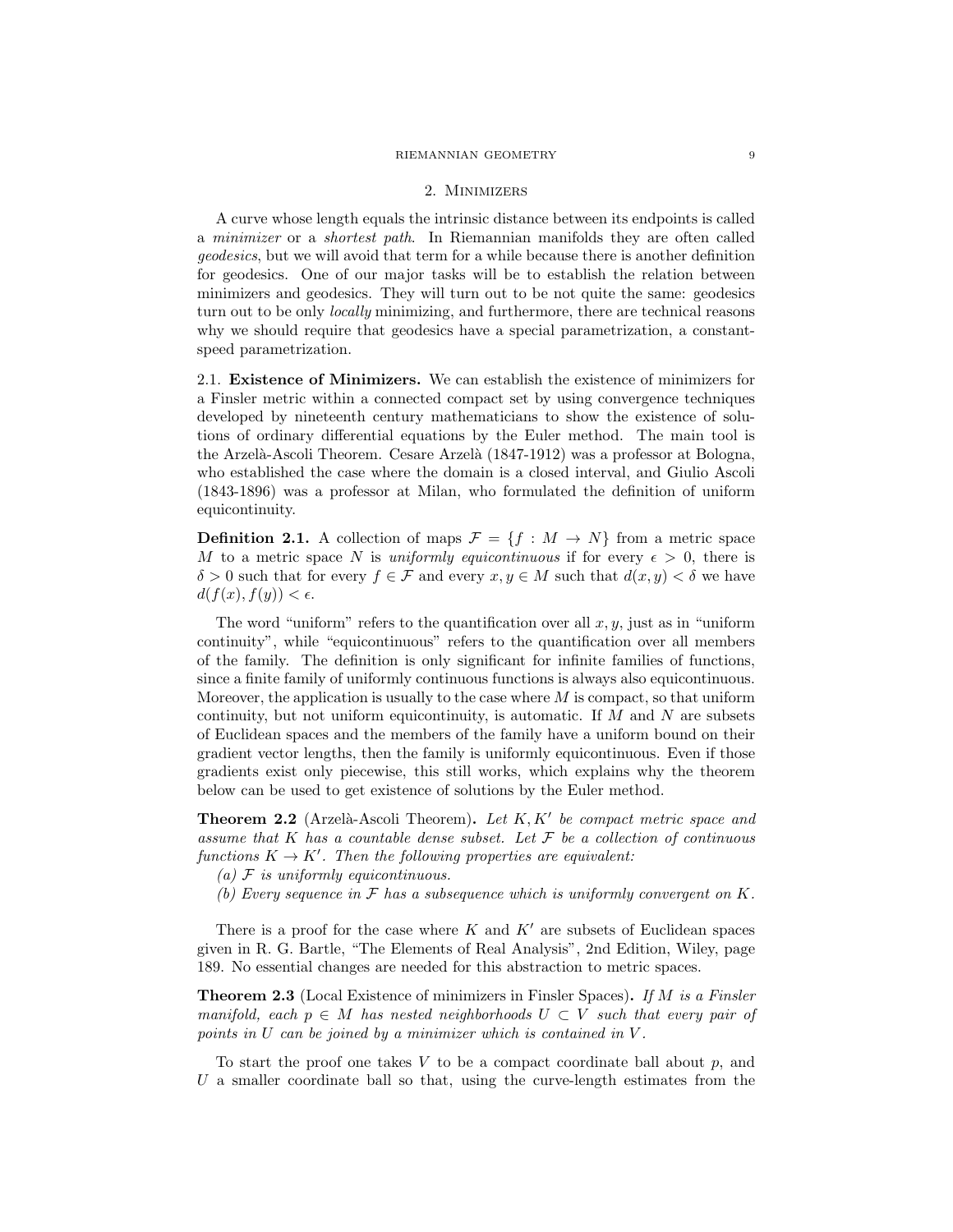Nondegeneracy Lemma, any curve which starts and ends in  $U$  cannot go outside  $V$ unless it has greater length than the longest coordinate straight line in U. Now for two points q and r in U we define a family of curves  $\mathcal F$  parametrized on the unit interval  $[0,1] = I$  (so that K of the theorem will be I with the usual distance on the line). We require that the length of each curve to be no more than the Finsler length of the coordinate straight line from  $q$  to  $r$ . We parametrize each curve so that it has constant "speed", which together with the uniform bound on length, gives the uniform equicontinuity of  $\mathcal{F}$ . We take  $K'$  to be the outer compact ball  $V$ .

By the definition of intrinsic distance  $d(q, r)$  there exists a sequence of curves from q to r for which the lengths converge to the infimum of lengths. If the coordinate straight line is already minimizing, then we have our desired minimizer. Otherwise the lengths will be eventually less than that of the straight line, and from there on the sequence will be in  $\mathcal{F}$ . By the AA Theorem there must be a uniformly convergent subsequence. It is fairly easy to prove that the limit is a minimizer.

Remark 2.4. The minimizers do not have to be unique, even locally. For an example consider the  $l_1$  or  $l_{\infty}$  norm on  $R^2$  to define the Finsler metric (the "taxicab metric"). Generally the local uniqueness of minimizers can only be obtained by assuming that the unit tangent balls of the Finsler metric are strictly convex. We won't do that part of the theory in such great generality, but we will obtain the local uniqueness in Riemannian manifolds by using differentiability and the calculus of variations.

The result on existence of minimizers locally can be abstracted a little more. Instead of using coordinate balls we can just assume that the space is locally compact. Thus, in a locally compact space with intrinsic metric there are always minimizers locally. The proof is essentially the same.

2.2. **Products.** If we have two metric spaces  $M$  and  $N$ , then the Cartesian product has a metric  $d_{M\times N}$ , whose square is  $d_M^2 + d_N^2$ . We use the same idea to get a Finsler metric or a Riemannian metric on the product when we are given those structures on the factors. When we pass to the intrinsic distance function of a Finsler product there is no surprise, the result is the product distance function.

**Problem 2.5.** Prove that the projection into each factor of a minimizer is a minimizer. Conversely, if we handle the parametrizations correctly, then the product of two minimizers is again a minimizer.

## 3. Connections

We define an additional structure to a manifold structure, called a connection. It can be given either in terms of covariant derivative operators  $D_X$  or in terms of a horizontal tangent subbundle on the bundle of bases. Both ways are important, so we will give both and establish the way of going back and forth. Eventually our goal is to show that on a semi-Riemannian manifold (including the Riemannian case) there is a canonical connection called the Levi-Civita connection.

3.1. Covariant Derivatives. For a connection in terms of covariant derivatives we give axioms for the operation  $(X, Y) \to D_X Y$ , associating a vector field  $D_X Y$ to a pair of vector fields  $(X, Y)$ .

1. If X and Y are  $C^k$ , then  $D_X Y$  is  $C^{k-1}$ .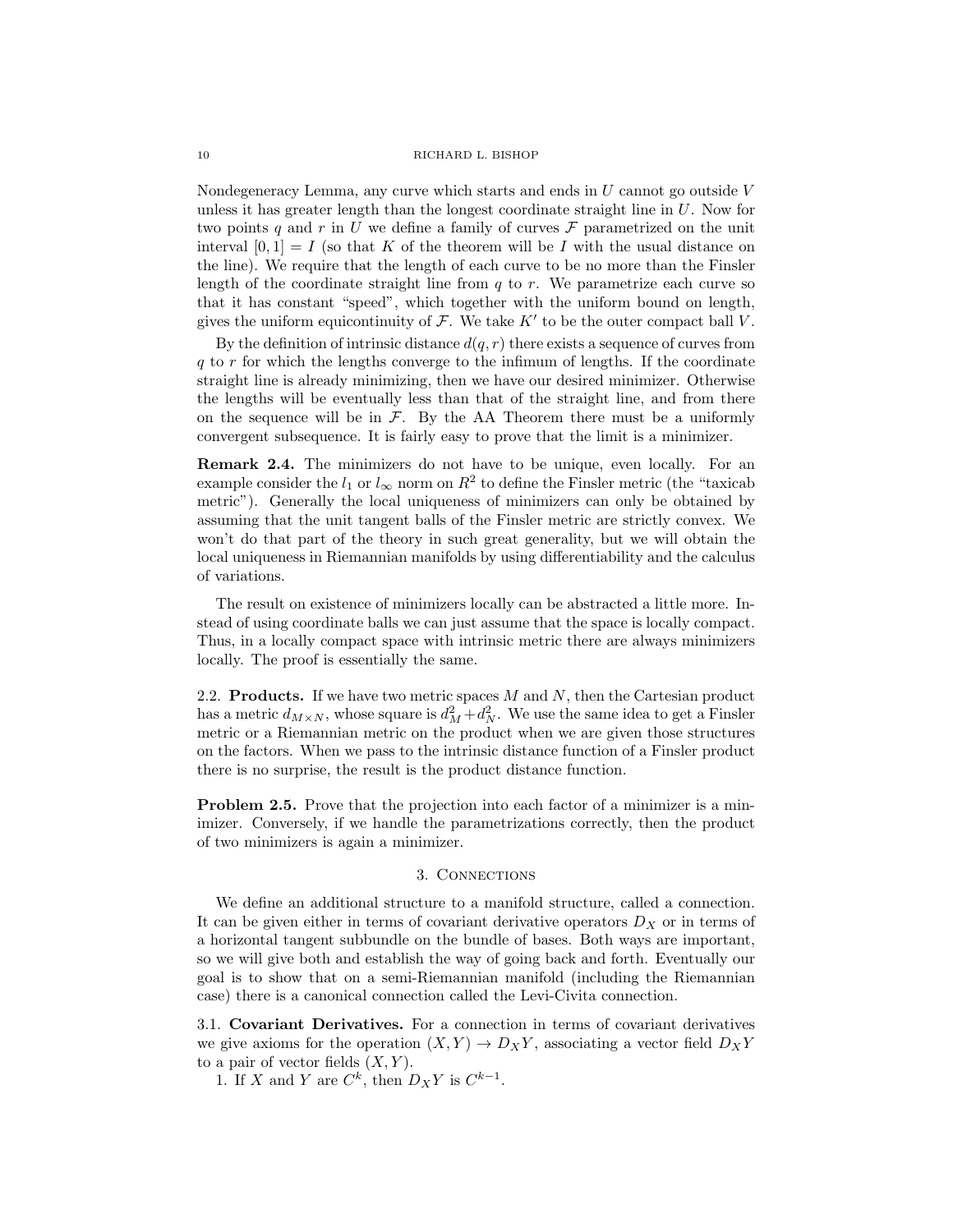2.  $D_X Y$  is F-linear in X, for  $\mathcal{F} =$  real-valued functions on M. That is,  $D_f X Y =$  $fD_XY$  and  $D_{X+X'}Y = D_XY + D_{X'}Y$ .

3.  $D_X$  is a derivation with respect to multiplication by elements of  $\mathcal{F}$ . That is,  $D_X(fY) = (Xf)Y + fD_XY$  and  $D_X(Y + Y') = D_XY + D_XY'$ .

We say that  $D_XY$  is the *covariant derivative of* Y with respect to X. It should be thought of as an extension of the defining operation  $f \to Xf$  of vector fields so as to operate on vector fields  $Y$  as well as functions  $f$ .

3.2. Pointwise in X Property. Axiom 2 conveys the information that for a vector  $x \in M_p$ , we can define  $D_x Y \in M_p$ . We extend x to a vector field X and prove, using 2, that  $(D_X Y)(p)$  is the same for all such extensions X.

3.3. Localization. If Y and Y' coincide on an open set, then  $D_X Y$  and  $D_X Y'$ coincide on that open set.

3.4. **Basis Calculations.** If  $(X_1, \ldots, X_n) = B$  is a local basis of vector fields, we define  $n^2$  1-forms  $\varphi_j^i$  locally by

$$
D_X X_j = \sum_{i=1}^n \varphi_j^i(X) X_i.
$$

These  $\varphi_j^i$  are called the *connection* 1-forms with respect to the local basis B. If we let  $\omega^1, \ldots, \omega^n$  be the dual basis to B of 1-forms, and arrange them in a column  $\omega$ , and let  $\varphi = (\varphi_j^i)$ , then we can specify the connection locally in terms of  $\varphi$  by

$$
D_X Y = B(X + \varphi(X))\omega(Y).
$$

3.5. Parallel Translation. If  $D_xY = 0$ , we say that Y is *infinitesimally parallel* in the direction x. If  $\gamma : [a, b] \to M$  is a curve and  $D_{\gamma'(t)}Y = 0$  for all  $t \in [a, b]$ , we say that Y is parallel along  $\gamma$  and that  $Y(\gamma(b))$  is the parallel translate of  $Y(\gamma(a))$ along  $\gamma$ .

Theorem 3.1 (Existence, Uniqueness, and Linearity of Parallel Translation). For a given curve  $\gamma : [a, b] \to M$  and a vector  $y \in M_{\gamma(a)}$ , there is a unique parallel translate of y along  $\gamma$  to  $\gamma(b)$ . This operation of parallel translation along  $\gamma, M_{\gamma(a)} \to M_{\gamma(b)}$ , is a linear transformation.

If  $\gamma$  lies in a local basis neighborhood of B, then the coefficients  $\omega(Y \circ \gamma)$  of Y along  $\gamma$ , when Y is parallel, satisfy a system of linear homogeneous differential equations:

$$
\frac{d\omega(Y\circ\gamma)}{dt}=-\varphi(\gamma'(t))\omega(Y\circ\gamma).
$$

Globally we chain together the local parallel translations to span all of  $\gamma$  in finitely many steps, using the fact that  $\gamma([a, b])$  is compact.

3.6. Existence of Connections. It is trivial to check that for a local basis  $B$  we can set  $\varphi = 0$  and obtain a connection in the local basis neighborhood. Then if  $\{U_{\alpha}\}\$ covers M,  $D^{\alpha}$  is a connection on  $U_{\alpha}$ , and  $\{f_{\alpha}\}\$ is a subordinate partition of unity (we do not even have to require that  $0 \le f_\alpha \le 1$ , only that the sum  $\sum f_\alpha = 1$ be locally finite), then the definition

$$
D_X Y = \sum_{\alpha} f_{\alpha} D_X^{\alpha} Y
$$

defines a connection globally on M.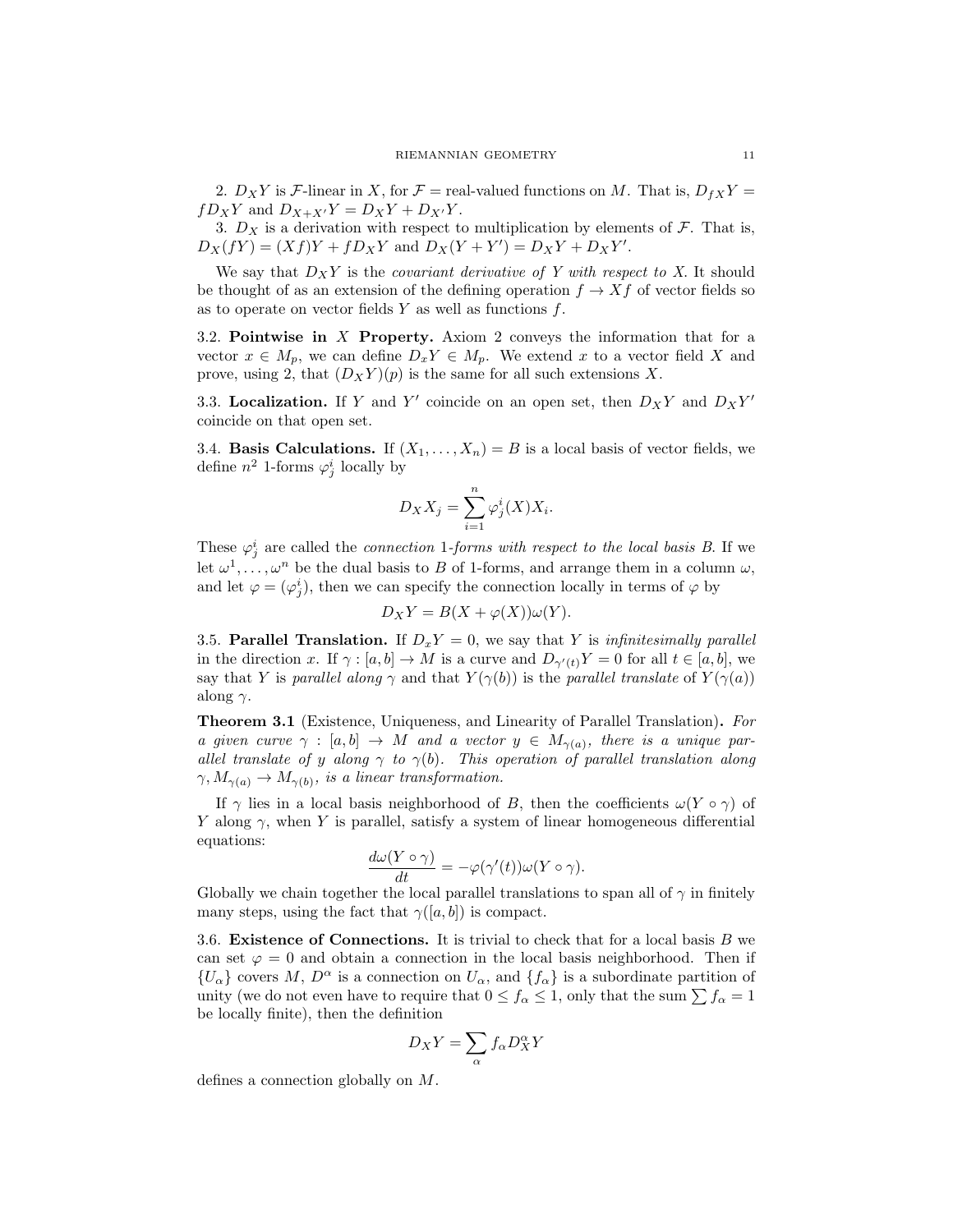3.7. An Affine Space. If D and E are connections, then for any  $f \in \mathcal{F}$  we have that  $fD + (1 - f)E$  is again a connection. As f runs through constants this gives a straight line in the collection of all connections on M. Moreover,  $S_XY = D_XY - E_XY$  is *F*-linear in Y, and so defines a (1,2) tensor field S such that  $E = D + S$ . Conversely, for any (1,2) tensor field S,  $D + S$  is a connection. We interpret this to say:

The set of all connections on  $M$  is an affine space for which the associated vector space can be identified with the space of all  $(1,2)$  tensor fields on M.

3.8. The Induced Connection on a Curve. If  $\gamma$  is a curve in a manifold M which has a connection  $D$ , then we can define what we call the induced connection on the pullback of the tangent bundle to the curve. This is a means of differentiating vector fields Y along the curve with respect to the velocity of the curve. Thus, for each parameter value t,  $Y(t) \in M_{\gamma(t)}$ , and  $D_{\gamma'} Y$  will be another field, like Y, along  $\gamma$ . There are various ways of formulating the definition, and there is even a general theory of pulling back connections along maps (see Bishop & Goldberg, pp.220– 224), but there is a simple method for curves as follows. Take a tangent space basis at some point of  $\gamma$  and parallel translate this basis along  $\gamma$  to get a parallel basis field  $(E_1, \ldots, E_n)$  for vector fields along  $\gamma$ . Then we can express Y uniquely in terms of this basis field,  $Y = \sum f^i E_i$ , where the coefficient functions  $f^i$  are smooth functions of t. We define  $D_{\gamma}Y = \sum f^{i'} E_i$ . From the viewpoint of the theory of pulling back connections it would be more appropriate to write  $D_{d/dt}Y$  instead of  $D_{\gamma'}$ . In fact, the Leibnitz rule for this connection on  $\gamma$  is

$$
D_{\gamma'}fY = \frac{df}{dt}Y + fD_{\gamma'}Y,
$$

and we also have the strange result that even if  $\gamma'(t) = 0$  it is possible to have  $(D_{\gamma'}Y)(t) \neq 0$ . Even a field on a constant curve (which is just a curve in the tangent space of the constant value of the curve) can have nonzero covariant derivative along the curve.

3.9. **Parallelizations.** A manifold  $M$  is called *parallelizable* if the tangent bundle TM is trivial as a vector bundle:  $TM \cong M \times \mathbb{R}^n$ . For a given trivialization (≅) the vector fields  $X_1, \ldots, X_n$  which correspond to the standard unit vectors in  $\mathbb{R}^n$  are called the corresponding *parallelization* of  $M$ . Conversely, a global basis of vector fields gives a trivialization of TM. If we set  $\varphi = 0$ , we get the *connection of the* parallelization. For this connection parallel translation depends only on the ends of the curve. The parallel fields are  $\sum a^i X_i$ ,  $a^i$  constants.

An even-dimensional sphere is not parallelizable.

Lie groups are parallelized by a basis of the left-invariant vector fields.

We shall see that for any manifold  $M$  its bundle of bases  $BM$  and various frame bundles FM are parallelizable.

3.10. **Torsion.** If  $D$  is a connection, then

$$
T(X,Y) = D_X Y - D_Y X - [X,Y]
$$

defines an F-linear, skew-symmetric function of pairs of vector fields, called the torsion of D. Hence T is a (1,2) tensor field. For a local basis B with dual  $\omega$  and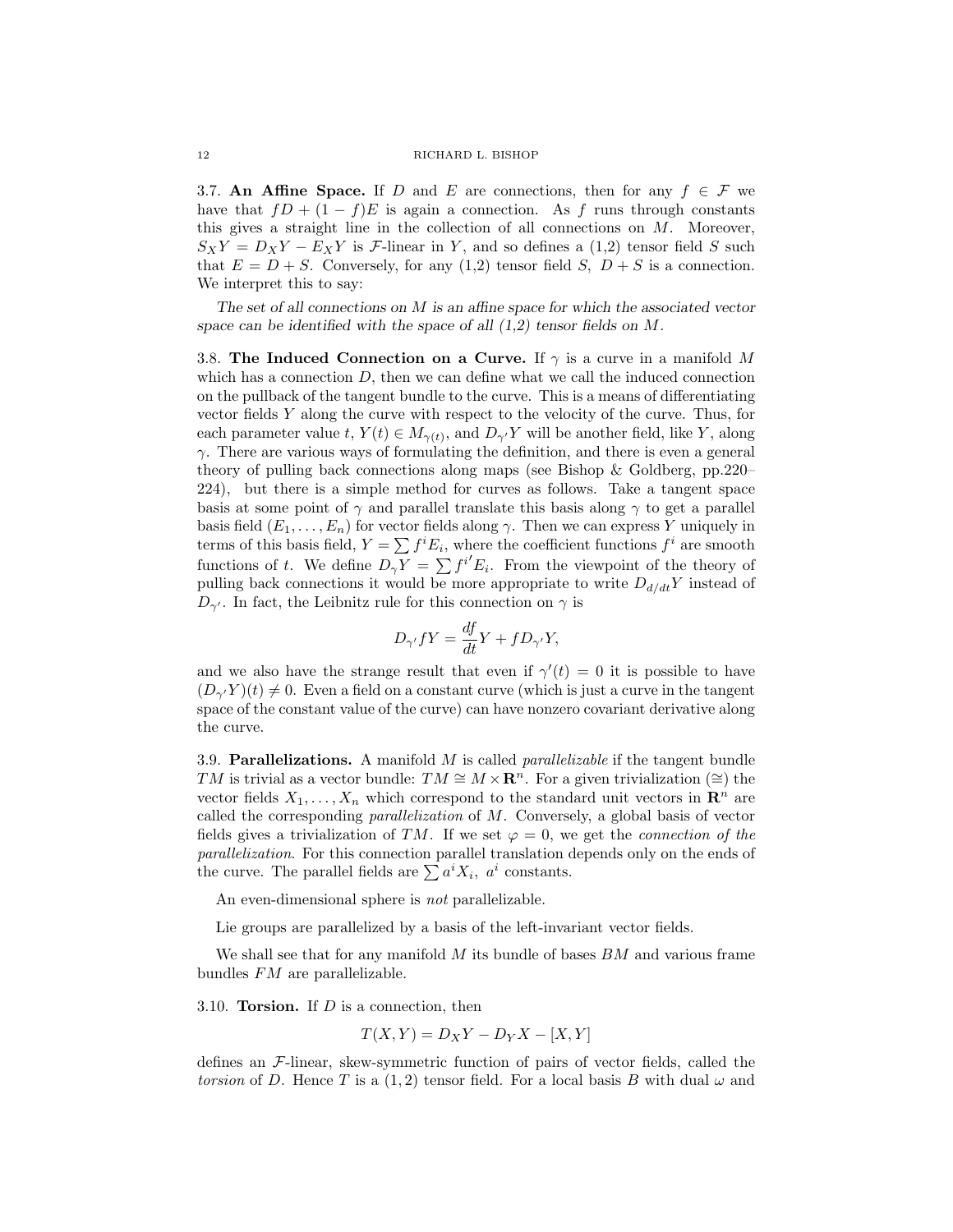connection form  $\varphi$ , the torsion  $T(X, Y)$  has B-components

$$
\Omega(X, Y) = d\omega(X, Y) + \varphi \wedge \omega(X, Y).
$$

The  $\mathbb{R}^n$ -valued 2-form  $\Omega$  is called the *local torsion 2-form* and its defining equation

$$
\Omega = d\omega + \varphi \wedge \omega
$$

is called the first structural equation.

A connection with  $T = 0$  is said to be *symmetric*.

For any connection D, the connection  $E = D - \frac{1}{2}T$  is always symmetric.

3.11. Curvature. For vector fields  $X, Y$  we define the *curvature operator*  $R_{XY}$ :  $Z \to R_{XY}Z$ , mapping a third vector field Z to a fourth one  $R_{XY}Z$  by

$$
R_{XY} = D_{[X,Y]} - D_X D_Y + D_Y D_X.
$$

(Some authors define this to be  $-R_{XY}$ .) As a function of three vector fields  $R_{XY}Z$ is  $\mathcal{F}\text{-linear}$  and so defines a  $(1,3)$  tensor field. However, the interpretation as a 2-form whose values are linear operators on the tangent space is the meaningful viewpoint. For a local basis we have local curvature 2-forms, with values which are  $n \times n$  matrices:

$$
\Phi = d\varphi + \varphi \wedge \varphi,
$$

which is the second structural equation. The sign has been switched, so that the matrix of  $R_{XY}$  with respect to the basis B is  $-\Phi(X, Y)$ . The wedge product is a combination of matrix multiplication and wedge product of the matrix entries, just as it was in the first structural equation, so that  $(\varphi \wedge \varphi)(X, Y) = \varphi(X)\varphi(Y) \varphi(Y)\varphi(X).$ 

Problem 3.2. Calculate the torsion tensor for the connection of a parallelization, relating it to the brackets of the basis fields.

Problem 3.3. Calculate the law of change of a connection: that is, if we have a local basis B and its connection form  $\varphi$  and another local basis  $B' = BF$  and its connection form  $\varphi'$ , find the expression for  $\varphi'$  on the overlapping part of the local basis neighborhoods in terms of  $\varphi$  and F. In the case of coordinate local bases the matrix of functions  $F$  is a Jacobian matrix.

Problem 3.4. Check that the axioms for a connection are satisfied for the connection specified by the partition of unity and local connections, in the proof of existence of connections.

**Problem 3.5.** Verify that the definition of  $T(X, Y)$  leads to the local expression for  $\Omega$  given by the first structural equation; that is, T and  $\Omega$  are assumed to be related by  $T = B\Omega$ .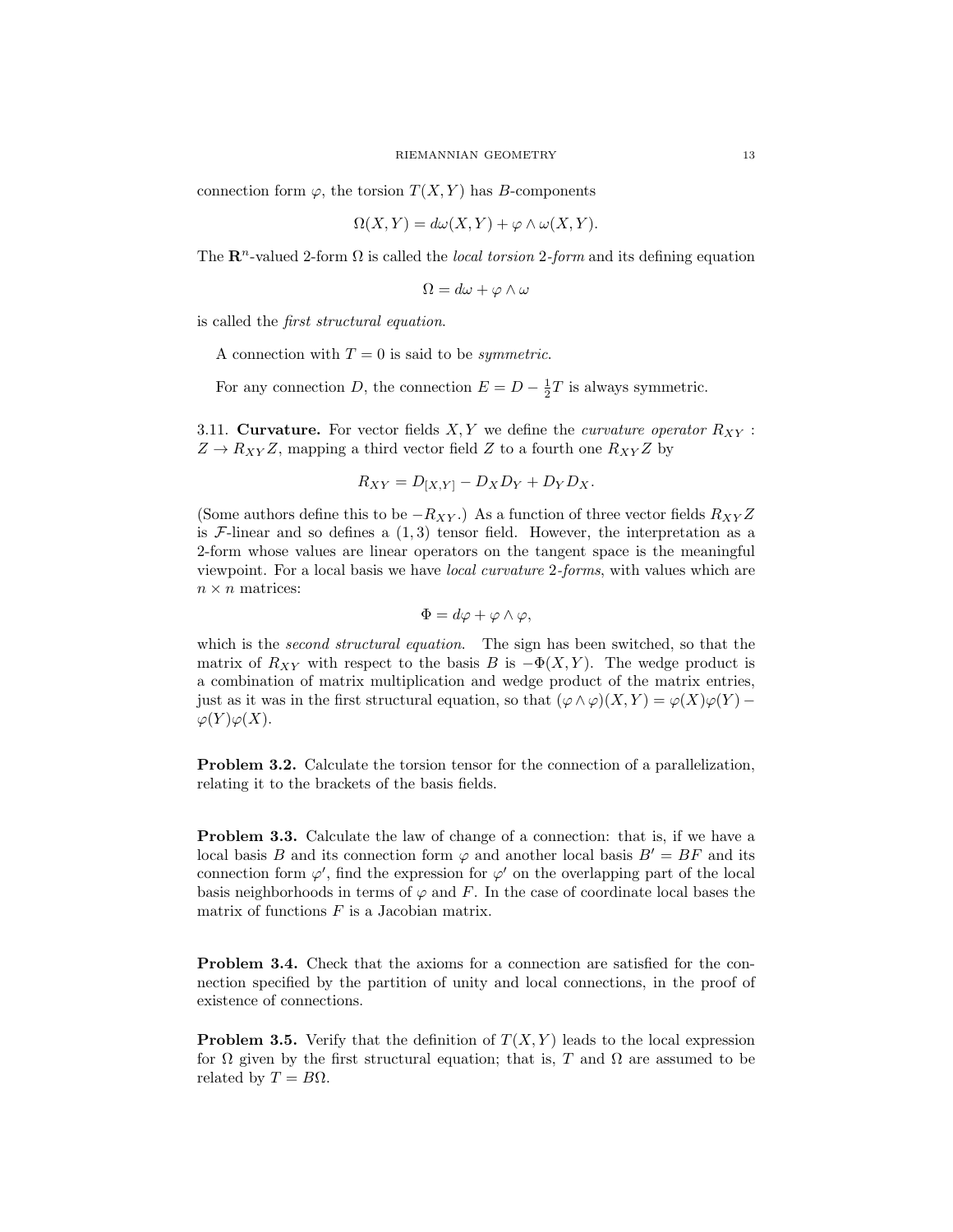## 3.12. The Bundle of Bases. We let

 $BM = \{(p, x_1, \ldots, x_n) : p \in M, (x_1, \ldots, x_n) \text{ is a basis of } M_p\}.$ 

This is called the *bundle of bases of M*, and we make it into a manifold of dimension  $n + n<sup>2</sup>$  as follows. Locally it will be a product manifold of a neighborhood U of a local basis  $(X_1, \ldots, X_n)$  with the general linear group  $Gl(n, \mathbf{R})$  consisting of all  $n \times n$ nonsingular matrices. Since the condition of nonsingularity is given by requiring the continuous function *determinant* to be nonzero,  $Gl(n, \mathbf{R})$  can be viewed as an open set in  $\mathbb{R}^{n^2}$ , so that it gets a manifold structure from the single coordinate map. Then if  $p \in U$  and  $g = (g_i^j) \in Gl(n, \mathbf{R})$ , we make the element  $(p, g)$  of the product correspond to the basis  $(p, \sum_j X_j(p)g_1^j, \ldots, \sum_j X_j(p)g_n^j)$ . It is routine to prove that if M has a  $C^k$  structure, then the structure defined on BM by using  $C^{k-1}$  local bases is a  $C^{k-1}$  manifold structure on  $BM$ .

The projection map  $\pi : BM \to M$  given by  $(p, x_1, \ldots, x_n) \to p$  is given locally by the product projection, so is a smooth map. The *fiber over* p is  $\pi^{-1}(p)$ , a submanifold diffeomorphic to  $Gl(n, \mathbf{R})$ .

Each local basis  $B = (X_1, \ldots, X_n)$  can be thought of as a smooth map  $B: U \to$ BM, called a cross-section of BM over U. The composition with  $\pi$ ,  $\pi \circ B$  is the identity map on U.

3.13. The Right Action of the General Linear Group. Each matrix  $g \in$  $Gl(n, \mathbf{R})$  can be used as a change of basis matrix on every basis of every tangent space. This simultaneous change of all bases in the same way is a map  $R_g : BM \to$ BM, given by  $(p, x_1, \ldots, x_n) \to (p, \sum_j x_j g_1^j, \ldots, \sum_j x_j g_n^j)$ . For  $b \in BM$  we will also write  $R_g b = bg$ . It is called the *right action of g on BM*. For two elements  $g, h \in Gl(n, \mathbf{R})$  we clearly have  $(bg)h = b(gh)$ , that is,  $R_h \circ R_g = R_{gh}$ .

3.14. The Universal Dual 1-Forms. There is a column of 1-forms on  $BM$ , existing purely due to the nature of BM itself, an embodiment of the idea of a dual basis of the basis of a vector space. These 1-forms are called the universal dual 1-forms, are denoted  $\omega = (\omega^i)$ , and are defined by the equation:

$$
\pi_*(v) = \sum_i \omega^i(v) x_i,
$$

where v is a tangent vector to BM at the point  $(p, x_1, \ldots, x_n) = b$ . We can also use multiplication of the row of basis vectors by the columns of values of the 1-forms to write the definition as  $\pi_*(v) = b\omega(v)$ . Thus, the projection of a tangent vector v to  $BM$  is referred to the basis at which v lives, and the coefficients are the values of these canonical 1-forms on v. (The canonical 1-forms are usually called the solder forms of  $BM$ .)

It is a simple consequence of the definition of  $\omega$  that if B is a local basis on M, then the pullback  $B^*\omega$  is the local dual basis of 1-forms. This justifies the name for  $\omega$ .

We clearly have that  $\pi \circ R_g = \pi$ , so that

$$
\pi_* \circ R_{g_*}(v) = bg\omega(R_{g_*}(v)) = b\omega(v),
$$

where v is a tangent at  $b \in BM$ . Rubbing out the "b" and " $(v)$ " on both sides of the equation leaves us with an equation for the action of  $R_g$  on  $\omega$ :

$$
g \cdot R_g^* \omega = \omega
$$
, or  $R_g^* \omega = g^{-1} \omega$ .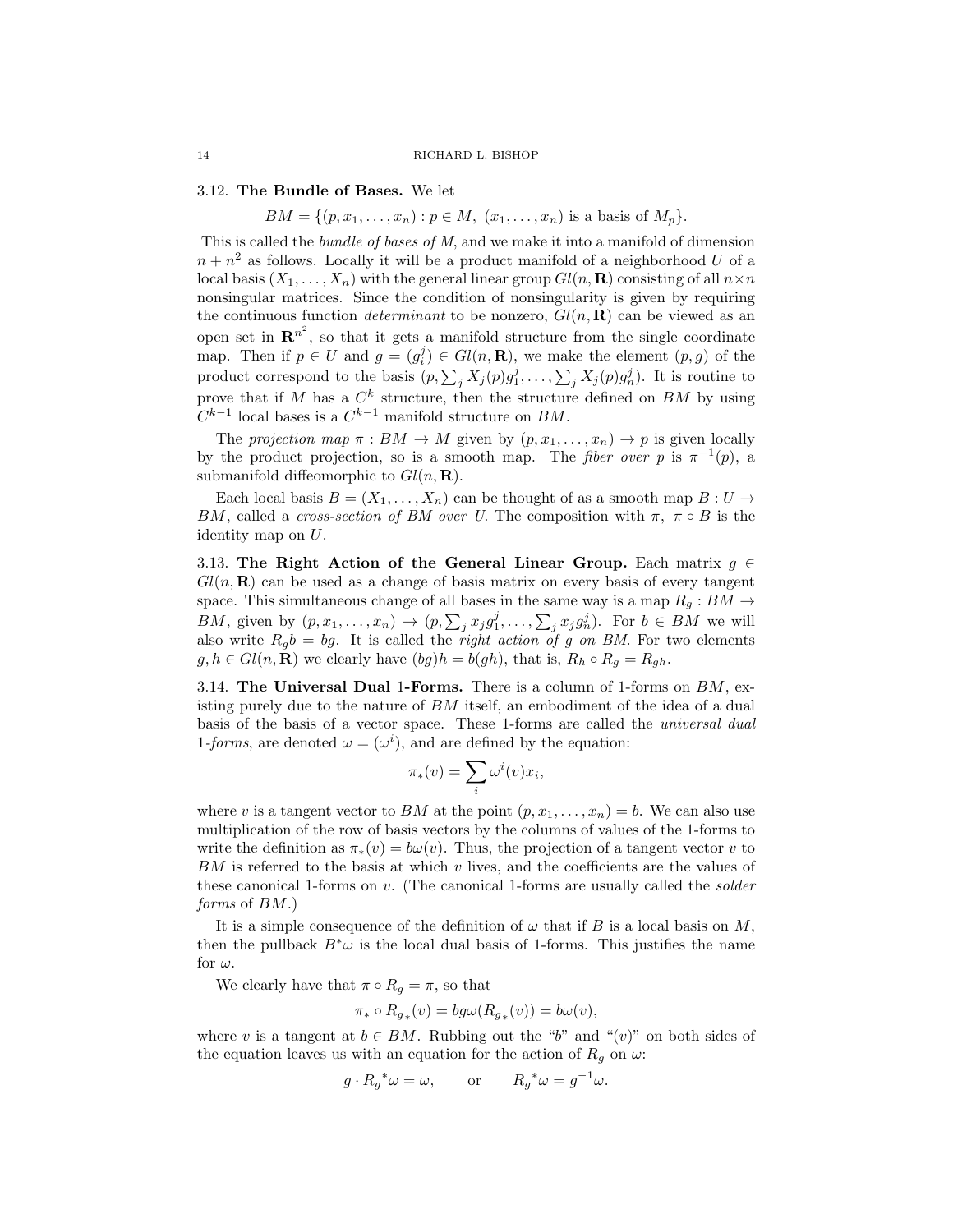3.15. The Vertical Subbundle. The tangent vectors to the fibers of  $BM$ , that is, the tangent vectors in the kernel of  $\pi_*$ , form a subbundle of TBM of rank  $n^2$ . This is called the *vertical* subbundle of  $TBM$ , and is denoted by  $V$ .

3.16. Connections. A connection on BM is a specification of a complementary subbundle H to V which is smooth and invariant under all right action maps  $R_q$ . The idea is that moving in the direction of  $H$  on  $BM$  represents a motion of a basis along a curve in M which will be defined to be parallel translation of that basis along the curve. We can then parallel translate any tangent vector along the curve in  $M$  by requiring that its coefficients with respect to the parallel basis field be constant. The invariance of  $H$  under the right action is needed to make parallel translation of vectors be independent of the choice of initial basis.

3.17. **Horizontal Lifts.** Since H is complementary to the kernel of  $\pi_*$  at each point of BM, the restriction of  $\pi_*$  to  $H(b)$  is a vector space isomorphism to  $M_{\pi b}$ . Hence we can apply the inverse to vectors and vector fields on  $M$  to obtain *horizontal lifts* of those vectors and vector fields. We usually lift single vectors to single horizontal vectors, but for a smooth vector field  $X$  on  $M$  we take all the horizontal lifts of all the values of  $X$ , thus obtaining a *smooth* vector field  $X$ . These vector field lifts are compatible with  $\pi$  and all  $R_q$ , so that if Y is another vector field on M, then  $[X, Y]$ is right invariant and can be projected to  $[X, Y]$ . However, we have not assumed that H is involutive, so that  $[\overline{X}, \overline{Y}]$  is not generally the horizontal lift of  $[X, Y]$ .

The construction of the pull-back bundle and its horizontal subbundle is the bundle of bases version of the induced connection on the curve  $\gamma$ . More generally, the induced connection on a map has a bundle of bases version defined in just the same way.

We can also get horizontal lifts of smooth curves in  $M$ . This is equivalent to getting the parallel translates of bases along the curve. If the curve is the integral curve of a vector field  $X$ , then a horizontal lift of the curve is just an integral curve of X. However, curves can have points where the velocity is 0, making it impossible to realize the curve even locally as the integral curve of a smooth vector field. Thus, we need to generalize the bundle construction a little to obtain horizontal lifts of arbitrary smooth curves  $\gamma : [a, b] \to M$ . We define the *pull-back bundle*  $\gamma^* BM$  to be the collection of all bases of all tangent spaces at points  $\gamma(t)$ , and give it a manifold with boundary structure, diffeomorphic to the product  $[a, b] \times Gl(n, \mathbf{R})$ , just as we did for  $BM$ , along with a smooth map into  $BM$ . The horizontal subbundle H can also be pulled back to a horizontal subbundle of rank 1. Then we have a vector field  $d/dt$  on [a, b] whose horizontal lift has integral curves representing the desired horizontal lift of  $\gamma$ . This structure on  $\gamma^*$ BM corresponds to the connection on  $\gamma$ given above.

When we relate all of this to the other version of connections in terms of covariant derivative operators, we see that the differential equations problem for getting parallel translations has turned into the familiar problem of getting integral curves of a vector field on a different space.

3.18. The Fundamental Vector Fields. Corresponding to the left-invariant vector fields on  $Gl(n, \mathbf{R})$  we have some canonically defined vertical vector fields on  $BM$ ; each fiber is a copy of  $Gl(n, \mathbf{R})$  and these canonical fields are carried over as copies of the left invariant fields. Generally on a Lie group the left-invariant vector fields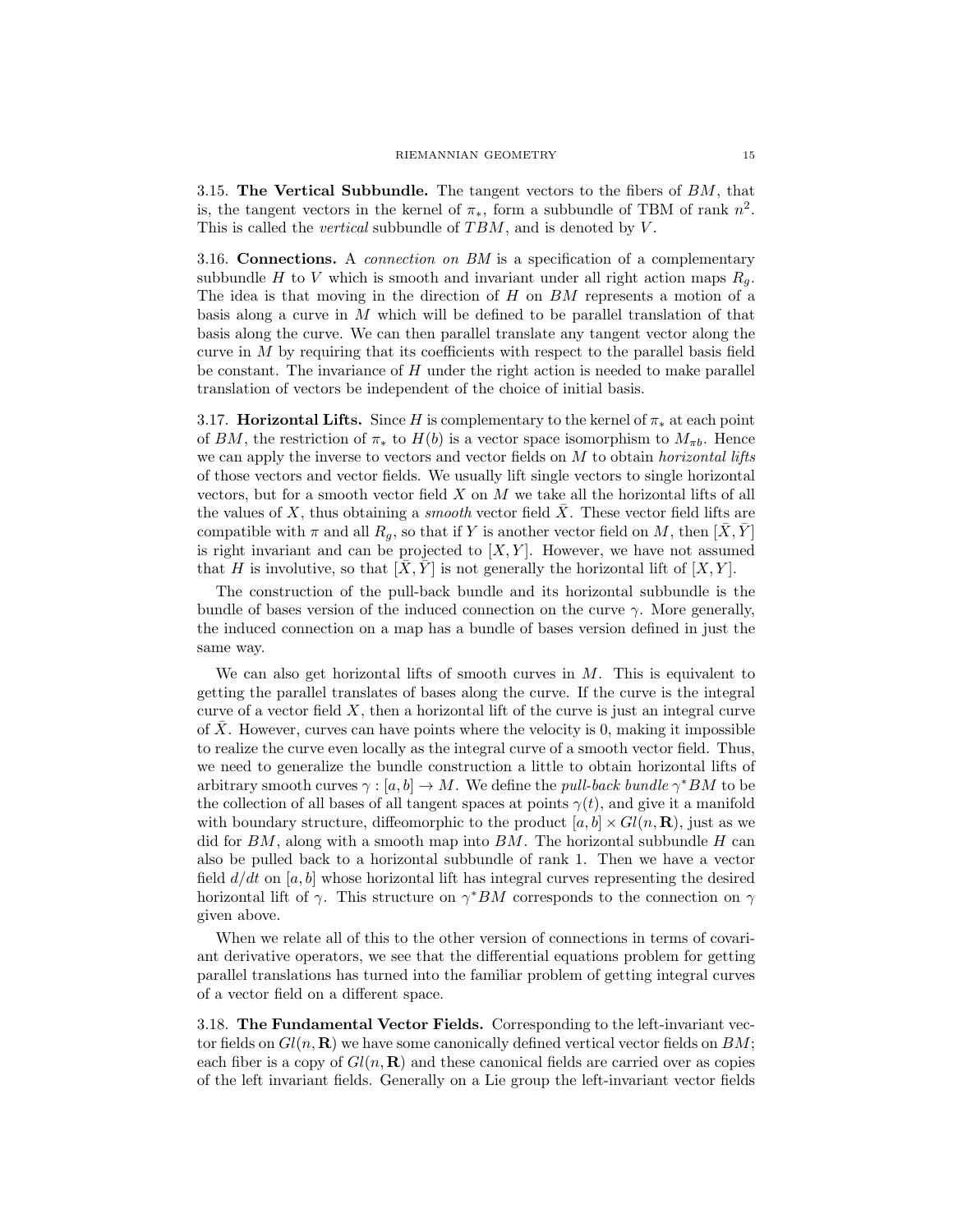are identified with the tangent space at the identity: in one direction we simply evaluate the vector field at the identity; in the other direction, if we are given a vector at the identity as the velocity  $\gamma'(0)$  of a curve, then we can get the value at any other point g of the group as the velocity of the curve  $g \cdot \gamma$  at time 0. Note that whereas  $g$  multiplies the curve on the left, which is what makes the vector field *left invariant*, what we see nearby g is the result of multiplying g on the right by  $\gamma$ . It is this process of multiplying on the right by a curve through the identity that we can imitate in the case of BM, since we have the right action of  $Gl(n, \mathbf{R})$  on BM. It is natural to view the tangent space of  $Gl(n, \mathbf{R})$  at the identity matrix I as being the set of all  $n \times n$  matrices, which we denote by  $gl(n, \mathbf{R})$ . If we let  $E_j^i$  be the matrix with 1 in the  $ij$  position and 0's elsewhere, we get a standard basis of the Lie algebra. For a curve with velocity  $E_j^i$  we can take simply  $\gamma(t) = I + tE_j^i$ . The fundamental vector fields on BM are the vector fields  $E_j^i$  defined by

$$
E_j^i(b) = \gamma'(0), \text{ where } \gamma(t) = b \cdot (I + tE_j^i).
$$

We sometimes also call the constant linear combinations of these basis fields fundamental.

3.19. The Connection Forms. If we are given a connection  $H$  on  $BM$ , we define a matrix of 1-forms  $\varphi = (\varphi_j^i)$  to be the forms which are dual to the vector fields  $E_j^i$ on the vertical subbundle  $\check{V}$  of TBM and are 0 on the connection subbundle  $H$ . This means that if  $\gamma(t) = b \cdot (I + ta)$ , where a is an  $n \times n$  matrix, then  $\varphi(\gamma'(0)) = a$ .

Clearly the connection forms completely determine  $H$  as the subbundle they annihilate. Thus, in order to give a connection it is adequate to specify the connection form  $\varphi$ . In order to say what matrices of 1-forms on BM determine a connection, besides the property that the restriction to the vertical  $V$  gives forms dual to the fundamental fields  $E_i^j$ , we have to spell out the condition that H is right invariant in terms of  $\varphi$ . The name for this condition is *equivariance*, and things have been arranged so that it is expressed easily in terms of the differential action of  $R<sub>g</sub>$  and matrix operations:

$$
R_g^*\varphi = g^{-1}\varphi g \qquad \text{for all } g \in Gl(n, \mathbf{R}).
$$

3.20. The Basic Vector Fields. The universal dual cobasis is nonzero on any nonvertical vector, so that if we restrict it to the horizontal subspace of a connection it gives an isomorphism:  $\omega : H(b) \to \mathbb{R}^n$ . If we invert this map and vary b, we get the basic vector fields of the connection. In particular, using the standard basis of  $\mathbf{R}^n$ , we get the basic vector fields  $E_i$ ; they are the horizontal vector fields such that  $\omega^i(E_j) = \delta^i_j.$ 

3.21. The Parallelizability of BM. Since a connection always exists, we now know that BM is parallelizable; specifically,  $\{E_i^j, E_i\}$  is a parallelization.

Theorem 3.6 (Existence of Connections (again)). There exists a connection on BM.

Locally we have that BM is defined to be a product manifold. We can define a connection locally by taking the horizontal subspace to be the summand of the tangent bundle given by the product structure, complementary to the tangent spaces of  $Gl(n, \mathbf{R})$ . In turn this will give us some local connection forms which satisfy the equivariance condition. Then we combine these local connection forms by using a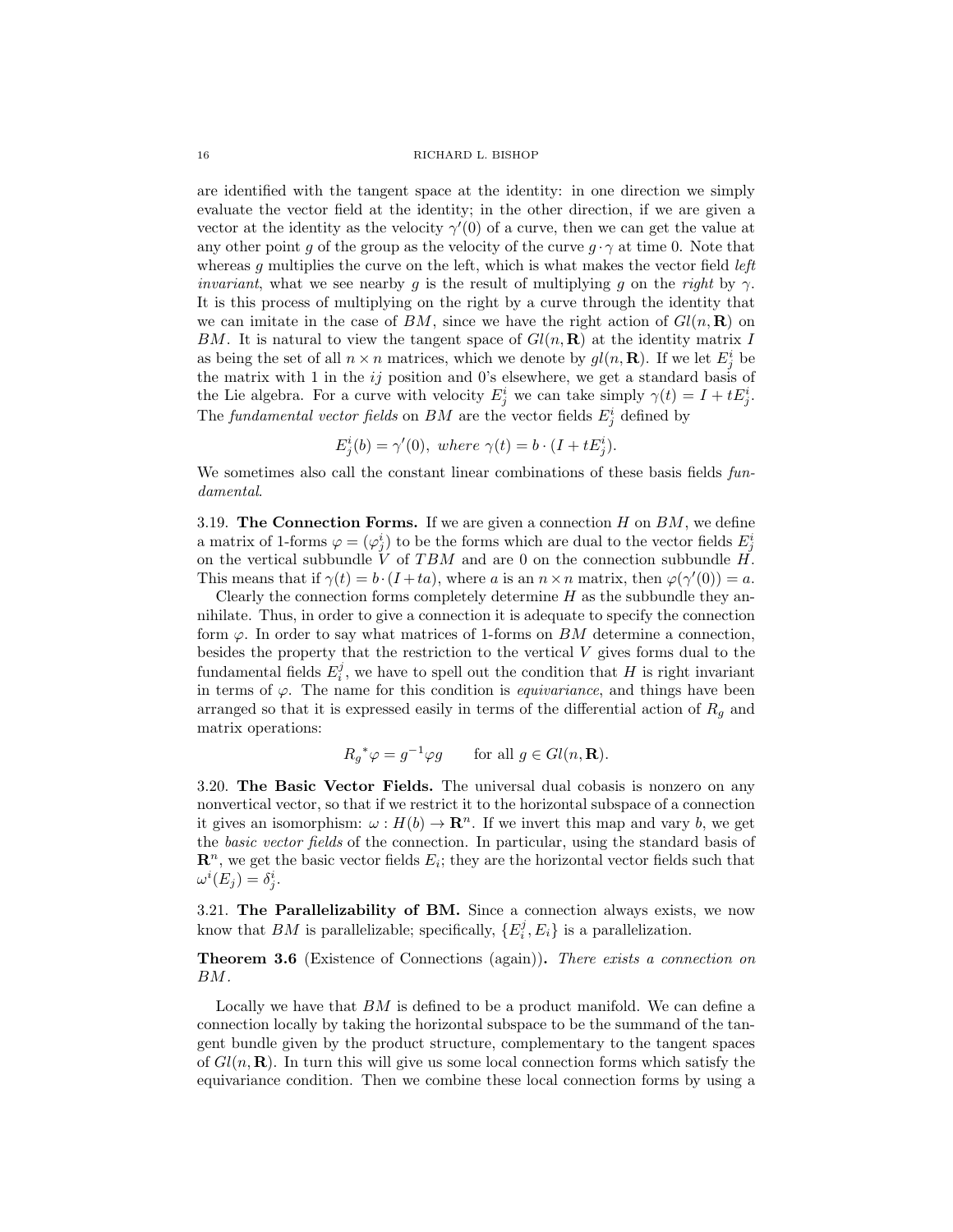partition of unity for the covering of  $M$  by the projection of their domains. (This is no different than the previous proof of existence of a connection.)

3.22. Relation Between the Two Definitions of Connection. If we are given a connection on BM and a local basis  $B: U \to BM$ , then we can pull back the connection form on BM by B to get a matrix of 1-forms on U. This pullback  $B^*\varphi$ will then be the connection form of a connection on  $U$  in the sense of covariant derivatives. It requires some routine checking to see that these local connection forms all fit together, as  $B$  varies, to make a global connection on  $M$  in the sense of covariant derivatives.

Conversely, if we are given a connection on  $M$  in the sense of covariant derivatives, then we can define  $\varphi$  on the image of a local basis B by identifying it with the local connection form under the diffeomorphism. Then the extension to the rest of BM above the domain of B is forced on us by the equivariance and the fact that  $\varphi$  is already specified on the vertical spaces. The geometric meaning of the relation between the local connection form and the form on BM is clear: on the image of B the form  $\varphi$  measures the failure of B to be horizontal; by the differential equation for parallel translation the local form measures the failure to be parallel. But "parallel on  $M$ " and "horizontal on  $BM$ " are synonymous. A form on  $BM$  is horizontal if it gives 0 whenever any vertical vector is taken as one of its arguments. This means that it can be expressed in terms of the  $\omega^i$  with real-valued functions as coefficients. A form  $\eta$  on BM with values in  $\mathbb{R}^n$  is equivariant if  $R_g^* \eta = g^{-1} \eta$ . A form  $\psi$  on BM with values in  $gl(n, \mathbf{R})$  is equivariant if  $R_g^*\psi = g^{-1}\psi g$ . The significance of these definitions is that the horizontal equivariant forms on  $BM$ correspond to tensorial forms on  $M: \eta$  corresponds to a tangent-vector valued form on  $M$ ,  $\psi$  corresponds to a form on M whose values are linear transformations of the tangent space. The rules for making these correspondences are rather obvious: evaluate  $\eta$  or  $\psi$  on lifts to a basis b of the vectors on M and use the result as coefficients with respect to that basis for the result we desire on  $M$ . The horizontal condition makes this independent of the choice of lifts; the equivariance makes it independent of the choice of b.

For example, the form  $\omega$  corresponds to the 1-form on M with tangent-vector values which assigns a vector  $x$  to itself.

**Theorem 3.7** (The Structural Equations). If  $\varphi$  is a connection form on BM, then there is a horizontal equivariant  $\mathbb{R}^n$ -valued 2-form  $\Omega$  and a horizontal equivariant  $gl(n, \mathbf{R})$ -valued 2-form  $\Phi$  such that

$$
d\omega = -\varphi \wedge \omega + \Omega,
$$

and

$$
d\varphi = -\varphi \wedge \varphi + \Phi.
$$

The structural equations have already been proved in the form of pullbacks of the terms of the equations by a local basis. This shows how the forms  $\Omega$  and  $\Phi$ are given on the image of a local basis. The fact that these local forms yield the tensors T and R which live independently of the local basis can be interpreted as establishing the equivariance properties of  $\Omega$  and  $\Phi$  since they are horizontal. It is also not difficult to prove the structural equations directly from the specified equivariance of  $\varphi$ . If we restrict the structural equations to vertical vectors, or one vertical and one horizontal vector, we get information that has nothing to do with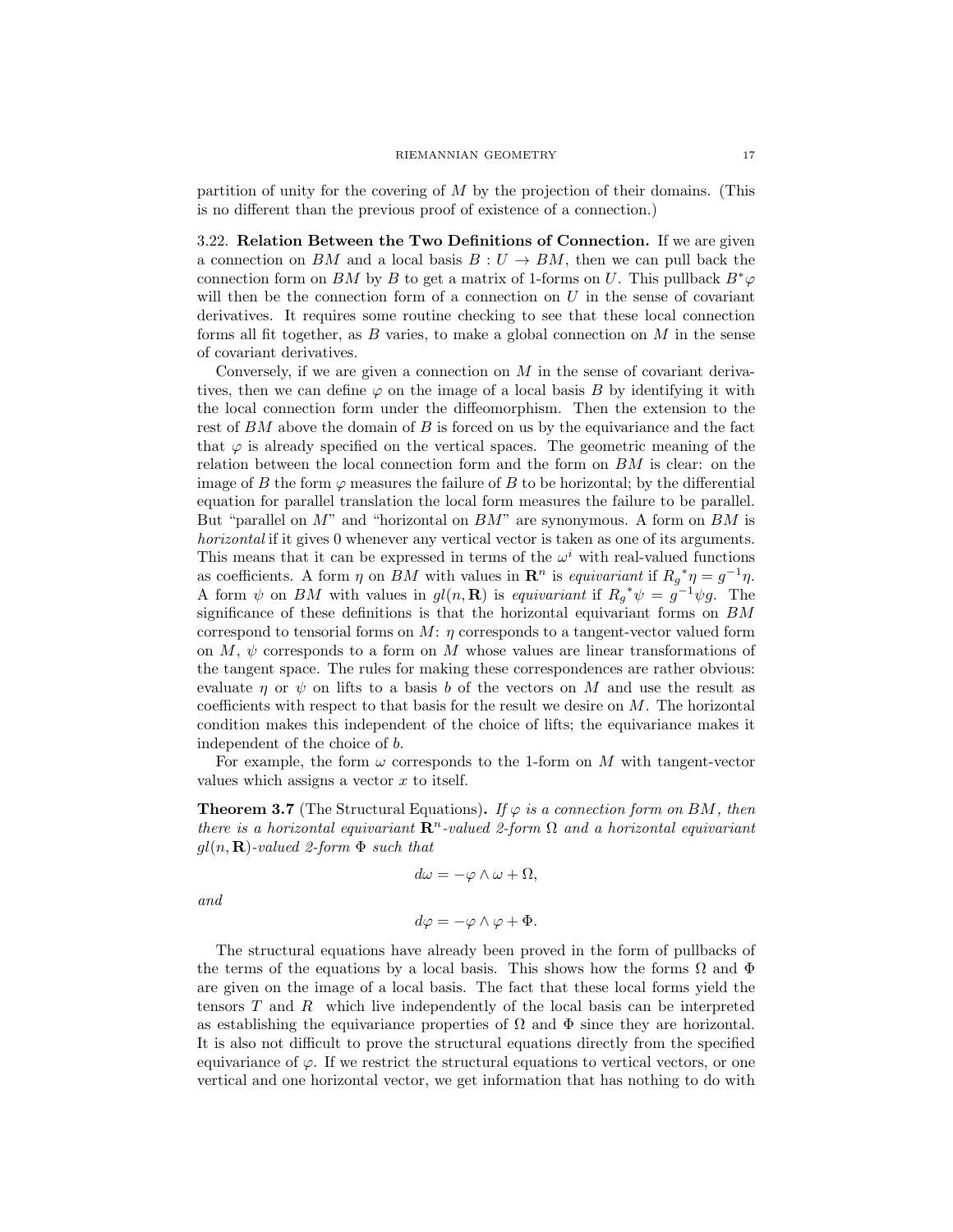connections. The first one tells how  $Gl(n, {\bf R})$  operates on  ${\bf R}^n$ . The second one is more interesting: it is the equations of Maurer-Cartan for  $Gl(n, \mathbf{R})$ , which are essentially its Lie algebra structure in its dual packaging.

3.23. The Dual Formulation. The dual to taking exterior derivatives of 1-forms is essentially the operation of bracketing vector fields. If we bracket two fundamental fields or a fundamental and a basic field, we obtain nothing new, only a repeat of the Lie algebra structure and its action on Euclidean space. The brackets that actually convey information about the connection are the brackets of basic vector fields. By using the exterior derivative formula  $d\alpha(X, Y) = X\alpha(Y) - Y\alpha(X) - \alpha([X, Y]),$ we see that the first structural equation tells what the horizontal part of a basic bracket is and the second tells us what the vertical part is. Most of the terms are 0:

$$
d\omega(E_i, E_j) = E_i \omega(E_j) - E_j \omega(E_i) - \omega([E_i, E_j])
$$
  
= 
$$
-\omega([E_i, E_j])
$$
  
= 
$$
\Omega(E_i, E_j).
$$

Similarly,

$$
-\varphi([E_i, E_j]) = \Phi(E_i, E_j).
$$

We can immediately get some important geometrical information about a connection. The condition for the subbundle to be integrable is that the brackets of its vector fields again be within the subbundle. The basic fields are a local basis for  $H$ , so the condition for  $H$  to be integrable is just that curvature be 0. This means that locally there are horizontal submanifolds, which are local bases with a very special property: whenever we parallel translate around a small loop the result is the identity transformation; or, parallel translation is locally independent of path. The fact that setting curvature to 0 gives this local independence of path is not very obvious from the covariant derivative viewpoint of connections. If we go one step further and impose both curvature and torsion equal 0, then the result is also easy to interpret from basic manifold theory applied to the fields on BM. Indeed, when a set of independent vector fields has all brackets vanishing, there are coordinates so that these fields are coordinate vector fields. When these are the  $E_i$  of a connection on  $BM$  the coordinates correspond to coordinates on the leaves of  $H$ , which get transferred down to coordinates on M such that the coordinate vector fields are parallel along every curve. The geometry is exactly the same as the usual geometry of Euclidean space, at least locally.

3.24. Geodesics. A *geodesic* of a connection is a curve for which the velocity field is parallel. Hence, a geodesic is also called an autoparallel curve. Notice that the parametrization of the curve is significant, since a reparametrization of a curve can stretch or shrink the velocity by different factors at different points, which clearly destroys parallelism. (There is a trivial noncase: the constant curves are formally geodesics. But then a reparametrization does nothing.)

If we are given a point p and a vector x at p, we can take a basis  $b = (x_1, \ldots, x_n)$ so that  $x = x_1$ . Then the integral curve of  $E_1$  starting at b is a horizontal curve, so represents a parallel field of bases along its projection  $\gamma$  to M. Moreover, the velocity field of  $\gamma$  is the projection of  $E_1$  at the points of the integral curve; but the projection of  $E_1(b)$  always gives the first entry of b. We conclude that  $\gamma$  has parallel velocity field. The steps of this argument can be reversed, so that the geodesics of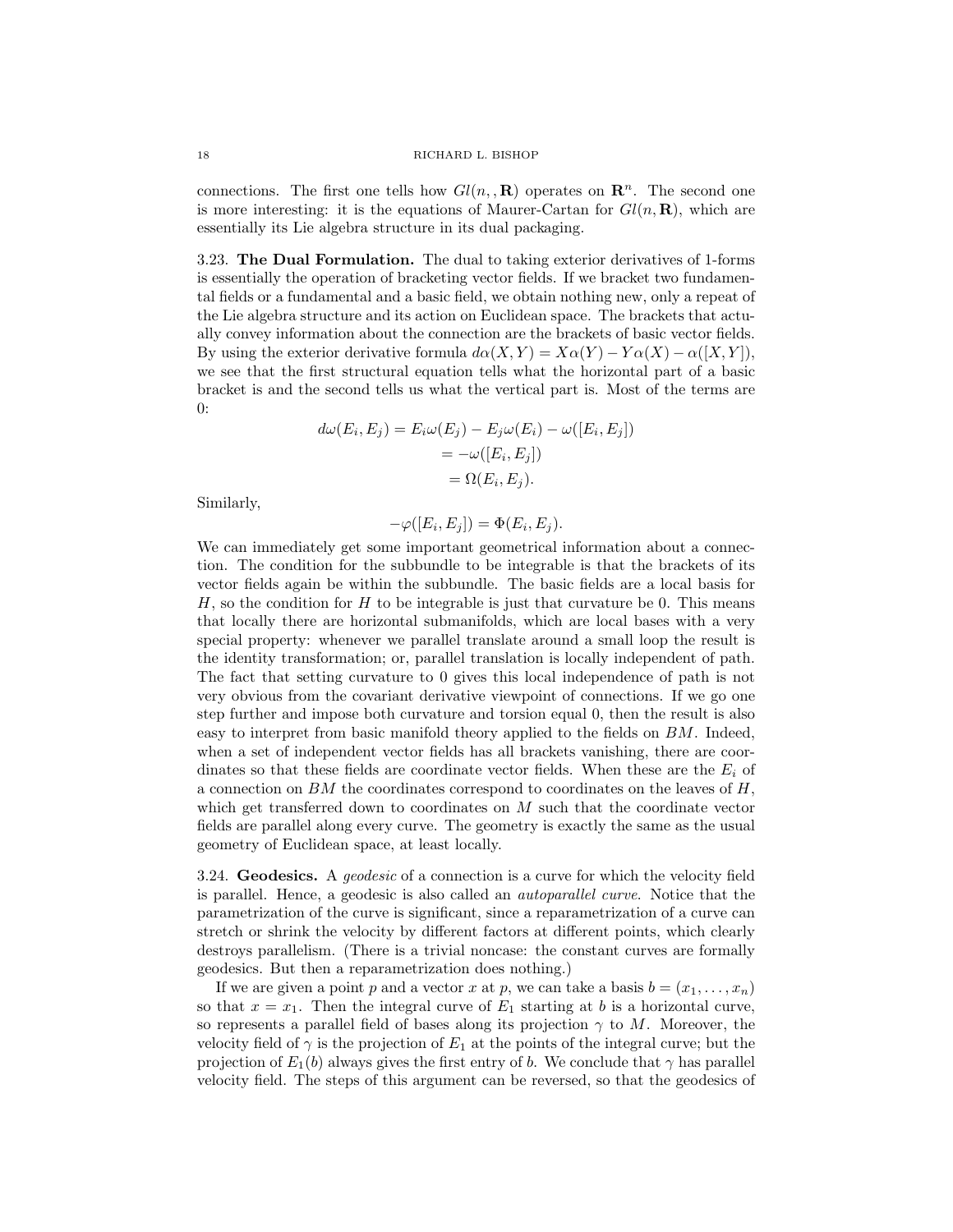M are exactly the projections of integral curves of  $E_1$ . Any other basic field could be used instead of  $E_1$ .

Geodesics do not have to go on forever, since the field  $E_i$  may not be complete. If  $E_i$  is complete, so that all geodesics are extendible to all of **R** as geodesics, then we say that M is *geodesically complete*.

**Theorem 3.8** (Local Existence and Uniqueness of Geodesics). For every  $p \in M$ and  $x \in M_p$  there is a geodesic  $\gamma$  such that  $\gamma'(0) = x$ . Two such geodesics coincide in a neighborhood about  $0 \in \mathbb{R}$ . There is a maximal such geodesic, defined on an open interval, so that every other is a restriction of this maximal one.

This theorem is an immediate consequence of the same sort of statements about vector fields.

3.25. The Interpretation of Torsion and Curvature in Terms of Geodesics. Recall the geometric interpretation of brackets: if we move successively along the integral curves of  $X, Y, -X, -Y$  by equal parameter amounts t, we get an endpoint curve which returns to the origin up to order  $t^2$ , but gives the bracket in its second order term. We apply this to the vector fields  $E_1, E_2$  on BM. The meaning of the construction of the "small parallelogram" on  $BM$  is that we follow some geodesics below on M, carrying along a second vector by parallel translation to tell us what geodesic we should continue on when we have reached the prescribed parameter distance t. If we were to do this in Euclidean space, the parallelogram would always close up, but here the amount it fails to close up is of order  $t^2$  and is measured by the horizontal part of the tangent to the endpoint curve in BM above. But we have seen that the horizontal part of that bracket is given by  $-\Omega(E_1, E_2)$  relative to the chosen basis. When we eliminate the dependence on the basis we conclude the following:

Theorem 3.9 (The Gap of a Geodesic Parallelogram). A geodesic parallelogram generated by vectors  $x, y$  with parameter side-lengths  $t$  has an endgap equal to  $-T(x, y)t^2$  up to terms of order  $t^3$ .

The other part of the gap of the bracket parallelogram on  $BM$  is the vertical part. What that represents geometrically is that failure of parallel translation around the geodesic parallelogram below to bring us back to the identity. That failure is what curvature measures, up to terms cubic in  $t$ . We can't quite make sense of this as it stands, because the parallel translation in question is not quite around a loop; however, if we close off the gap left due to torsion in any non-roundabout way, then the discrepancies among the various ways of closing up, as parallel translation is affected, are of higher order in  $t$ . That is the interpretation we place on the following theorem.

Theorem 3.10 (The Holonomy of a Geodesic Parallelogram). Parallel translation around a geodesic parallelogram generated by vectors  $x, y$  with parameter sidelengths t has second order approximation  $I + R_{xy} \cdot t^2$ .

It seems to me that a conventional choice of sign of the curvature operators to make the " $+$ " in the above theorem turn into a " $-$ " is in poor taste. The only other guides for which sign should be chosen seem to be merely historic. The word "holonomy" is used in connection theory to describe the failure of parallel translation to be trivial around loops. By chaining one loop after another we get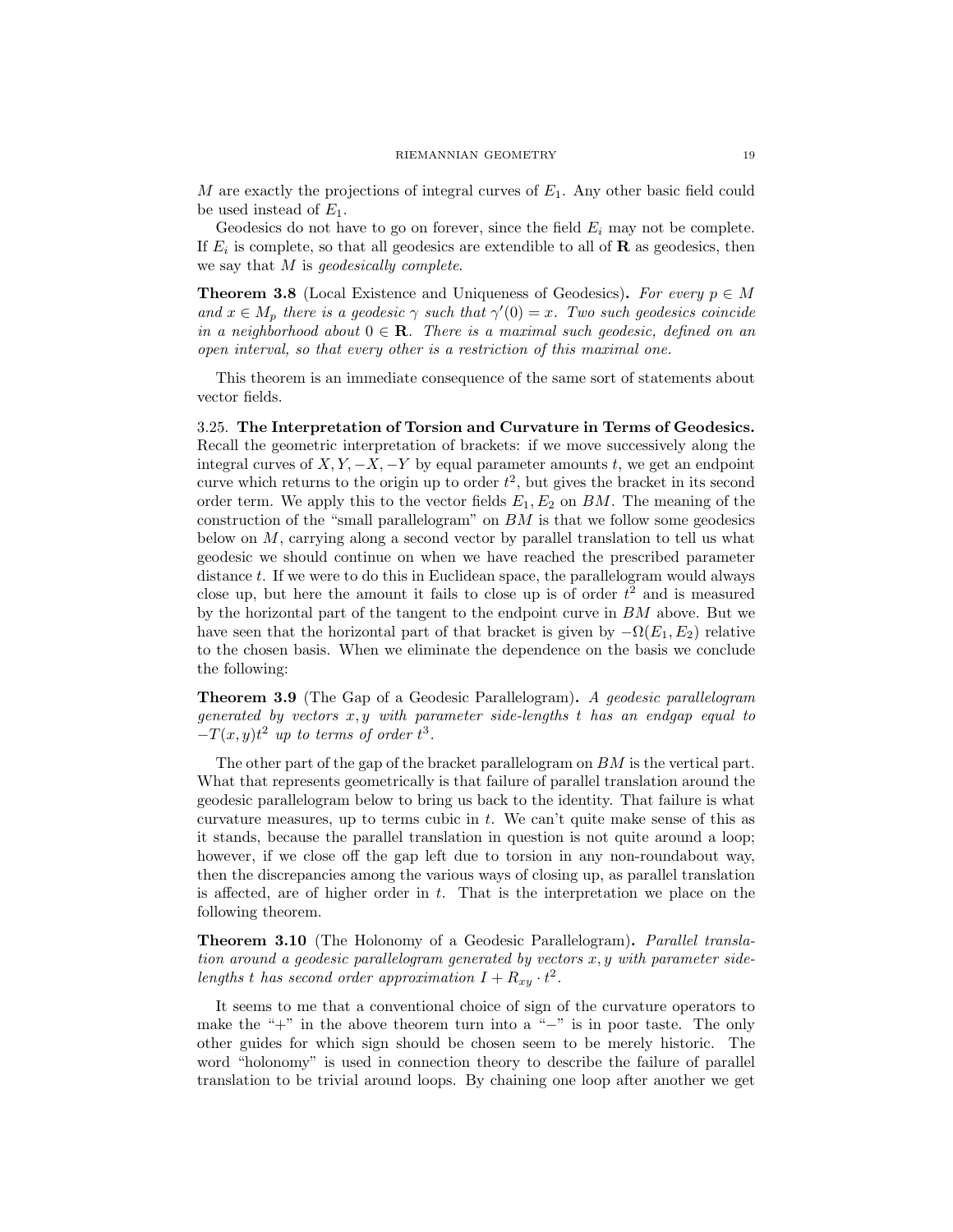the product of their holonomy transformations, so that it makes sense to talk about a holonomy group as a measure of how much the connection structure fails to be like Euclidean geometry.

Problem 3.11. Decomposition of a Connection into Geodesics and Torsion. Prove that if two connections have the same geodesics and torsion they are the same. Furthermore, the geodesics and torsion can be specified independently.

In regard to the meaning of the last statement, we intend that the torsion can be any tangent-vector valued 2-form; the specification of what families of curves on a manifold can be the geodesics of some connection has been spelled out in an article by W. Ambrose, R.S. Palais, and I.M. Singer, Sprays, Anais da Academia Brasileira de Ciencias, vol. 32, 1960. But for the problem you are required only to show that the geodesics of a connection to be specified can be taken to be the same as some given connection.

Problem 3.12. Holonomy of a Loop. Prove the following more general and precise version of the Theorem on Holonomy of Geodesic Parallelograms. Let  $h : [0,1] \times$  $[0, \tau] \to M$  be a smooth homotopy of the constant loop  $p = h(0, v)$  to a loop  $\gamma(v) =$  $h(1, v)$  with fixed ends, so that  $h(u, 0) = h(u, \tau) = p$ . Fix a basis  $b = (p, x_1, \ldots, x_n)$ and let  $g(u) \in Gl(n, \mathbf{R})$  be the matrix which gives parallel translation  $bg(u)$  of b around the loop  $v \to h(u, v)$ . Let  $X = \frac{\partial h}{\partial u}, Y = \frac{\partial h}{\partial v}$  and let  $\bar{h} : [0, 1] \times [0, \tau] \to BM$ be the lift of h given by lifting each loop  $v \to h(u, v)$  horizontally with initial point b. In particular,  $\bar{h}(u, \tau) = bq(u)$ . Prove that

$$
\int_0^1 g(u)^{-1} g'(u) du = \int_0^1 \int_0^{\tau} \bar{h}(u, v)^{-1} \circ R_{XY} \circ \bar{h}(u, v) dv du.
$$

The meaning of the integrand on the right is as follows: We interpret a basis  $b' = (q, y_1, \ldots, y_n)$  to be the linear isomorphism  $\mathbb{R}^n \to M_q$  given by  $(a^1, \ldots, a^n) \to$  $\sum_i a^i y_i$ . Thus, for each  $u, v$ , we have a linear map

 $\bar{h}(u, v)^{-1} \circ R_{X(u,v) Y(u,v)} \circ \bar{h}(u, v) : \mathbf{R}^n \to M_{h(u,v)} \to M_{h(u,v)} \to \mathbf{R}^n.$ 

As a matrix this can be integrated entry-by-entry. Hint: Pullback the second structural equation via  $\bar{h}$  and apply Stokes' theorem on the rectangle.

Problem 3.13. The General Curvature Zero Case. Suppose that M is connected and that we have a connection H on BM for which  $\Phi = 0$ , that is, H is completely integrable. Let  $\tilde{M}$  be a leaf of H, that is, a maximal connected integrable submanifold. Show that the restriction of  $\pi$  to  $\tilde{M}$  is a covering map. Moreover, if we choose a base point  $b \in M$ , then we can get a homomorphism of the fundamental group  $\pi_1(M) \to Gl(n, \mathbf{R})$  as follows: for a loop based at  $\pi(b)$  we lift the loop into M, necessarily horizontally, getting a curve in M from b to bq. Then q depends only on the homotopy class of the loop.

A connection with curvature zero is called flat and the homomorphism of Problem 3.13 is called the holonomy map of that flat connection.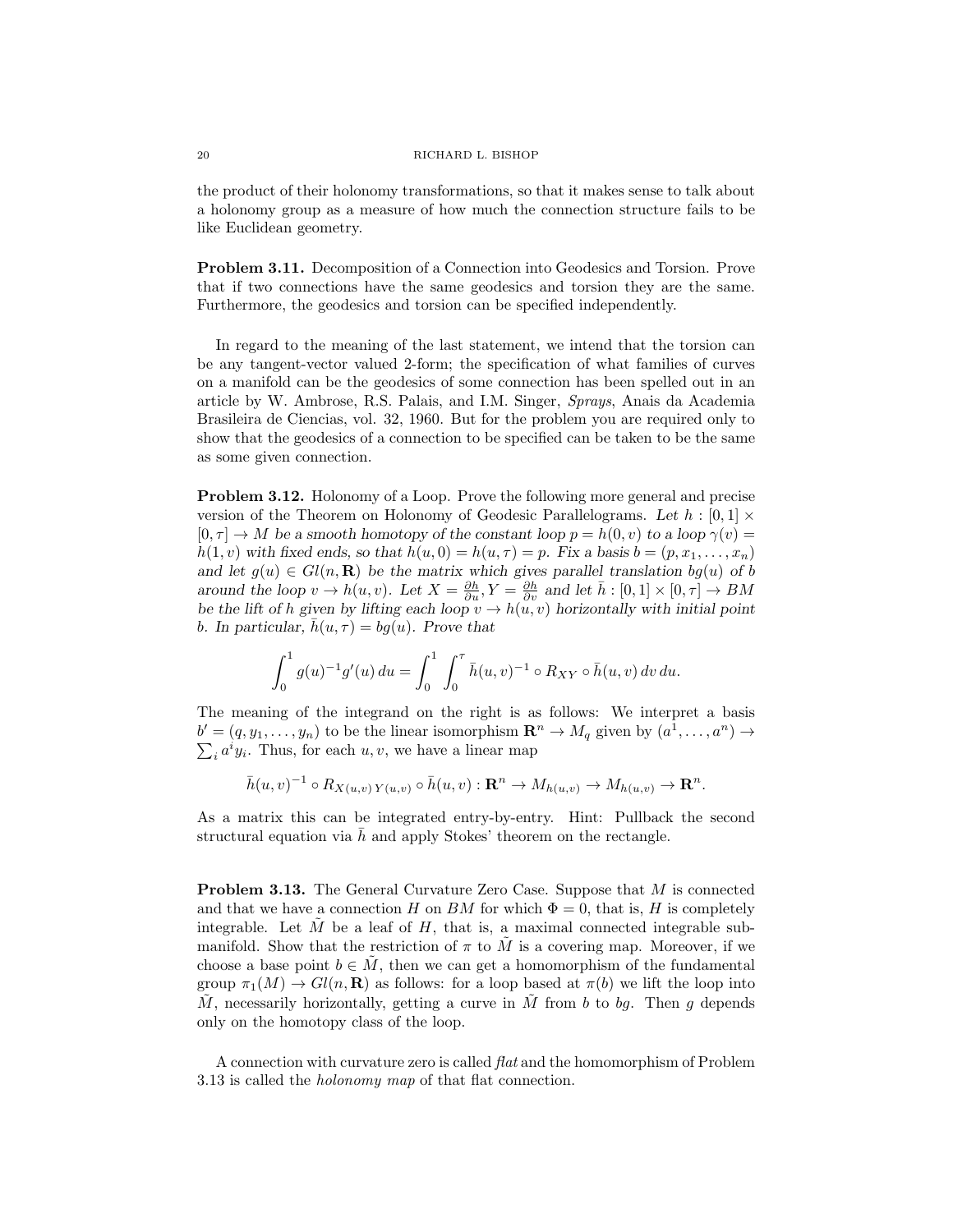3.26. Development of Curves into the Tangent Space. Let  $\gamma : [0,1] \to M$ and let D be a connection on M. We let  $\bar{\gamma}$  : [0, 1]  $\rightarrow$  BM be a parallel basis field along  $\gamma$  starting at  $b = \overline{\gamma}(0)$  and express the velocity of  $\gamma$  in terms of this parallel basis, getting a curve of velocity components  $\beta(t) = \overline{\gamma}(t)^{-1}\gamma'(t) \in \mathbb{R}^n$ . Then we let  $\sigma(t) = b \int_0^t \beta(u) du$ . Thus, the velocity field of  $\sigma$  in the space  $M_{\gamma(0)}$  bears the same relation to Euclidean parallel translates of b as does the velocity field of  $\gamma$  to the parallel translates of b given by the connection. We call  $\sigma$  the *development of*  $\gamma$  into  $M_{\gamma(0)}$ .

Problem 3.14. Show that the development is independent of the choice of initial basis b.

**Problem 3.15.** Show that the lift  $\bar{\gamma}$  of  $\gamma$  in the definition of the development is the integral curve of the time-dependent vector field  $\sum \beta^{i}(t)E_{i}$  on BM starting at b.

3.27. Reverse Developments and Completeness. Starting with a curve  $\sigma$  in  $M_p$  such that  $\sigma(0) = 0$ , we choose a basis b and let  $\beta = b^{-1}\sigma'$ . By Problem 3.15, we can then get a curve  $\gamma$  in M whose development is  $\sigma$ , at least locally. We call  $\gamma$  the *reverse development* of  $\sigma$ . Since the vector field  $\sum \beta^{i}(t)E_{i}$  need not be complete, it is not generally true that every curve in  $M_p$  can be reversely developed over its entire domain.

We say that  $(M, D)$  is development-complete at p if every smooth curve  $\sigma$  in  $M_p$ such that  $\sigma(0) = 0$  has a reverse development over its entire domain.

Problem 3.16. Suppose that M is connected. Show that the condition that  $(M, D)$  be development-complete at p is independent of the choice of p.

Problem 3.17. Show that the development of a geodesic is a ray with linear parametrization, and hence, if  $M$  is development complete, then  $M$  is geodesically complete.

**Problem 3.18.** For the connection of a parallelization  $(X_1, \ldots, X_n)$  show that the geodesics are integral curves of constant linear combinations  $\sum a^i X_i$ .

**Problem 3.19.** For the connection of a parallelization  $B = (X_1, \ldots, X_n)$  show that the reverse development of  $\sigma$  for which  $\beta = b^{-1}\sigma'$  is an integral curve of  $B\beta$ .

**Problem 3.20.** Show that if  $f > 0$  grows fast enough along a curve  $\gamma$  in  $\mathbb{R}^2$ , then the development of  $\gamma$  with respect to the parallelization  $(f\frac{\partial}{\partial x}, f\frac{\partial}{\partial y})$  is bounded. Hence there is no reverse development having unbounded continuation.

Problem 3.21. Show that the geodesics of the parallelization of Problem 3.20 are straight lines except for parametrization, and on regions where  $f = 1$  even the parametrization is standard. Then by taking  $\gamma$  to be an unbounded curve with a neighborhood  $U$  such that any straight line meets  $U$  at most in a bounded set, and f a function which is 1 outside U and grows rapidly along  $\gamma$ , it is possible to get a connection (of the parallelization) which is geodesically complete but not development-complete.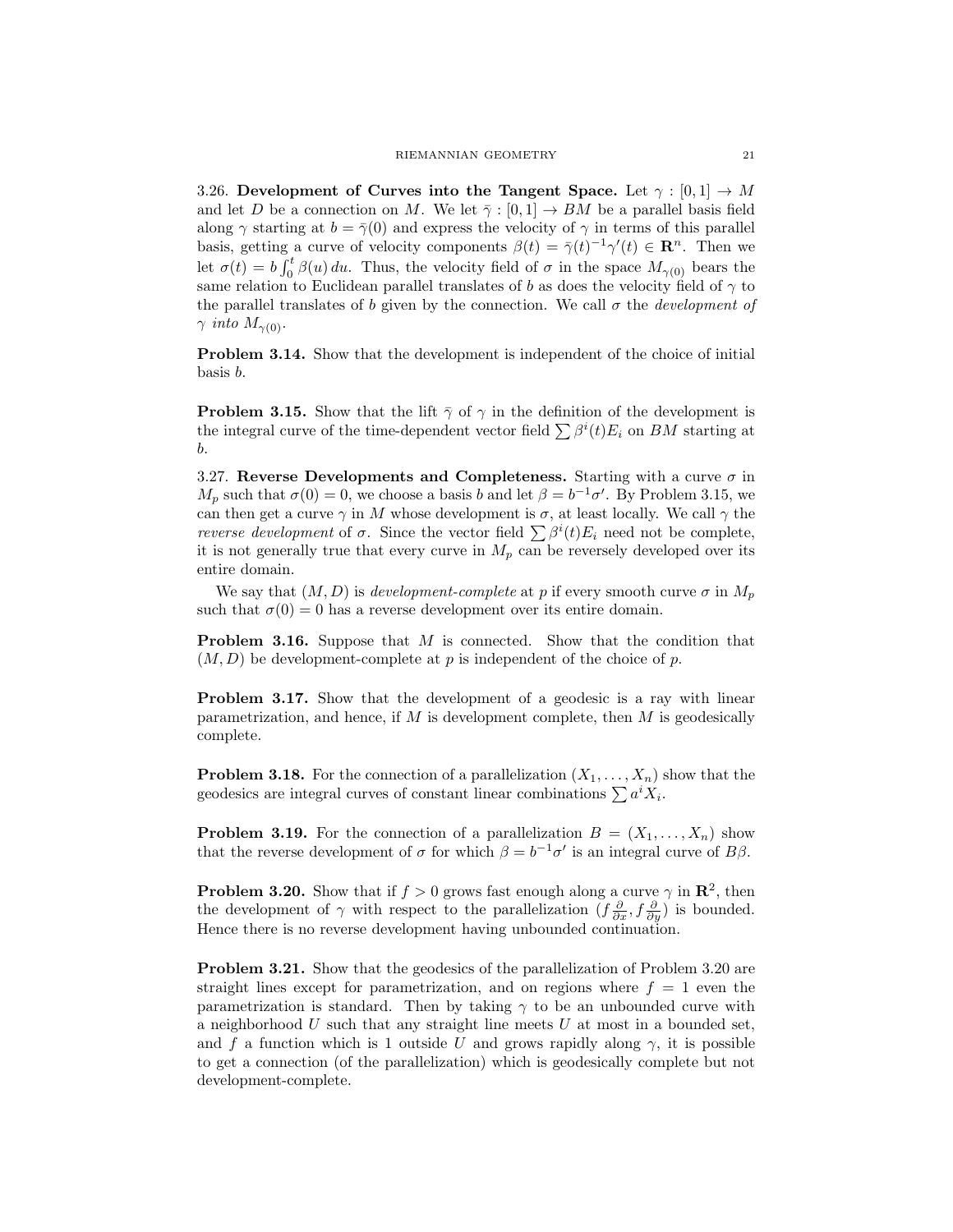**Remark 3.22.** Parallel translation along a curve  $\gamma$  is independent of parametrization.

Remark 3.23. The only reparametrizations of a nonconstant geodesic which are again geodesics are the affine reparametrizations:  $\sigma(s) = \gamma(as + b)$ .

A curve which can be reparametrized to become a geodesic is called a pregeodesic.

**Problem 3.24.** Show that a regular curve  $\gamma$  is a pregeodesic if and only if  $D_{\gamma'}\gamma' =$  $f\gamma'$  for some real-valued function f of the parameter.

3.28. The Exponential Map of a Connection. For  $p \in M$ ,  $x \in M_p$  let  $\gamma_{p,x}$  be the geodesic starting at p with initial velocity  $\gamma'_{p,x}(0) = x$ . The exponential map at p is defined by

 $exp_p: U \to M$  by  $exp_p x = \gamma_{p,x}(1),$ 

where U is the subset of  $x \in M_p$  for which  $\gamma_{p,x}(1)$  is defined.

**Proposition 3.25.** The domain U of  $exp_p$  is an open star-shaped subset of  $M_p$ . Exponential maps are smooth.

It is called the exponential map because it generalizes the matrix exponential map, and also the exponential map of a Lie group. These are obtained when the connection is taken to be the connection of the parallelization by a basis of the Lie algebra (the left-invariant vector fields or the right invariant vector fields; both give the same geodesics through the identity, namely, the one-parameter subgroups). More specifically, the multiplicative group of the complex numbers is a two-dimensional real Lie group for which the ordinary complex exponential map coincides with the one given by the invariant (under multiplication) connection. The geodesics are concentric circles, open rays, and loxodromes (exponential spirals).

3.29. Normal Coordinates. Since  $M_p$  is a vector space, the tangent space  $(M_p)_0$ is canonically identified with  $M_p$  itself. Using this identification, it is easily seen that the tangent map of  $exp_p$  at 0 may be considered to be the identity map. In particular, by the inverse function theorem, there is a neighborhood  $V$  of  $p$  on which the inverse of  $exp_p$  is a diffeomorphism. Referring  $M_p$  to a basis b gives us an isomorphism  $b^{-1}$  to  $\mathbf{R}^n$ , and the composition gives a normal coordinate map at p:

$$
b^{-1} \circ exp_p^{-1} : V \to \mathbf{R}^n.
$$

For normal coordinates it is clear that the coordinate rays starting at the origin of  $\mathbb{R}^n$  correspond to the geodesic rays starting at p.

**Problem 3.26.** Suppose that torsion is 0 and that  $(x<sup>i</sup>)$  are normal coordinates at p. For any  $x \in M_p$  show that  $D_x \frac{\partial}{\partial x^i} = 0$ , and hence the operation of covariant differentiation of vector fields with respect to vectors at  $p$  reduces to operating on the components of the vector fields by the vectors at  $p$ .

3.30. Parallel Translation and Covariant Derivatives of Other Tensors. We have so far only been concerned with parallel translation and covariant derivatives of vectors and vector fields. For tensors of other types we simply reduce to the vector field case: a tensor field is *parallel along a curve*  $\gamma$  if the components of the tensor field are constant with respect to a choice of parallel basis field along  $\gamma$ . We calculate  $D_x A$ , where A is a tensor field and  $x \in TM$  by taking a curve  $\gamma$  with  $\gamma(0) = x$ , referring A to a parallel basis along  $\gamma$ , and differentiating components at  $t = 0$ . These definitions are independent of the choice of basis.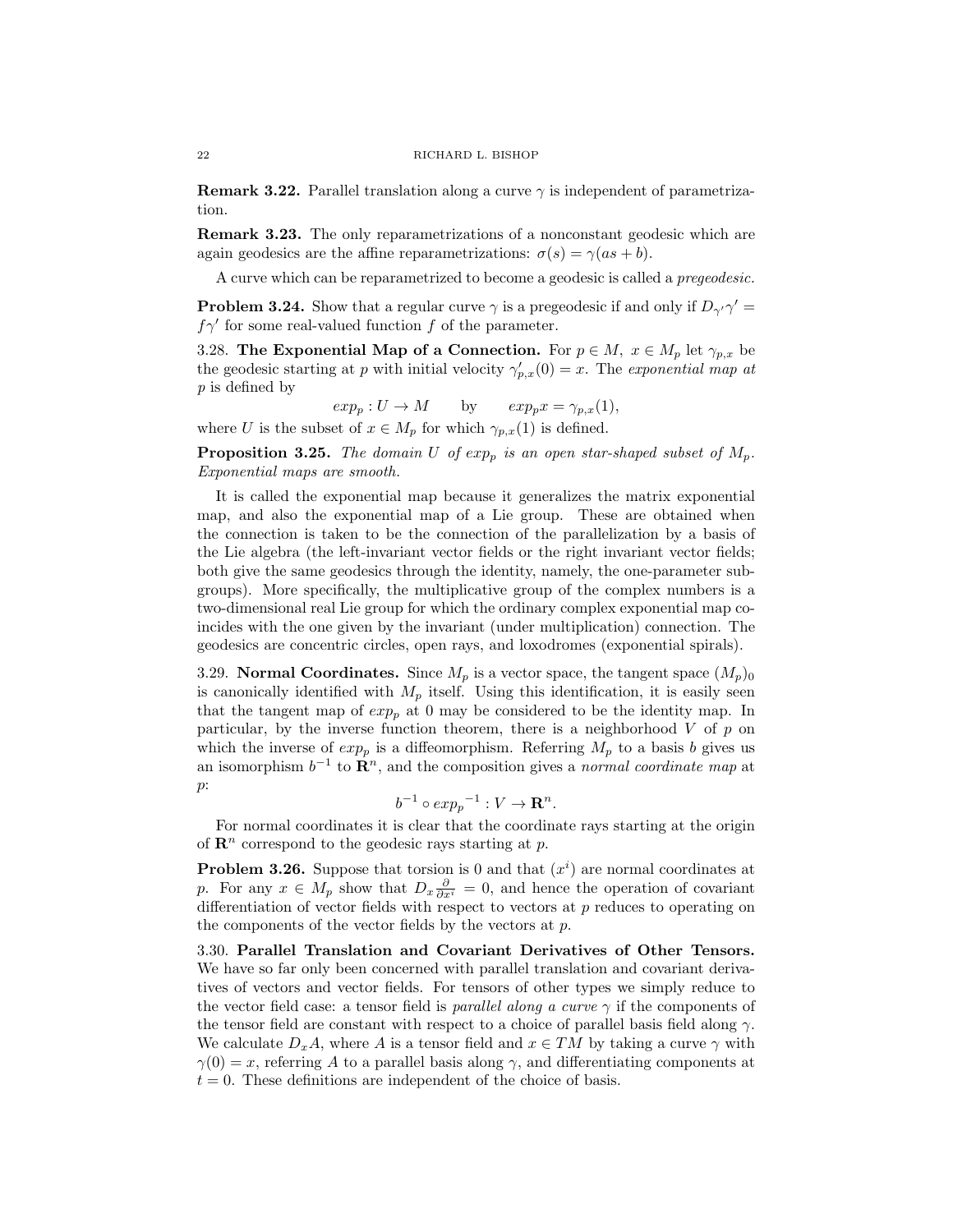#### RIEMANNIAN GEOMETRY 23

#### 4. The Riemannian Connection

4.1. Metric Connections. We now return to the study of semi-Riemannian metrics, and in particular, Riemannian metrics. If  $g$  is such a metric, then we say that a connection is a metric connection if parallel translation along any curve preserves inner products with respect to  $q$ . It is easy to see that there are several equivalent ways of expressing that same condition:

Equivalent to a connection being metric are:

- (1) The parallel translation of a frame is always a frame.
- (2) The tensor field g is parallel along every curve.
- (3)  $D_x g = 0$  for all tangent vectors x.
- (4)  $x(g(Y, Z)) = g(D_x Y, Z) + g(Y, D_x Z)$  for all tangent vectors x and all vector fields  $Y$  and  $Z$ .
- (5) Let  $FM$  be the *frame bundle* of  $g$ , consisting of all frames at all points of  $M$ . It is easily shown that  $FM$  is a submanifold of  $BM$  of dimension  $n(n+1)/2$ . The condition equivalent to a connection H being metric is that at points of  $FM$  the horizontal subspaces are contained in  $TFM$ .

4.2. Orthogonal Groups. The frame bundle is invariant under the action of the orthogonal group with the corresponding index  $\nu$ . This is the group of linear transformations which leaves invariant the standard bilinear form on  $\mathbb{R}^n$  of that index:

$$
g_{\nu}(x,y) = \sum_{i=1}^{n-\nu} x^{i} y^{i} - \sum_{i=n-\nu+1}^{n} x^{i} y^{i}.
$$

Thus,  $A \in O(n, \nu)$  if and only if  $g_{\nu}(Ax, Ay) = g_{\nu}(x, y)$  for all  $x, y \in \mathbb{R}^n$ . In case  $\nu = 0$  this reduces to the familiar condition for orthogonality:  $A^T \cdot A = I$ . For other indices the matrix transpose should be replaced by the adjoint with respect to  $g_{\nu}$ , which we will denote by  $A'$ . The corresponding Lie algebra consists of the matrices which are skew-adjoint:

$$
so(n,\nu) = \{A : A' = -A\}.
$$

No matter what  $\nu$  is, the dimension of  $O(n, \nu)$  is  $n(n-1)/2$ , and since FM is locally a product of open sets (the domains of local frames!) in M times  $O(n, \nu)$ , FM has dimension  $n(n+1)/2$ .

4.3. Existence of Metric Connections. In general, the definition and existence of a connection on a principal bundle (this means that the fiber is a Lie group acted on the right by a model fiber) can be carried out by imitating the case of  $BM$ . However, for  $FM$  we can obtain a connection by restricting a connection on BM and then retaining only the skew-adjoint part. Thus, if  $\varphi$  is a connection form on BM, then for  $x \in TFM$  we let

$$
\varphi_a(x) = \frac{1}{2} (\varphi(x) - \varphi(x)').
$$

For the Riemannian case this means that we decompose the matrix  $\varphi(x)$  into its symmetric and skew-symmetric parts and discard the symmetric part. Since the decomposition into these parts is invariant under the action of the orthogonal group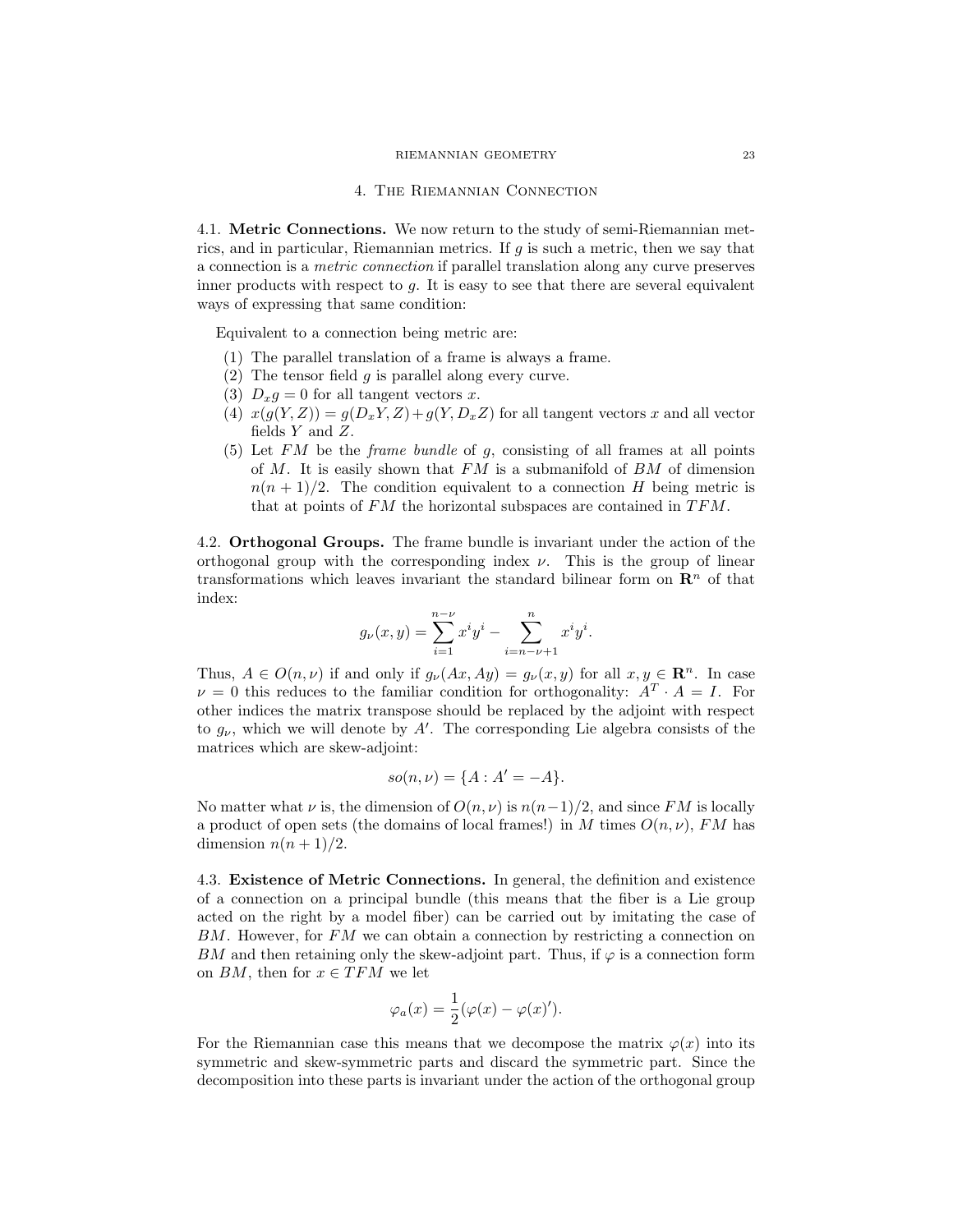by conjugation (similarity transform), it follows that the form  $\varphi_a$  on FM satisfies the equivariance condition:

$$
R_g^*\varphi_a = g^{-1}\varphi_a g,
$$

for all  $g \in O(n, \nu)$ . On the vertical subspaces of TFM the values of  $\varphi$  were already skew-adjoint, so that  $\varphi_a$  is an isomorphism of each vertical space onto  $so(n, \nu)$ . The number of independent entries of  $\varphi_a$  is  $n(n-1)/2$ . Consequently, the annihilated subspaces are a complement to the vertical ones, and by the equivariance condition, they are invariant under  $R_{g_*}$ . That is, we have a connection on  $FM$ .

What this means in terms of covariant derivatives on  $M$  is that we can start with any connection D; then for any frame field  $(E_i)$  with respect to the metric g we have  $D_x E_i = \sum_j \varphi_i^j(x) E_j$ , defining the local connection forms  $\varphi_i^j$ . Then the local connection forms of a metric connection are obtained by taking the skew-adjoint part of  $\varphi$ .

# 4.4. The Levi-Civita Connection.

**Theorem 4.1** (The Fundamental Theorem of Riemannian Geometry). For a semi-Riemannian metric g there exists a unique metric connection with torsion 0.

In fact, the metric connections are parametrized bijectively by their torsions. To see this it is necessary to make the correspondence between the torsion form  $\Omega$  and the form  $\tau = \varphi - \varphi_0$ , where  $\varphi$  is an arbitrary metric connection form and  $\varphi_0$  will be the one with torsion 0. According to the first structural equation (which pulls back to FM unchanged in appearance) we would have

$$
d\omega = -\varphi \wedge \omega + \Omega = -\varphi_0 \wedge \omega,
$$

or

$$
\Omega = \tau \wedge \omega.
$$

It is clear that  $\tau$  determines  $\Omega$ , so the problem reduces to showing that  $\Omega$  determines  $\tau$ . The condition that the values of the connection forms, and hence, of  $\tau$ , are skewadjoint with respect to the standard bilinear form  $g_{\nu}$  must be used.

The trick used to determine  $\tau$  in terms of  $\Omega$  is to alternately apply the skewadjointness:  $g_{\nu}(\tau(x)\omega(y), \omega(z)) = -g_{\nu}(\omega(y), \tau(x)\omega(z))$  and first-structural equation relation:  $\Omega(x, y) = \tau(x)\omega(y) - \tau(y)\omega(x)$  three times:

$$
g_{\nu}(\tau(x)\omega(y), \omega(z)) = -g_{\nu}(\omega(y), \tau(x)\omega(z))
$$
  
\n
$$
= -g_{\nu}(\omega(y), \Omega(x, z)) - g_{\nu}(\omega(y), \tau(z)\omega(x))
$$
  
\n
$$
= -g_{\nu}(\omega(y), \Omega(x, z)) + g_{\nu}(\tau(z)\omega(y), \omega(x))
$$
  
\n
$$
= -g_{\nu}(\omega(y), \Omega(x, z)) + g_{\nu}(\Omega(z, y), \omega(x)) + g_{\nu}(\tau(y)\omega(z), \omega(x))
$$
  
\n
$$
= -g_{\nu}(\omega(y), \Omega(x, z)) + g_{\nu}(\Omega(z, y), \omega(x)) - g_{\nu}(\omega(z), \tau(y)\omega(x))
$$

 $=-g_\nu(\omega(y),\Omega(x,z))+g_\nu(\Omega(z,y),\omega(x))-g_\nu(\omega(z),\Omega(y,x))-g_\nu(\omega(z),\tau(x)\omega(y)).$ By symmetry of  $g_{\nu}$ , the expression we began with and last term are the same, so

$$
2g_{\nu}(\tau(x)\omega(y),\omega(z))=-g_{\nu}(\omega(y),\Omega(x,z))+g_{\nu}(\Omega(z,y),\omega(x))-g_{\nu}(\omega(z),\Omega(y,x)).
$$

This establishes the unique determination of  $\tau$  by  $\Omega$  since  $g_{\nu}$  is nondegenerate and the tangent vectors  $y, z$  to  $FM$  can be chosen freely to give all possible values for  $\omega(y), \omega(z)$ . We can use this formula in both directions: we can start with  $\varphi$  and determine  $\tau$  and hence  $\varphi_0$ ; or we can start with  $\varphi_0$  and a given torsion  $\Omega$  and determine  $\varphi$ .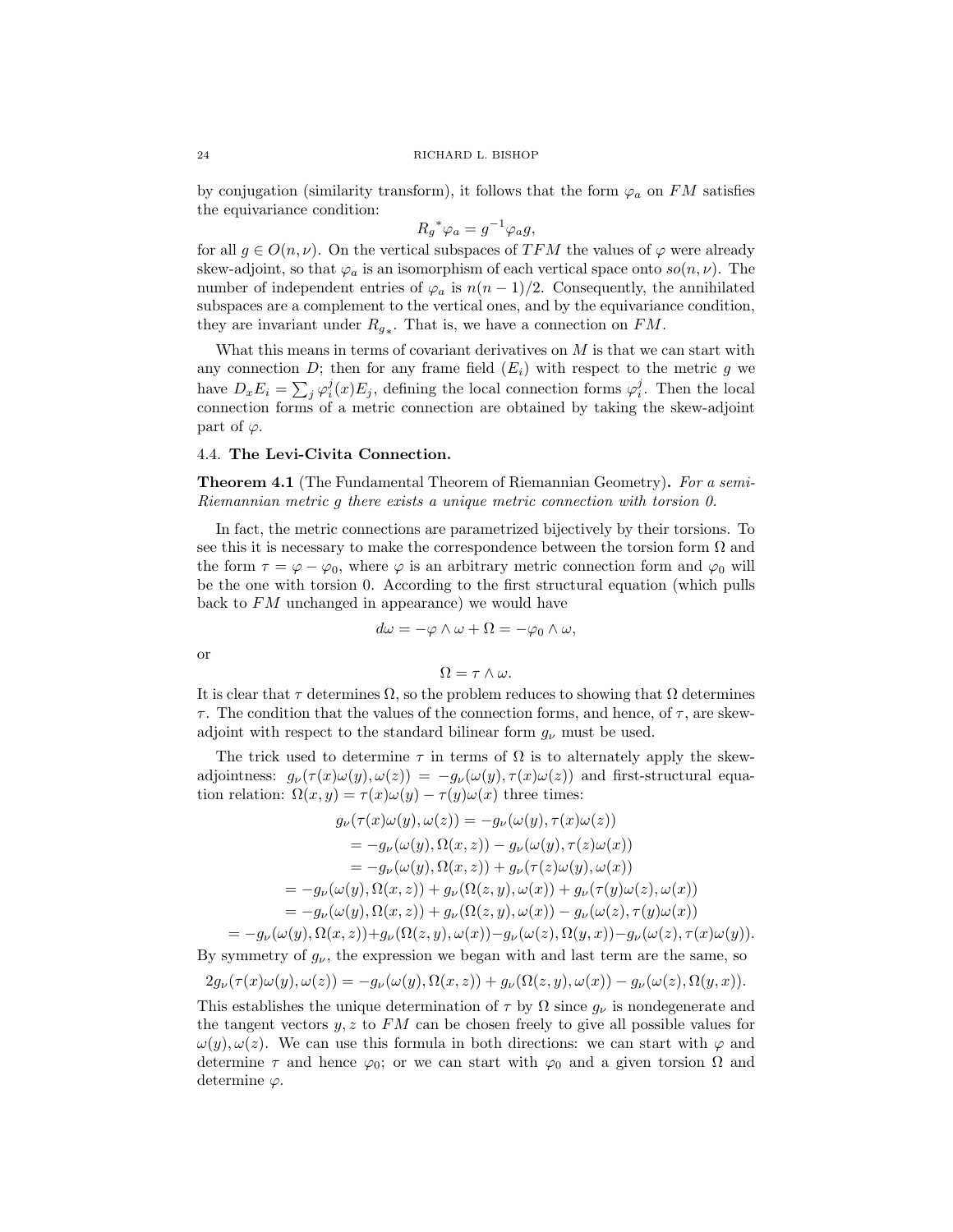#### RIEMANNIAN GEOMETRY 25

There are several variants on the trick used to determine the Levi-Civita connection. Levi-Civita used it to determine the Christoffel symbols for a local coordinate basis. There is a basis-free version of it known as the Koszul formula for covariant derivatives:

$$
2g(D_XY, Z) = Xg(Y, Z) + Yg(X, Z) - Zg(x, Y) + g([X, Y], Z) + g([Z, X], Y) + g(X, [Z, Y]).
$$

If we restrict attention to  $X, Y, Z$  chosen from a local frame, then the first three terms of the Koszul formula vanish; for coordinate basis fields the last three vanish and we recapture Levi-Civita's formula.

Frequently the most efficient way to calculate the Levi-Civita connection is to use a local coframe  $(\omega^i)$  and the first structural equation with  $\Omega$  assumed to be zero and  $\varphi$  forced to be skew-adjoint. The fundamental theorem tells us that the information contained in the first structural equation is enough to determine  $\varphi$ . Often the equations can be manipulated so as to apply Cartan's Lemma on differential forms:

If 
$$
\sum \theta^i \omega^i = 0
$$

and the  $\omega^i$  are linearly independent 1-forms, then the 1-forms  $\theta^i$  must be expressible in terms of the  $\omega^i$  with a symmetric matrix of coefficients.

4.5. Isometries. An isometry between metric spaces is a mapping which preserves the distance function and is 1-1 onto. In particular, it is a homeomorphism between the underlying topological spaces. If it is merely 1-1, then it is called an isometric imbedding. We use the same words for the mappings which preserve a semi-Riemannian metric:

An isometry  $F: M \to N$  from a semi-Riemannian manifold M with metric tensor g onto a semi-Riemannian manifold  $N$  with metric tensor  $h$  is a diffeomorphism such that for all tangents  $v, w \in M_p$ , for all  $p \in M$ , we have  $h(F_*v, F_*w) = g(v, w)$ .

An *isometric imbedding* is a map satisfying the same condition relating the tangent map and the metrics, but requiring only that it be a differentiable imbedding; this does not mean that the topology has to be the one induced by the map, only that the map be 1-1 and regular. Finally, for an isometric immersion we drop the requirement that it be 1-1.

Since covariant tensor fields (those of type  $(0, s)$ ) can be pulled back by tangent maps in the same way that differential forms are, we can also write the condition for isometric immersions as:  $F^*h = g$ .

We have seen that there are auxiliary structures uniquely determined by a semi-Riemannian metric or a Riemannian metric. Thus, the Levi-Civita connection is uniquely determined by the metric tensor  $g$ , and in the Riemannian case, lengths of curves and Riemannian distance are determined by the metric tensor  $g$ . Moreover, the curvature tensor is uniquely determined by the Levi-Civita connection. These additional structures are naturally carried from one manifold to another by a diffeomorphism. Thus, it is obvious that these auxiliary structures are preserved by isometries.

In particular, geodesics of the Levi-Civita connection are carried to geodesics by an isometry; this includes their distinguished parametrizations. Immediately we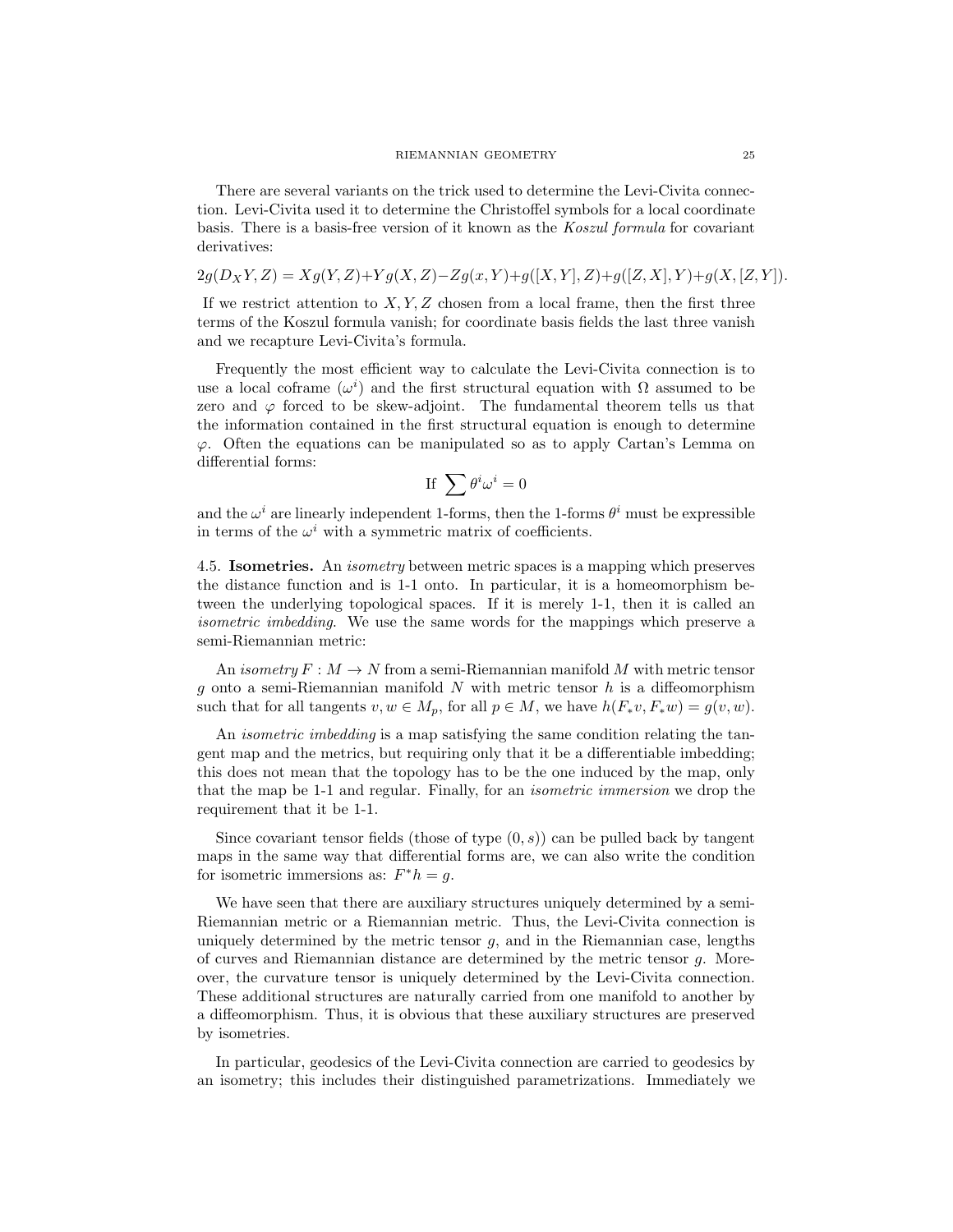have that isometries commute with exponential maps:

$$
F \circ exp_p = exp_{Fp} \circ F_{\ast p}.
$$

Theorem 4.2. On a connected semi-Riemannian manifold an isometry is determined by its value and its tangent map at one point. The group of isometries is imbedded in FM.

Corollary 4.3. The group of isometries of a semi-Riemannian manifold into itself is a Lie group. The dimension of the group of isometries is at most  $n(n+1)/2$ , where *n* is the dimension of the original manifold.

4.6. Induced semi-Riemannian metrics. If we have a differentiable immersion  $F: M \to N$  and N has a semi-Riemannian metric h, then we get an induced symmetric tensor field of type  $(0, 2)$  on M,  $F^*h$ . In the Riemannian case  $F^*h$  is always positive definite, hence a Riemannian metric on  $M$ ; in the semi-Riemannian case it could even happen that  $F^*h$  is degenerate, or even if we assume that doesn't happen, on different connected components of  $M$ ,  $F^*h$  could have different indices. When  $F^*h$  is indeed a semi-Riemannian metric, we say that it is the metric on M *induced* by  $F$ . Of course, then  $F$  becomes an isometric immersion (or imbedding or isometry, depending on what other set-theoretic properties it has).

**Example 4.4** (Euclidean and semi-Euclidean spaces). When we consider  $\mathbb{R}^n$  with its standard coordinate vector fields  $X_i = \frac{\partial}{\partial x^i}$ , we have first of all a parallelization, and hence the connection of that parallelization. It serves to give the usual identification of each tangent space of  $\mathbb{R}^n$  with  $\mathbb{R}^n$  itself. In turn, the standard inner product  $g_{\nu}$  of index  $\nu$  can be considered as defined on each tangent space, so that we have a semi-Riemannian structure of index  $\nu$ , called the semi-Euclidean space of index  $\nu$ . We denote this by  $\mathbb{R}^n_\nu$ . When  $\nu = 0$  it is Euclidean space. When  $\nu = 1$ it is called Minkowski space (although there are other things, Finsler manifolds, called Minkowski space).

The dual 1-forms of the parallelization  $X_i$  are the coordinate differentials  $\omega^i$  =  $dx^{i}$ . When we put them into a column  $\omega$  and take exterior derivative we get  $d\omega = 0$ . Setting  $\varphi = 0$  clearly gives us the connection forms of the parallelization; but parallel translation also clearly preserves  $g_{\nu}$ , and torsion is obviously 0. By the fundamental theorem it follows that this same connection is also the Levi-Civita connection for all of these semi-Riemannian metrics.

It is obvious that all of the translations  $T_a: x \to x + a$  are isometries of  $g_{\nu}$ . They form a subgroup of dimension  $n$  of the isometry group. Almost as obvious (compute the tangent map!), for any orthogonal transformation  $A \in O(n, \nu)$  the inner product  $g_{\nu}$ , viewed as a semi-Riemannian metric, is preserved by A. This gives another subgroup of isometries, of dimension  $n(n - 1)/2$ . Together the products of these two kinds of isometries form the full isometry group of  $\mathbf{R}_{\nu}^{n}$ :

The semi-Euclidean motion group:  $\{T_a \circ A : x \to Ax + a : a \in \mathbb{R}^n, A \in O(n, \nu)\}.$ The motion group is transitive on  $\mathbb{R}^n$ , and at each point, the tangent maps of isometries which fix that point are transitive on the frames at that point. Thus, the induced group on the bundle of frames is transitive; in fact, if we fix a base point of  $F\mathbf{R}_{\nu}^{n}$ , then the motion group becomes identified with  $F\mathbf{R}_{\nu}^{n}$  with the base point as the identity of the group.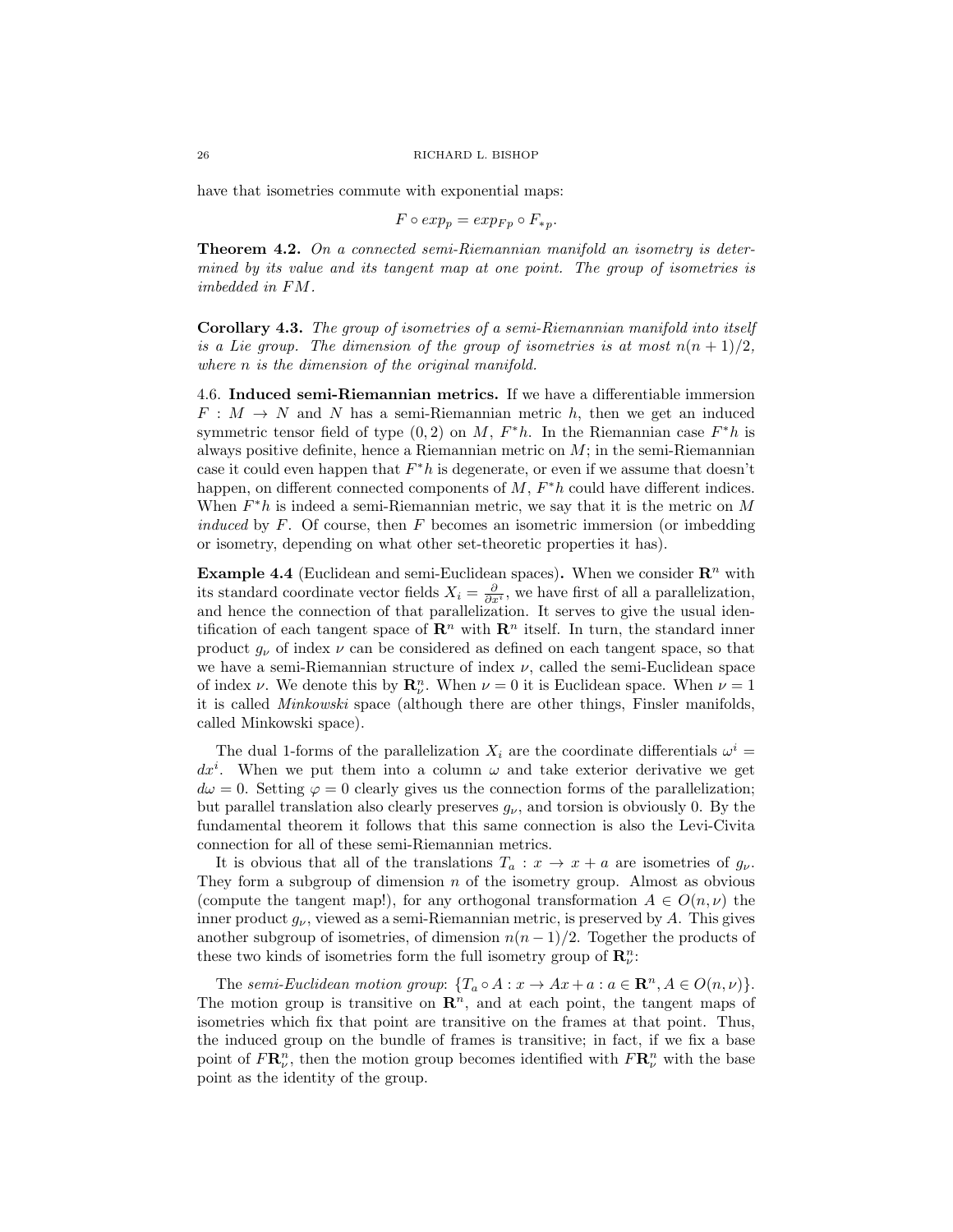**Example 4.5** (Round spheres). The points at distance R from the origin in  $E^n =$  $R_0^n$  form the  $n-1$ -dimensional sphere  $S^{n-1}$  of radius R. The induced Riemannian metric has  $O(n)$  as a group of isometries, and it easy to check that it is transitive on points and transitive on frames at (some conveniently chosen) point. Thus, we can identify  $FS^{n-1}$  with  $O(n)$ ; the bundle projection can be taken to be the map which takes an orthogonal matrix to  $R$ ·(first column). Since the isometry group is transitive on frames, and isometries preserve the curvature tensor of the Levi-Civita connection, the curvature tensor has the same components with respect to every frame. Along with symmetries shared by every Riemannian curvature, the invariance under change of frame is enough to determine the curvature tensor up to a scalar multiple. Certainly this is enough excuse to say that  $S^{n-1}$  has "constant curvature". However, we shall amplify the meaning of constancy of curvature when we discuss sectional curvature.

Problem 4.6. Assume the symmetries of the general Riemannian curvature tensor with respect to a frame:

$$
R^i_{jhk} = -R^j_{ihk} = -R^i_{jkh} = R^h_{kij}
$$

and

$$
R^i_{jhk} + R^i_{hkj} + R^i_{kjh} = 0.
$$

For a curvature tensor which has the same components with respect to every frame, discover what these components must be, up to a scalar multiple.

In the case  $R = 1$ , the unit sphere, the structural equations of the Levi-Civita connection on the bundle of frames  $O(n)$  are just the Maurer-Cartan equations of  $O(n)$ . One has to separate the left-invariant 1-forms on the group into those which correspond to the universal coframe and those which correspond to the connection forms. This gives a way of calculating the curvature components for problem 23, except for the multiple.

Example 4.7 (Other quadric hypersurfaces). Analogously to what we did with round spheres, we consider quadric surfaces  $\{x : q_{\nu}(x, x) = R\}$ . For nonzero R this always gives a submanifold for which the induced semi-Riemannian metric is nondegenerate and of constant index. That new index is  $\nu - 1$  if  $R < 0$  and  $\nu$ if  $R > 0$ . In any case this gives us examples of metrics having a maximal group of isometries and "constant curvature" in the sense that the components of the curvature tensor are the same relative to any frame.

Especially important is the case  $\nu = 1, R < 0$ , for then we get a Riemannian manifold "dual" to the round sphere, with constant curvature (which we will call negative curvature). There are two connected components; retaining only the upper component, we get the quadric surface model of hyperbolic  $n-1$ -space.

There is an elementary argument to show that the geodesics of any of the quadric hypersurfaces are the intersections of the hypersurface with planes through the origin of  $\mathbb{R}^n$ . We use the fact that the isometries are so plentiful and they are induced by linear transformations of the surrounding space, which take planes into planes. Moreover, for any such plane, the isometries which leave it invariant are transitive on the intersection with the quadric surface. Thus, the parallel field generated by a tangent to that intersection must be carried into another parallel field tangent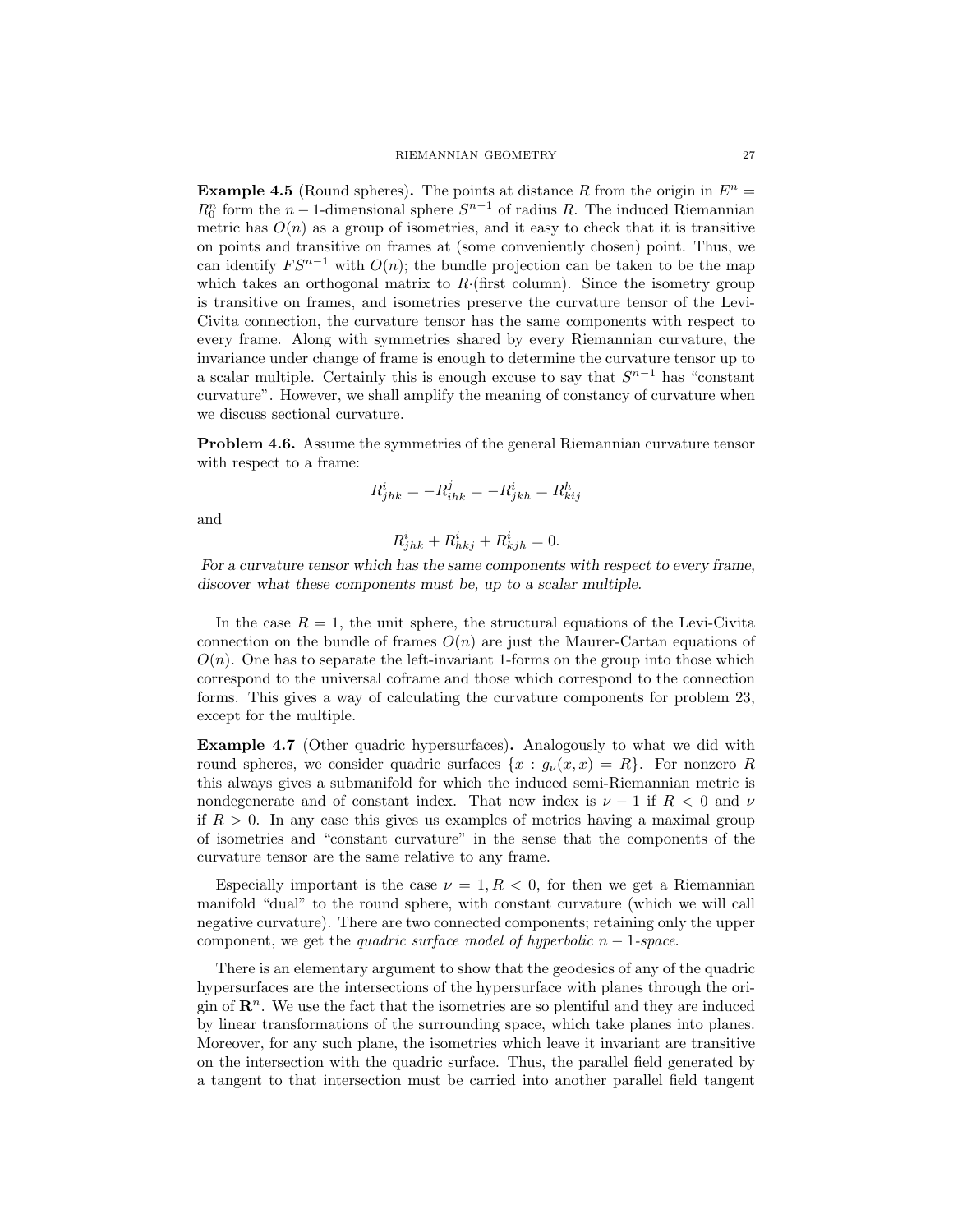to that intersection, which can only be itself or its negative. In particular, the geodesics of a round sphere are the great circles.

Problem 4.8. Describe examples of submanifolds of a semi-Riemannian manifold such that the metric induces tensor fields on the submanifolds which are degenerate, or are nondegenerate but not of constant index.

Remark 4.9 (Geodesics of quadric hypersurface). The idea of using the plethora of isometries to show that the geodesics of a quadric hypersurface  $g_{\nu}(x, x) = R$  are the intersections with planes through the origin is valid, but the argument given in the last paragraph does not work. Here is a correct argument. We show that there is an isometry leaving the intersection of the plane and hypersurface pointwise fixed, but taking every tangent vector perpendicular to the intersection into its negative. We must assume that the tangent vectors  $v$  to the intersection are not null vectors (for which  $g_{\nu}(v, v) = 0$ ). The desired isometry is described in terms of a frame for the vector space  $\mathbb{R}^n$  with the bilinear form  $g_{\nu}$ . The first frame vector is a normal to the hypersurface grad  $g_{\nu}$  (as a quadratic form  $g_{\nu}$  can be considered to be a realvalued function on  $\mathbb{R}^n$ , and the gradient is taken relative to the inner product  $q_{\nu}$ ) at some point of the intersection. The second frame member is to be tangent to the intersection at that same point. Then the frame is filled out in any way. The isometry then takes this frame into the frame having the same first two members (so that it fixes the plane) and the remaining members of the frame replaced by their negatives.

The existence of such an isometry forces the intersection curve to be a geodesic. The parallel field along that intersection generated by the tangent to the geodesic at the base point, i.e., the second frame member, must be carried to a parallel field along the (fixed) intersection curve by the isometry. Since one vector, at the base point, of the parallel field is fixed, the whole field is fixed. But the only vectors fixed by the isometry are tangent to the intersection. Hence the (unit) tangent field along the intersection is parallel, making that curve a geodesic.

In case the induced metric on the quadric hypersurface has nonzero index, there will be null vectors, and the proof given will not apply to planes through the origin tangent to those null vectors. But the result is still true, since the limit of geodesics is still a geodesic, and the excluded planes can be obtained as limits of the others.

4.7. Infinitesimal isometries–Killing fields. A one-parameter subgroup in the isometry group of a semi-Riemannian manifold is, in particular, a one-parameter group of diffeomorphisms of the manifold. Hence, it is the flow of a complete vector field. More generally there will be vector fields whose local flows will be isometries of the open sets on which they are defined. These are called infinitesimal isometries or Killing fields. We give an equation which describes Killing fields, derived by using the idea of a Lie derivative. When we differentiate tensors carried along by a flow with respect to the flow parameter, we get the Lie derivative of the tensor field with respect to the vector field generating the flow. When the flow consists of local isometries and the tensor field is the metric tensor  $g$  itself, the tensors being differentiated are constant, so the derivative is 0 Hence, we have:

**Proposition 4.10.** If J is a Killing field, then  $L_J g = 0$ . Consequently, a Killing field is characterized by the fact that the linear map on each tangent space given by  $v \rightarrow D_v J$  is skew-adjoint with respect to g.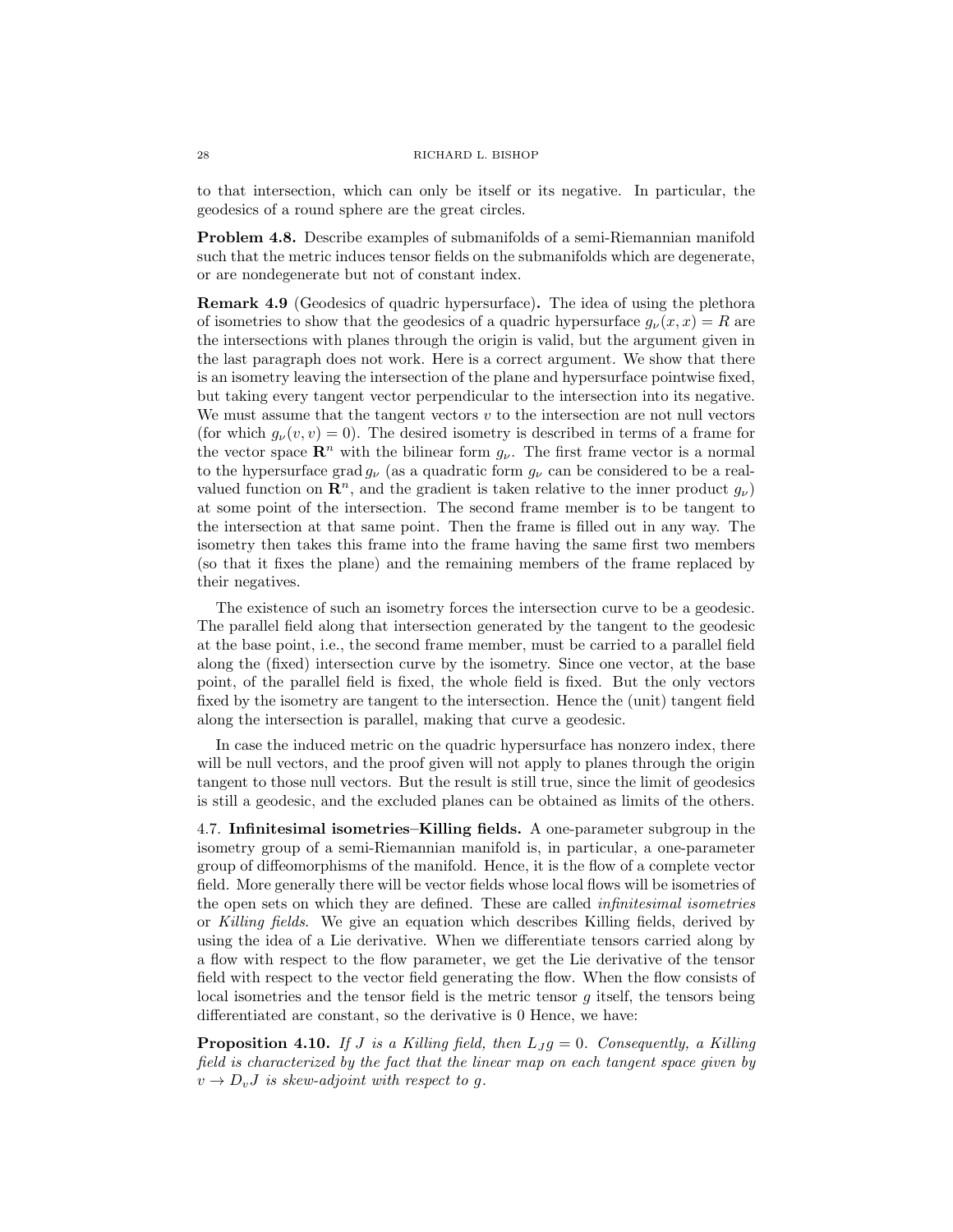We derive the consequence of  $L_J g = 0$ , the *equation of a Killing field*, namely,  $g(D_xJ, y) = -g(x, D_yJ)$ , as follows:

$$
0 = (L_{J}g)(X,Y) = Jg(X,Y) - g(L_{J}X,Y) - g(X,L_{J}Y)
$$
  
=  $g(D_{J}X,Y) + g(X,D_{Y}) - g([J,X],Y) - g(X,[J,Y])$   
=  $g(D_{J}X,Y) + g(X,D_{J}Y) - g(D_{J}X - D_{X}J,Y) - g(X,D_{J}Y - D_{Y}J)$   
=  $g(D_{X}J,Y) + g(X,D_{Y}J).$ 

In terms of a local coordinate basis, applied with  $x, y$  chosen from all pairs of coordinate vector fields, the equation of a Killing field becomes a system of linear first order partial differential equations for the coefficients of J. Since the group of isometries has dimension at most  $n(n+1)/2$ , we know a priori that there are at most that many linearly independent solutions for J. In the case of Euclidean space we already know all the isometries, and hence can calculate the Killing fields from that knowledge too, but it is an interesting exercise to calculate them as solutions of a system of PDE.

The Killing fields are named after Wilhelm Killing (1847-1923), who discovered the above equations.

**Problem 4.11.** For  $\mathbf{E}^n$ , calculate the Killing fields by solving the system of PDE's.

There is a simple, but useful, relation between geodesics and Killing fields, generalizing a theorem of Clairaut on surfaces of revolution.

**Lemma 4.12** (Conservation Lemma). Let  $\gamma$  be a geodesic and J a Killing field. Then  $g(\gamma', J) = c$ , a constant along  $\gamma$ . If  $\gamma$  has unit speed, then c is a lower bound on the length |J| of J along  $\gamma$ , and hence,  $\gamma$  lies in the region where  $|J| \geq c$ . If  $\gamma$ is perpendicular to J at one point, then it is perpendicular to J along its extent.

**Corollary 4.13** (Clairaut's Theorem). If  $\gamma$  is a geodesic on a surface of revolution, r is the distance from the axis, and  $\varphi$  is the angle  $\gamma$  makes with the parallels, then  $r \cos \varphi = r_0$  is constant along  $\gamma$ . Hence,  $\gamma$  can never pass inside the "barrier"  $r = r_0$ .

Of course, the proposition can be interpreted as saying that the level hypersurfaces of  $|J|$  form barriers to geodesics even in the general case. For the surface of revolution we take  $J = \frac{\partial}{\partial \theta}$ , where  $\theta$  is the angular cylindrical coordinate about the axis of revolution in space; J is a Killing field of Euclidean space and its restriction to any surface of revolution is tangent to that surface.

Clairaut's theorem is a very powerful tool for analyzing the qualitative behavior of geodesics on a surface of revolution. We develop this theme in the following problems, in which we suppose that the profile curve is expressed parametrically in terms of its arclength u by giving r and z as functions of u:  $r = f(u)$ ,  $z = h(u)$ .

**Problem 4.14.** If  $u_0$  is a critical point of f, then the parallel corresponding to this value of u is a geodesic. If  $u_0$  is not a critical point of f, then on any geodesic tangent to the corresponding parallel  $r$  has a nondegenerate local minimum at the point of tangency.

**Problem 4.15.** The meridians  $\theta = constant$  are geodesics. On the other geodesics,  $\theta$  is strictly monotonic, and u is strictly monotonic on arcs which contain no barrier point.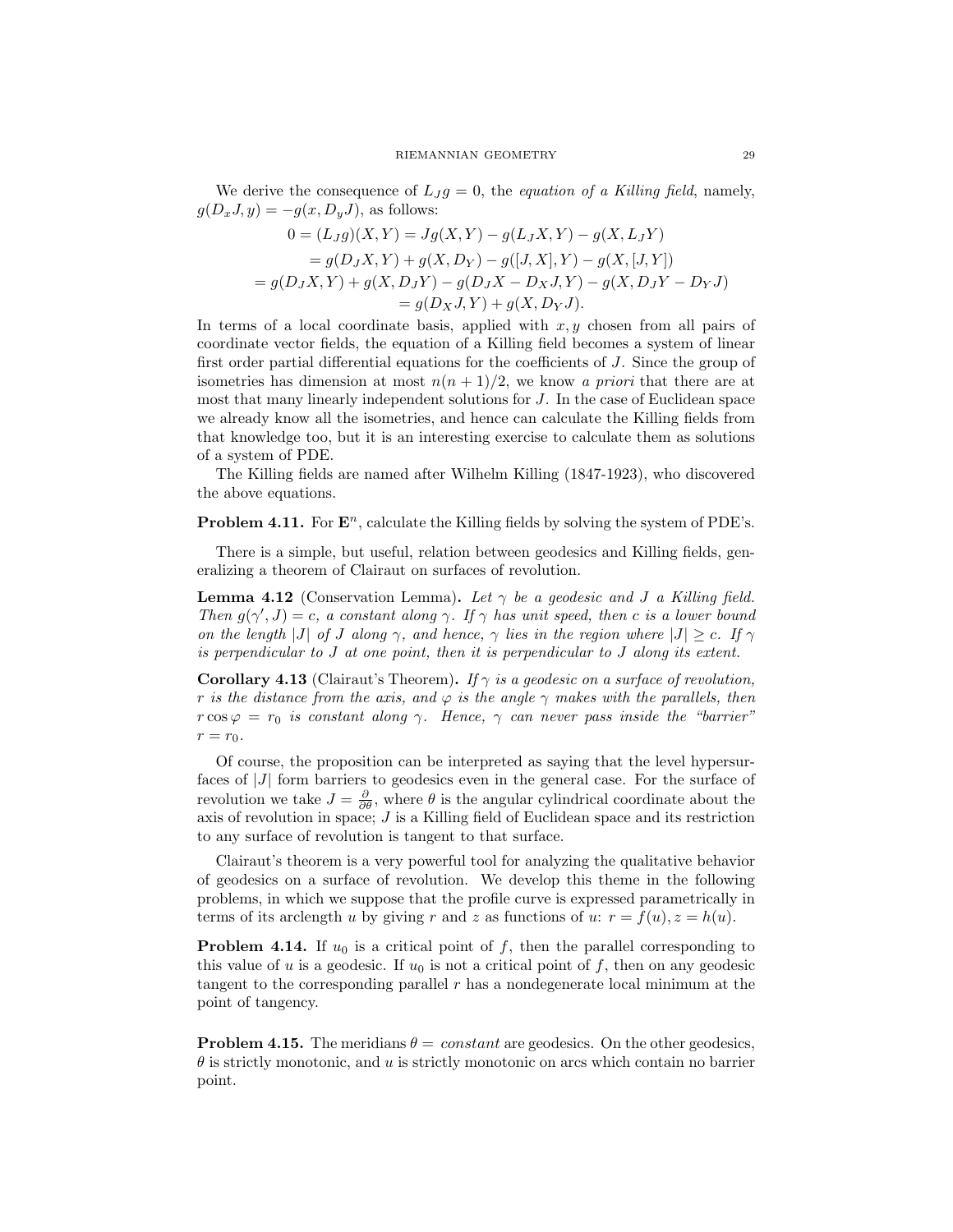**Example 4.16.** On the usual donut torus  $r$  is not monotonic between barriers for most geodesics.

**Problem 4.17.** Classify the geodesics according to whether u is periodic or not along the geodesic, and, if not, according to how it behaves relative to its barrier parallels.

Problem 4.18. Suppose that we have a geodesic which traverses the gap between its barriers, neither of which are geodesics. Show that the angular change  $\Delta\theta$  in  $\theta$ between successive collisions with barriers is a continuous function of the geodesic for nearby geodesics (obtained, say, by varying the angle  $\varphi$  at a point through which we assume they all pass). Hence, either  $\Delta\theta$  is constant or there are nearby geodesics which fill up the barrier strip densely and others which are periodic (closed) with arbitrarily long periods. The case of  $\Delta\theta$  constant can actually occur. How?

## 5. Calculus of variations

An important technique for discovering the extremal properties of functionals (usually looking for minimums of length, energy, area, etc.) is the calculus of variations. A putative extremum is presumed to be within a family, whereupon the derivative of the functional with respect to the parameter(s) of the family must be zero. Using the arbitrariness of the choice of family, we then obtain the Euler equations for extremals of the functional. These are usually differential equations which the mapping representing the extremal must satisfy. It is also called the *first* variation condition; "first" refers to "first derivate with respect to the parameter". Once the condition for the first variation to be zero is satisfied, the analogue of the second derivative test for a minimum is often employed; hence we must calculate the "second variation", similar to the Hessian of a function at a critical point. Thus, the second variation is a quadratic form on the (infinite-dimensional) tangent space to the space of all mappings in question. The condition for a nondegenerate minimum is then that the second variation be positive definite. More subtle results are obtained by determining the index of the second variation, that is, the maximal dimension of a subspace on which the second variation is negative definite. If the Euler equations are elliptic, then the index will usually be finite. We won't get into this subtler analysis very much; it is known as "Morse theory", named after Marston Morse, who developed it for the length functional on the space of paths with remarkable success.

5.1. Variations of Curves–Smooth Rectangles. . For a given curve  $\gamma : [a, b] \rightarrow$ M a variation of  $\gamma$  is a one-parameter family of curves such that  $\gamma$  is the curve obtained by taking the parameter value 0. Formally this is a mapping  $Q : [a, b] \times$  $[0, \epsilon] \to M$ , smooth as a function of two variables, such that  $\gamma(s) = Q(s, 0)$ . We call Q a smooth rectangle with base curve  $\gamma$ . The curves we get by fixing the second variable t and varying s are called the *longitudinal* curves of  $Q$ ; the curves obtained by fixing the first variable s are called the *transverse* curves of  $Q$ . The velocity fields of the longitudinal curves are united in the longitudinal vector field, which is formally a vector field on the map  $Q$  [see Bishop and Goldberg,  $\S 5.7$ ], and can be denoted either  $\frac{\partial Q}{\partial s}$  or  $Q_*(\frac{\partial}{\partial s})$ . Similarly, we have the *transverse vector field*  $\frac{\partial Q}{\partial t}$  or  $Q_*(\frac{\partial}{\partial t})$ . The variation vector field is the vector field on  $\gamma$  obtained by restricting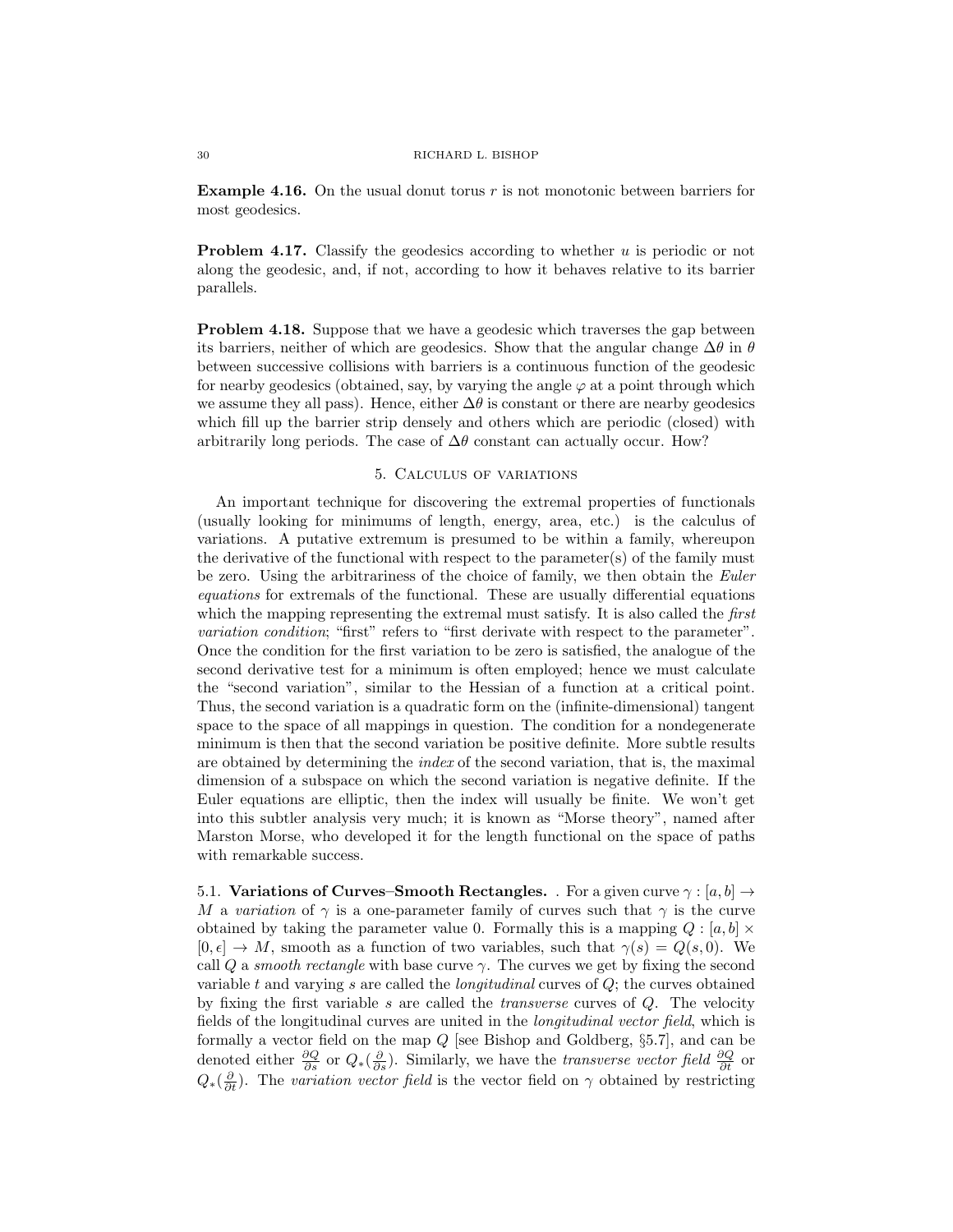$\frac{\partial Q}{\partial t}$  to the points (s, 0). The first variation of length or energy depends only on the variation vector field; and when the base curve is critical with respect to these functionals, and we restrict to variations which satisfy reasonable end conditions, then the second variation also depends only on the variation vector field. (This is analogous to the situation where a smooth function has a critical point, whereupon the second derivative becomes tensorial.)

5.2. Existence of Smooth Rectangles, given the Variation Field. . If we are given a vector field V on a curve  $\gamma$ , then we can obtain a rectangle having V as its variation field by using the exponential map of some connection:

$$
Q(s,t) = \exp_{\gamma(s)}(tV(s)).
$$

5.3. Length and Energy. If we have a Riemannian metric, we have already defined the length of a curve  $\gamma$  as the integral  $|\gamma|$  of its speed. The *energy* of  $\gamma$ is

$$
E(\gamma) = \int_a^b g(\gamma_*, \gamma_*) ds.
$$

By Schwartz inequality applied to the functions  $f = 1$  and  $\sqrt{g(\gamma_*, \gamma_*)}$  on the interval  $[a, b]$  we obtain

$$
|\gamma|^2 \le (b - a)E(\gamma).
$$

The condition for equality is that  $g(\gamma_*, \gamma_*)$  be proportional to  $f = 1$  in the sense of integration, i.e., at all but a set of measure zero. Thus, we are allowed to apply this condition on piecewise smooth curves, so the conclusion is that we have equality for piecewise smooth curves if and only if the speed is constant. Hence, if we reparametrize curves so that they have constant speed, which doesn't change their lengths, then the energy functional becomes practically the same as the length functional for the purposes of calculus of variations. There is a technical advantage gained from using energy instead of length because the formulas for derivatives are simplified–similar to what happens in calculus when you choose to differentiate the square root of a function implicitly.

**Proposition 5.1.** If M is a Riemannian manifold, then a curve has minimum energy if and only if the curve has minimum length and is parametrized by constant speed. (The comparison is among smooth curves connecting the same two points, parametrized on the same interval  $[a, b]$ .)

In semi-Riemannian manifolds the concept of length does not have a meaning, so that the significant functional for the calculus of variations of curves is energy. However, in a Lorentz manifold of index  $n-1$  the curves  $\gamma$  for which  $g(\gamma', \gamma') > 0$ , which are called time-like curves, have a special significance: they represent paths of "events" which an object could experience as time passes. For these curves the usual expression for length is called the "elapsed time", measuring the amount that a clock would change as it moved with the object. In a Lorentzian vector space the direction of the Cauchy-Schwartz and triangle inequalities, restricted to time-like vectors, is reversed. Thus, in Lorentz geometry we find that the time-like geodesics are the curves which locally maximize energy among nearby time-like curves. If one person moves on a geodesic while a second person starts out at the same time and place, accelerates away, and then steers backs to join the first person, the first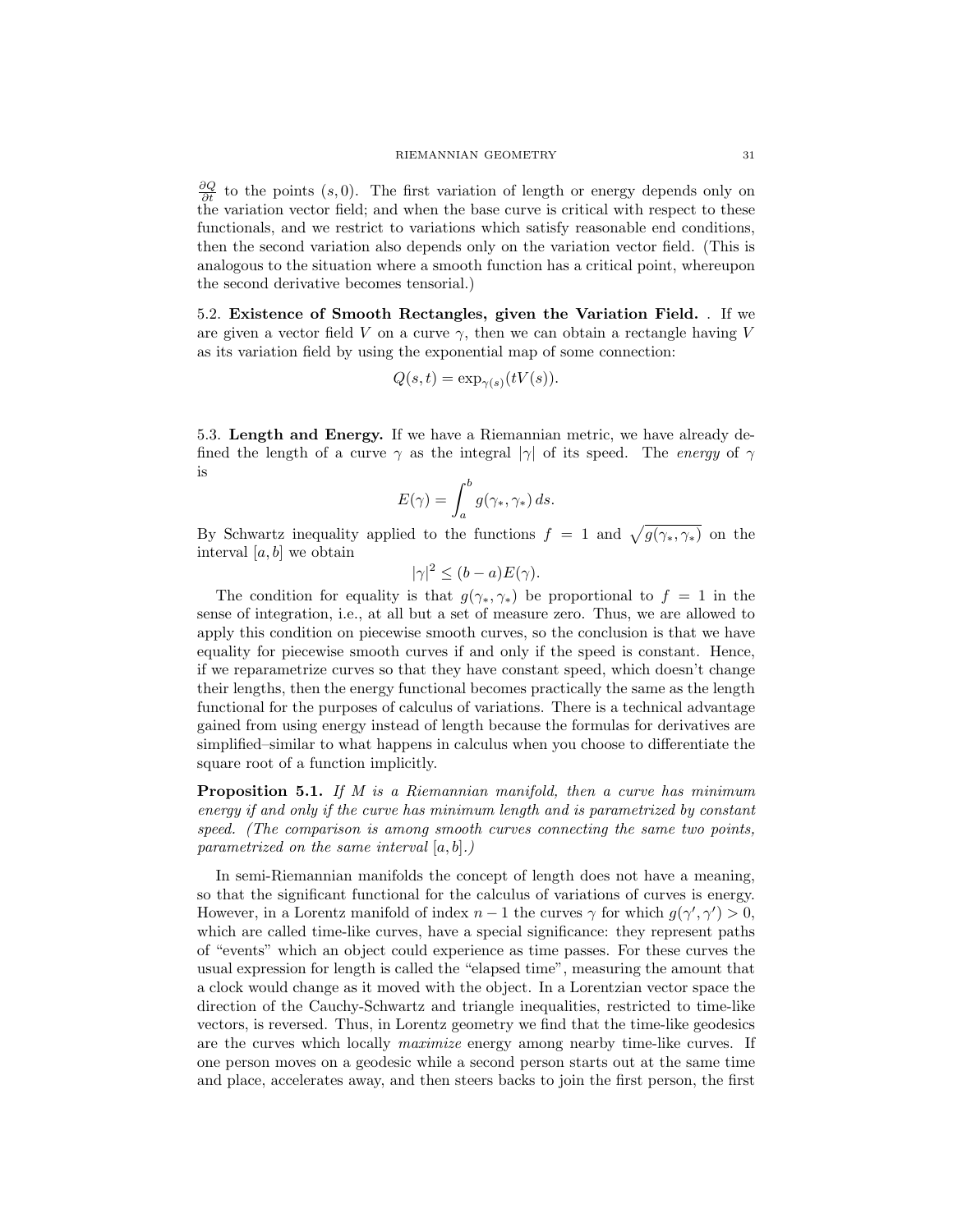person will age more than the second! A discussion of the inequalities is given in O'Neill, Semi-Riemannian Geometry, p 144.

**Theorem 5.2.** [First Variation of Energy and Arclength] Let  $Q$  be a smooth rectangle in a semi-Riemannian manifold, with base curve  $\gamma$  and variation field V. Denote the longitudinal curves by  $Q_t : s \to Q(s,t)$ . Then the first variation of energy is given by

$$
\frac{dE(Q_t)}{dt}(0)=2\left[g(V(b),\gamma'(b))-g(V(a),\gamma'(a))-\int_a^b g(V(s),D_{\gamma'(s)}\gamma')\,ds\right].
$$

If  $g(\gamma', \gamma') = C^2$  is positive, then the first variation of arclength also makes sense and is given by

$$
\frac{dL(Q_t)}{dt}(0) = \frac{dE(Q_t)}{dt}(0)/2C.
$$

Remark 5.3. Covariant derivatives of vector fields along curves are defined in terms of parallel frames along curves. This amounts to lifting the curves to the bundle of frames, pulling back the universal coframe  $\omega$  and connection form  $\varphi$ , then using the usual formula  $(\omega(D_X Y) = (X + \varphi(X))\omega(Y))$ . For an alternative approach which does not use bundles, but instead develops the idea of connections on maps and their pullbacks, see Bishop and Goldberg, Chapter 5. In particular, the fact that the torsion 0 exchange rule  $D_{\frac{\partial}{\partial t}}$  $\frac{\partial Q}{\partial s} = D_{\frac{\partial}{\partial s}}$  $\frac{\partial Q}{\partial t}$  has meaningful terms and is true follows from the invariance of exterior calculus under pullbacks.

We define a curve to be *energy-critical* or *length-critical* within spaces of curves by the requirement that for all variations Q of the curve in the space the first variation of energy or length is 0. By elementary calculus it then follows that energyminimal and length-minimal curves in the space are also critical. The space of curves used can be the smooth curves connecting two fixed points and parametrized on a fixed interval  $[a, b]$ . More generally, we can let the ends of the curves vary on submanifolds. The generality of the domain interval  $[a, b]$  is convenient because it allows us to apply results to subintervals immediately: if a curve is critical or minimal for certain endpoint conditions on the interval  $[a, b]$ , then its restriction to  $[a', b'] \subset [a, b]$  is critical or minimal for fixed endpoint variations over  $[a', b']$ . Thus, after analyzing the fixed endpoint case we can easily discover what additional condition is needed for the variable endpoint case.

**Theorem 5.4.** If  $\gamma$  is energy-critical (length-critical) for smooth curves from p to q, then  $\gamma$  is a geodesic (pregeodesic).

There is a subtle mistake which should be avoided at this point in the development: we cannot immediately assert from the theorem that minimizing curves are geodesics. There are two gaps in the argument: minimizers may not exist, or if they do they may not be smooth. For the case at hand, dealing with the length of curves, we have taken care of the existence problem using the Arzelà-Ascoli Theorem. However, the example of the taxicab metric shows that we are still required to establish smoothness. Moreover, the failure to take care of these gaps in other contexts has generated some famous mistakes: recall the 19th century dispute over the Dirichlet principle; and in our era, the Yamabe "theorem" turned into the Yamabe problem precisely because the convergence to a critical map failed, yielding a nonsmooth object which was a generalized function, not a smooth map.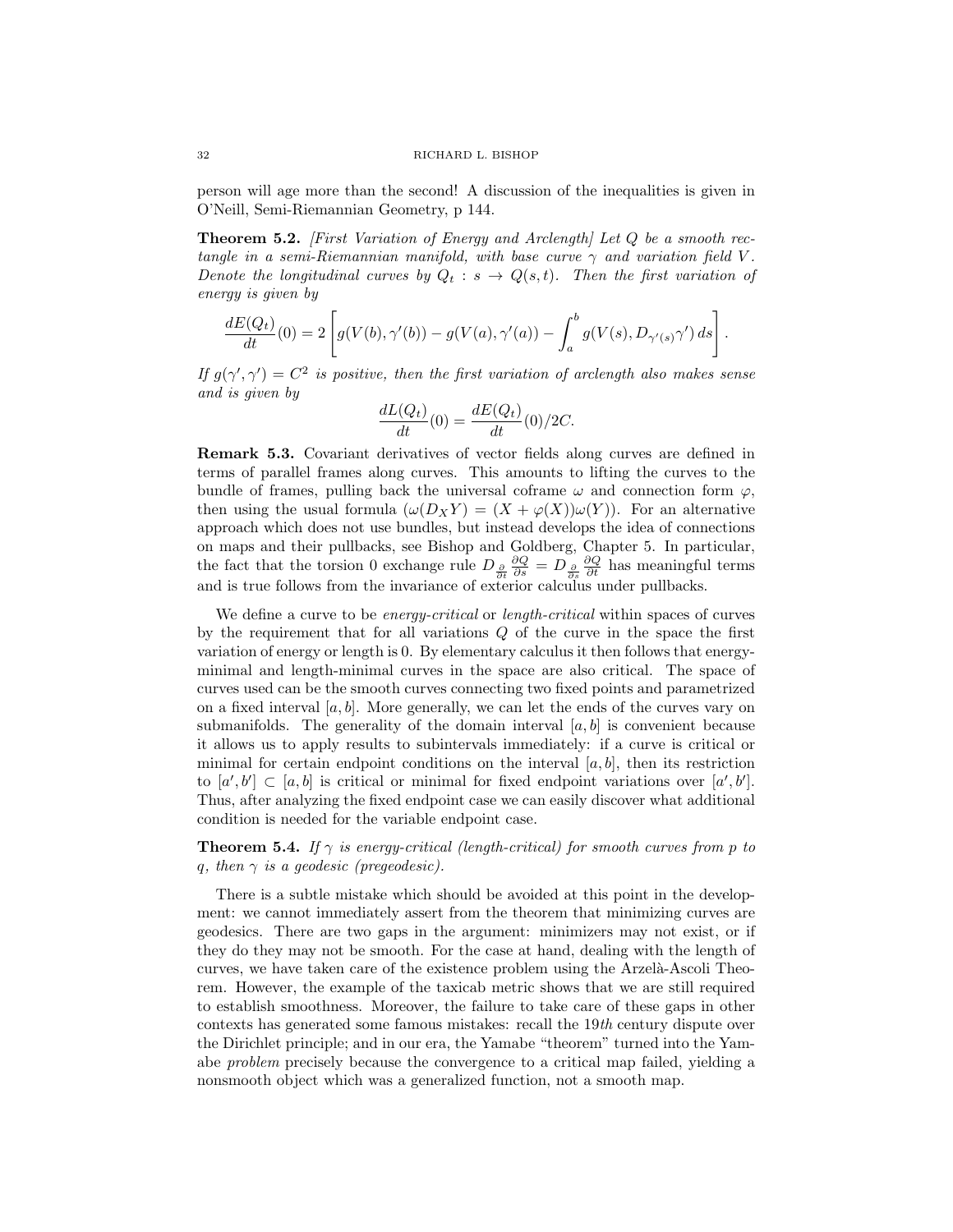For the length functional on curves we handle the difficulty by imbedding the geodesic in a field of geodesics and applying Gauss's Lemma. For the special case of Euclidean space Problem 1.17 and its hint shows how this works by using as the field of geodesics a field of parallel lines.

**Lemma 5.5** (Gauss's Lemma). Let Q be a variation of a geodesic  $\gamma$  such that all the longitudinal curves  $Q_t$  are geodesics with the same speed and having variation field V. Then  $g(\gamma', V)$  is constant. In particular, if V is orthogonal to  $\gamma$  at one point, it is orthogonal everywhere.

Remark 5.6. We have already seen a special case of Gauss's Lemma, namely, the proposition on Killing fields which we specialized to get Clairaut's Theorem. Given a Killing field J and a geodesic segment  $\gamma$ , we generate a variation Q by applying the flow of J to  $\gamma$ ; this Q satisfies the hypotheses of Gauss's Lemma. The fact that the variations of geodesics generated by the flow of a Killing field always yields geodesics for the longitudinal curves shows that a Killing field, restricted to any geodesic, is always a Jacobi field, defined as follows.

**Definition 5.7** (Jacobi fields). If  $\gamma$  is a geodesic, a *Jacobi field* along  $\gamma$  is a vector field J on  $\gamma$  such that on each subinterval of  $\gamma$ , J is the variation field of a variation for which the longitudinal curves are geodesics.

The longitudinal curves in this definition do not all have to have the same speed, so that the Jacobi fields dealt with by Gauss's Lemma are a little special. It is rather trivial to analyze the Jacobi fields which come from variations which don't move the base curve out of its trace, instead simply sliding and stretching the geodesic along itself. We have already stated how a geodesic can be reparametrized to remain a geodesic, and that's all there is to it. Thus, a Jacobi field which is tangent to the geodesic it sits on has the form  $J(s) = (as+b)\gamma'(s)$  for some constants a and b. We also have a clear idea of how freely we can vary geodesics in general: we can move the initial point to any neighboring point and the initial velocity to any neighboring velocity. Thus, the geodesic variations correspond to a neighborhood of the initial velocity in the tangent bundle, and the Jacobi fields, in turn, correspond to the tangents to the tangent bundle at that point.

Proposition 5.8. The Jacobi fields along a given geodesic form a space of vector fields of dimension 2n.

**Problem 5.9.** (Rather trivial) Show that a vector field J on M is a Killing field if and only if along every geodesic J has constant inner product with the geodesic's velocity.

In fact, we shall soon calculate that the Jacobi fields satisfy a homogeneous linear second-order differential equation, so that the space of them is actually a vector space of dimension  $2n$ . The tangential ones form a subspace of dimension 2, and Gauss's Lemma says, in effect, that the ones orthogonal to the base at every point form a subspace of dimension  $2n - 2$ , complementary to the tangential ones.

**Proposition 5.10.** In a normal coordinate neighborhood of p the images under  $\exp_n$  of the hypersurfaces  $g(v, v) = c$  form a family of hypersurfaces orthogonal to the radial geodesics from p. The tangent map  $\exp_{p_{*}}$  takes vectors orthogonal to the rays from the origin of  $M_p$  to vectors orthogonal to the corresponding geodesic from  $p$ .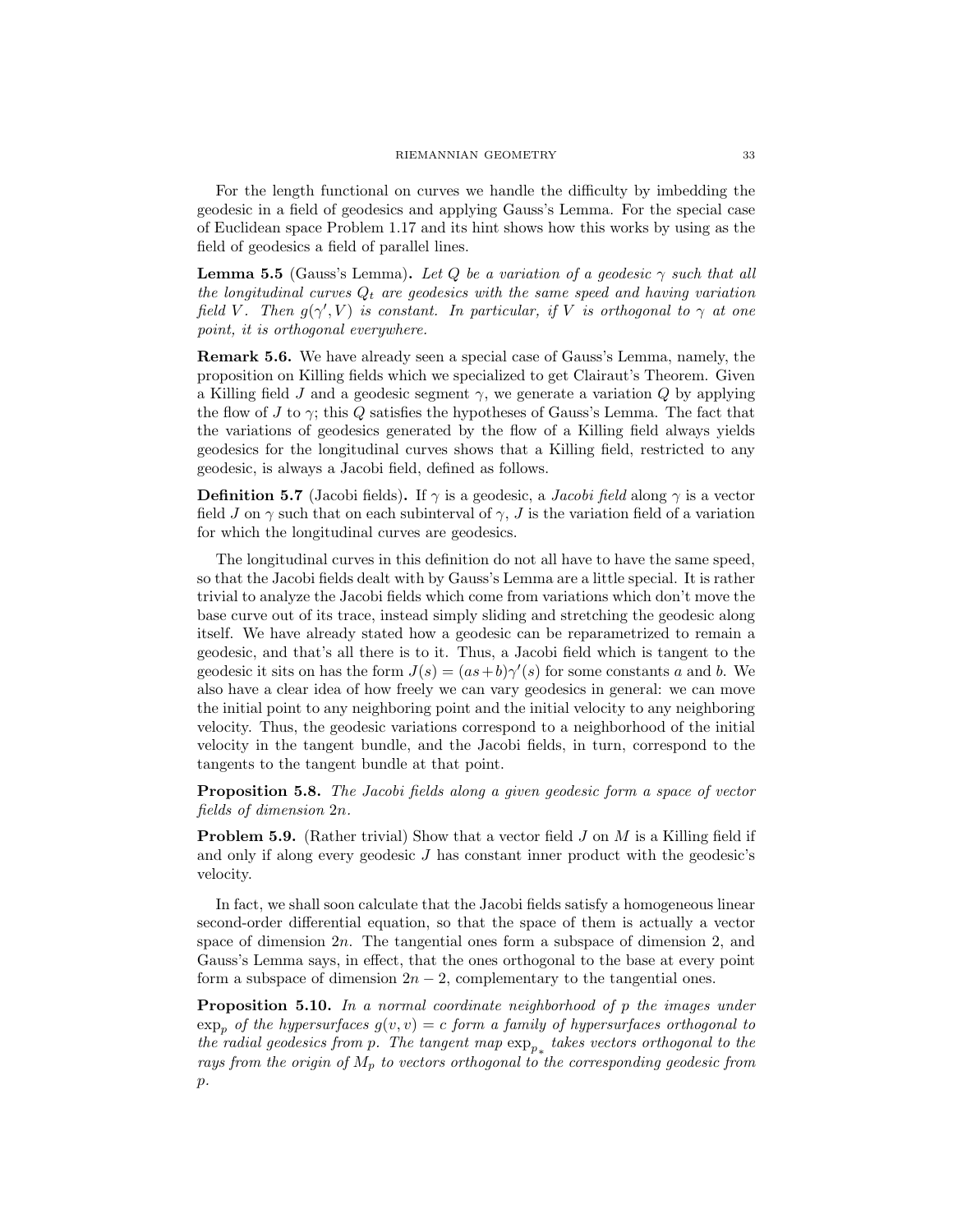Note that both Gauss's Lemma and the above Proposition hold in the semi-Riemannian case. In the Riemannian case the local minimizing property of geodesics now follows by using as a field of geodesics the radial geodesics of the same speed starting from the initial point and applying the property given about that field in the Proposition. The local maximizing property of time-like geodesics in a Lorentz manifold of index  $n - 1$  is done in just the same way, using the fact that removing the orthogonal component of the tangent to a nearby curve then increases rather than decreases the elapsed time.

**Theorem 5.11.** Let M be a Riemannian manifold,  $p \in M$ , and R the radius of a normal coordinate ball B at p. Then for any  $q \in B$  the radial geodesic segment from p to q is the shortest smooth curve from p to q.

The "radius" referred to in the theorem is the distance measured in terms of the Euclidean formula with the normal coordinates. The value of that radius function at  $q$  is the length of the radial geodesic. Hence we have

**Corollary 5.12.** If the ball of radius  $R$  is normal, then the distance function  $q \rightarrow d(p,q)$  is smooth on  $B - \{p\}$ , and its square is smooth at p as well.

**Theorem 5.13** (The Jacobi equation). Let J be a Jacobi field along a geodesic  $\gamma$ . We denote covariant derivatives with respect to  $\gamma'$  by a prime. Then

$$
J'' + R_{\gamma'J}\gamma' = 0.
$$

The proof proceeds in a straightforward fashion by applying the first and second structural equations to a smooth rectangle generating the Jacobi field.

**Example 5.14.** In Euclidean space or in  $\mathbb{R}_{\nu}^{n}$  the connection is flat,  $R = 0$ . Thus, the Jacobi equation is  $J'' = 0$ . But covariant differentiation is just differentiation of components with respect to the standard Cartesian coordinates. Hence the Jacobi fields are linear fields,  $J(s) = sA + B$ , where s is a linear parameter on a straight line.

Example 5.15. In a sphere of radius 1 the curvature tensor is given for a unit speed geodesic  $\gamma$  by

$$
R_{\gamma'J}\gamma' = \begin{cases} J, & \text{if } J \perp \gamma'; \\ 0, & \text{if } J \text{ is tangent to } \gamma. \end{cases}
$$

Hence the Jacobi differential equation splits into uncoupled second order differential equations for the components of J with respect to a parallel frame along  $\gamma: J''_i + J_i =$ 0 for the components orthogonal to  $\gamma$ , and  $J''_n = 0$  for the component tangent to  $\gamma$ .

Example 5.16. For hyperbolic geometry the curvature is opposite in sign from that on the sphere:  $J_i'' - J_i = 0$ , if  $i < n$ ,  $J_n'' = 0$ .

Example 5.17. On a surface the curvature operator is expressed in terms of one component, the Gaussian curvature K. If J is orthogonal to unit vector  $\gamma'$  we have  $R_{\gamma'J}\gamma' = KJ$ . Thus, the Jacobi equation for a Jacobi field orthogonal to a geodesic is  $J'' + KJ = 0$ , which is regarded as a scalar differential equation for the one component of J.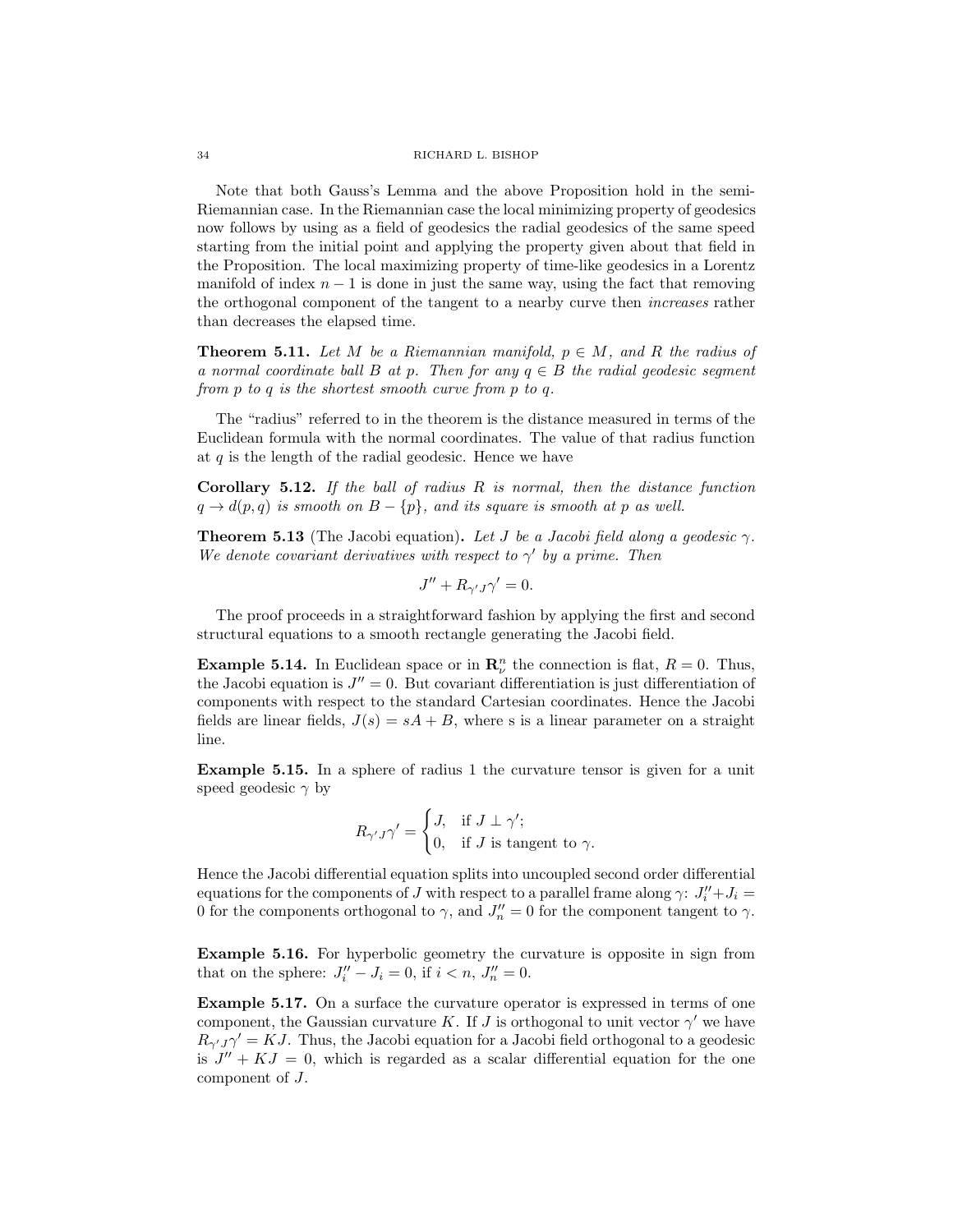#### RIEMANNIAN GEOMETRY 35

#### 6. Riemannian curvature

6.1. Curvature Symmetries. The matrix of  $R_{XY}$  is given by the value  $-\Phi(X, Y)$ of a 2-form, so that it is skew-symmetric in  $X, Y$ : (skew-symmetry in arguments)

$$
R_{XY} = -R_{YX}.
$$

The matrices  $-\Phi$  have values in  $so(n, \nu)$ , so on  $M_p$  the operators are skew-adjoint with respect to  $q$ :

(3) 
$$
g(R_{XY}Z,W) = -g(Z,R_{XY}W).
$$

If we take the exterior derivative of the first structural equation and substitute, using both structural equations, for  $d\omega$  and  $d\varphi$ , we get

$$
0 = d^2\omega = -d\varphi \wedge \omega + \varphi \wedge d\omega
$$

$$
= \varphi \wedge \varphi \wedge \omega - \Phi \wedge \omega - \varphi \wedge \varphi \wedge \omega = -\Phi \wedge \omega.
$$

Evaluating this on  $X, Y, Z$ , using the shuffle permutation rule for exterior products, gives

$$
(4) \t R_{XY}Z + R_{YZ}X + R_{ZX}Y = 0.
$$

We call this the *cyclic curvature symmetry*. Many references call it the "first" Bianchi identity" (or even worse, "Bianchi's first identity"), but that name is solely due to its formal resemblance to the Bianchi identity (see below). It was known to Christoffel and Lipschitz in 1871 (when Bianchi was 13) and probably to Riemann in 1854.

A fourth identity, bivector symmetry or symmetry in pairs, is a consequence of  $(2), (3), (4)$ :

(5) 
$$
g(R_{XY}Z,W) = g(R_{ZW}X,Y).
$$

The name "bivector symmetry" comes from a standard identification of  $\bigwedge^2 M_p$  with  $so(M_p, g)$ , the skew-adjoint endomorphisms of  $M_p$ . We extend g to bivectors by the usual determinant method:

$$
g(X \wedge Y, Z \wedge W) = g(X, Z)g(Y, W) - g(X, W)g(Y, Z).
$$

Then if  $A: M_p \to M_p$  is skew-adjoint, we can interpret A as a  $(1, 1)$  tensor, then raise the covariant index to get a skew-symmetric  $(2, 0)$  tensor, also labeled A; this amounts to

$$
g(A, X \wedge Y) = g(AX, Y).
$$

Thus,  $R: X \wedge Y \to R_{XY}$  is interpreted as a linear map  $\bigwedge^2 M_p \to so(M_p, g) \approx$  $\bigwedge^2 M_p$ , for which (5) yields

(6) 
$$
g(R_{XY}, Z \wedge W) = g(X \wedge Y, R_{ZW}).
$$

In this way we have an interpretation of R as a self-adjoint linear map of  $\bigwedge^2 M_p$ .

**Problem 6.1.** Let  $S : M_p \to M_p$  be a symmetric (with respect to g) linear transformation. Extend S to act on the Grassmann algebra over  $M_p$  as a homomorphism, which we denote on  $\bigwedge^2 M_p$  by  $S \wedge S$ . Show that  $R = S \wedge S$ , turned into a  $(1,1)$ tensor-valued 2-form by equation (6) satisfies all the identities of a curvature tensor.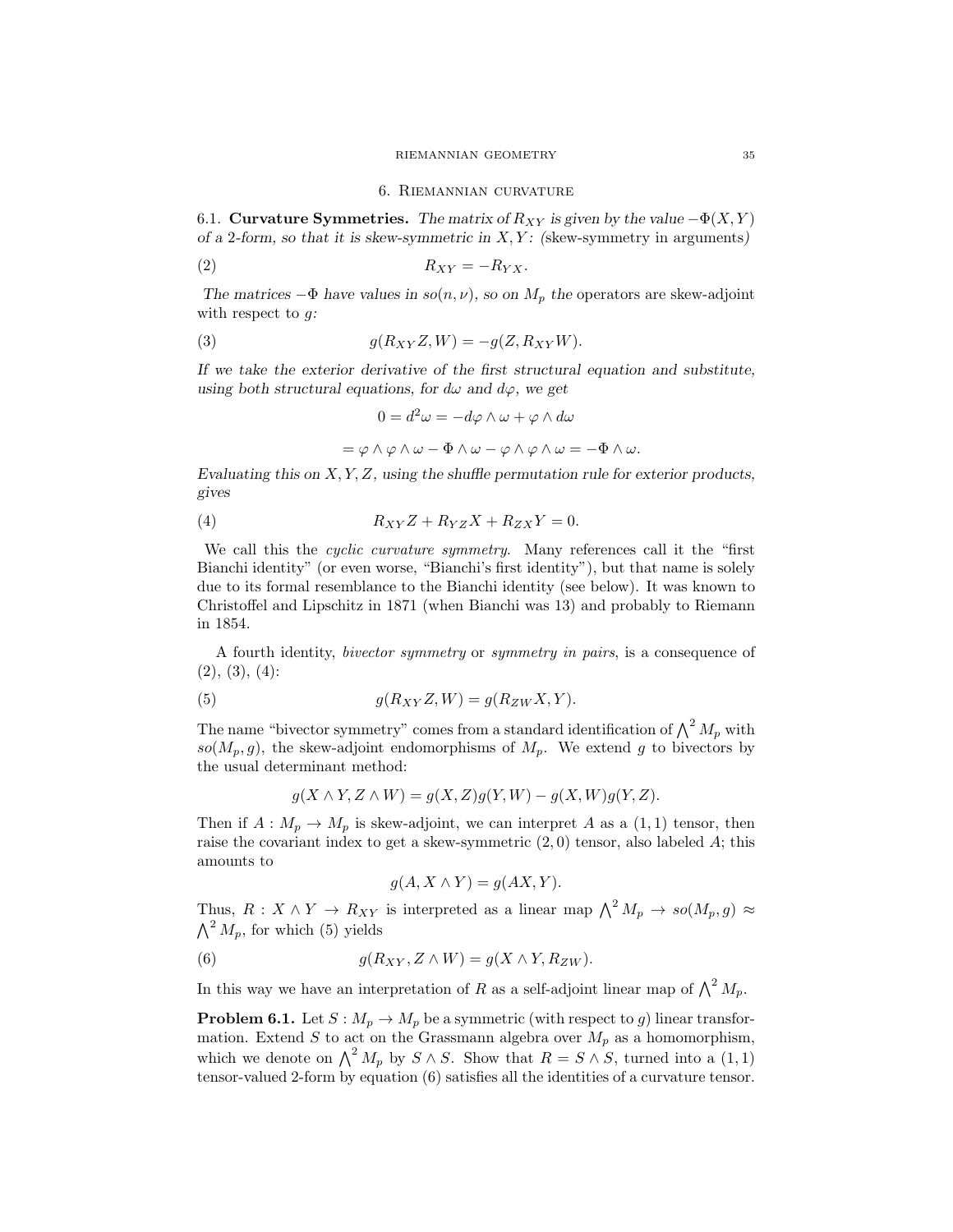6.2. Covariant Differentials. If T is a tensor field of type  $(r, s)$ , then we define a tensor field DT of type  $(r, s+1)$  by letting  $DT(..., X) = D_XT(...)$ . For example, the Riemannian Hessian of a function f is Ddf, given explicitly by  $Ddf(X, Y) =$  $XY f - (D_X Y) f$ . At a critical point of f this coincides with the natural Hessian, and it is always symmetric.

6.3. Exterior Covariant Derivatives. If a tensor field  $T$  is skew-symmetric in some of its vector arguments, say the last  $t$  of the  $s$  arguments, then after forming  $DT$  we can skew-symmetrize on the last  $t + 1$  vector arguments, obtaining a tensor field which we denote  $dT$ . This is called the *exterior covariant derivative* of  $T$ viewed as an  $(r, s - t)$  tensor valued t-form. The second exterior derivative satisfies an identity  $d^2T = R \wedge T$ , which requires an explanation, so although it is not 0, it does not depend on derivatives of components of T, only the pointwise value of T and the curvature of the space.

**Problem 6.2.** (a) Explain how the explicit expression for Ddf comes from a product rule for the "product"  $(df, X) \rightarrow df(X)$ . (b) Find the corresponding explicit expression for  $(DR(X, Y, Z))W$ , taking as conventional: X, Y are the 2-form arguments of R which appear in  $R_{XY}$ , W is the vector on which  $R_{XY}$  operates, and Z is the additional argument for D.

**Remark 6.3.** In the semi-Riemannian case, keeping track of the signs  $g(e_i, e_i) = \epsilon_i$ is a source of considerable irritation. In what follows we do not generally sum on a repeated index when it is attached only to  $\epsilon$  and one other letter; sometimes we use the sum convention in other settings, sometimes we stick in sum signs. Usually it should be clear from context whether a sum is intended.

Theorem 6.4 (The Bianchi Identity). The exterior covariant derivative of the curvature 2-form is 0. The formulation  $dR = 0$  can be expanded to give the usual expressions as follows. The covariant differential DR is already skew-symmetric in the 2-form arguments it inherited from R, so that in order to skew-symmetrize on those two and the additional one we only need to throw in the cyclic permutation of the three. Thus, we get the equation

 $DR(X, Y, Z) + DR(Y, Z, X) + DR(Z, X, Y) = 0,$ 

for all vector fields  $X, Y, Z$ . In terms of components with respect to a basis (not necessarily a frame), we take the first two indices of  $R$  to be the indices of its matrix as a linear operator, so that one is up the other down, then the next two are its indices as a 2-form, hence subscripts. Taking the covariant differential adds another subscript, which is customarily separated from the others by a semicolon ";" or a solidus  $\mathcal{C}$ . Thus, in index notation the Bianchi identity is written

$$
R^i_{jhk|l} + R^i_{jkl|h} + R^i_{jlh|k} = 0.
$$

The usual application of the Bianchi identity is to prove Schur's theorem that a semi-Riemannian manifold with pointwise constant curvature and dimension at least 3 has constant curvature. We state it precisely and then combine the proof with a proof of the Bianchi identity.

Theorem 6.5 (Schur's Theorem). Let M be a connected semi-Riemannian manifold of dimension  $> 2$  such that there is a function  $K : M \to \mathbf{R}$  such that the local expression for the curvature forms is  $\Phi_j^i = \epsilon_j K \omega^i \wedge \omega^j$ . Then K is constant.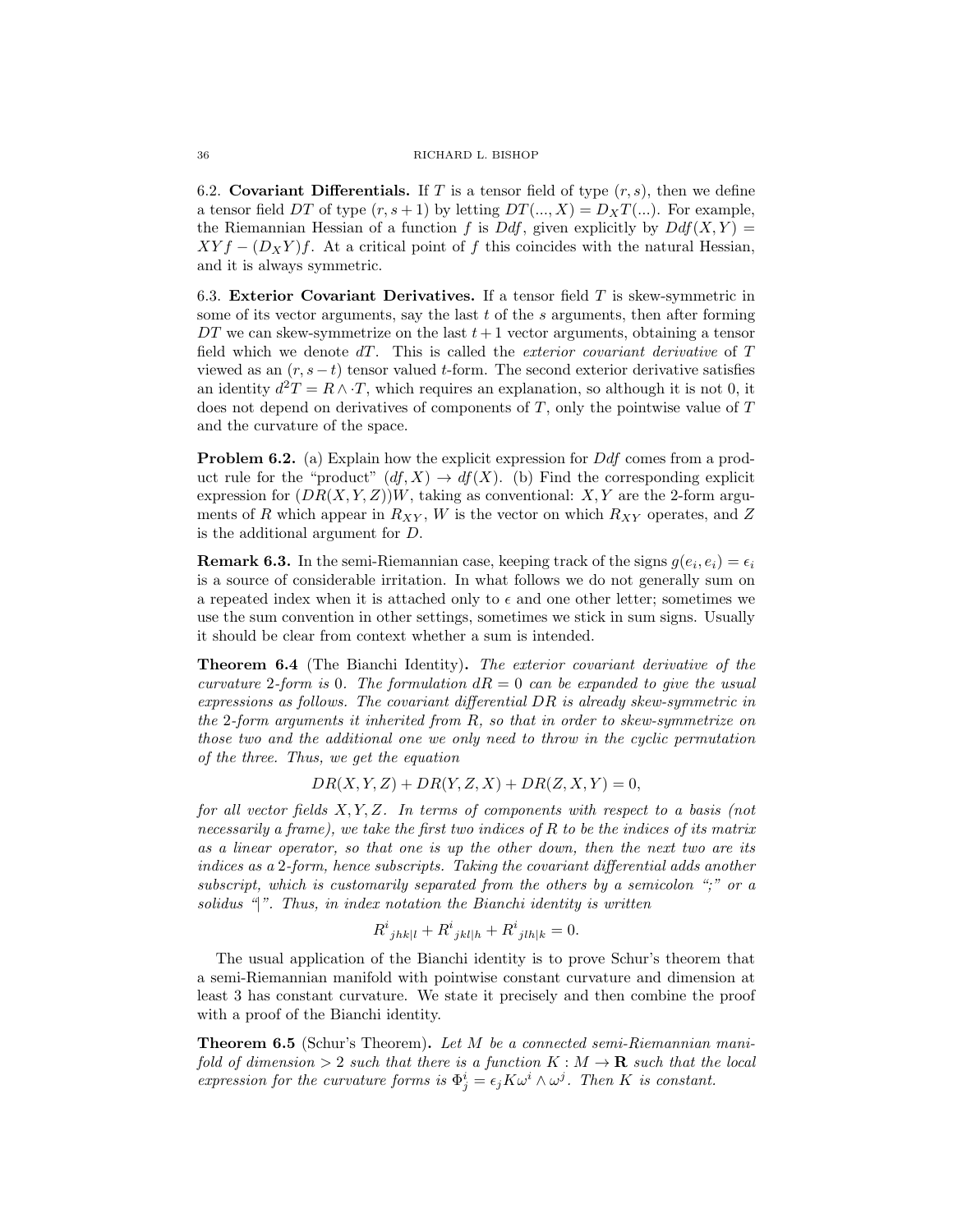The local coframe expression given is what we call "pointwise constant" curvature.

Proof. The hypothesis about local coframe expression passes over to a claim that the global expression for the curvature forms on  $FM$  looks the same,  $\Phi_j^i = \epsilon_j K \omega^i \wedge$  $\omega^j$ , where now K is the pullback to FM of the former K. Thus, K is a real-valued function which is constant on fibers, so that to show it is constant we only need to show that its derivatives in the horizontal directions are 0, i.e.,  $E_k K = 0$ .

In general we have

$$
d\Phi_j^i = d(d\varphi_j^i + \varphi_k^i \wedge \varphi_j^k)
$$
  
=  $d\varphi_k^i \wedge \varphi_j^k - \varphi_k^i \wedge d\varphi_j^k$ .

Now the general procedure for calculating the exterior covariant derivative of a tensor-valued form is to pass to the corresponding equivariant form on  $FM$ , take exterior derivative, and then take the horizontal part. We note that every term of  $d\Phi_j^i$  has vertical factors, so the horizontal part is 0. This proves the Bianchi identity.

Now we continue the calculation supposing that the curvature forms have the pointwise constant curvature expression.

$$
d(K\omega^{i} \wedge \omega^{j}) = dK \wedge \omega^{i} \wedge \omega^{j} + K(-\varphi^{i}_{k} \wedge \omega^{k} \wedge \omega^{j} + \omega^{i} \wedge \varphi^{j}_{k} \wedge \omega^{k})
$$
  
= 
$$
(E_{k}K)\omega^{k} \wedge \omega^{i} \wedge \omega^{j} + K(-\varphi^{i}_{k} \wedge \omega^{k} \wedge \omega^{j} + \omega^{i} \wedge \varphi^{j}_{k} \wedge \omega^{k}).
$$

Now we see that in order for this expression to have no horizontal component the first term must vanish for all i and j. If  $n > 2$ , we can choose i and j different from any given k, so that we must have  $E_k K = 0$  for all k, as required.

6.4. Sectional Curvature. The curvature tensor is the major invariant of Riemannian geometry; it entirely determines the local geometry in a sense spelled out precisely by the Cartan Local Isometry Theorem. However, it is too complicated to use directly in the formulation of local hypotheses which have significant geometric consequences. Thus, it is important to repackage the information it conveys in a more tractable form, the sectional curvature function. In two-dimensional spaces this reduces to a function on points, since there is only one 2-plane section at each point, namely, the tangent plane; the sectional curvature is then just the Gaussian curvature,  $K = R_{1212}$ , which is a component of R with respect to a frame. In higher dimensions the sectional curvature is still a real-valued function, but the domain consists of all 2-dimensional subspaces of all the tangent spaces, which we call sections.

Let  $\sigma$  be a section and let  $(v, w)$  be a frame for  $\sigma$ . Then the sectional curvature of  $\sigma$  is

(7) 
$$
K(\sigma) = g(R_{vw}v, w).
$$

In the semi-Riemannian case this must be modified slightly: it is not defined if the section  $\sigma$  is degenerate, so there is no frame for it; but even in the case where the metric is indefinite on  $\sigma$  we change the sign, so that the result will conform to the more general formula for  $K(\sigma)$  in terms of an arbitrary basis  $(x, y)$  of  $\sigma$ . Then we can write  $v = ax + by$ ,  $w = cx + dy$ , and we get, using the symmetries of R

(8) 
$$
K(\sigma) = (ad - bc)^2 g(R_{xy}x, y).
$$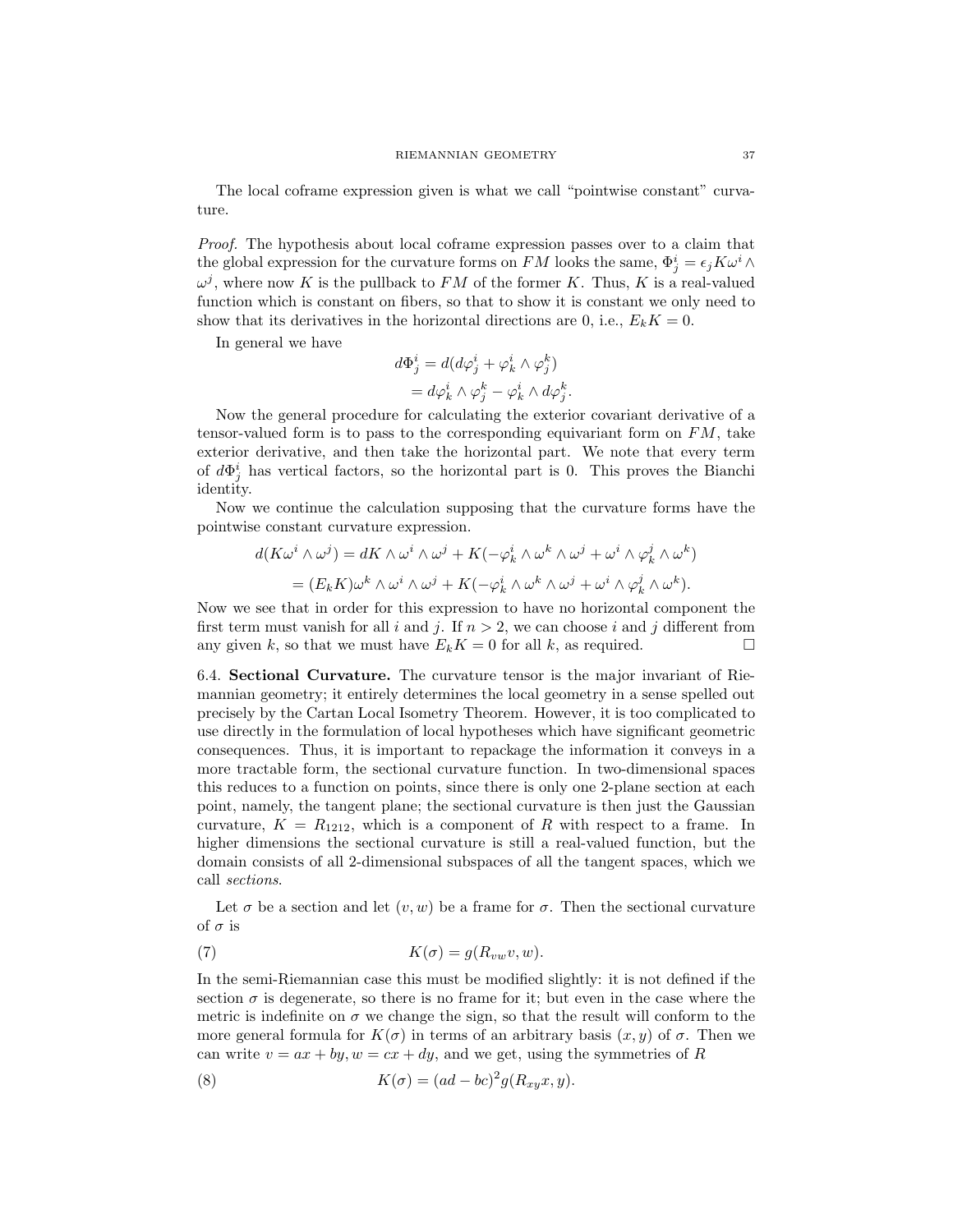A straightforward calculation, starting with the inverse expressions for  $x$  and  $y$  in terms of  $v$  and  $w$ , gives

(9) 
$$
g(x,x)g(y,y) - g(x,y)^2 = \pm (ad - bc)^{-2}.
$$

The sign is positive if g is definite (positive or negative) on  $\sigma$ , and negative if g is indefinite. In the Riemannian case the geometric meaning of the expression (9) is that it is the square of the area of the parallelogram with edges  $x, y$ . If we take another frame for  $(x, y)$ , then the calculation shows that the result for  $K(\sigma)$  is the same whether we use (7) or (8), showing that we have really defined K. Following the prescription given for the sign, the general formula given for sectional curvature in terms of an arbitrary basis is thus

$$
K(\sigma) = \frac{g(R_{xy}x, y)}{g(x, x)g(y, y) - g(x, y)^2}.
$$

For sections in the direction of pairs of frame vectors,  $\sigma_{ij}$  spanned by  $e_i, e_j$ , we introduce the signs  $\epsilon_i = g(e_i, e_i)$  and get expressions for sectional curvature in terms of curvature components:

$$
K_{ij} = K(\sigma_{ij}) = g(R_{e_i e_j} e_i, e_j) \epsilon_i \epsilon_j = \epsilon_i \epsilon_j R_{ijij} = \epsilon_i R_{iji}^j = R_{ij}^{ij}.
$$

**Remark 6.6.** If the curvature at  $p \in M$  is constant in the sense of having the same components with respect to every frame, then as a map  $R: \bigwedge^2 M_p \to \bigwedge^2 M_p$ it must be a constant multiple  $K \cdot I$  of the identity map. (A priori this claim is true for possibly different multiples depending on the signature of the section, but one checks that it works in general by making some Gallilean boost change of frames.) Hence the sectional curvature is that same constant  $K$  for all sections.

6.5. The Space of Pointwise Curvature Tensors. Let  $R$  denote the subspace of  $(1, 3)$  tensors over a semi-Euclidean vector space V of dimension n satisfying the curvature symmetries (2), (3), (4), and hence (5). Let  $W = \bigwedge^2 V$ . By lowering the first index we identify  $\mathcal R$  with the symmetric tensors of degree 2 over W satisfying (4). The dimension of W is  $N = n(n-1)/2$ , so that  $\dim(S^2(W)) = N(N+1)/2$ ; here  $S$  denotes the space of symmetric tensors. In terms of a basis we get an independent linear restriction from the cyclic symmetry (4) for each choice of 4 distinct indices  $i < j < h < k$ . Hence,

$$
\dim \mathcal{R} = N(N+1)/2 - \binom{n}{4} = n^2(n^2 - 1)/12.
$$

6.6. The Ricci Tensor. For  $R \in \mathcal{R}$ , for all  $v, w \in V$ , we consider the linear map  $A_{vw}: V \to V, x \to R_{vx}w$ . The trace gives us a bilinear form  $tr A_{vw} = Ric(v, w)$  on  $V \times V$  called the Ricci tensor of R. In terms of components  $R_{ihk}^j$  with respect to a basis the components of Ric are the contraction  $Ric_{ih} = \sum_j R^j_{ijh}$ . With respect to a frame  $e_i$  we write  $R_{ijhk} = g(R_{e_ie_j}e_h, e_k)$ , which makes the superscript index correspond to the *fourth* index of the covariant form. To take care of the indefinite case we use the signs  $\epsilon_i$ , whereupon  $R_{ijhk} = \epsilon_k R_{ijh}^k$ , hence  $Ric_{ih} = \sum_j \epsilon_j R_{ijhj} =$  $\sum_j \epsilon_j R_{hjij} = Ric_{hi}.$  That is, Ric is a symmetric bilinear form.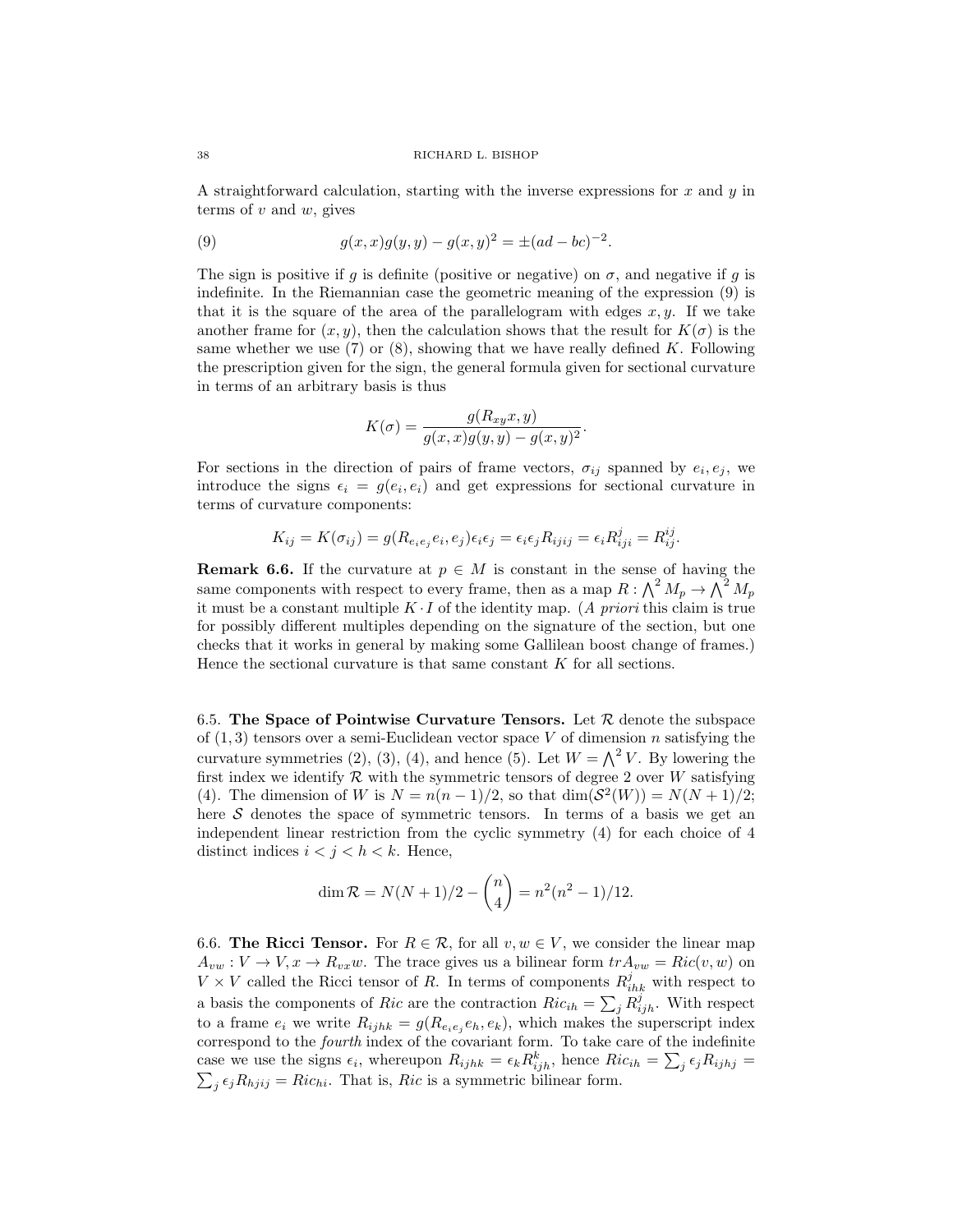6.7. Ricci Curvature. The Ricci tensor is determined by the corresponding quadratic form  $v \to Ric(v, v)$ . For a unit vector v,  $Ric(v, v)g(v, v)$  is called the Ricci curvature of v. We can then take v to be a frame member  $v = e_i$ , so that

$$
Ric(v, v)g(v, v) = \epsilon_i \sum_j \epsilon_j R_{ijij} = \sum_{j \neq i} K_{ij},
$$

the sum of sectional curvatures of frame sections containing  $v$ . When the normal space to  $v$  is definite with respect to  $q$  we could average the sectional curvatures of planes containing  $v$  over the whole normal unit sphere, obtaining a standard multiple (depending only on dimension) of  $Ric(v, v)$ .

The geometric content of the Ricci curvature is that it measures the acceleration of volume contraction with respect to the flow along certain fields of geodesics. We formulate this precisely as follows.

**Definition 6.7.** The *divergence* of a vector field  $V$  is a concept which depends only on an unsigned volume element, that is, a *density*  $\mu$ . If  $\Omega$  is an *n*-form such that locally  $\mu = |\Omega|$ , then div V is defined by taking the Lie derivative of  $\Omega$ :

$$
L_V\Omega = (div\,V)\Omega.
$$

For any given unit vector  $v$  we define a canonical unit vector field extension  $V$ , by forcing  $V$  to satisfy

- (1) The integral curves of  $V$  are unit speed geodesics.
- (2) If  $v^{\perp}$  is the hyperplane in  $M_p$  orthogonal to v, then V is orthogonal to the hypersurface  $\exp_p v^{\perp}$ .

Theorem 6.8 (Theorem on Volume and Ricci Curvature). The divergence of the canonical extension  $V$  of  $v$  is 0 at  $p$ ; its derivative in the direction of  $v$  is

$$
v \, div \, V = -Ric(v, v).
$$

**Problem 6.9.** [The Divergence Theorem.] Suppose that M is compact and orientable. Prove that for any smooth vector field V

$$
\int_M (div\,V)\Omega = 0.
$$

6.8. Scalar Curvature. If we contract the curvature a second time, we get the scalar curvature

$$
S = \sum_{i,j} R_{ij}^{ij} = \sum_{i \neq j} K(\sigma_{ij}) = tr \, Ric.
$$

It is twice the sum of all the frame sectional curvatures, independent of the choice of frame. In Riemannian geometry it gives the discrepancy of the measure of a sphere or ball from the Euclidean value:

$$
\mu_{n-1}(S(p,r)) = r^{n-1} \Omega_{n-1} (1 - c_n S(p) r^2 + \cdots),
$$
  

$$
\mu_n(B(p,r)) = \int_0^r \mu_{n-1}(S(p,t)) dt = \frac{1}{n} r^n \Omega_{n-1} (1 - \frac{n}{n+2} c_n S(p) r^2 + \cdots),
$$

where  $\Omega_{n-1}$  is the n − 1-dimensional measure of the Euclidean unit sphere in  $E^n$ and  $c_n$  is another constant depending only on n. The argument to prove these approximations is based on the fact that  $S$  is the only linear scalar invariant of  $R$ , as well as expressions for the second-order terms of the metric in normal coordinates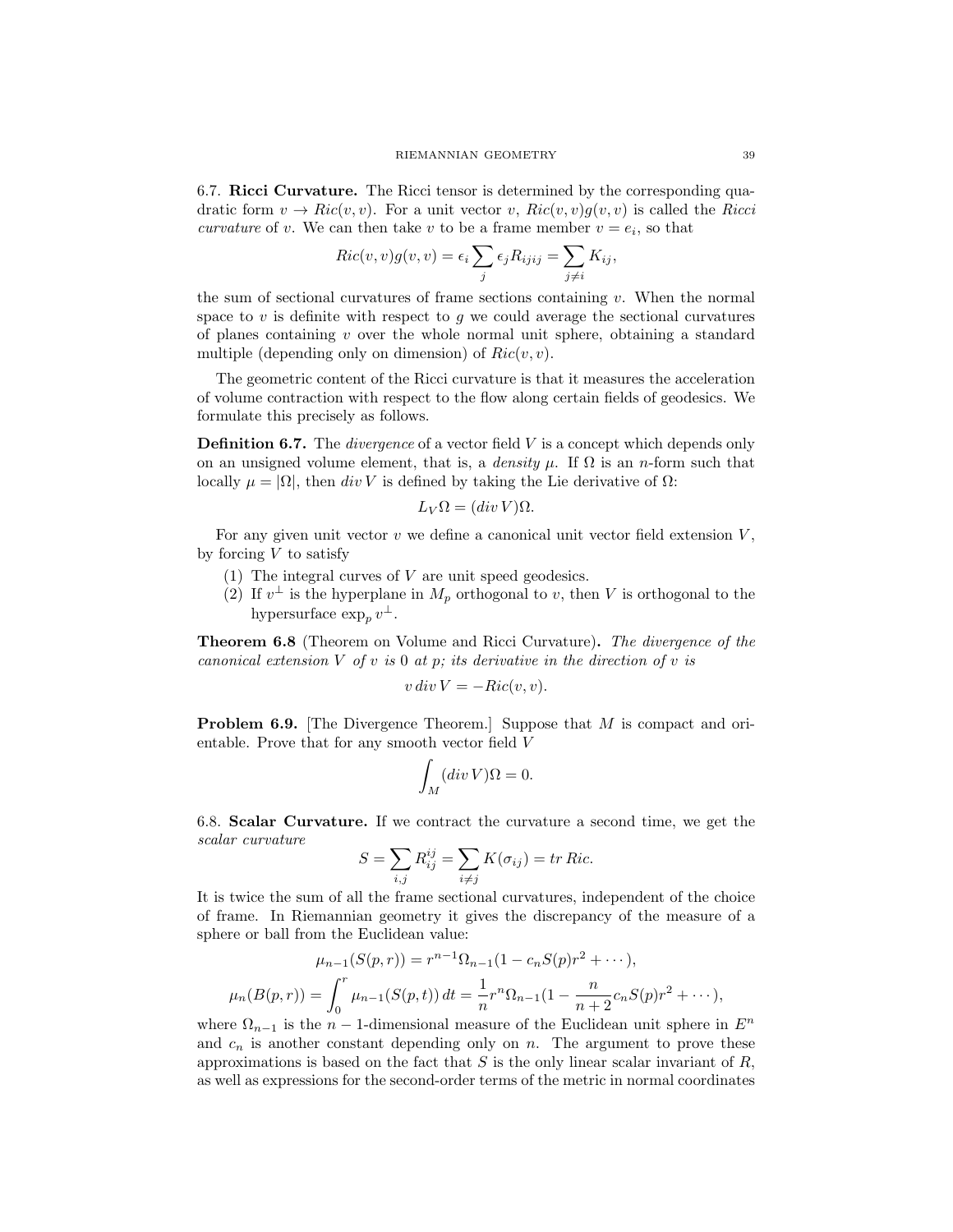which we develop later. (Cartan, Leçons sur la Géométrie des Espaces de Riemann, discusses this, pp 255-256.)

6.9. Decomposition of  $R$ . Tensor spaces over an inner product space are naturally inner product spaces, with the induced action of  $O(n, \nu)$  leaving the inner product invariant. That is, if  $e_i$  is a frame of V, then we get a frame for the tensor space by forming all the products of the  $e_i$ . When the tensor space involves the Grassmann algebra over  $V$ , then it is customary to use the determinant inner product, so that for  $e_i \wedge e_j = e_i \otimes e_j - e_j \otimes e_i$  (in conformity with the shuffle-permutation definition of  $\wedge$ ), we have  $g(e_i \wedge e_j, e_i \wedge e_j) = g(e_i, e_i)g(e_j, e_j) - g(e_i, e_j)^2$ , not twice that.

The operations of raising and lowering indices and contractions are equivariant under the action of  $O(n, \nu)$ . Thus, the kernel of the Ricci contraction  $C_{Ric} : \mathcal{R} \to$  $S^2$ ,  $R \to Ric$ , is a subspace  $\ker C_{Ric} = \mathcal{W} \subset \mathcal{R}$  invariant under  $O(n, \nu)$ . The orthogonal projection of  $R$  onto  $W$  gives us the Weyl conformal curvature tensor. It is easy to show that  $C_{Ric}$  is *onto*, so that we have an orthogonal direct sum  $\mathcal{R}=\mathcal{W}\oplus \mathcal{S}^2.$ 

The second contraction to get scalar curvature,  $tr : S^2 \to \mathbf{R}$  splits the Ricci curvature summand further into a constant-curvature tensor and a trace-free Ricci tensor in  $S_0^2 = \text{ker tr}$ . Thus, we always have an orthogonal direct sum decomposition

$$
\mathcal{R}=\mathcal{W}\oplus \mathbf{R}\oplus \mathcal{S}_0^2.
$$

This decomposition is irreducible under  $SO(n, \nu)$  except when  $n = 4$ . Then there is a Hodge \*-operator \*:  $\bigwedge^2 V \to \bigwedge^2 V$  satisfying \*  $\circ * = I$ , which has a natural isometric extension to  $\mathcal{R}$ , and consequently gives an a further splitting of  $\mathcal{R}$  into the +1 and −1 eigenspaces of ∗, invariant under the orientation-preserving maps  $SO(n, \nu)$ . Curvature tensors which are eigenvalues of  $*$  are called self-dual and antiself-dual; they have become very important in recent years because the Yang-Mills extremals are just the connections with self-dual or anti-self-dual curvature tensor, and there were surprising relations with the multitude of differentiable structures on 4-manifolds.

**Problem 6.10.** (a) Calculate the dimensions of the summands in the splitting of  $\mathcal{R}$ . (b) For self-adjoint linear transformations  $A, B : M_p \to M_p$  we have seen in Problem 6.1 that  $A \wedge A \in \mathcal{R}$ , hence  $A \wedge B + B \wedge A = (A + B) \wedge (A + B) - A \wedge A - B \wedge B \in \mathcal{R}$ . Taking  $B = I$ , the identity transformation, show that

$$
C_{Ric}(A \wedge I + I \wedge A) = (n-2)A + (tr A)I.
$$

(c) Hence,

$$
C_{Ric}(\frac{1}{n-2}(A \wedge I + I \wedge A - \frac{1}{n-1}(tr\,A)I \wedge I)) = A,
$$

and

$$
W^{\perp}(A) = \frac{1}{n-2}(A \wedge I + I \wedge A - \frac{1}{n-1}(tr\,A)I \wedge I)
$$

gives a monomorphism  $W^{\perp} : \mathcal{S}^2 \to \mathcal{R}$  equivariant under  $O(n, \nu)$ .

From the problem we conclude that the Weyl conformal curvature tensor is given by

$$
W(R) = R - W^{\perp}(Ric).
$$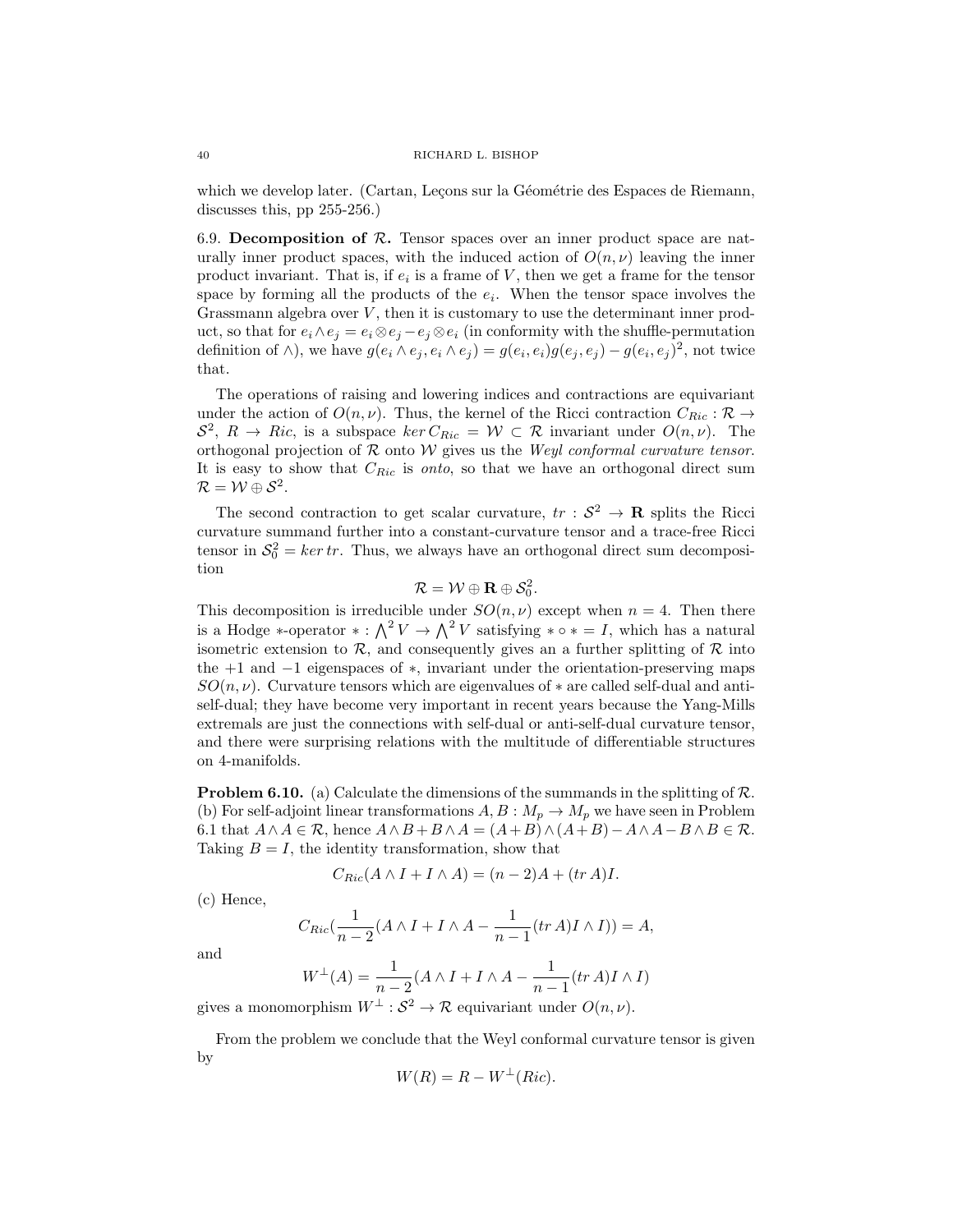6.10. Normal Coordinate Taylor Series. It was Riemann who invented Riemannian geometry and defined normal coordinates, calculated the second-order expressions for the metric coefficients. Maybe that's how he discovered the Riemann tensor (i.e., the curvature tensor); but anyway he knew that those second-order coefficients are given in terms of curvature components.

Theorem 6.11 (Riemann's Normal Coordinate Expansion of Metric Coefficients). The second-order Taylor expansion of the metric in terms of normal coordinates  $x^i$ is give in terms of components of R as follows:

$$
g_{ij} = g\left(\frac{\partial}{\partial x^i}, \frac{\partial}{\partial x^j}\right) = \delta_{ij} - \frac{1}{3} \sum_{h,k} R_{ihjk} x^h x^k + \cdots
$$

An interesting feature is how sparse these quadratic parts are, as well as the fact that there are no linear terms. The components of  $R$  are supposed to be evaluated at the origin, with respect to the frame which defines the normal coordinates. There is probably a version for semi-Riemannian geometry, but as it stands the formula given is only for the Riemannian case. We can now continue by obtaining the Christoffel symbols of the normal coordinate vector field basis, stopping at the linear terms. It is quite easy to use the Koszul formula for this, since the inverse of the matrix  $g_{ij}$  which is needed is just the identity matrix, up to second-order terms.

6.11. The Christoffel Symbols. The Christoffel symbols for the coordinate vector field local basis have as the linear terms of their Taylor expansions

$$
\Gamma^i_{jk} = \frac{1}{3}(R_{jikh} + R_{kijh})x^h + \cdots
$$

On a normal coordinate neighborhood we define a canonical frame field  $(E_i)$  as follows. At the origin p the frame coincides with the coordinate basis  $\partial_i = \frac{\partial}{\partial x^i}$ . Then we obtain  $E_i$  at other points by parallel translation along the radial geodesics from p. Thus,  $D_{x_i\partial_i}E_j = 0$ . These canonical frames are vital in the proof of the Cartan Local Isometry Theorem.

Problem 6.12. Show that the second order Taylor expansion of the canonical frame is given by

$$
E_i = \sum_h (\delta_i^h + \frac{1}{6} \sum_{j,k} R_{ijhk} x^j x^k + \cdots) \partial_h,
$$

the coframe by

$$
\omega^i = \sum_h (\delta^i_h - \frac{1}{6} \sum_{j,k} R_{ijhk} x^j x^k + \cdots) dx^h.
$$

Moreover, the connection forms of this frame field are

$$
\varphi_j^i = \frac{1}{4} \sum_{h,k} R_{ijhk} (x^h dx^k - x^k dx^h) + \cdots.
$$

**Problem 6.13.** Explain why for each  $h, k$ , along every radial geodesic  $x^h \partial_k - x^k \partial_h$ is a field.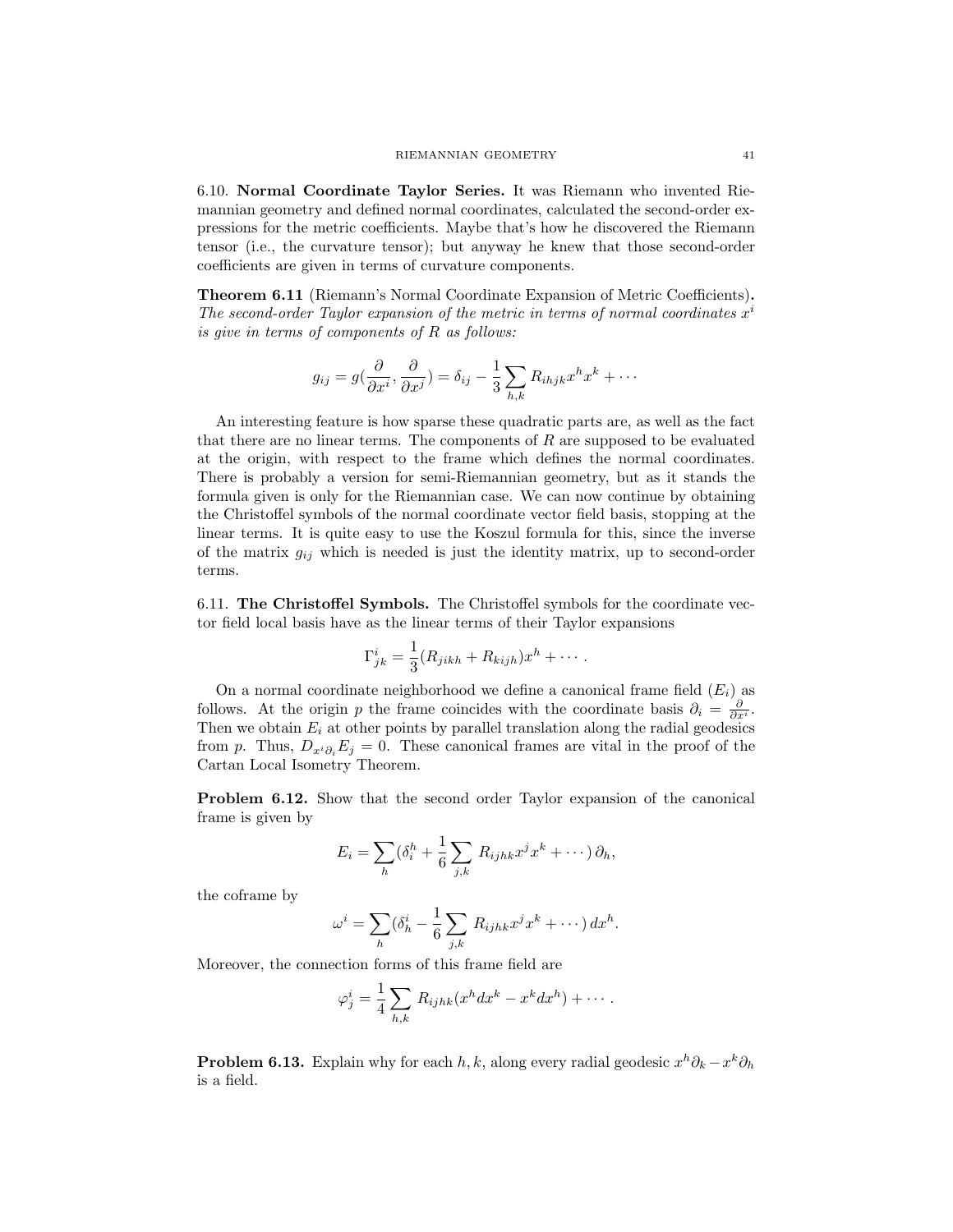We can prove Riemann's theorem by doing the 2-dimensional case first. Let  $ds^2 = E dx^2 + 2F dx dy + G dy^2$  be the metric in terms of Riemannian normal coordinates  $x, y$ . Then the result to be proved is that the second order Taylor expansions are

$$
E = 1 - \frac{1}{3} Ky^2 + \cdots,
$$
  

$$
F = \frac{1}{3} Kxy + \cdots,
$$
  

$$
G = 1 - \frac{1}{3} Kx^2 + \cdots,
$$

where K is the Gaussian curvature at the origin  $p$ . Once we have the 2-dimensional case, we can prove the general case by a multitude of polarizations; that is, we apply the 2-dimensional case to surfaces obtained by exponentiating tangent planes spanned by  $(\partial_i, \partial_j)$ ,  $(\partial_i, \partial_j + \partial_k)$ , and  $(\partial_i + \partial_h, \partial_j + \partial_k)$ . To make this approach work we need to know that the Gaussian curvature of these surfaces is the sectional curvature of their tangent planes, and that the normal coordinates of these surfaces are the restrictions to the surfaces of the appropriate normal coordinates of the space.

In the Riemannian case, the fact that a geodesic of the ambient space which lies in a submanifold is a geodesic of the induced metric on that submanifold follows immediately from the characterization of geodesics as locally length-minimizing curves. However, we also would like to have the results in the semi-Riemannian case, so a more computational proof that geodesics are inherited is in order. In fact, we need to know how the Levi-Civita connections are related.

**Theorem 6.14** (Theorem on the Connection of an Isometric Imbedding). Let  $N \subset$ M be a submanifold such that the induced metric from  $M$  on  $N$  is nondegenerate. (This is automatic in the Riemannian case.) Then the Levi-Civita connection of N is given by projecting the covariant derivatives for the Levi-Civita connection of M orthogonally onto the tangent planes of N. That is, if  $\Delta$  is the connection of N, D is the connection of M, and  $\Pi : M_p \to N_p$  is the orthogonal projection for each  $p \in N$ , then for vector fields  $X, Y$  on N

$$
\Delta_X Y = \Pi D_X Y.
$$

The theorem can be proved by a straightforward verification of the axioms and characteristic properties for  $\Delta$  (connection axioms, torsion 0, metric). It can also be done by using *adapted frame fields*: these are frames of  $M$  at points of  $N$  such that the first  $q = \dim N$  of the fields are a frame for N. Locally we can always extend adapted frame fields to a frame field of  $M$  in a neighborhood. Then the local coframe  $\omega^i$ , when restricted to N, satisfies

$$
\omega^1,\cdots,\omega^q
$$

is a coframe of N, and

$$
\omega^{q+1} = 0, \cdots, \omega^n = 0
$$

on N. Now consider the connection forms  $\varphi_j^i$  of  $\omega^i$ . The first  $q \times q$  block is skewadjoint with respect to the semi-Euclidean metric induced on the tangent spaces of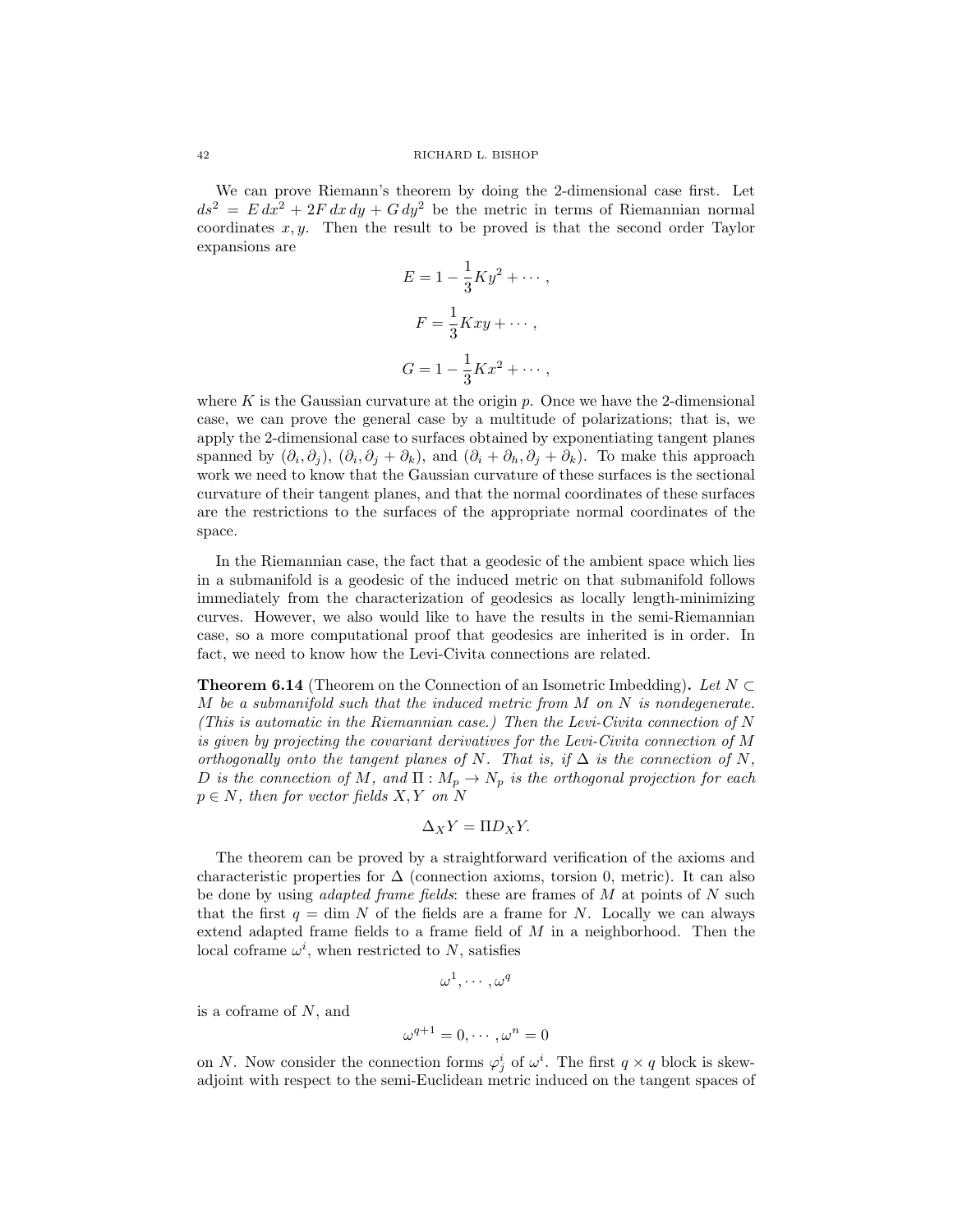N by  $(\omega^1, \dots, \omega^q)$ . The restriction of the first structural equation of M to N then gives

$$
\omega^i = -\sum_{j=1}^q \, \varphi^i_j \wedge \omega^j,
$$

which shows that the  $q \times q$  block is that connection form of N and that torsion is 0. Then we have that orthogonal projection of  $Z \in M_p$  to  $N_p$  is the vector with components  $\omega^{i}(Z), i = 1, \ldots, q$ , and hence

$$
\omega^{i}(\Delta_{X}Y) = X\omega^{i}(Y) + \sum_{j=1}^{q} \varphi_{j}^{i}(X)\omega^{j}(Y)
$$

$$
= \omega^{i}(D_{X}Y), i = 1,..., q.
$$

This verifies the formula  $\Delta_X Y = \Pi D_X Y$ .

**Corollary 6.15.** A geodesic of N is a curve  $\gamma$  in N such that the M-acceleration  $D_{\gamma'}\gamma'$  is always orthogonal to N.

This suggests a numerical algorithm for approximate geodesics on a surface  $N$  in 3-space. Given a velocity tangent to  $N$ , move a small distance on  $N$  in the direction of that velocity. Then rotate the velocity in the normal plane to  $N$  at the new point so that the velocity will be tangent to  $N$  again. Then repeat the procedure. It is not hard to show that as the "small distance" goes to 0, the sequence of points generated converges to a geodesic.

Corollary 6.16 (Riemann's Theorem–Pointwise Realizability of Curvature Tensors). If we are given components  $R_{ijhk}$  satisfying the symmetries (2), (3), (4), then there exists a metric on a neighborhood of  $O \in \mathbb{R}^n$  such that these  $R_{ijhk}$  are the components of the curvature tensor at the origin.

Corollary 6.17 (to the Proof of Riemann's Theorem). Sectional curvatures determine the curvature tensor.

Of course, the fact that the sectional curvatures determine the curvature tensor can be proved easily directly. See Bishop and Crittenden, Corollary 2, p 164, and the explicit polarization formula of Problem 2, p 165.

We give an outline of the proof of the 2-dimensional case of Riemann's theorem. We know that the vector field  $x\partial_x + y\partial_y$  is radial, so that the normal coordinate parametrization, which is a numerical realization of the exponential map, preserves its square-length  $x^2 + y^2$ . Thus, we obtain an identity:

(10) 
$$
x^2 E + 2xyF + y^2 G = x^2 + y^2.
$$

By Problem 6.13 we know that  $y\partial_x - x\partial_y$  is a normal Jacobi field along every radial geodesic. We do not need the Jacobi equation, but the fact that the two vector fields are orthogonal gives:

(11) 
$$
xy(E-G) + (y^2 - x^2)F = 0.
$$

The classical formulas for the Christoffel symbols, which can be calculated from the Koszul formulas by plugging in coordinate vector fields give us equations expressing the first derivatives of  $E, F, G$  in terms of linear expressions in those Christoffel symbols. (The coefficients of those linear equations are each  $E, F, \text{ or } G$ .) But we have seen that the Christoffel symbols all vanish at the origin. Hence,  $E, F, G$  have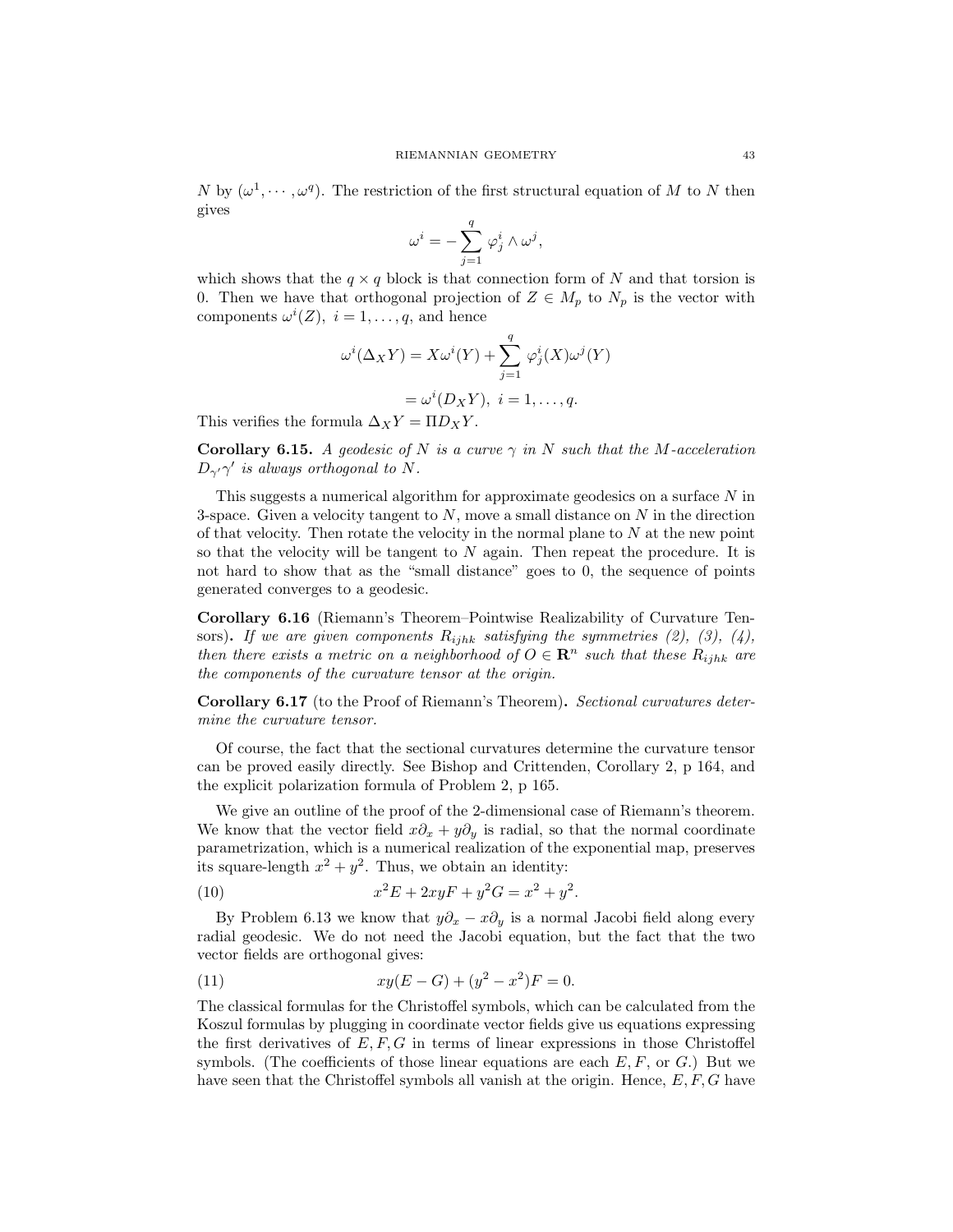linear coefficients 0; of course, they have constant terms 1, 0, 1, respectively. Now match up the fourth order terms in  $(10)$  and  $(11)$ . The result is that at the origin all of the second derivatives vanish except three, which are themselves equal as follows:

$$
E_{yy} = -2F_{xy} = G_{xx}.
$$

Finally, by the classical equations for the curvature tensor in terms of the Christoffel symbols we calculate that the Gaussian curvature at the origin is  $K = -3E_{yy}/2$ .

**Problem 6.18.** For the indefinite case, for which  $E(0,0) = -1$  and  $G(0,0) = 1$ , show that the proof outlined still goes through with only some sign changes.

# 7. Conjugate Points

Let  $p \in M$  and let  $\gamma$  be a geodesic through p. A point q on  $\gamma$ ,  $q \neq p$ , is a conjugate point of p along  $\gamma$  if there exists a Jacobi field  $J \neq 0$  on  $\gamma$  such that J vanishes at both  $p$  and  $q$ . We could equivalently define a conjugate point  $q$  of  $p$  to be a singular value of  $\exp_p$ , for if we had  $v \in (M_p)_x$ ,  $v \neq 0$ , such that  $\exp_{p*} v = 0$ , then  $J(s) = \exp_{p_*} sv$  defines a Jacobi field along the geodesic  $s \to \exp_p sx$  such that  $J(0) = 0$  and  $J(1) = 0$ . (To interpret sv  $\in (M_p)_{sx}$  we use the canonical isomorphism of  $M_p$  with its tangent spaces.)

Both viewpoints of conjugate points are important. The definition as given shows that the relation "is a conjugate point of" is symmetric, and on the other hand, by applying Sard's Theorem to  $\exp_p$  we obtain that the set of all conjugate points of  $p$  forms a set of measure 0. Moreover, the singular value property gives us the following theorem, which is half of the property of local nonminimization beyond a first conjugate point q of p along  $\gamma$ . In a more general setting, such as a locally compact intrinsic metric space, we would take this geometrically significant property as the *definition* of a conjugate point.

**Theorem 7.1** (Local Nonminimization Implies Conjugate Point). Let  $\gamma([0, s])$  be a nonselfintersecting geodesic segment such that for every neighborhood U of  $\gamma([0, s])$ there is  $s' > s$  such that there is a shorter curve in U from  $\gamma(0)$  to  $\gamma(s')$  than  $\gamma([0,s'])$ . Then  $\gamma([0,s])$  has a conjugate point of  $\gamma(0)$ .

*Proof.* Suppose there are no conjugate points of  $p = \gamma(0)$  on  $\gamma([0, s])$ . Then  $\exp_p$  is a diffeomorphism of some neighborhood V of  $s\gamma'(0)$  onto a neighborhood of  $\gamma(s)$ . Moreover, we may assume that V is so small that  $\exp_p$  is also a diffeomorphism on the "cone" ∪{ $tV : 0 < t < 1$ } = W. We can also take a central normal ball  $B \subset M_p$  so small that  $\exp_p B$  intersects  $\gamma([0, s])$  only in an initial radial segment of  $\gamma$ . Let  $X = B \cup W$ . Then  $\exp_p : X \to \exp_p X = U$  is a diffeomorphism onto a neighborhood of  $\gamma([0, s])$  which is thereby filled with a field of radial geodesics uniquely connecting points to  $p$ . Now we use the proof of the minimization theorem, page 25, to show that if  $\gamma(s') \in U$ , then  $\gamma([0, s'])$  is the shortest curve in U from p to  $\gamma(s')$ ).

Remark 7.2. To turn the local nonminimizing property into a characterization of first conjugate points it is necessary to free ourselves of the restriction that  $\gamma([0, s])$ be nonselfintersecting. We do this by taking the neighborhoods  $U$  in question to be a neighborhood in the space of rectifiable curves starting at  $p$ . To topologize the space of curves we parametrize them with constant speed on  $[0, 1]$  and use the topology of uniform convergence. We construct  $W$  as we did above, and take  $B$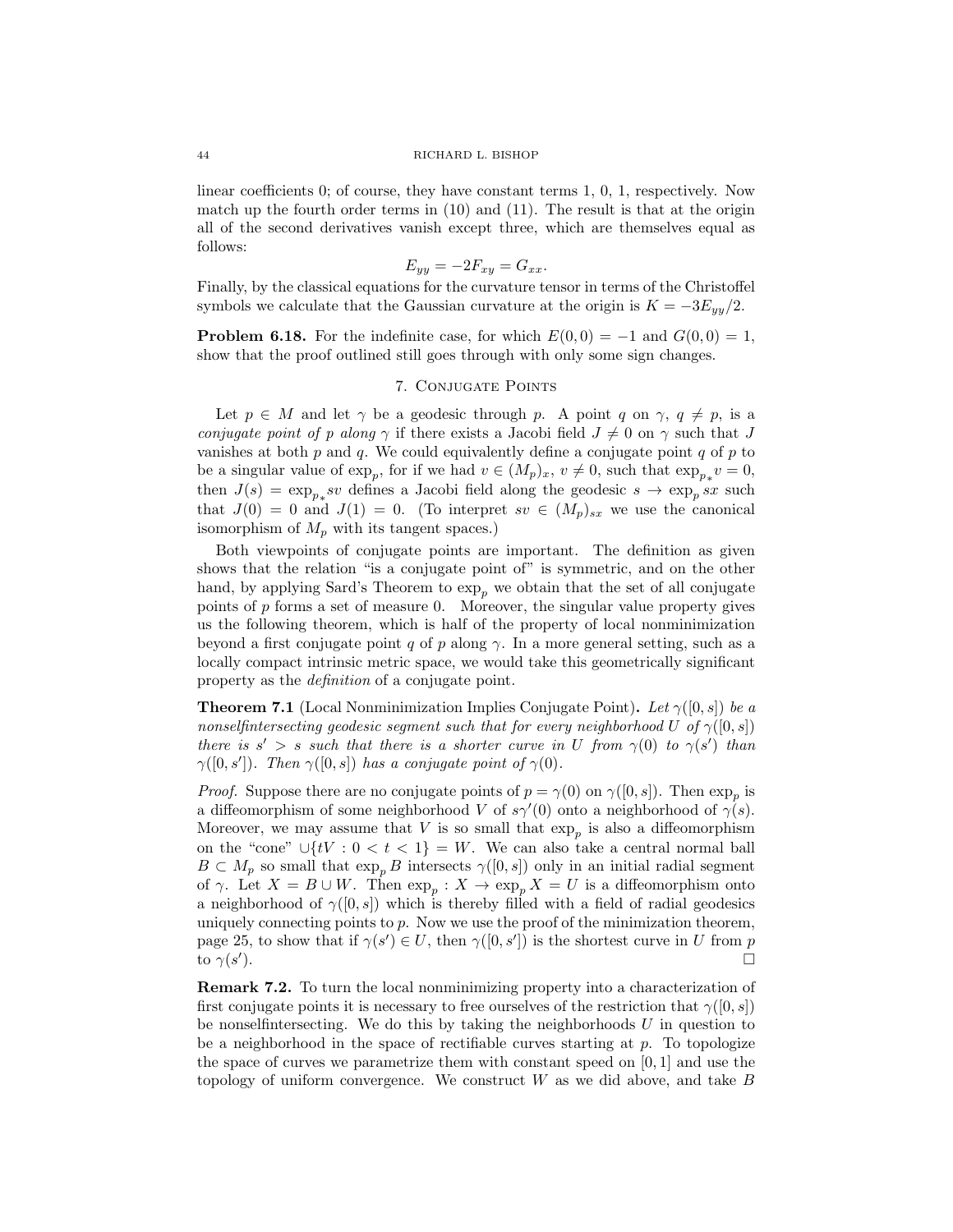to be any central normal ball, so that for some  $\epsilon > 0$ ,  $\exp_p$  is a diffeomorphism of some neighborhood of  $t\gamma'(0)$  within X onto the  $\epsilon$ -ball centered at  $\gamma(t)$  for every  $t, 0 < t < 1$ . Then any rectifiable curve which is uniformly  $\epsilon$ -close to  $\gamma$  can be lifted uniquely to a curve in  $X$ . This means that we can define a unique radial geodesic to each point of the curve, so that we can carry out the comparison of lengths as in the proof of Theorem 5.2.

7.1. Second Variation. We have seen that when we vary a geodesic to nearby curves with the same endpoints, then the first derivative of energy or arclength is 0. Moreover, if there is no conjugate point, then the critical value of energy or length actually is a local minimum. As in calculus, to gain information about what is happening at a critical point we need to look at second derivatives. We will only do the simple case for which the endpoints are fixed; the more general case in which we study the distance to a submanifold would require some notions that we have not defined, focal points and the second fundamental form of a submanifold. The details of the more general case can be found in Bishop & Crittenden or other references.

We assume that the geodesic base curve and the longitudinal curves of the variations we consider are normalized in their parametrization, so that they have constant speed and are parametrized on [0, 1]. Intuitively it is clear that we don't lose anything by such a restriction. It makes energy equal to the square of the length among the curves under consideration, so that there is no difference which we choose to calculate with. Moreover, the restriction is fitting to the conclusion we want to draw: by showing that some second derivative is negative we conclude that the value is not a minimum. Thus, it is some particular special variations that we want to discover from a calculation of second variation, and great generality is not required as long as what we do points to the special variations needed.

So suppose that Q is a smooth rectangle with base geodesic and constant end transversal curves, and longitudinal parameter  $s, 0 \leq s \leq 1$ . Let X be the longitudinal vector field and Y the transverse vector field. We will use such facts as  $D_X Y = D_Y X$  and  $R_{XY} = -D_X D_Y + D_Y D_X$  without going through some formal justification. Our starting point is the formula for first variation of energy:

$$
\frac{dE}{dt} = 2 \int_0^1 g(D_X Y, X) ds.
$$

Differentiating with respect to  $t$  again:

$$
\frac{d^2E}{dt^2} = 2 \int_0^1 [g(D_Y D_X Y, X) + g(D_X Y, D_Y X)] ds
$$

$$
= 2 \int_0^1 [g(D_X D_Y Y + R_{XY} Y, X) + g(D_X Y, D_X Y)] ds
$$

$$
= 2 \int_0^1 [\frac{\partial}{\partial s} g(D_Y Y, X) - g(D_Y Y, D_X X) - g(R_{XY} X, Y) + g(D_X Y, D_X Y)] ds.
$$

Now we evaluate at  $t = 0$ , so that  $D_X X = 0$  because the base curve is a geodesic, and the term which can be integrated drops out because the end transverse curves are constant:  $D_Y Y = 0$ , at  $s = 0, 1$ . For the term  $g(D_X Y, D_X Y)$  we have an alternative form  $\frac{\partial}{\partial s}g(D_XY, Y) - g(D_XD_XY, Y)$ , and again the direct integration of the derivative drops out because of the fixed end condition. We also simplify the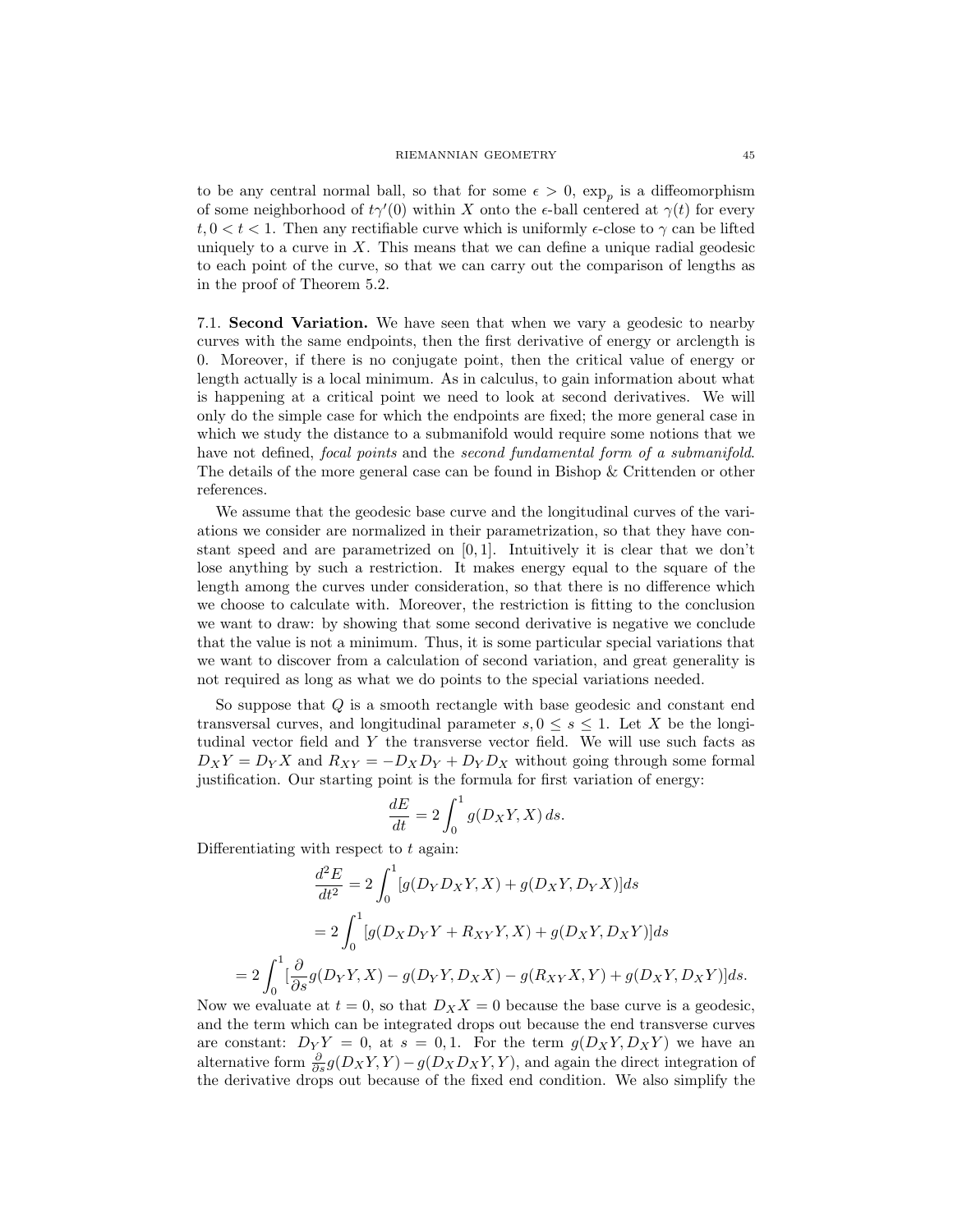notation, writing  $Y' = D_X Y$  and  $Y'' = D_X D_X Y$  when  $t = 0$ . Thus, we get *Synge's* formula for second variation:

$$
\frac{d^2E}{dt^2}(0) = 2\int_0^1 [g(Y', Y') - g(R_{XY}X, Y)]ds
$$

$$
= -2\int_0^1 g(Y'' + R_{XY}X, Y)ds.
$$

There are several interesting features to note. The result only depends on the variation vector field  $Y$  along the base, not on other properties of  $Q$ . This is an illustration of the rule that when a first derivative vanishes, then the second derivative becomes tensorial. The formula is a quadratic form in  $Y$ , so that it makes sense to consider the corresponding bilinear form, which is called the *index* form for variations of the base curve. The formulas for the index form are rather transparent; just replace one of the Y's in each term by a Z to get  $I(Y, Z)$ .

From the second expression we see that if we can take  $Y$  to be a Jacobi field, so that the two ends of the base geodesic are conjugate points of each other, then the second variation vanishes. In fact,  $I(Y, Z) = 0$  for every Z, which tells us that the Jacobi field is in the nullspace of the index form. Conversely, if  $I(Y, Z) = 0$  for every Z, then we must have  $Y'' + R_{XY}X = 0$ , that is Y is a Jacobi field. Hence we have identified the nullspace of I: it consists of Jacobi fields which vanish at both ends.

**Theorem 7.3** (Nonminimization Beyond Conjugate Point). If a geodesic segment  $\gamma$  has an interior conjugate point, then it is not minimal.

*Proof.* Make the parametrization be such that  $\gamma(1)$  is a conjugate point of  $\gamma(0)$ , and  $\gamma$  extends beyond to some  $\gamma(s), s > 1$ . Using the nontrivial Jacobi field which vanishes at  $\gamma(0)$  and  $\gamma(1)$  as a variation field, we obtain a variation of that first part of  $\gamma$  for which the change in arclength is  $O(t^3)$ . These varying curves form angles at  $\gamma(1)$  with  $\gamma$  looking backwards proportional to t, up to higher order. If we cut across the obtuse angles formed, the saving in length is on the order of  $t^2$ , so that saving is greater in magnitude than the gain in length  $O(t^3)$  that we have from the variation. Hence there must be shorter curves nearby  $\gamma$  connecting  $\gamma(0)$ and  $\gamma(s)$ .

The claim in the proof that "the saving in length is on the order of  $t^{2}$ " requires a proof, for which we introduce some second variations of vector fields which are not 0 at the ends. For a vector field Y along  $\gamma$  we still define an index form

(12) 
$$
I(Y) = 2 \int_0^1 [g(Y', Y') - g(R_{XY}X, Y)] ds.
$$

To interpret  $I(Y)$  as a second derivative of the energy of some rectangle we note that in leading up to (12) when we had a fixed-end variation, we integrated terms  $\frac{\partial}{\partial s}g(X, D_Y Y)$ . Thus, the weaker condition  $D_Y Y = 0$  at  $s = 0$  and 1 would also suffice to derive  $(12)$ . For any given Y this condition can be attained by letting the initial and final transverse curves be geodesics. In fact, that was how we showed the existence of a variation attached to a given variation field anyway.

Moreover, we also want to interpret (12) as a second derivative in the case where Y is only continuous and piecewise  $C^1$ . We can do so if we require that at the finite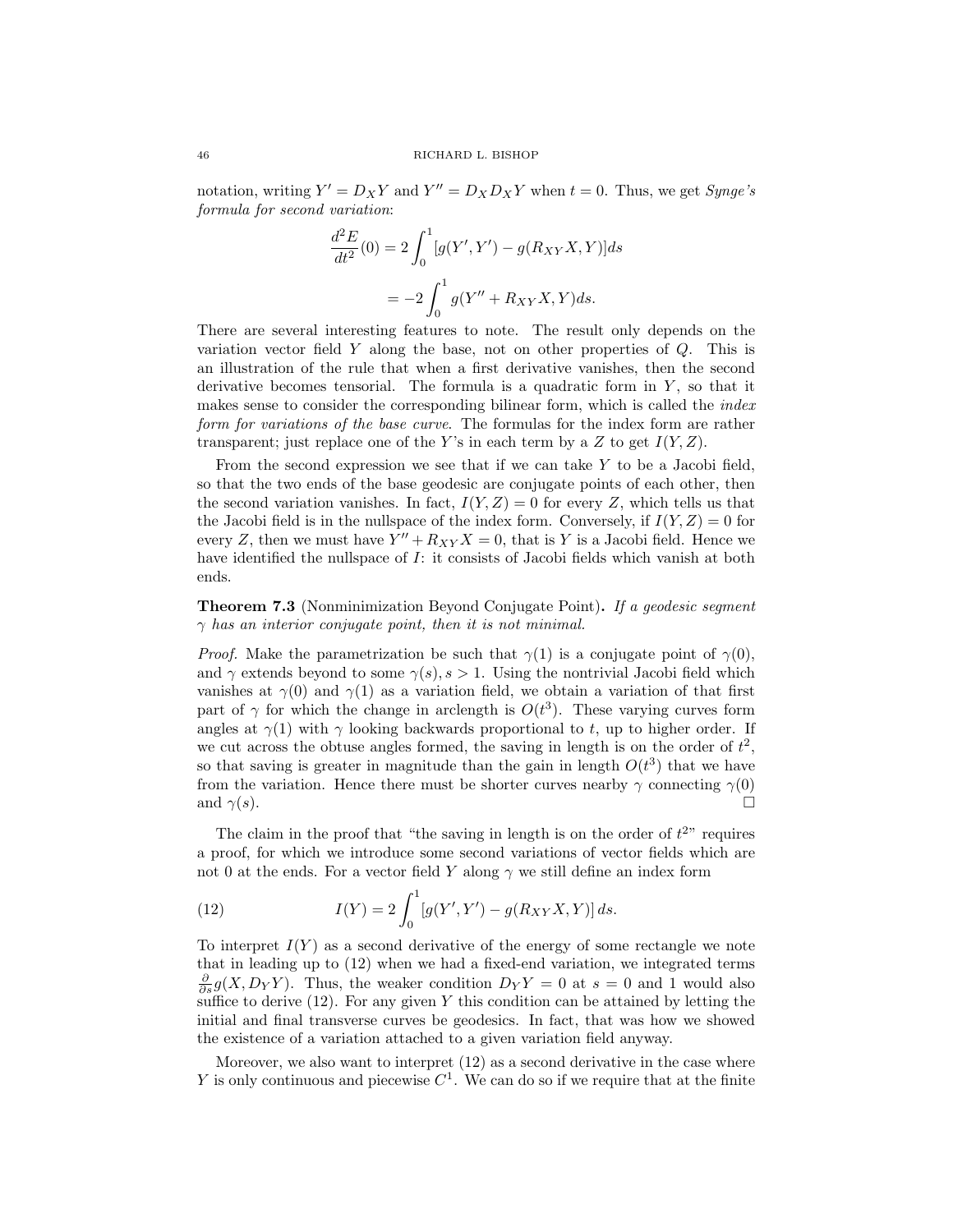number of places where  $Y' = D_X Y$  does not exist we have  $D_Y Y = 0$ ; in particular, it is again enough to make the transverse curves at those places be geodesics.

**Theorem 7.4** (The Basic Inequality). Suppose that there are no conjugate points of  $\gamma(0)$  on  $\gamma((0,1])$ . Let V be a piecewise  $C^1$  vector field on  $\gamma$  orthogonal to  $\gamma$ such that  $V(0) = 0$ . Let Y be the unique Jacobi field such that  $Y(0) = 0$  and  $Y(1) = V(1)$ . Then  $I(V) \geq I(Y)$  and equality occurs only if  $V = Y$ .

*Proof.* The inequality  $I(V) \geq I(Y)$  is actually an immediate consequence of the minimization of energy by geodesics: if we take a rectangle Q such that  $V = \frac{\partial Q}{\partial t}$ and the final transversal  $t \to Q(1,t)$  is a geodesic, then we can define another rectangle  $\hat{Q}$  by making  $\hat{Q}_t : s \to \hat{Q}(s,t)$  be the geodesic from  $\gamma(0)$  to  $Q(1,t)$ . Then  $E(\hat{Q}_t) \leq E(Q_t)$ , so also  $I(Y) \leq I(V)$ .

To show that the case of equality requires  $V = Y$  we make a calculation involving a basis of  $Y_1, \ldots, Y_{n-1}$  of the Jacobi fields which are 0 at  $s = 0$  and perpendicular to  $\gamma$  at  $s = 1$ . The we can write  $V = \sum f_i Y_i$ , where the coefficients  $f_i$  are piecewise  $C^1$ . We let

$$
V' = \sum f_i' Y_i + \sum f_i Y_i' = W + Z.
$$

**Lemma 7.5.** If Y and Z are Jacobi fields along a geodesic  $\gamma$ , then  $g(Y', Z)$  –  $g(Y, Z')$  is constant. If Y and Z vanish at the same point, then the constant is 0, so that  $g(Y', Z) = g(Y, Z').$ 

*Proof.* Let  $X = \gamma'$ . Differentiating the difference we have  $g(Y'', Z) + g(Y', Z') - g(Y', Z') - g(Y, Z'') = -g(R_{XY}X, Z) + 0 + g(Y, R_{XZ}X) = 0,$ by the symmetry in pairs of  $R$ .

Now we have

(13)  
\n
$$
g(V, \sum f'_j Y'_j) = \sum f_i f'_j g(Y_i, Y'_j)
$$
\n
$$
= \sum f_i f'_j g(Y'_i, Y_j), \qquad \text{by Lemma 7.5,}
$$
\n
$$
= g(W, Z).
$$
\n(14)  
\n
$$
g(V, Z)' = g(V', Z) + g(V, Z')
$$
\n
$$
= g(W, Z) + g(Z, Z) + g(V, \sum f'_i Y'_i) + g(V, \sum f_i Y''_i)
$$
\n
$$
= g(W, Z) + g(Z, Z) + g(W, Z) - g(V, \sum f_i R_{XY_i} X)
$$
\n
$$
= 2g(W, Z) + g(Z, Z) - g(V, R_{XY} X).
$$

The integrand in  $I(V)$  is thus

$$
g(V', V') - g(R_{XV}X, V) = g(W + Z, W + Z) - g(R_{XV}V, V)
$$
  
=  $g(W, W) + g(V, Z)'$ , by (14),

Note that V and Z are continuous, piecewise  $C<sup>1</sup>$ , so that we can integrate to get

(15) 
$$
I(V) = \int_0^1 g(W, W) ds + g(V(1), Z(1)) - g(V(0), Z(0))
$$

$$
= \int_0^1 g(W, W) ds + g(V(1), Z(1)).
$$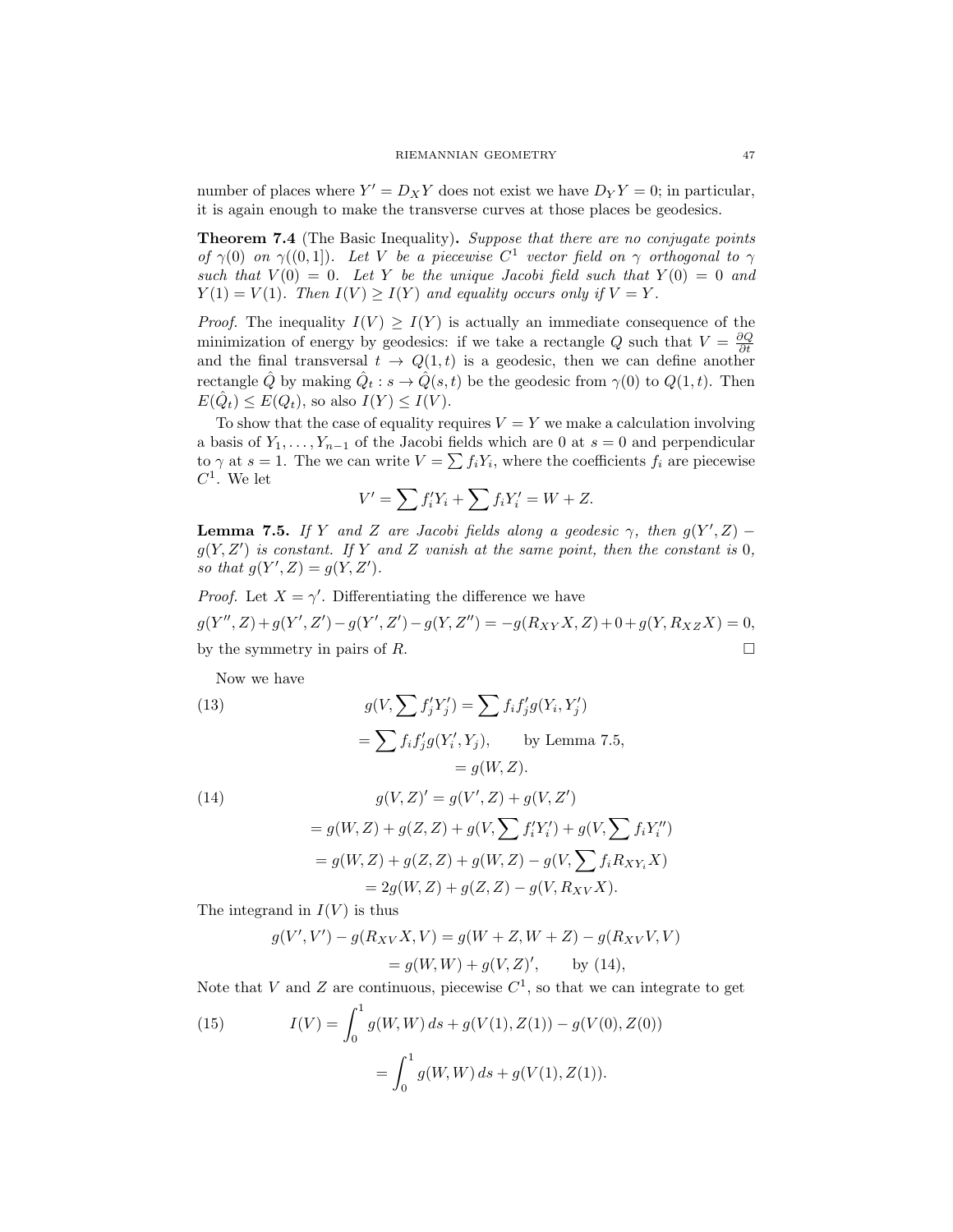We make the same calculation with  $Y = \sum f_i(1)Y_i$ , wherein the field corresponding to *W* is 0 and  $V(1) = Y(1)$ ,  $Z(1) = \sum f_i(1)Y'_i(1)$  are the same. Thus,

$$
I(V) - I(Y) = \int_0^1 g(W, W) ds \ge 0,
$$

and the condition for equality is that the piecewise continuous field  $W = 0$ , hence the  $f_i$  are constant and  $V = Y$ . This completes the proof of the Basic Inequality.  $\Box$ 

Now we can give a precise version of the proof that geodesics do not minimize beyond conjugate points.

Let  $q = \gamma(s_2)$  be a conjugate point of  $p = \gamma(0)$ , and let Y be a nonzero Jacobi field vanishing at p and q. If we extend Y by a segment of 0-vectors beyond q, we will still have  $I(Y) = 0$ . Let  $\epsilon$  be a positive number such that there is no conjugate point of  $\gamma(s_2 - \epsilon)$  on  $\gamma((s_2 - \epsilon, s_2 + \epsilon])$ . Reparametrize  $\gamma$  (and scale  $\epsilon, s_2$ ) correspondingly) so that  $s_2 + \epsilon = 1$ ,  $s_2 - \epsilon = s_1$ . We will indicate vector fields along  $\gamma$  by a triple designating what they are on each subinterval  $[0, s_1], [s_1, s_2], [s_2, 1].$ For example,  $(Y, Y, 0)$  denotes the vector field which is Y on  $[0, s_1]$ , Y on  $[s_1, s_2]$ , and 0 on  $[s_2, 1]$ . As long as we force the tranverse curves at the break points  $s_1, s_2$ to be geodesics, the summing of index forms for subintervals will represent a sum of second derivatives of energies which gives the second derivative of the whole. Let W be the Jacobi field such that  $W(s_1) = Y(s_1)$  and  $W(1) = 0$ . Then we satisfy the condition for the basic inequality on the interval  $[s_1, 1]$ , so that

$$
0 = I((Y, Y, 0)) > I((Y, W, W)).
$$

Since there is a vector field  $(Y, W, W)$  having negative second variation, the longitudinal curves of any rectangle fitting it are shorter than  $\gamma([0,1])$  on the order of  $t<sup>2</sup>$ . This completes the proof of the nonminimization beyond conjugate points.

Remark 7.6. In Problem 5.9 the condition that the field be a Jacobi field along every geodesic should be derived from the fact that it is a Killing field independently of the other parts of the problem.

Example 7.7. The following kind of metric comes up in classical mechanics because the space of positions of a rigid body rotating about a fixed point is  $SO(3)$ , and the kinetic energy of the rigid body can be viewed as a Riemannian metric having the left-invariance considered. A general theorem of mechanics of a freely moving conservative system says that the free, unforced motions are geodesics of the kinetic energy metric. See Bishop & Goldberg, chapter 6.

On  $SO(3)$  and  $S^3$  we have parallelizations by left invariant vector fields  $X_1, X_2, X_3$ satisfying

 $[X_1, X_2] = X_3$ ,  $[X_2, X_3] = X_1$ ,  $[X_3, X_1] = X_2$ .

The dual basis  $\omega^1, \omega^2, \omega^3$  satisfies the Maurer-Cartan equations

$$
d\omega^1 = -\omega^2 \wedge \omega^3, d\omega^2 = -\omega^3 \wedge \omega^1, d\omega^3 = -\omega^1 \wedge \omega^2.
$$

We introduce a left-invariant metric for which the  $X_i$  are orthogonal and have constant lengths  $a, b, c$ :

$$
ds^{2} = a^{2}(\omega^{2})^{2} + b^{2}(\omega^{2})^{2} + c^{2}(\omega^{3})^{2}
$$

$$
= (\eta^{1})^{2} + (\eta^{2})^{2} + (\eta^{3})^{2}.
$$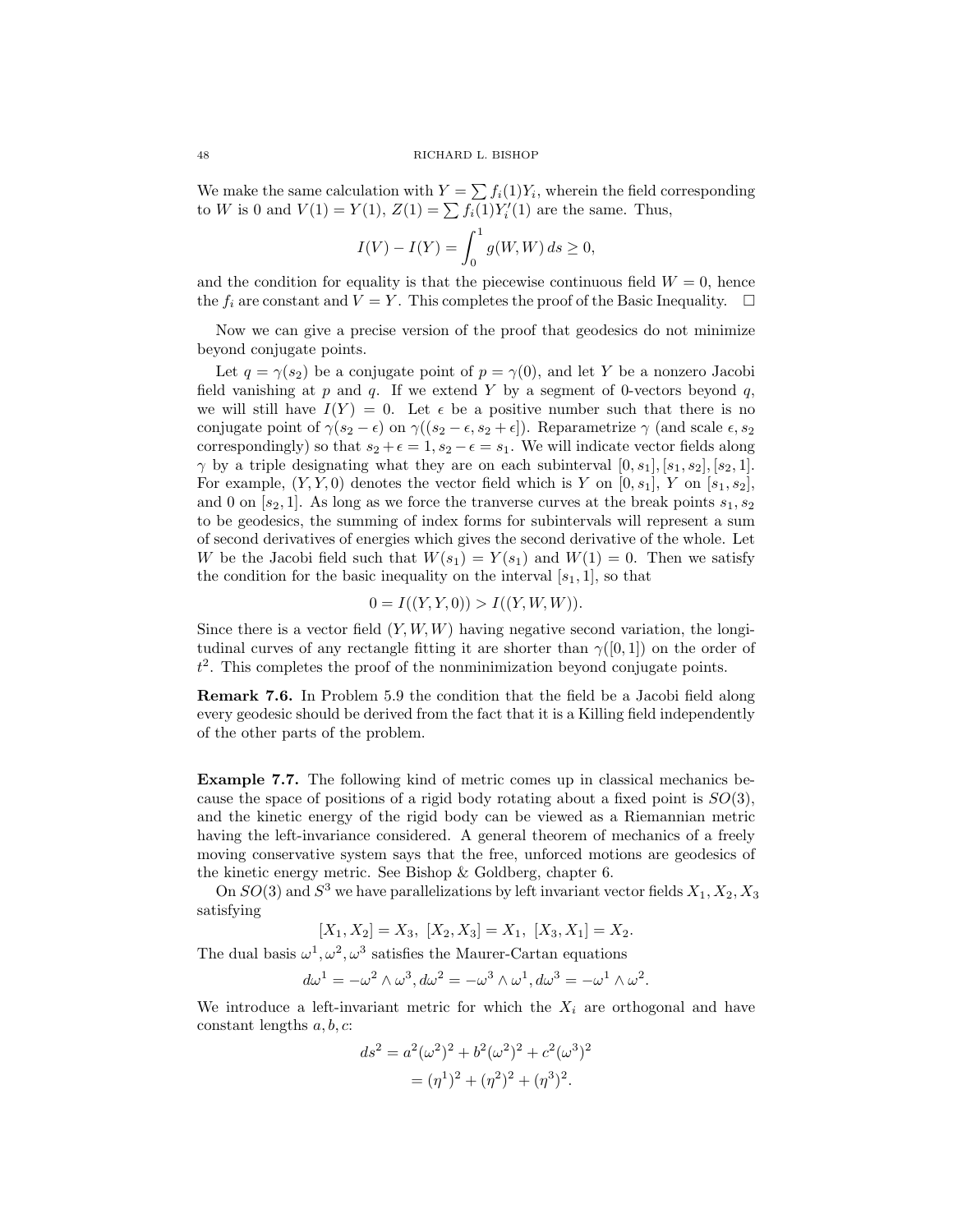Hence  $d\eta^1 = -a\omega^2 \wedge \omega^3 = -\frac{a}{bc}\eta^2 \wedge \eta^3 = -\varphi_2^1 \wedge \eta^2 - \varphi_3^1 \wedge \eta^3$ , where the  $\varphi_j^i$  are the Levi-Civita connection forms for our metric. By Cartan's Lemma,  $\varphi_2^1$  and  $\varphi_3^1$  are linear combinations of  $\eta^2$  and  $\eta^3$ , hence have no  $\eta^1$  term. By cyclic permutations we conclude that each connection form is a multiple of a single basis element:

$$
\varphi_2^1 = -C\eta^3, \varphi_3^2 = -A\eta^1, \varphi_1^3 = -B\eta^3.
$$

Then the first structural equations give us what  $A, B, C$  are, using a little linear algebra:

$$
A = \frac{b^2 + c^2 - a^2}{2abc},
$$

and the cyclic permutations. We continue by calculating the curvature by using the second structural equations.

$$
\Phi_2^1 = (AC + BC - AB)\eta^1 \wedge \eta^2 = K_{12}\eta^1 \wedge \eta^2,
$$

and again cyclicly. Thus, the curvature as a symmetric operator on bivectors is diagonal with respect to the assumed basis. We reduce the numerator to a sum and difference of squares to see whether the curvatures can be negative:

$$
K_{12} = \frac{3(u-v)^2 + (u+v)^2 - (3w-u-v)^2}{12uvw},
$$

where  $u = a^2, v = b^2, w = c^2$ .

7.2. Loops and Closed Geodesics. [This material is from Bishop & Crittenden, Section 11.7, with little change.] A closed geodesic, or geodesic loop is a geodesic segment for which the initial and final points coincide. A smooth closed geodesic, or periodic geodesic is a geodesic loop for which the initial and final tangents coincide.

In a compact Riemannian manifold we can get convergent subsequences of a family of constant speed curves uniformly bounded in length, using the Arzelà-Ascoli theorem. If we have a continuous loop with base point  $p$ , we can obtain a rectifiable curve in the same homotopy class by replacing uniformly confined subsegments (which exist by uniform continuity) by unique minimal geodesic segments. Then we can reparametrize the resulting piecewise smooth curve by its constant-speed representative (all parametrized on  $[0, 1]$ ). Applying the Arzelà-Ascoli Theorem to a sequence of such homotopic constant-speed curves with length descending to the infimum length produces a loop of minimum length in the homotopy class. It is obviously a geodesic loop. More generally, the same procedure works in a complete Riemannian manifold. (Completeness is next on the agenda.)

Proposition 7.8. In a compact Riemannian manifold each pointed homotopy class of loops contains a minimal geodesic loop.

If we allow the base point to float during homotopies, then we get free homotopy classes of loops. If we connect a loop back and forth to a base point by a curve, then the resulting pointed loops, as we vary the connecting curve, give conjugate elements of the fundamental group. In this way we associate uniquely to a free homotopy class of loops a conjugate class in the fundamental group.

Using the same trick, in a compact manifold we can extract a periodic geodesic representative of a free homotopy class of loops. However, in the complete, but noncompact, case the trick does not necessarily work because the length-decreasing sequence can go off to infinity. For pointed loops that does not happen because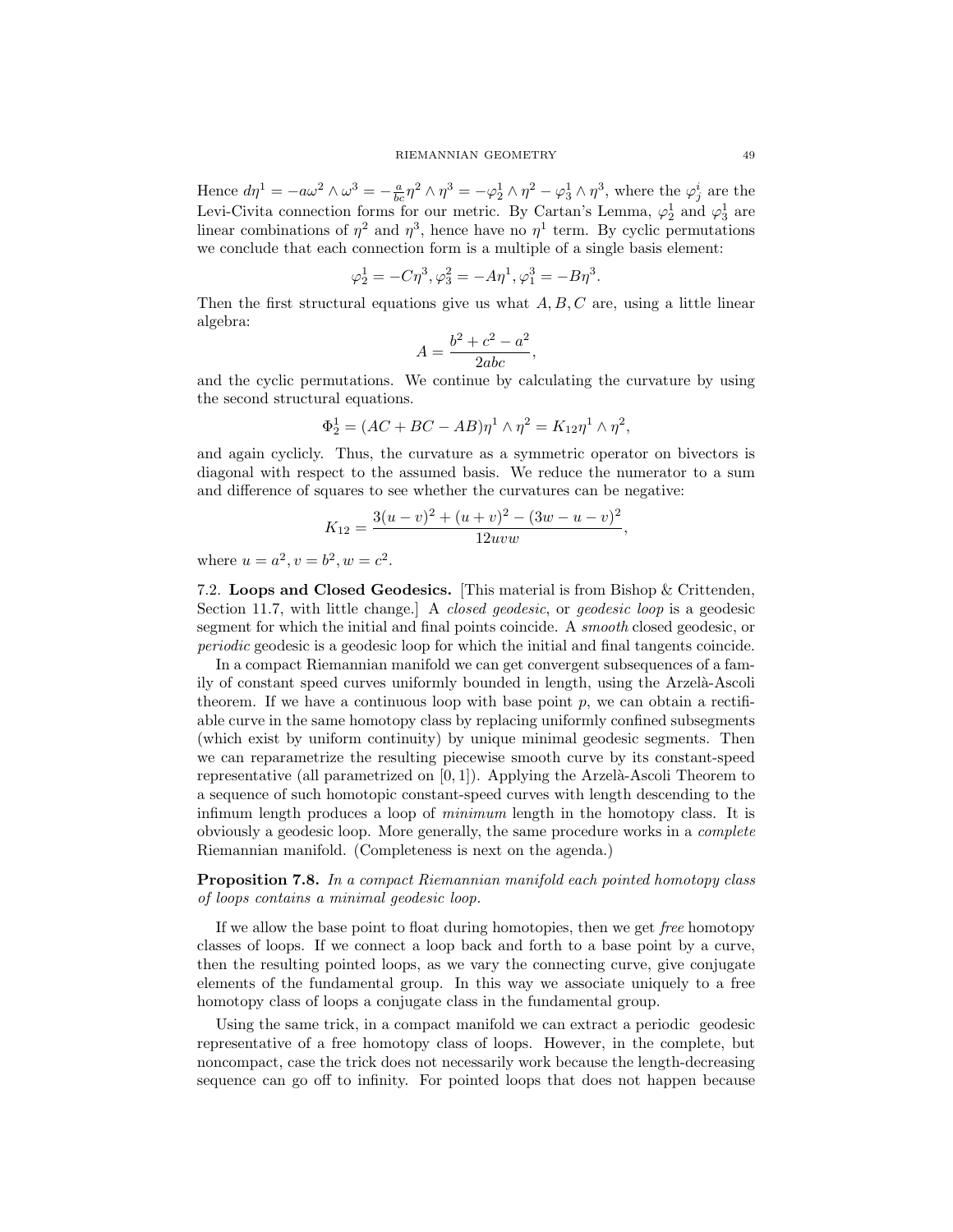closed bounded sets are compact, and everything takes place in a closed ball about the base point.

Theorem 7.9 (Synge's Theorem on Simple Connectedness). If M is compact, orientable, even-dimensional, and has positive sectional curvatures, then M is simply connected.

Proof. The idea is to use second variation to show that a nontrivial periodic geodesic cannot be minimal in its homotopy class. By parallel translation once around such a periodic geodesic, we get a map of the normal space to the geodesic at the initial point into itself. Because that map has determinant 1 (Why?) and the normal space is odd-dimensional, there must be an eigenvalue equal to 1, hence a fixed vector v. This fixed vector v generates a parallel field  $V$ , joining up smoothly at the ends since  $v$  is fixed by parallel translation. Thus, the second variation of an attached rectangle is

$$
I(V) = \int_0^1 [g(V', V') - g(R_{XV}X, V)] ds = -\int_0^1 g(R_{XV}X, V) ds < 0,
$$

so there are nearby homotopic shorter curves.

$$
\qquad \qquad \Box
$$

We give some variations on the same theme as problems.

Problem 7.10. Let M be compact, even-dimensional, nonorientable, and have positive curvature. Show that the fundamental group of  $M$  is  $Z_2$ .

Problem 7.11. Let M be compact, odd-dimensional, and have positive curvature. Show that M is orientable.

A method of Klingenberg gives us either geodesic loops or conjugate points. The hypothesis can be weakened to completeness and an assumption that there is a cut point. The definition of cut points and the facts used about them will be given after we discuss completeness.

**Theorem 7.12** (Klingenberg's Theorem). Let M be compact,  $p \in M$  and m a point of the cut locus of p which is nearest to p. If m is not a conjugate point of p. then there is a unique geodesic loop based at p through m and having both segments to m minimal.

*Proof.* If m is not a conjugate point, then there are at least two minimal segments from p to m. We show that there are just two and that they match smoothly at m. Let  $\gamma$  and  $\sigma$  be any two. By matching smoothly at m we mean that  $\gamma'(1) = -\sigma'(1)$ . Otherwise, there will be local distance functions  $f$  and  $g$ , giving the distance from p in neighborhoods of  $\gamma$  and  $\sigma$ , respectively. In a neighborhood of m, the equation  $f = q$  defines a smooth hypersurface not perpendicular to  $\gamma$  or  $\sigma$ . (The proof given in B & C has an error at this point.) In a direction on this hypersurface making acute angles with both geodesics there are points which are nearer to p which can be reached by distinct geodesics, one near  $\gamma$ , one near  $\sigma$ . That is, there are cut points of p closer than m.

$$
50\,
$$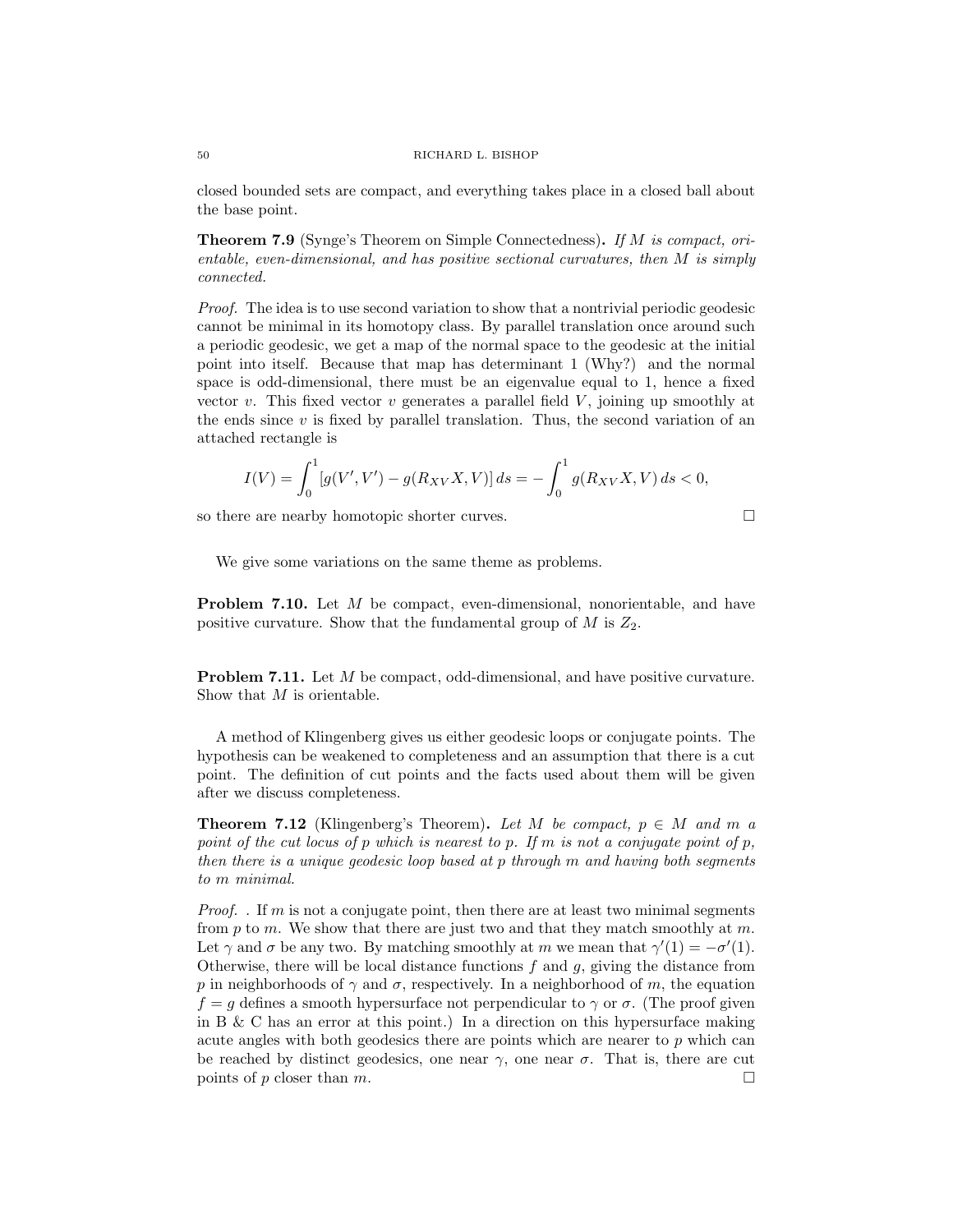**Corollary 7.13.** Let M be compact and let  $(p, m)$  be a pair which realizes the minimum distance from a point to its cut locus. Then either p and m are conjugate to each other, or there is a unique periodic geodesic through p and m such that both segments are minimal.

Corollary 7.14. Let M be compact, even-dimensional, orientable, with positive curvature, and let  $p, m$  be as in corollary 7.13. Then  $p$  and  $m$  are conjugate.

## 8. Completeness

In a topological metric space X, a sequence  $(x_n)$  is a *Cauchy sequence* if for every  $\epsilon > 0$  there is  $n_0$  such that for all  $n > n_0$ ,  $m > n_0$ , we have  $d(x_n, x_m) < \epsilon$ . convergent sequence is a Cauchy sequence. If every Cauchy sequence is convergent, then  $X$  is a *complete* metric space. If some subsequence of a Cauchy sequence converges, then the sequence itself converges. Hence a compact metric space is complete.

A noncomplete metric space  $X$  has an essentially unique *completion*, a complete metric space in which  $X$  is isometrically imbedded and no unnecessary identifications are made among the points added to make the space complete or among those and the original points of  $X$ . There is a standard way of constructing the completion: start with the set of all Cauchy sequences; put an equivalence relation on that set, requiring two sequences to be equivalent if the sequence which results from interleaving them is still Cauchy; the metric is extended to the set of equivalence classes by taking the limit of distances  $d(x_n, y_n)$ ; we imbed X isometrically in this set of equivalence classes as the classes represented by constant sequences.

The completion of a Riemannian manifold does not have to be a manifold. For example, we can start with the Euclidean plane, make it noncomplete by puncturing it; then we can take the universal simply connected covering manifold  $X$ . As a manifold  $X$  is just diffeomorphic to the plane. However, as a metric space there is only one equivalence class of Cauchy sequences which does not converge: the projection of a representative converges to the point we removed. In terms of Riemann surface theory  $X$  is the Riemann surface of the complex logarithm function; that is, the locally defined log can be defined as a single-valued complex-analytic function on  $X$ . So we call  $X$  the *logarithmic covering* of the punctured plane.

Problem 8.1. Discover a topological property of the completion of the logarithmic covering which shows that it is not a manifold.

Recall that a metric space is intrinsic if the distance between two points is the infimum of lengths of curves between the points. We say that a metric space is a geodesic metric space if it intrinsic and for every pair of points there is a curve between the points whose length realizes the distance between the points. A space is locally geodesic is every point has a neighborhood in which distances between pairs from that neighborhood are realized by curve lengths. Thus, we have seen that a Riemannian manifold is a locally geodesic space.

If we parametrize a geodesic in a Riemannian manifold by the arc length measured from some point on it, then it becomes an isometric immersion from an interval to the Riemannian manifold. We have realized the geodesics as the projections of the integral curves of the vector field  $E_1$  on  $FM$ . In particular we will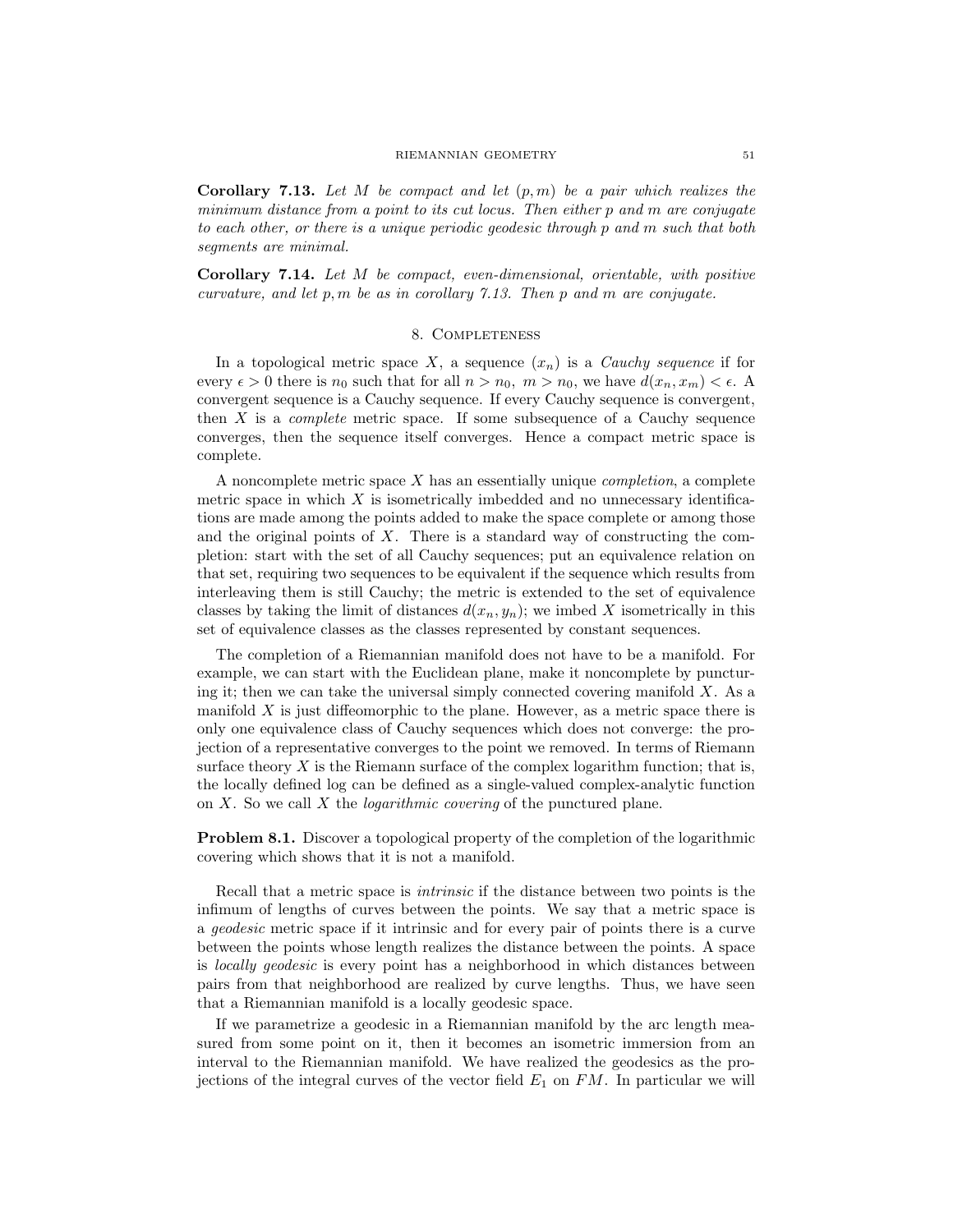have maximal geodesics, ones which cannot be extend as geodesics to a larger interval; the domain is always an open interval. If that interval is not all of **, then** there will be a Cauchy sequence in the interval converging to a finite end. The image distances are no farther apart, hence also a Cauchy sequence. Thus, if the Riemannian manifold is complete, the limit point of that sequence can be used to extend the geodesic to one more point. We have called this ability to always extend a geodesic to a finite end of its domain geodesic completeness. We have therefore proved:

Proposition 8.2. A complete Riemannian manifold is geodesically complete. That is, maximal geodesics are defined on the whole real line.

The converse of this theorem is known as the Hopf-Rinow Theorem, proved in its original form by H. Hopf and W. Rinow (On the concept of complete differentialgeometric surfaces, Comment. Math. Helv. 3 (1931), 209-225.) It was recognized later, by de Rham, that it was important to weaken the hypothesis a little more: if we assume that just those geodesics extending from a single point can be extended infinitely, then the Riemannian space is complete. It was that form which has become accepted as the classical form of the Hopf-Rinow Theorem. Strangely, an even better version was proved in 1935: S. Cohn-Vossen, Existenz Kurzester Wege. Doklady SSSR 8 (1935), 339-342. The Cohn-Vossen version is applicable to locally geodesic spaces which have maximal shortest paths of finite length; the de Rham improvement, requiring the extendibility of only those geodesics which originate from some single point, is also valid for Cohn-Vossen's version

**Theorem 8.3** (The Hopf-Rinow-CohnVossen Theorem). If X is a locally geodesic space such that there is a point  $p$  for which every maximal geodesic through  $p$  is defined on a closed interval, then  $X$  is a complete metric space.

Of course, for locally compact spaces, the assumption that the space is locally geodesic can be derived from the metric being intrinsic.

In the same context, of locally compact intrinsic complete metric spaces, it then follows that the space is globally geodesic.

The modern form of the H-R-CV theorem specifies several equivalent conditions and a consequence. This facilitates the proof of the main implication, which was stated as the H-R-CV theorem above.

Theorem 8.4 (The Hopf-Rinow-CohnVossen Theorem). In a locally compact intrinsic metric space M, the following are equivalent:

- (i): Every halfopen minimizing geodesic from a fixed base point extends to a closed interval.
- (ii): Bounded closed subsets are compact. (This is often said: M is finite– compact.)
- (iii):  $M$  is complete.
- (iv): Every halfopen geodesic extends to a closed interval.

Any of these implies: M is a geodesic space (i.e., any two points may be joined by a shortest curve).

*Proof.* We start with an outline of proof. We establish a cycle  $(i) \Rightarrow (ii) \Rightarrow (iii) \Rightarrow$  $(iv) \Rightarrow (i)$ , and then the final assertion is clear from  $(ii)$ .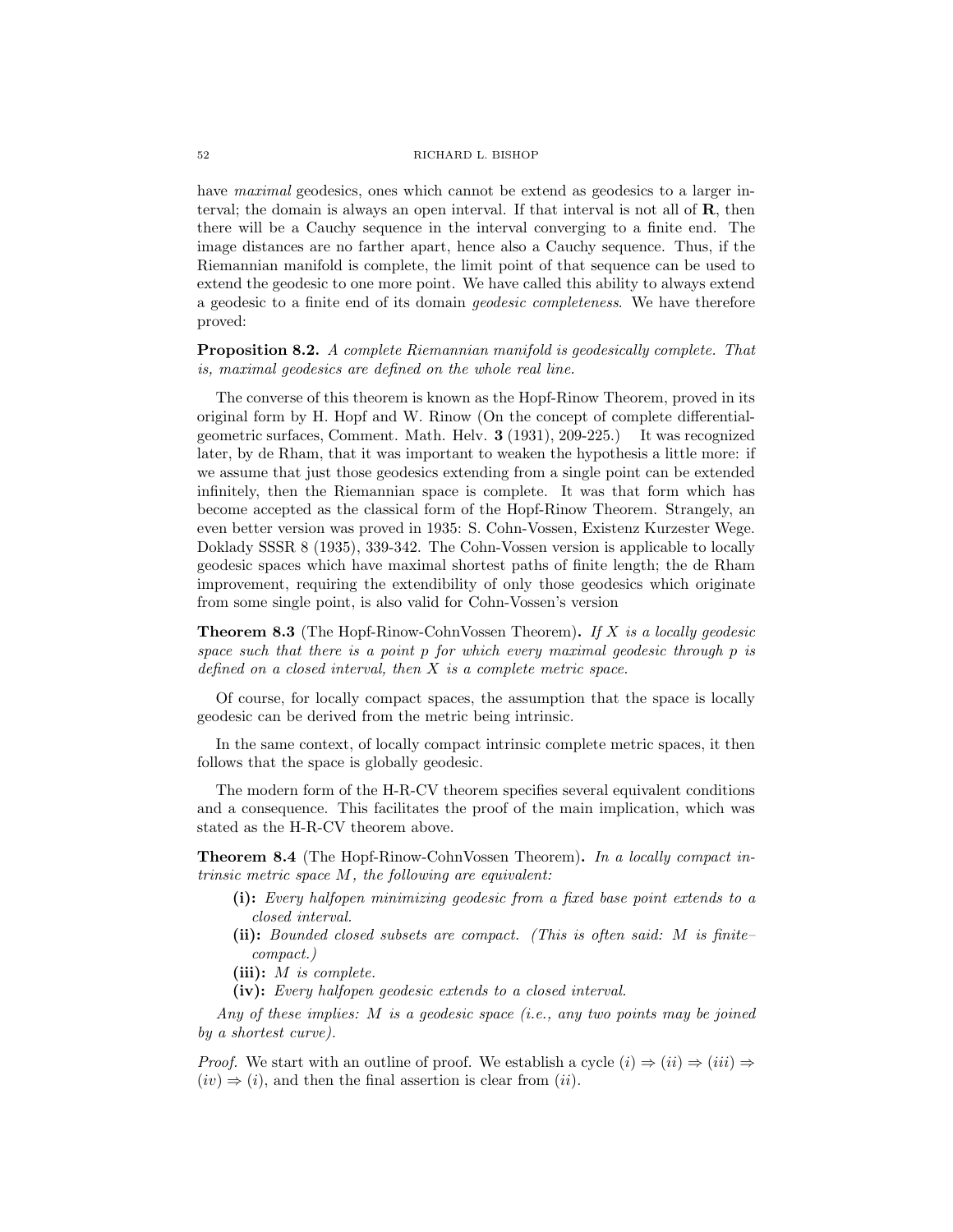The implication  $(ii) \Rightarrow (iii)$  is true in any metric space and we have already noted the truth of  $(iii) \Rightarrow (iv)$  above;  $(iv) \Rightarrow (i)$  is trivial. Thus, the more difficult part,  $(i) \Rightarrow (ii)$  is left.

So let us assume  $(i)$  with base point  $p$  and define

 $E_r = \{q : d(p,q) \leq r \text{ and there is a minimizing geodesic from } p \text{ to } q\},\$ 

 $\bar{B}_r =$  the closed metric ball of radius r with center p,

 $A = \{r : E_r = \bar{B}_r\}.$ 

The idea is to show that A is both open and closed in  $[0, \infty)$ .

(In the Riemannian case  $E_r$  is the image under  $\exp_p$  of the intersection of the domain of  $\exp_p$  with the closed ball in  $M_p$  of radius r. The proof of the fact that  $E_r$  is compact then follows by using the continuity of  $\exp_p$ . From there the pattern of proof was given by deRham, copied into Bishop & Crittenden.)

Now we give the details of the proof of the H-R-CV theorem.

(1)  $E_r$  is compact for all r.

The set I of r for which  $E_r$  is compact is an interval: for if  $s < r$  and  $E_r$  is compact, let  $(q_n)$  be a sequence in  $E_s$ . A sequence of minimizing segments from p to  $q_n$  lies in the compact set  $E_r$ , so by the Arzelà-Ascoli Theorem has a convergent subsequence. The limit curve is necessarily a minimizing geodesic, and its endpoint is the limit of the corresponding subsequence of  $(q_n)$  and is in  $E_s$ .

The interval I is open: for if  $E_r$  is compact, then by local compactness we can cover it by a finite number of open sets having compact closure. The union of these closures will contain all points within distance  $\epsilon > 0$  of  $E_r$ , so it will be a compact set K containing  $E_{r+\epsilon}$ . Repeating the above argument with  $E_r$  replaced by K and  $E_s$  by  $E_{r+\epsilon}$  shows that the latter is compact.

Suppose that  $I = [0, r)$  where r is finite. Let  $(q_n)$  be a sequence in  $E_r$  and  $\sigma_n$ a minimizing geodesic from p to  $q_n$ . Using the compactness of  $E_s$ , for  $s < r$ , we construct successive subsequences  $\sigma_n^m$  for each m which converge on  $[0, s_m]$  where  $s_m \to r$ . Then the diagonal subsequence  $\sigma_n^n$  converges to a minimizing halfopen geodesic segment on  $[0, r)$ . By hypothesis, this halfopen geodesic has an extension to r, which provides a limit point of  $(q_n)$  and a minimizing geodesic to it from p. Thus,  $E_r$  is compact, contradicting the assumption that  $r \notin I$ . Hence,  $I = [0, \infty)$ , that is, all  $E_r$  are compact.

(2) The set A of all r for which  $E_r = \bar{B}_r$  is an interval.

Indeed, if every point at distance  $r$  or less can be reached by a minimizing geodesic from p, and if  $s < r$ , then certainly every point of distance s or less can be so reached.

(3) A is closed. If r is a limit point of elements s in A, then  $q \in \overline{B}_r$  is certainly a limit of points  $q_s \in \overline{B}_s \subset E_r$ . Since  $E_r$  is compact,  $q \in E_r$ .

(4) A is open. If  $E_r = \bar{B}_r$ , then we can cover  $\bar{B}_r$  by a larger compact set including some  $\bar{B}_{r+2\epsilon}$ , so the latter is compact. For  $q \in \bar{B}_{r+\epsilon}$  a sequence of curves from p to q with lengths converging to  $d(p, q)$  will eventually be in  $\bar{B}_{r+2\epsilon}$ . By the Arzelà-Ascoli Theorem there will be a subsequence converging to a minimizing segment from  $p$ to q, so that  $q \in E_{r+\epsilon}$ . Hence,  $E_{r+\epsilon} = \bar{B}_{r+\epsilon}$ , showing that A is open.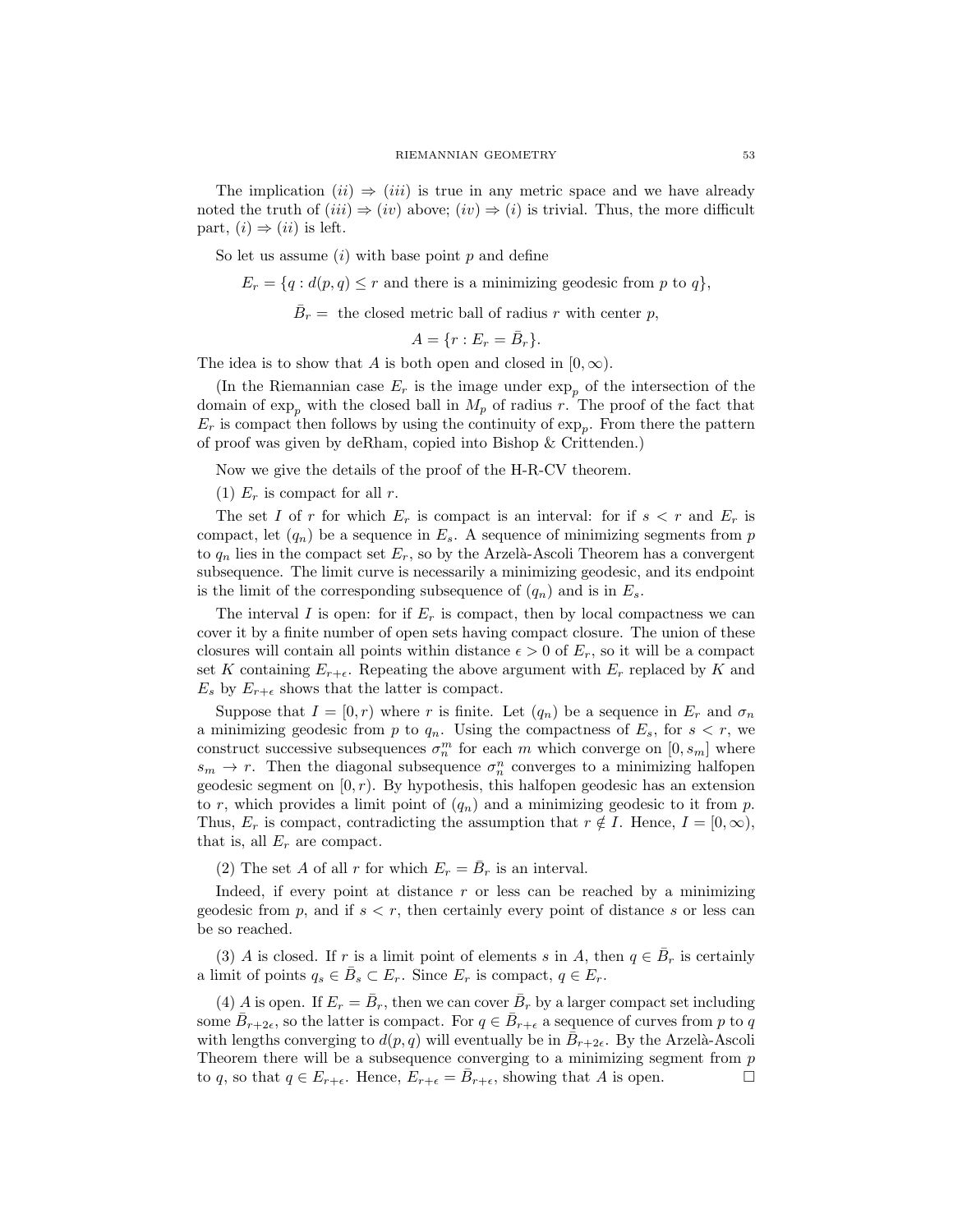8.1. Cut points. In this section we consider Riemannian manifolds. The notion of a cut point in a more general space, such as a complete locally compact interior metric space, or even a complete Riemannian manifold with boundary, is difficult to formulate so as to retain the nice properties that cut points have in complete Riemannian manifolds. Also, they don't make much sense in noncomplete Riemannian manifolds.

If  $\gamma$  is a geodesic,  $p = \gamma(0)$ , then  $q = \gamma(s)$  is a cut point (or minimum point) of p along  $\gamma$  if  $\gamma$  realizes the distance  $d(p, q)$ , but for every  $r > s$ ,  $\gamma$  does not realize the distance  $d(p, \gamma(r))$ .

# **Theorem 8.5.** If  $q$  is a cut point of  $p$ , then either there are two minimizing segments from  $p$  to  $q$  or  $q$  is a first conjugate point of  $p$  along a minimizing segment.

*Proof.* . Let  $q = \gamma(s)$  and suppose that  $s_n > s$  is a sequence converging to s and that  $\sigma_n$  is a curve from p to  $\gamma(s_n)$  such that the length of  $\sigma_n$  is less than the length of the segment of  $\gamma$  from p to  $\gamma(s_n)$ . Since we have assumed that the space is complete, we may as well suppose that  $\sigma_n$  is a minimizing segment. We take a convergent subsequence, the limit of which will be a minimizing segment from  $p$  to q. If the limit is  $\gamma$ , then  $\exp_p$  is not one-to-one in a neighborhood of  $s\gamma'(0)$ ; this shows that q is a conjugate point of p along  $\gamma$ .

## Corollary 8.6. The relation "is a cut point of" is symmetric.

This follows from the fact that both relations "has two or more minimizing geodesic to" and "is a first conjugate point of" are symmetric. The symmetry of the latter follows from the characterization of conjugate points by Jacobi fields.

It is not hard to show that the distance to a cut point from p along the geodesic with direction  $v = \gamma'(0)$  is a continuous function of v to the extended positive reals. The manifold is compact if and only if there is a cut point in every direction. If we remove the cut locus of  $p$  from the manifold, then the remaining subset is diffeomorphic to a star-shaped open set in the tangent space via  $\exp_p$ . In particular, the noncut locus is homeomorphic to an open n-ball. This shows that all the nontrivial topology of the manifold is conveyed by the cut locus and how it is glued onto that ball. The cut locus is the union of some conjugate points, which have measure 0 by Sard's Theorem, and subsets of hypersurfaces obtained by equating "local distance functions from  $p$ <sup>"</sup>, the localization being in neighborhoods of minimizing geodesics to the cut points. Thus, the cut locus has measure 0. Other than that it can be very messy; H. Gluck and M. Singer have constructed examples for which the cut locus of some point is nontriangulable.

# 9. CURVATURE AND TOPOLOGY

9.1. Hadamard manifolds. A complete Riemannian manifold with nonpositive curvature is called an Hadamard manifold. The two-dimensional case was studied by Hadamard, and then his results were extended to all dimensions by Cartan. There is a further generalization to manifolds for which some point has no conjugate points. We first show that nonpositive curvature implies that there are no conjugate points.

**Theorem 9.1.** If  $M$  is a Riemannian manifold with nonpositive curvature, then there are no conjugate points.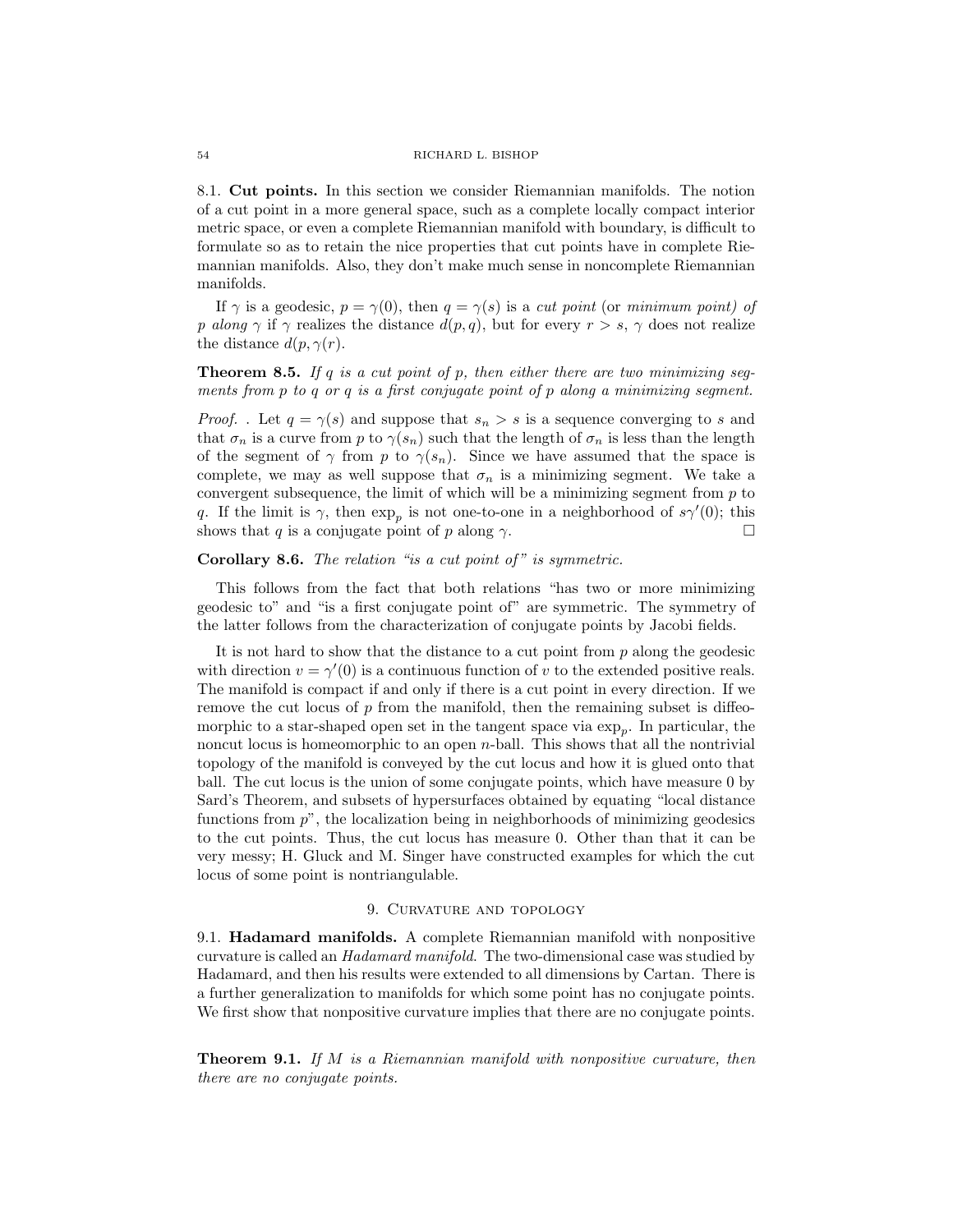*Proof.* We have to show that if Y is a nonzero Jacobi field such that  $Y(0) = 0$ , then Y is never 0 again. Note that  $Y'(0) \neq 0$ , since  $Y(0)$  and  $Y'(0)$  are deterministic initial conditions for the second-order Jacobi differential equation. Now differentiate  $g(Y, Y)$  twice:

$$
g(Y, Y)' = 2g(Y, Y'),
$$

which is 0 at time 0, and

$$
g(Y, Y)'' = 2g(Y', Y') + g(Y, -R_{XY}X),
$$

which is positive at time 0. But we may assume that  $Y$  is perpendicular to the base geodesic, and that the velocity field of that geodesic is a unit vector field X. Then  $g(Y, R_{XY}X) = K_{XY}g(Y, Y) \leq 0$ . Hence,  $g(Y, Y)'' \geq 0$ , so that  $g(Y, Y)$  only vanishes at time 0.

**Theorem 9.2** (The Hadamard-Cartan Theorem). If M is a complete Riemannian manifold having a point p such that p has no conjugate points, then  $\exp_p$  is a covering map. If curvature is nonpositive, then that is true for every p and every fixed-end homotopy class of curves contains a unique geodesic segment. If M is simply connected, then it is diffeomorphic to  $\mathbf{R}_n$  via  $\exp_p$ .

*Proof.* We are given that  $\exp_p$  is a local diffeomorphism everywhere. From covering space theory it is sufficient to show that it has the path-lifting property: given a curve  $\gamma : [0,1] \to M$  and a point v such that  $\exp_p(v) = \gamma(0)$  we must show that there is a curve  $\bar{\gamma}$  such that  $\exp_n \circ \bar{\gamma} = \gamma$  and  $\bar{\gamma}(0) = v$ .

We can pullback the metric on M to get a metric  $\exp_p^* g$  on  $M_p$ . The radial lines from the origin are geodesics in this metric, so that by the H-R-CV Theorem the new metric on  $M_p$  is complete. We can use the local regularity of  $\exp_p$  to lift an open arc of a curve about any point where we have it lifted already. Thus, it becomes a matter of extending from a halfopen interval to the extra point. On a large closed ball in  $M_p$ , which is compact, there will be a positive lower bound on the amount distances will be stretched by  $\exp_p$ ; hence a Cauchy sequence approaching the open end in M will be lifted to a Cauchy sequence in  $M_p$ , providing the point to continue the lift.

**Theorem 9.3** (Myers' Theorem). Let M be a complete Riemannian manifold such that there is a positive number c for which  $Ric(v, v) \ge (n-1)c g(v, v)$  for all tangent vectors v. Then M is compact with diameter at most  $\pi/\sqrt{c}$ .

Proof. We show that along every geodesic there must be a conjugate point within *Froul.* We show that along every geodesic there must be a conjugate point within<br>distance  $\pi/\sqrt{c}$ . Let  $\gamma$  be a geodesic parametrized by arc length, and let  $(E_i)$  be a parallel frame field along  $\gamma$  with  $E_n = \gamma'$ . We define fields along  $\gamma$  which would be paramer traine neighborhood  $\pi/\sqrt{c}$  if M had constant sectional curvature c:<br>Jacobi fields vanishing at 0 and  $\pi/\sqrt{c}$  if M had constant sectional curvature c:

$$
V_i(s) = \sin \sqrt{c} s E_i(s),
$$

for  $i = 1, ..., n - 1$ .

Then the index form has value

$$
I(V_i) = \int_0^{\pi/\sqrt{c}} (c \cdot \cos^2 \sqrt{c} s - K_{\gamma' V_i} \sin^2 \sqrt{c} s) ds.
$$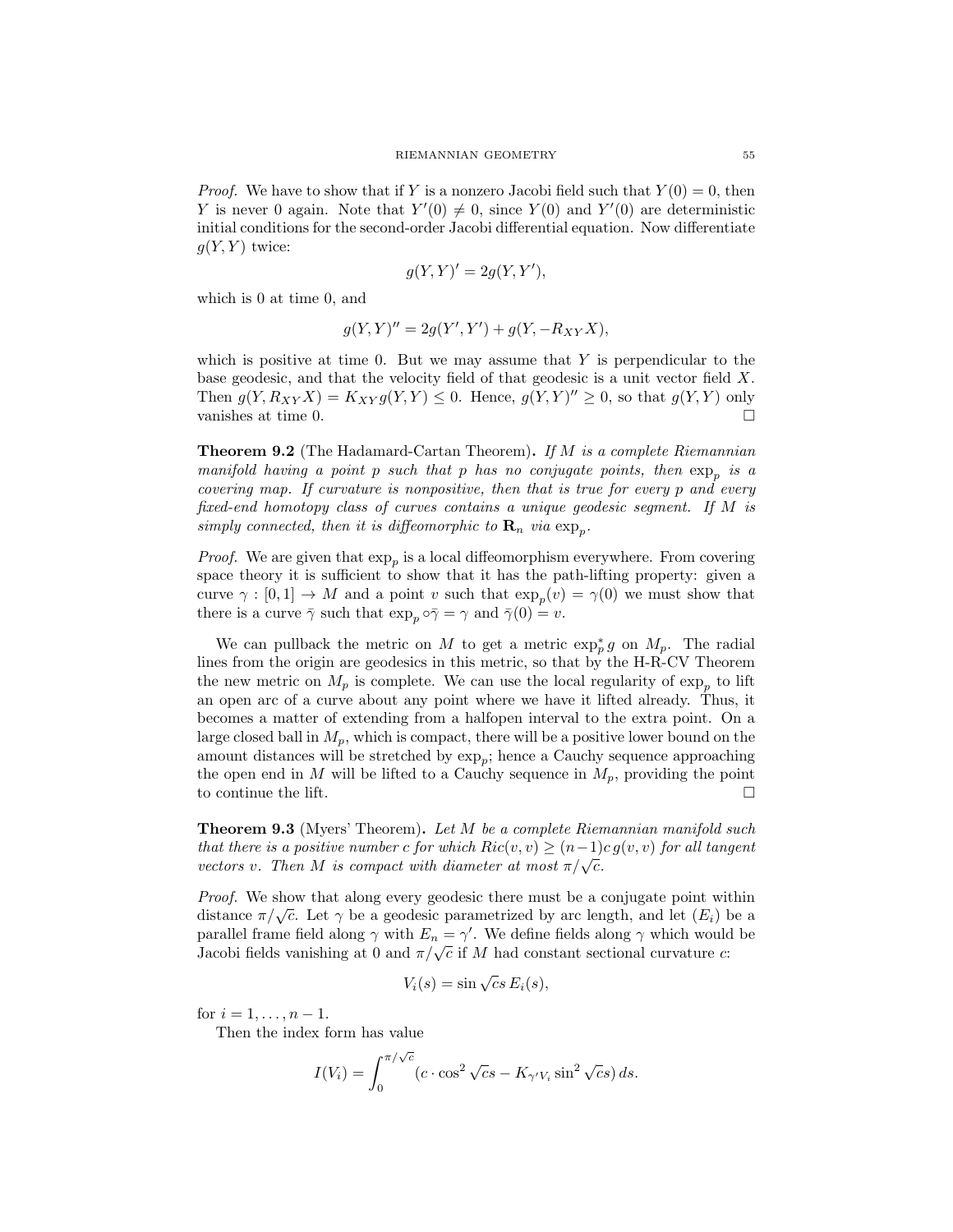We are given that  $\sum K_{\gamma' V_i} = Ric(\gamma', \gamma') \ge (n-1)c$ , so that if we add the index forms we get

$$
\sum_{i=1}^{n-1} I(V_i) \le c \cdot \int \cos 2\sqrt{c} s \, ds = 0.
$$

If there were no conjugate point on the interval in question, then the basic inequality tells us that the index form would be positive definite. Hence there is a conjugate point and there can be no point at distance from  $\gamma(0)$  greater than  $\pi/\sqrt{c}$ .  $\overline{c}$ .

Remark 9.4. We have proved a slightly better result than claimed. We don't have to assume that *all* Ricci curvatures are positively bounded below, but only those for tangents along geodesics radiating from a single point. Then we still get compactness, but not the estimate on the diameter.

**Problem 9.5.** The *radius* of a Riemannian manifold M is the greatest lower bound of radii of metric balls which cover M. Prove that in general radius  $\leq$  diameter  $\leq$ of radii of metric bans which cover  $M$ . Frove that in general radius  $\leq$  alternative  $\leq$  2 · radius. Moreover, the upper bound radius  $\leq \pi/\sqrt{c}$  can be obtained from completeness and the assumption that the Ricci curvatures of tangents along geodesics radiating from a single point have the lower bound assumed in Myers' Theorem.

When  $n = 2$  the condition on Ricci curvature reduces to a lower bound  $K \geq c$ on the Gaussian curvature; the conclusion of Myers' Theorem was known for this case much earlier and this result is called Bonnet's Theorem.

9.2. Comparison Theorems. . There is an improved method of doing comparison theorems, refining the technique of using Jacobi fields as in Bishop & Crittenden, employing Riccati equations as well. A good reference for this approach is

J.-H. Eschenburg, Comparison Theorems and Hypersurfaces, Manuscripta Math. 59(1987), 295-323.

One of the starting points of modern comparison theory is the Rauch Comparison Theorem. It says that if we have an inequality on sectional curvatures at corresponding points of two geodesics, then the opposite inequality holds for corresponding exponentiated tangent vectors. In effect we compare growth of Jacobi fields when we are given a curvature comparison and the same initial conditions for the Jacobi fields.

The reason that Riccati equations are sometimes more convenient is that they come close to conveying just the right amount of information, while the Jacobi equation has too much detail. If we are concerned with estimating the distance to a conjugate point, we are interested in whether there is a one-dimensional subspace of Jacobi fields with zeros at two points; the Jacobi equation determines individual members of that subspace, while the Riccati equation is aimed at the subspace itself. For the two-dimensional case the interest centers on the fields orthogonal to a geodesic, so that the equations are given in terms of one scalar coefficient  $f$ . The Jacobi equation is  $f'' + Kf = 0$ , where K is the Gaussian curvature along the geodesic. The Riccati equation is  $h' + h^2 + K = 0$ , where h is related to f by  $h = f'/f$ . The distance between conjugate points is the distance between two singularities of h. Those singularities are all of the same sort, with h approaching  $-\infty$  from the left,  $+\infty$  from the right, and asymptotically  $h(s)$  behaves like  $\pm(s -$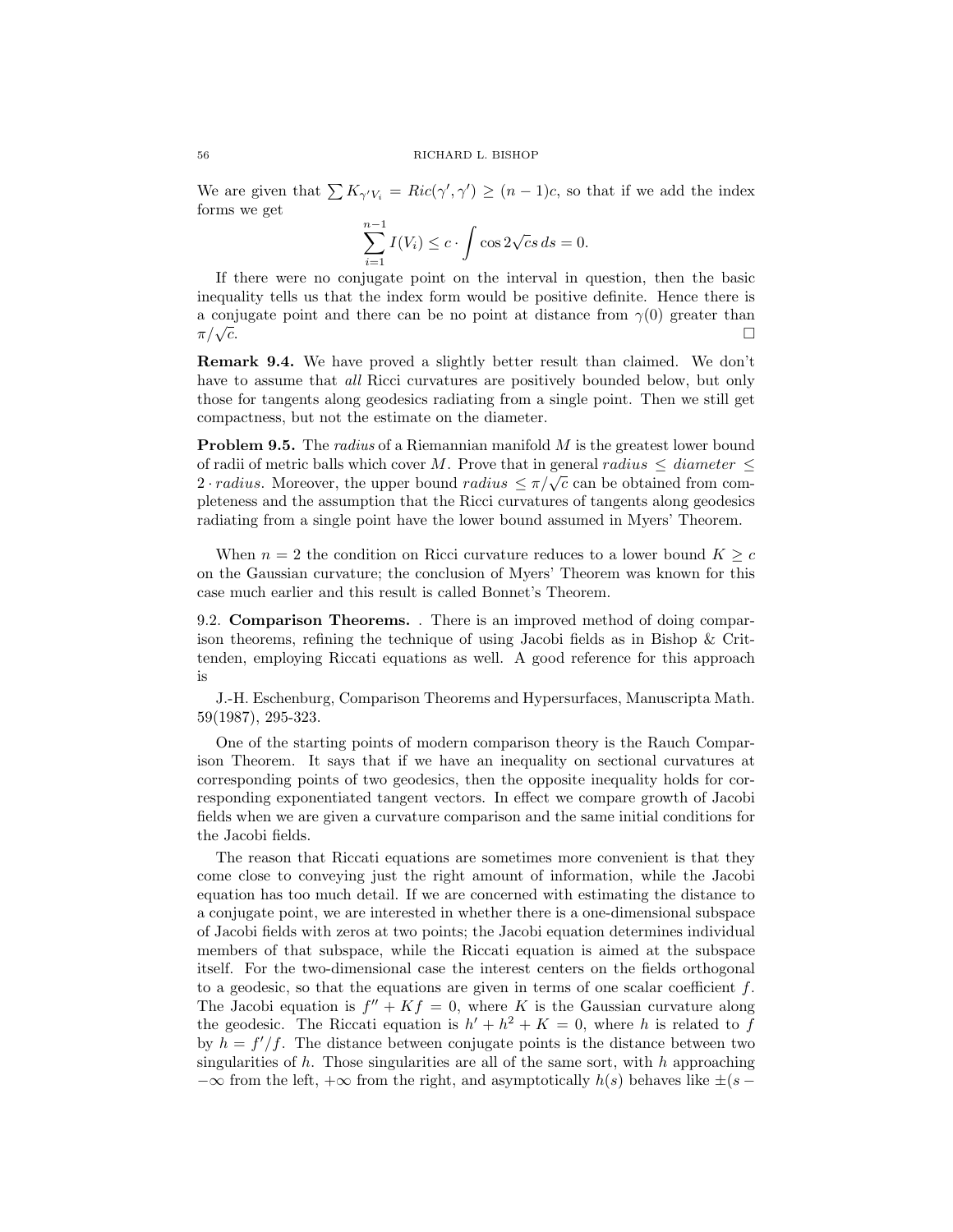$(c)^{-1}$  at a singularity c. For the higher dimensional case we deal with the vector Jacobi equation, while the Riccati equation is a matrix Riccati equation whose solutions package all the solutions of the Jacobi equation.

Geometrically the matrix of the Riccati equation represents the second fundamental forms of a wave front, so the Riccati equation itself expresses how the relative geometry of those wave fronts evolve as one moves orthogonally to them. When we radiate from a point the wave fronts are metric spheres, but the equations have the same form for wave fronts radiating from any submanifold.

To describe a wave front, or family of parallel hypersurface all that is required is a real-valued function having gradient of unit length everywhere:  $f : M \to \mathbf{R}$ , such that  $g(df, df) = 1$ . Then the hypersurfaces are  $S_t = \{p : f(p) = t\}$ , the level hypersurfaces of f. We let  $X = grad f$ , the metric dual of df; that is, the vector field such that  $g(X, Y) = df(Y)$  for all vector fields Y. Then we calculate for any tangent vector  $y$ :

$$
0 = y g(X, X) = 2g(D_y X, X).
$$

We can take an extension Y of y such that  $[X, Y] = 0$  and  $g(X, Y)$  is constant, hence  $0 = Xg(X, Y) = g(D_XX, Y) + g(X, D_YY)$ , so that

$$
D_X X = 0.
$$

Thus, the integral curves of X are geodesics. The distances between the hypersurfaces  $S_t$  are measured along these geodesics.

A case of particular importance is  $f(q) = d(p, q)$ , the distance function defined on a deleted normal neighborhood of  $p$ , for which the wave fronts are the concentric spheres about p.

Let  $B = DX$ , the Hessian tensor of f. Then X is in the nullspace of B, so that we will be mainly concerned with the restriction of B to the normal space  $X^{\perp}$ . As defined by  $B = DX$ , B is a linear map  $Y \to D_Y X$ , which is the shape operator (Weingarten map) of the hypersurfaces  $S_t$ . But we also can view B as the second fundamental form, the symmetric bilinear form  $(Y, Z) \to B(Y, Z) = g(D_Y X, Z)$ . Usually it will be the operator version that occurs here.

Suppose that J is a vector field orthogonal to X such that  $|X, J| = 0$ . Then  $D_JX = D_XJ = BJ$ . Applying  $D_X$  again we get

$$
D_X(BJ) = (D_XB)J + BD_XJ = (D_XB)J + B^2J
$$

$$
=D_X D_J X = D_J D_X X - R_{XJ} X = -R_{XJ} X.
$$

Define the symmetric linear operator  $R_X$  by  $R_XJ = R_{XJ}X$ . Since the vector field  $J$  can have arbitrary pointwise values perpendicular to  $X$ , we get the following operator Riccati equation for B:

$$
D_X B + B^2 + R_X = 0.
$$

Still assuming that  $[X, J] = 0$ , we get

$$
D_X D_X J = D_X D_J X = D_J D_X X - R_{XJ} X = -R_X J,
$$

which is the Jacobi equation; so such a  $J$  must be a Jacobi field along the integral curves of X. We can take  $n-1$  such fields  $J_1, \ldots, J_{n-1}$  which are orthogonal to X at some point, and use them to make a linear isomorphism  $\mathbb{R}^{n-1} \to X^{\perp}$  which we denote by J. The row of derivative fields  $D_X J = J'$  can also be regarded as such a linear map, so that  $\tilde{B} = J'J^{-1}$  makes sense as a linear operator on  $X^{\perp}$ .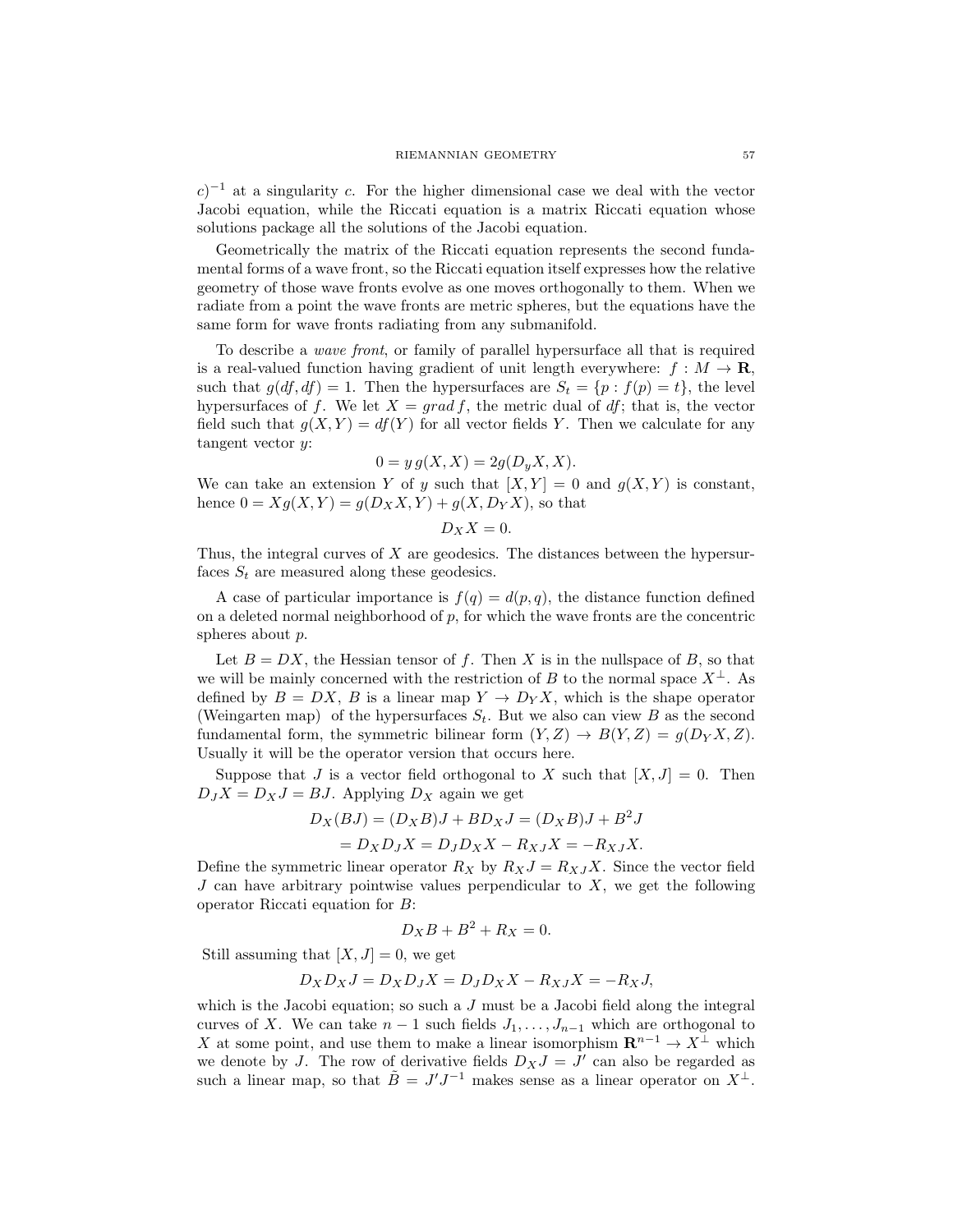#### 58 RICHARD L. BISHOP

Writing the definition of  $\tilde{B}$  as  $J' = \tilde{B}J$ , the fact that  $\tilde{B}$  satisfies the same Riccati equation is just a repeat of the previous calculation. Finally, we can rig  $J$  and  $J'$ at one point so that  $B$  coincides with  $B$  at that point, hence everywhere. This establishes the usual relation between the Riccati equation and the corresponding second-order linear equation, here the Jacobi equation.

9.3. Reduction to a Scalar Equation. If we assume that  $B$  has a simple eigenvalue  $\lambda$ , then locally  $\lambda$  will be a smooth function and will have a smooth unit eigenvector field U. We show that  $\lambda$  satisfies a scalar Riccati equation of the same form, where the driving operator  $R_X$  is replaced by a sectional curvature function.

$$
X\lambda = \lambda' = g(BU, U)' = g(B'U + BU', U) + g(BU, U')
$$
  
= 
$$
-g(B^2U, U) - g(R_XU, U) = -\lambda^2 - K_{XU}.
$$

We have used the symmetry of B and the fact that  $g(BU, U') = \lambda g(U, U') = 0$ , since the derivative of a unit vector is always perpendicular to the unit vector itself.

We cannot generally assume that the eigenvalues of  $B$  will be simple. However, we can always perturb an initial value of  $B$  so that the perturbed solutions of the Riccati equation will have simple eigenvalues locally. Then an upper or lower bound on the eigenvalues derived from the scalar equation can be applied to the eigenvalues of the matrix equation by taking a limit as the perturbations go to 0. This will serve our purposes even in case B has multiple eigenvalues.

9.4. Comparisons for Scalar Riccati Equations. We consider the Riccati equations of the form  $f' = -f^2 - H$ , where f, H are real-valued functions of a real variable. In our geometric applications  $H$  will be the sectional curvature of a section tangent to a geodesic, and f has interpretations as a principal normal curvature (eigenvalue of the second fundamental forms) of a wave front, or a connection coefficient for a frame field adapted to the setting.

A basic trick in dealing with the scalar Riccati equation is the change to the corresponding linear homogeneous second order equation. We let  $f = j'/j$ , and then easily calculate  $j'' = -Hj$ . Conversely, a solution of the second order equation leads to a solution of the Riccati equation. Of course,  $j$  is only determined up to a ratio. The trick may be viewed as splitting the second order equation into two first order steps, the Riccati equation and the linear equation  $j' = -fj$ . We assume that  $H$  is continuous.

**Lemma 9.6.** A solution f on  $(0, a)$  either extends continuously to a solution in a neighborhood of 0, or  $\lim_{t\to 0+} tf(t) = 1$ . In either case f is uniquely determined on  $(0, a)$  by its value  $f(0+)$ , whether finite or  $+\infty$ . Similarly, f on  $(-a, 0)$  is uniquely extendible to  $f: (-a, 0] \rightarrow [-\infty, +\infty)$ .

*Proof.* We must have a Taylor expansion  $j(t) = c + bt + O(t^2)$  for the corresponding linear equation solution. If  $c \neq 0$ ,  $f(t) = \frac{b+O(t)}{c+bt+O(t^2)}$  gives us the continuous extension  $f(0) = b/c$ . If  $c = 0$ , then  $f(t) = \frac{b+O(t)}{bt+O(t^2)} \rightarrow +\infty$  as  $t \rightarrow 0+$  and  $tf(t) \rightarrow 1$ . The second order equation determines a solution j such that  $j(0) = 0$  up to a constant multiple, so that f is uniquely determined when 0 is a singularity.  $\square$ 

**Lemma 9.7.** If we determine a unique solution  $f_r$  for  $r \neq 0$  by  $f_r(r) = 1/r$ , then the unique solution singular f at 0 is given by  $f(t) = \lim_{r\to 0+} f_r(t)$ .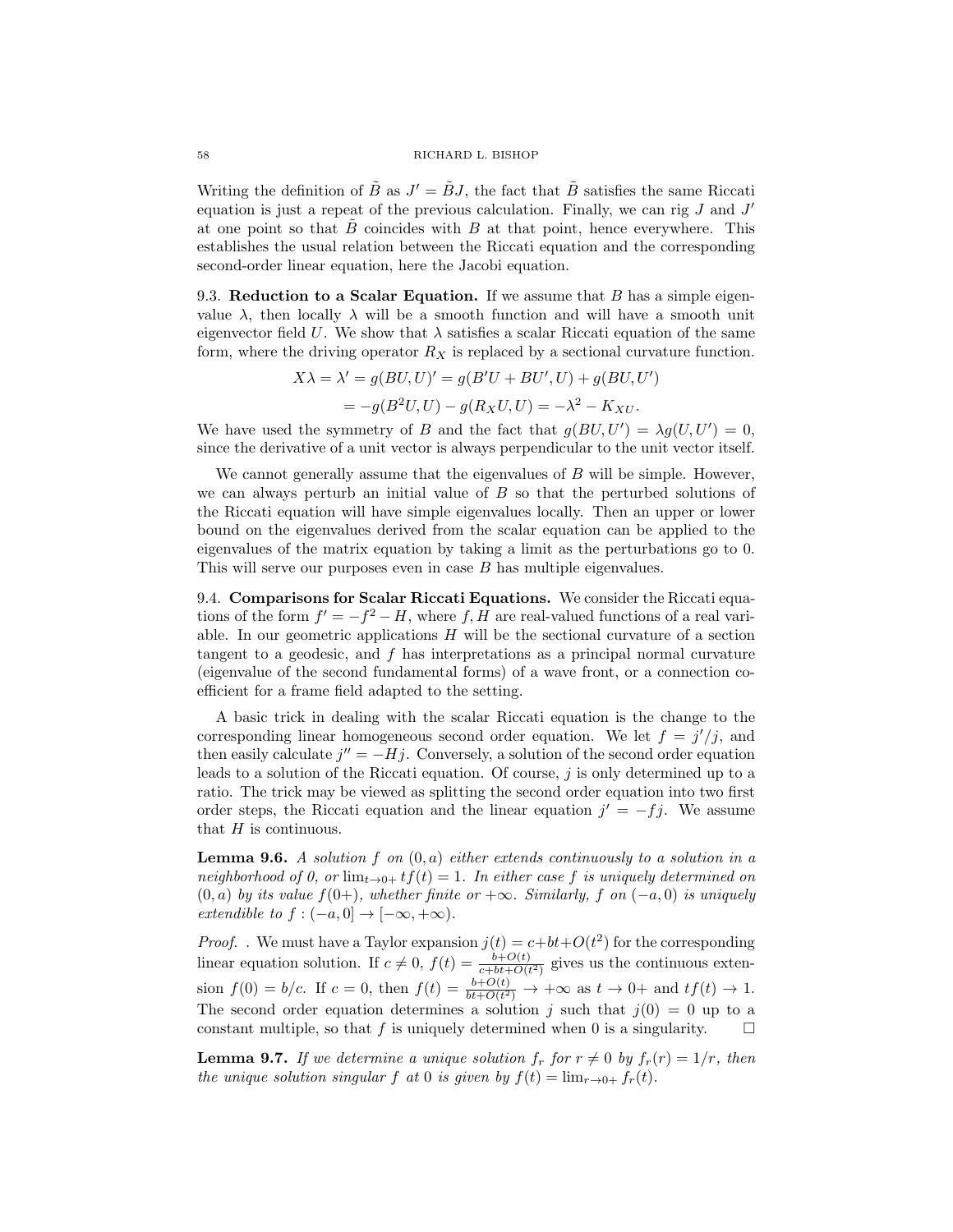*Proof.* . Take the limit of the corresponding solution  $j_r$  for j, which satisfies initial conditions  $j_r(r) = r$ ,  $j'_r(r) = 1$ .

**Theorem 9.8** (Driving Function Comparison Theorem). If  $f' = -f^2 - H$ ,  $g' =$  $-g^2 - K$ ,  $f(0) = g(0)$  [which may be  $+\infty$ ], and  $H \geq K$ , then g exists on at least as great an interval  $[0, a)$  as does f, and  $f \leq g$  on that interval.

[Note that f continues until  $f(t) \rightarrow -\infty$  as  $t \rightarrow a-$ .]

*Proof.* . Let  $h = g - f$ . Then  $h' + (g + f)h = -K + H \ge 0$ . If  $f(0)$  is finite, we multiply both sides of this inequality by  $\exp(\int (f + g)(u) du = k$  to get  $(kh)' \geq 0$ . Since  $h(0) = 0$  and  $k \geq 0$ , we conclude that  $h(t) = g(t) - f(t) \geq 0$  on [0, a). But g can only become singular by going to  $-\infty$ , so that g must exist on [0, a) too.  $\square$ 

If  $f(0) = +\infty$ , then we set  $f_r(r) = g_r(r) = 1/r$ , use the result just proved, and take a limit as  $r \to 0+$ .

**Theorem 9.9** (The Sturm Comparison Theorem). If  $j'' = -Hj$ ,  $k'' = -Kk$ ,  $j(0) = k(0) = 0$ ,  $H \geq K$ , and these solutions are not trivial, then the next 0 of j occurs at or before the next  $0$  of  $k$ .

**Theorem 9.10** (Value Comparison Theorem). If  $f' = -f^2 - H$ ,  $g' = -g^2 - H$ , and  $f(0) \leq g(0)$ , then  $f \leq g$  on the maximal interval  $[0, a)$  on which f exists.

*Proof.* Again let  $h = g - f$ , so that  $h' + (g + f)h = 0$ . Clearly  $h \ge 0$  on  $[0, a)$ .  $\Box$ 

**Theorem 9.11** (Rauch Comparison Theorem). Let M and N be Riemannian manifolds,  $\gamma$  and  $\sigma$  unit speed geodesics in each,  $X = \gamma'$  and  $Y = \sigma'$  their unit tangent vector fields. Suppose that for every pair of vector fields Z and W orthogonal to  $\gamma$ and  $\sigma$ , respectively, we have an inequality on sectional curvatures at corresponding points:  $K_{XZ} \leq K_{YW}$ . Let J and L be nonzero Jacobi fields orthogonal to  $\gamma$  and  $\sigma$ , respectively, such that  $J(0) = 0$ ,  $L(0) = 0$ , and  $J'(0)$ ,  $L'(0)$  have the same length. Then  $g_M(J, J)/g_N(L, L)$  is nondecreasing for  $s > 0$ ; in particular, J is at least as long as L.

Proof. We start by calculating the logarithmic derivative of the length of a Jacobi field  $J$ :

 $(\log g(J, J))' = 2g(J', J)/g(J, J) = g(BJ, J)/g(J, J).$ 

For Jacobi fields vanishing at an initial point the operators  $B$  are the shape operators of the spherical wave front about that point. On both manifolds these operators have a simple pole  $B \sim (1/s)I$  as their initial conditions. By the driving function comparison theorem the eigenvalues of the operators for the spheres on M and N are related oppositely to the relation for curvature. That inequality on eigenvalues is then passed on to an inequality for the logarithmic derivatives, and we have supposed that J and L are asymptotically the same at  $s = 0$ .

Note that we did not have to assume that the dimensions are the same. The most common application is a comparison to constant curvature spaces, which can be stated conveniently as follows.

**Theorem 9.12** (Constant Curvature Comparison Theorem). Suppose that the sectional curvatures of M are bounded by constants:  $a \leq K \leq b$ . Let  $S(a)$  and  $S(b)$  be the simply connected complete Riemannian manifolds of constant curvatures a and b, of the same dimension as M. Let  $\exp_a$ ,  $\exp_b$ , and  $\exp_p$  be exponential maps for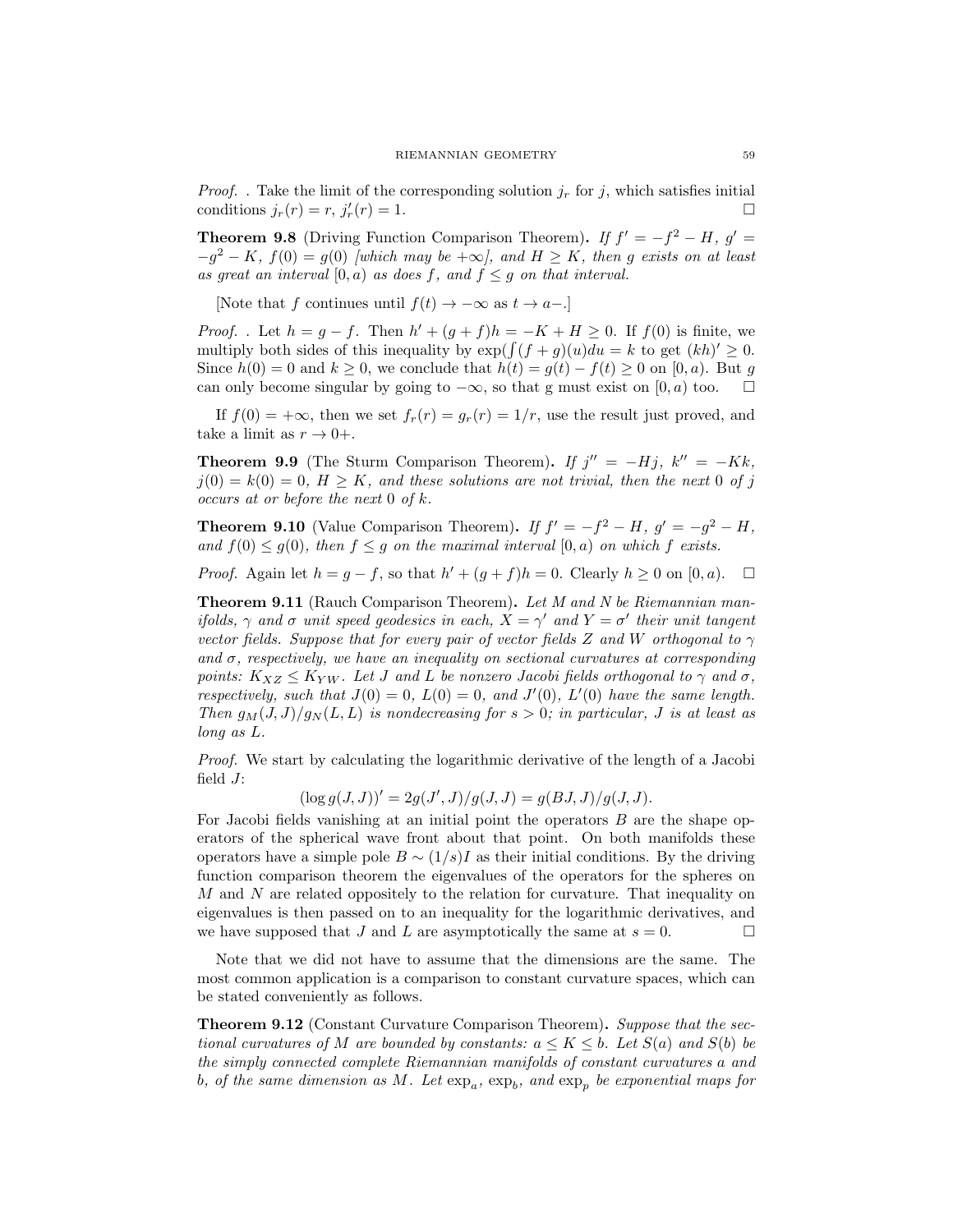$S(a)$ ,  $S(b)$ , and M, respectively, each restricted to a normal neighborhood. Then  $\exp_p \circ \exp_a^{-1}$  is length nonincreasing and  $\exp_p \circ \exp_b^{-1}$  is length nondecreasing. (For convenience we have identified the three tangent spaces by some Euclidean isometry.)

To keep the directions of the inequalities correct you should always bear in mind particular comparisons, say of the Euclidean plane with the unit sphere: it is easy to visualize that the Euclidean lines spread apart faster than great circles making the same initial angle.

An equivalent way of viewing the constant curvature comparison is in terms of triangles. The triangles compared should be sufficiently small so that they lie in a normal coordinate neighborhood and in the sphere are uniquely determined by the three side lengths. For a given triangle in  $M$  the *comparison triangle* is the triangle in the constant curvature surface  $S(a)$  having the same side lengths. Then an inequality on curvatures, say,  $a \leq K$ , is conveyed by inequalities between the angles and corresponding distances across the two triangles: the angles are smaller and the distance shorter in the comparison triangle than in the given triangle.

Alternatively, instead of making the three sides the same, one can make two sides and the included angle the same in the given triangle and the comparison triangle, with obvious consequent inequalities between the other corresponding "parts" of the triangles. This called hinge comparison

Alexandrov has turned these triangle comparisons into definitions, for geodesic metric spaces, of what it means for the space to have curvature bounded above or below by a constant. This allows an extension of many ideas of Riemannian geometry to "singular" spaces. For example, he proves that if curvature is bounded above, then the angle between two geodesic rays with a common starting point is well-defined and satisfies many of the usual properties. However, an angle and its supplementary angle has sum  $\geq \pi$ , but equality may fail. The metric completion of the logarithm spiral surface covering the punctured Euclidean plane has curvature  $\leq 0$ , but geodesic rays starting at the singular point can have arbitrarily large angle between them. Generally, in spaces with curvature bounded above geodesics may bifurcate (which is an indication of some infinitely negative curvature), but locally a geodesic segment is uniquely determined by its ends.

The opposite case of spaces with curvature bounded below has also been studied. Here again angles are meaningful; for the two-dimensional case, the sum of angles about a point can be at most  $2\pi$ , and if it is less, the point is regarded as having positive curvature measure. Geodesics cannot bifurcate, but local bipoint uniqueness may fail and indicate positive infinite curvature. Examples of this sort are obtain by gluing two copies of a convex Euclidean set along their boundaries (the double of the set).

When a locally compact metric space has curvature bounded both above and below then it is very close to being a manifold. To make it be a manifold we only have to assume one further very natural property: geodesics must be locally extendible. With this hypothesis, Nikolaev proved that there is a  $C^{3,\alpha}$  manifold structure and the metric is given by a  $C^{1,\alpha}$  Riemannian metric. The number  $\alpha$  is a Hölder exponent for the last derivatives, and can be any number between 0 and 1.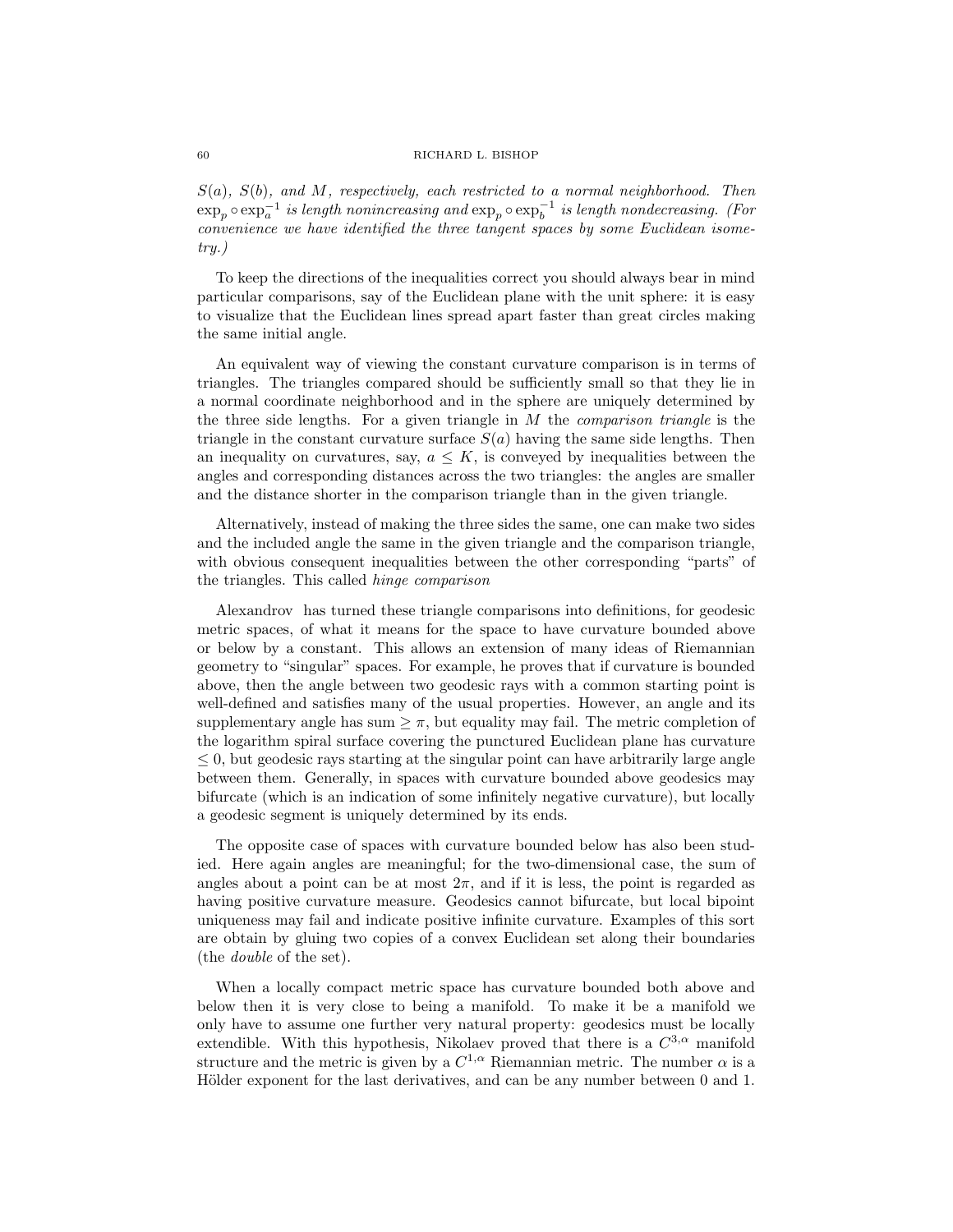Curvature bounds defined in Alexandrov's way are easily seen to be inherited by the limits of spaces, for some reasonable notions of such limits. Thus, Nikolaev's theorem has an important consequence that some limits of Riemannian manifolds are actually Riemannian manifolds. There is a general compactness theorem of Gromov which shows that many such limits exist.

Another kind of result which Alexandrov was able to abstract to spaces with curvature bounded above was the proof that one could compare certain global triangles, given that local ones could be compared. For example, he proved a generalization of the Hadamard-Cartan Theorem to locally compact complete geodesic metric spaces with curvature bounded above by 0. Recently S. Alexander and I generalized this even more, using instead the weaker assumption of geodesic convexity and eliminating the hypothesis of local compactness.

9.5. Volume Comparisons. For a Riemannian manifold we can get comparisons between the volume of balls and spheres (and more generally, tubes) and corresponding volumes in constant curvature spaces founded on curvature inequalities. For lower bounds on volume it is hard to do much better than to assume upper bounds on sectional curvature and apply the length nondecreasing maps that we get from the Rauch comparison theorem. The more interesting case is to get upper bounds on volumes from the weaker assumption of lower bounds on Ricci curvature.

**Theorem 9.13** (Bishop's Volume Comparison Theorem). If  $Ric(X, X) \ge (n-1)K$ for all unit vectors  $X = grad(d(p, \cdot))$ , then for each ball  $B_p(r)$  and sphere $S_p(r)$  $\partial B_p(r)$  the Riemannian volume, n-dimensional and (n-1)-dimensional, respectively, is less than or equal to that for a ball or sphere of the same radius in a space of constant curvature K.

For  $K > 0$  the result holds for all  $r \leq \pi/\sqrt{K}$ ; for  $K \leq 0$  the result holds for all r. In either case it is permissible to let  $\exp_p$  be noninjective while its counterpart in the constant curvature space is injective, since counting parts of volume more than once enhances the inequality. This refinement is now attributed to Gromov, but I knew it and thought it was so trivial as to be unnecessary to say explicitly. However, it turned out to be important in applications.

The method of proof is to estimate the Jacobian determinant of the exponential map, by calculating the logarithmic derivative. That much is similar to the proof of the Rauch theorem. We express that Jacobian determinant in terms of the length of an  $(n-1)$ -vector:

$$
J_1 \wedge \ldots \wedge J_{n-1} = j \cdot E_1 \wedge \ldots \wedge E_{n-1}.
$$

This was done directly in the original proof, given in Bishop & Crittenden, Chapter 11. Now the fashion is to use an operator Riccati equation as intermediary, converting it to a scalar Riccati equation for  $j'/j$  by taking the trace.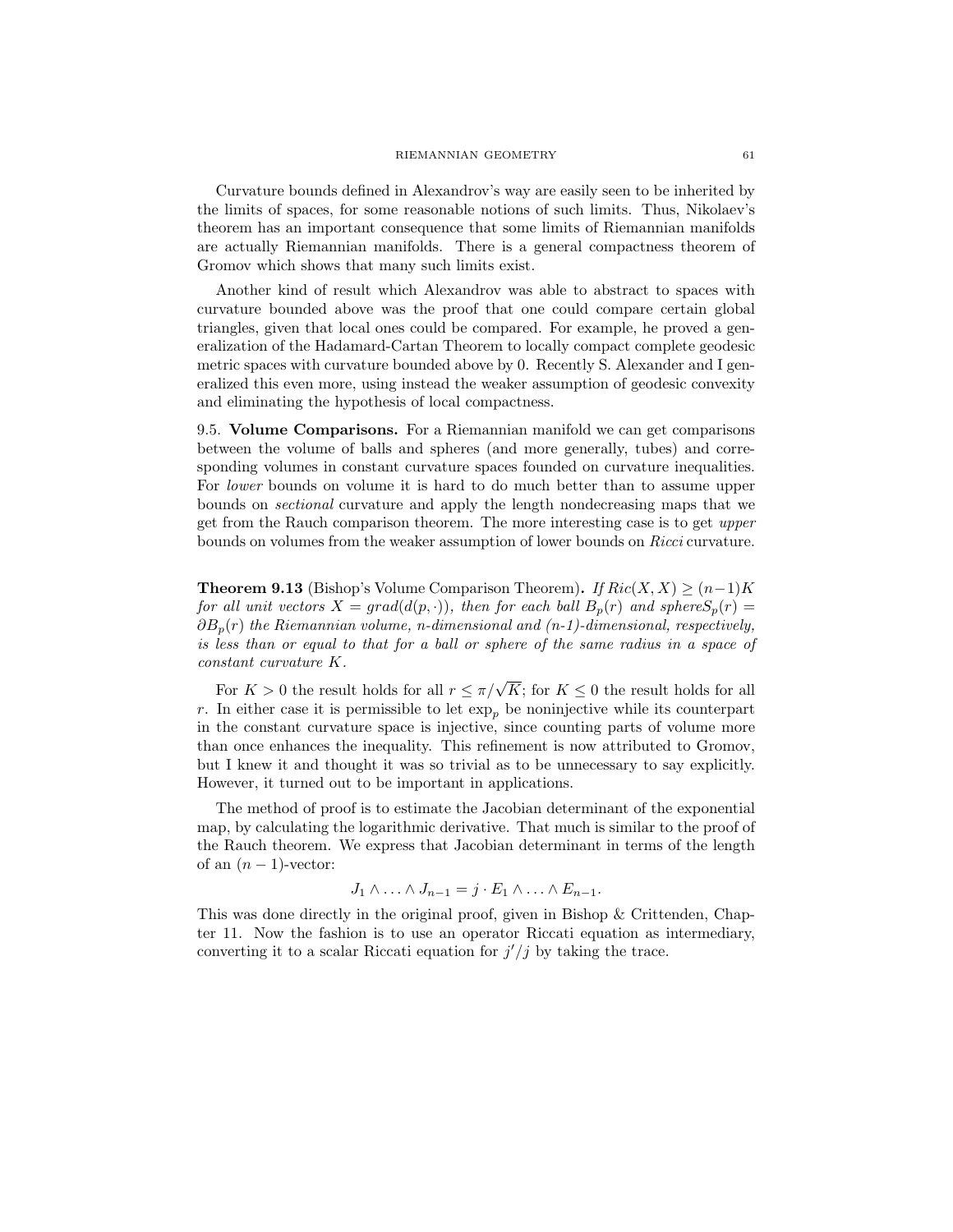## **INDEX**

AA – Arzelà-Ascoli, 10 adapted frame field, 42 affine space, 12 Alexander, S., 61 Alexandrov space, 60 Alexandrov, A.D., 60 Ambrose, W., 20 Arzelà, C., 9 Arzelà-Ascoli Theorem, 9, 32, 49, 53 Ascoli, G., 9 autoparallel curve, 18 Banach space, 8 barrier, 29 Bartle, R.G., 9 basic inequality, 47 basic vector fields, 16 Bianchi identity, 36 Bishop's Volume Comparison Theorem, 61 Bonnet's Theorem, 56 bounded curvature, 59 bundle of bases, 12, 14 bundle of frames, 23, 26 calculus of variations, 30 Cartan Local Isometry Theorem, 37, 41 Cartan's Lemma, 25, 49 Cartan, E., 40 Cauchy sequence, 51 Cayley-Hamilton theorem, 6 Christoffel symbols, 25, 41 Clairaut's Theorem, 29 cobasis universal, 1, 14 coframe, 5, 25, 37, 41 universal, 27, 32 Cohn-Vossen, S., 52 complete geodesically, 19, 21, 22 completeness, 51 development-, 21 geodesic, 52 completion, 51 concentric spheres, 57 conjugate homotopy class, 49 conjugate point, 44, 54 connection, 10, 15, 17 1-forms, 11, 16 existence, 11, 16 induced, 15 isometric imbedding, 42 law of change, 13 Levi-Civita, 23 metric, 23 of parallelation, 12 of parallelization, 21

on curve, 12 on map, 12, 32 pullback to curve, 15 Riemannian, 23 symmetric, 13 torsion of parallelization, 13 conservation of energy, 29 conservative system, 48 covariant derivative, 10, 17 exterior, 36 tensors, 22 covariant differential, 36 critical energy, 31 critical length, 31 Crittenden, R.J., 43, 49, 53, 61 cross-section, 14 curvature, 13, 17 2-form, 13, 17 bounded, 59 conformal tensor, 40 constant, 27, 36, 38 decomposition of tensors, 40 nonpositive, 54 operator, 13 pointwise realization, 43 positive, 50, 55, 60 Ricci, 39, 40, 56, 61 scalar, 39 sectional, 37 space of tensors, 38 symetries, 27 symmetries, 35 Weyl tensor, 40 cut locus, 50 nontriangulable, 54 cut point, 50, 54 de Rham, G., 52 derivative Lie, 28 development of curve, 21 Dirichlet principle, 32 distance, 7 divergence, 39 elapsed time, 31 energy, 30 energy-critical curve, 32 equivariant form, 16 Eschenburg, J.-H., 56 Euler characteristic, 4 Lorentz manifold, 4 Euler equations, 30 Euler method, 9 exponential map, 22, 26

Finsler metric, 7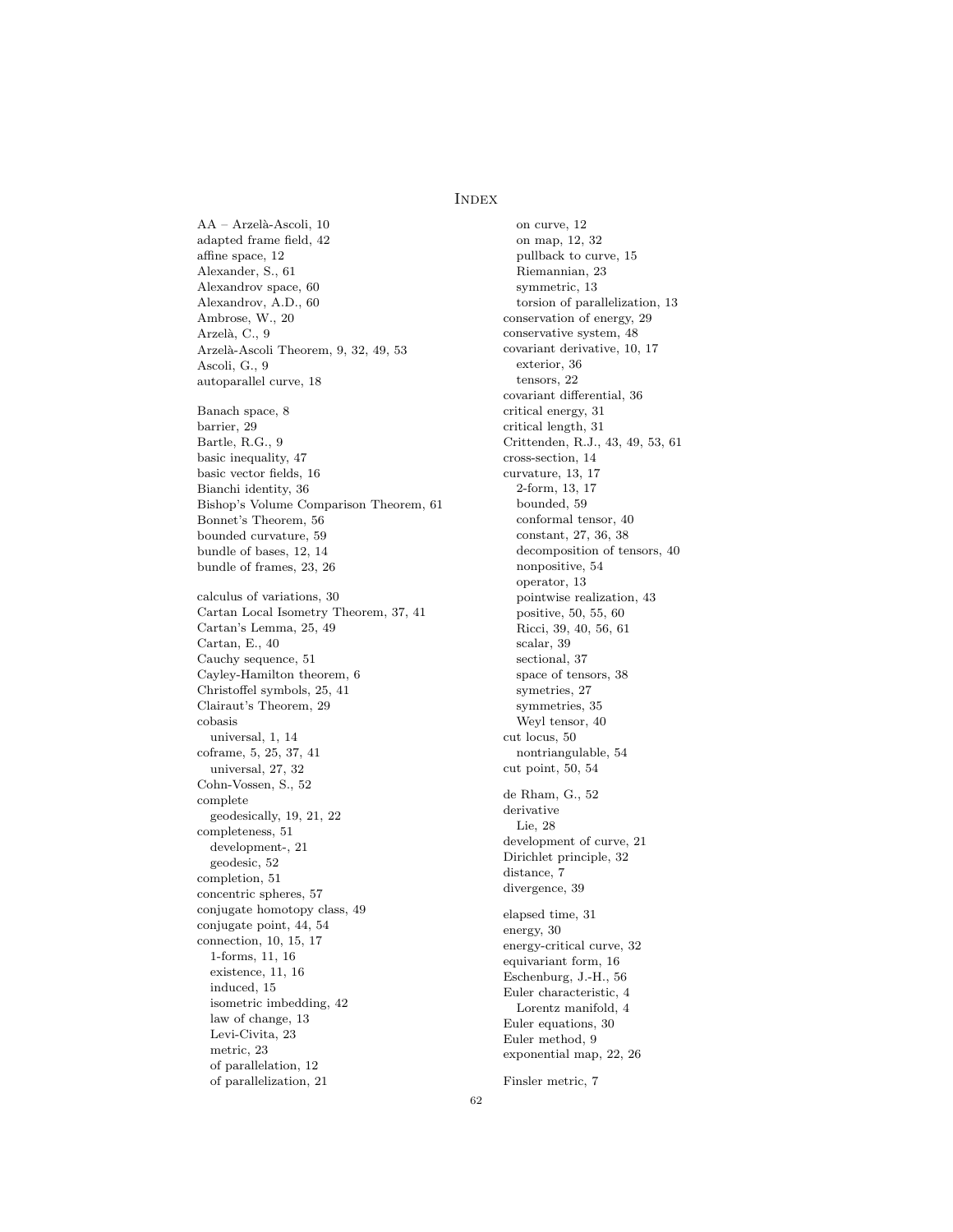#### RIEMANNIAN GEOMETRY 63

Finsler, P., 7 first structural equation, 17 first variation arclength, 32 energy, 32 focal point, 45 form equvariant, 17 horizontal, 17 frame, 23 bundle, 23 frame field local, 5 fundamental group, 49, 50 Fundamental Theorem of Riemannian Geometry, 24 fundamental vector fields, 15 Gallilean boost, 38 Gauss's Lemma, 32 Gaussian curvature, 37, 56 general linear group, 14 general relativity, 4 geodesic, 9, 32 closed, 49 existence, 19 loop, 49 maximal, 52 of connection, 18 parallelogram, 19 periodic, 49 pre-, 22 surface of revolution, 29 geodesic loop, 50 geodesic space, 51 locally, 51 Gluck, H., 54 Goldberg, S.I., 12, 30 Gramm-Schmidt procedure, 5 Grassmann algebra, 6 Gromov Compactness Theorem, 61 Gromov, M., 61 Hadamard manifold, 54 Hadamard-Cartan Theorem, 55, 61 Hausdorff separation axiom, 8 heat equation, 3 Hessian, 30, 36, 57 hinge comparison, 60 Hodge star operator, 40 holomony, 20 holonomy, 19 group, 20 homotopy class, 49 free, 49 Hopf index theorem, 4 Hopf, H., 52 Hopf-Rinow Theorem, 52 Hopf-Rinow-CohnVossen Theorem, 52

horizontal lift, 15 imbedding isometric, 25 index form, 46 isometry, 25 Jacobi equation, 34, 56 of sphere, 34 Jacobi field, 33 Killing field, 28, 48 Klingenberg's Theorem, 50 Klingenberg, W., 50 Koszul formula, 25 Laplace-Beltrami, 3 length, 7, 8 Levi-Civita, T., 10 Lie algebra orthogonal group, 23 logarithmic covering, 51 logarithmic spiral surface, 60 longitudinal curve, 30 Lorentz manifold, 31 Lorentz structure, 4 Maurer-Cartan equations, 18, 48 orthogonal group, 27 meridian, 30 metric intrinsic, 7 metric space complete, 51 intrinsic, 44, 51 minimal locus, see also cut locus minimizer, 9 existence, 9 product space, 10 Minkowski space, 26 Morse theory, 30 Morse, M., 30 Myers' Theorem, 55 Myers, S., 55 Nikolaev, I.G., 60 nonminimization beyond conjugate point, 46 normal coordinates, 22 Taylor expansion, 41 nullspace index form, 46 O'Neill, B., 4, 32 orientable, 4, 39, 50, 51 orthogonal group, 23 Palais, R.S., 20 parallel translation, 11, 15 tensors fields, 22